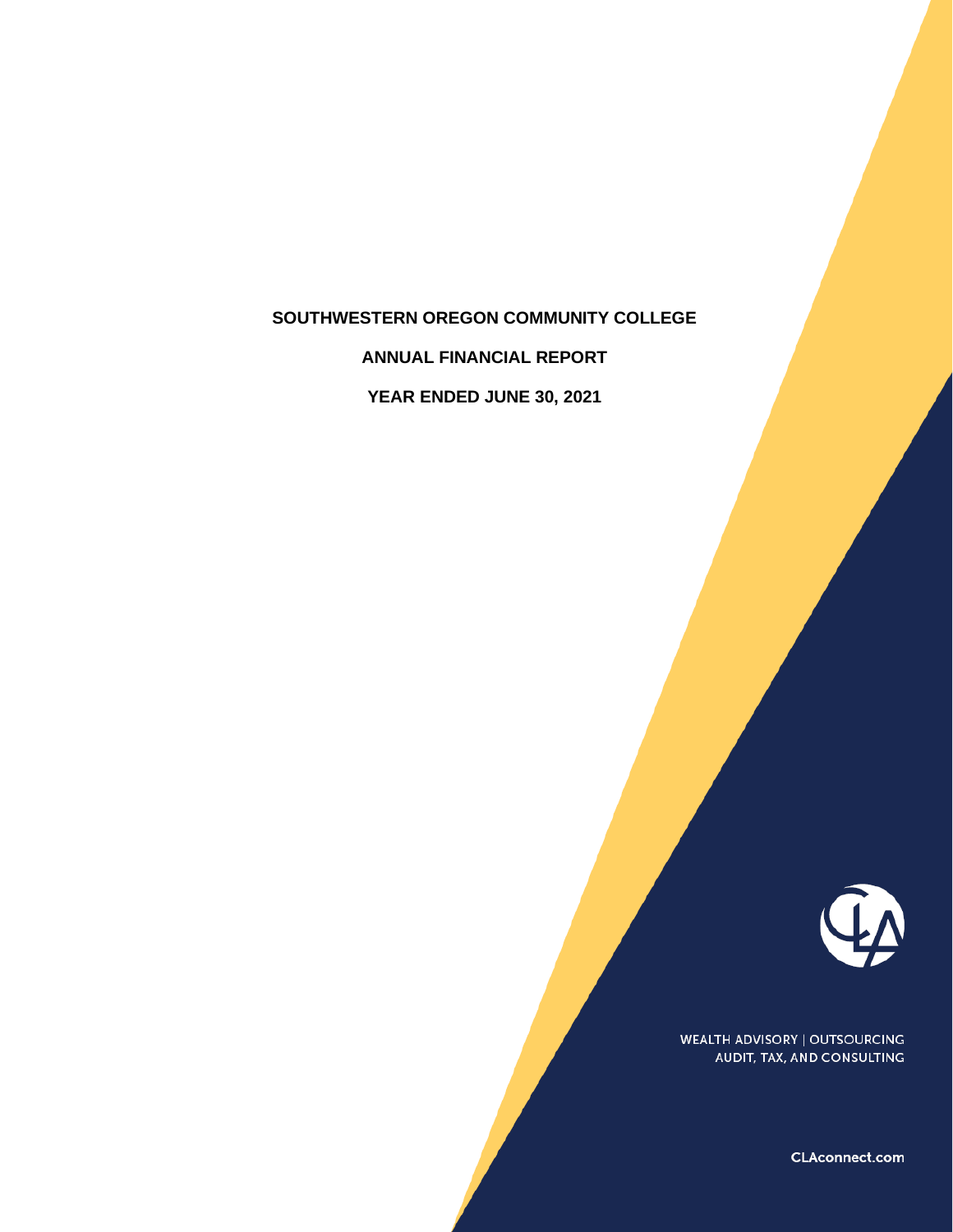# **SOUTHWESTERN OREGON COMMUNITY COLLEGE TABLE OF CONTENTS YEAR ENDED JUNE 30, 2021**

| <b>COLLEGE OFFICIALS</b>                                                                                                 | 1            |
|--------------------------------------------------------------------------------------------------------------------------|--------------|
| <b>FINANCIAL SECTION</b>                                                                                                 |              |
| <b>INDEPENDENT AUDITORS' REPORT</b>                                                                                      | $\mathbf{2}$ |
| <b>MANAGEMENT'S DISCUSSION AND ANALYSIS</b>                                                                              | 5            |
| <b>BASIC FINANCIAL STATEMENTS</b>                                                                                        |              |
| <b>STATEMENT OF NET POSITION</b>                                                                                         | 14           |
| STATEMENT OF REVENUES, EXPENSES, AND CHANGES IN NET POSITION                                                             | 16           |
| <b>STATEMENT OF CASH FLOWS</b>                                                                                           | 18           |
| <b>NOTES TO BASIC FINANCIAL STATEMENTS</b>                                                                               | 20           |
| <b>REQUIRED SUPPLEMENTARY INFORMATION</b>                                                                                |              |
| SCHEDULE OF PROPORTIONATE SHARE OF NET PENSION LIABILITY                                                                 | 66           |
| <b>SCHEDULE OF CONTRIBUTIONS OF NET PENSION LIABILITY</b>                                                                | 66           |
| SCHEDULE OF CHANGES IN TOTAL OPEB LIABILITY AND RELATED<br><b>RATIOS FOR OTHER POSTEMPLOYMENT BENEFITS</b>               | 67           |
| <b>SUPPLEMENTARY INFORMATION</b>                                                                                         |              |
| SCHEDULE OF REVENUES, EXPENDITURES, AND CHANGES IN FUND<br><b>BALANCE - BUDGET AND ACTUAL (NON-GAAP BUDGETARY BASIS)</b> | 69           |
| <b>GENERAL FUND</b>                                                                                                      | 69           |
| <b>SPECIAL REVENUE FUNDS</b>                                                                                             | 71           |
| <b>FINANCIAL AID FUND</b>                                                                                                | 72           |
| <b>SPECIAL PROJECTS FUND</b>                                                                                             | 73           |
| <b>RESERVE FUND</b>                                                                                                      | 74           |
| <b>STUDENT CLUBS FUND</b>                                                                                                | 75           |
| <b>DEBT SERVICE FUND</b>                                                                                                 | 76           |
| <b>CAPITAL PROJECTS FUND</b>                                                                                             | 78           |
| <b>PLANT FUND</b>                                                                                                        | 79           |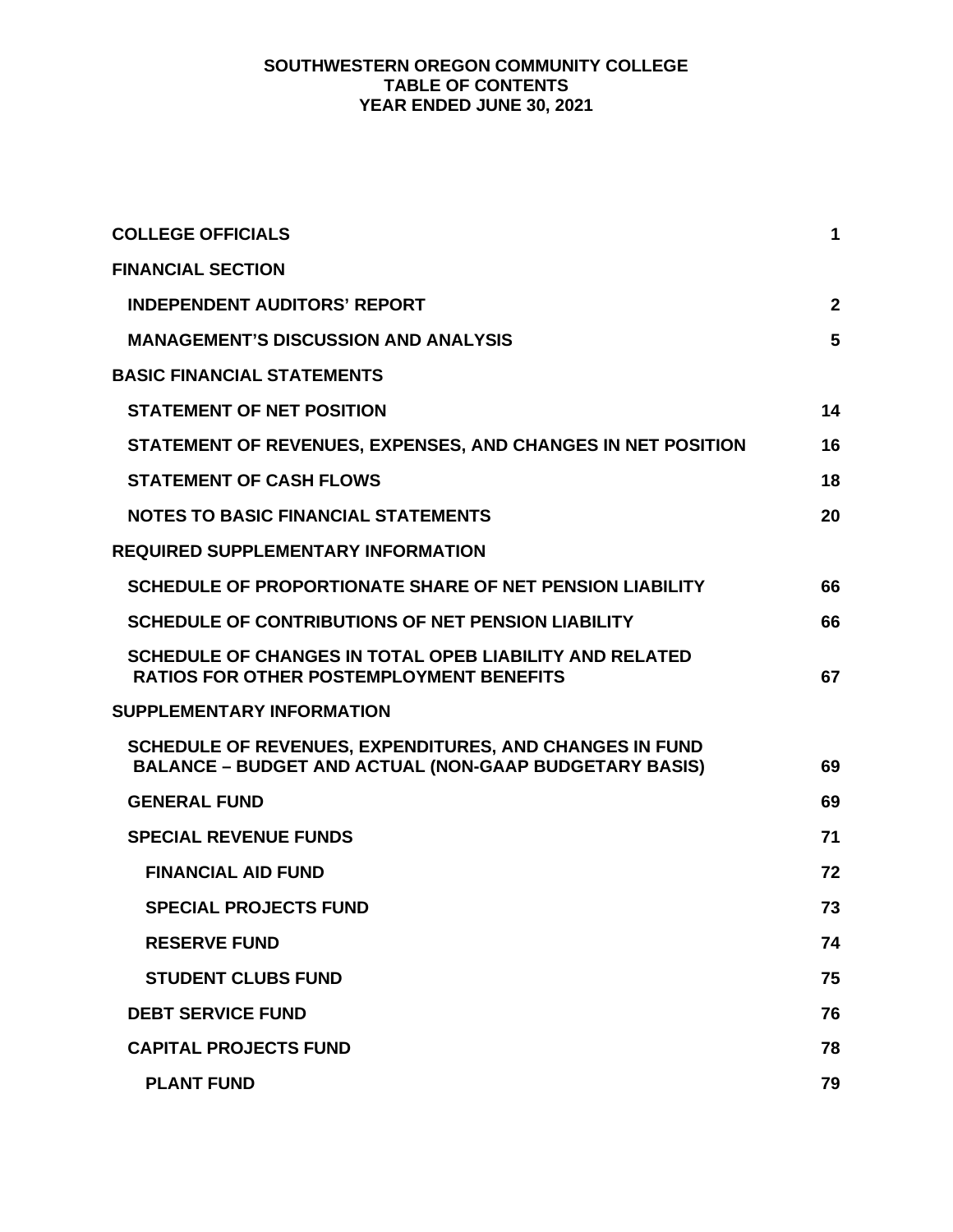# **SOUTHWESTERN OREGON COMMUNITY COLLEGE TABLE OF CONTENTS YEAR ENDED JUNE 30, 2021**

| <b>ENTERPRISE FUNDS</b>                                                                                                                                                            | 80 |
|------------------------------------------------------------------------------------------------------------------------------------------------------------------------------------|----|
| <b>ENTERPRISE FUND</b>                                                                                                                                                             | 81 |
| <b>INTERNAL SERVICE FUND</b>                                                                                                                                                       | 82 |
| <b>ACCOMPANYING INFORMATION</b>                                                                                                                                                    |    |
| INDEPENDENT AUDITORS' REPORT REQUIRED BY OREGON STATE<br><b>REGULATIONS</b>                                                                                                        | 83 |
| REPORT ON INTERNAL CONTROL OVER FINANCIAL REPORTING AND ON<br><b>COMPLIANCE AND OTHER MATTERS BASED ON AN AUDIT OF</b><br><b>FINANCIAL STATEMENTS PERFORMED IN ACCORDANCE WITH</b> |    |
| <b>GOVERNMENT AUDITING STANDARDS</b>                                                                                                                                               | 85 |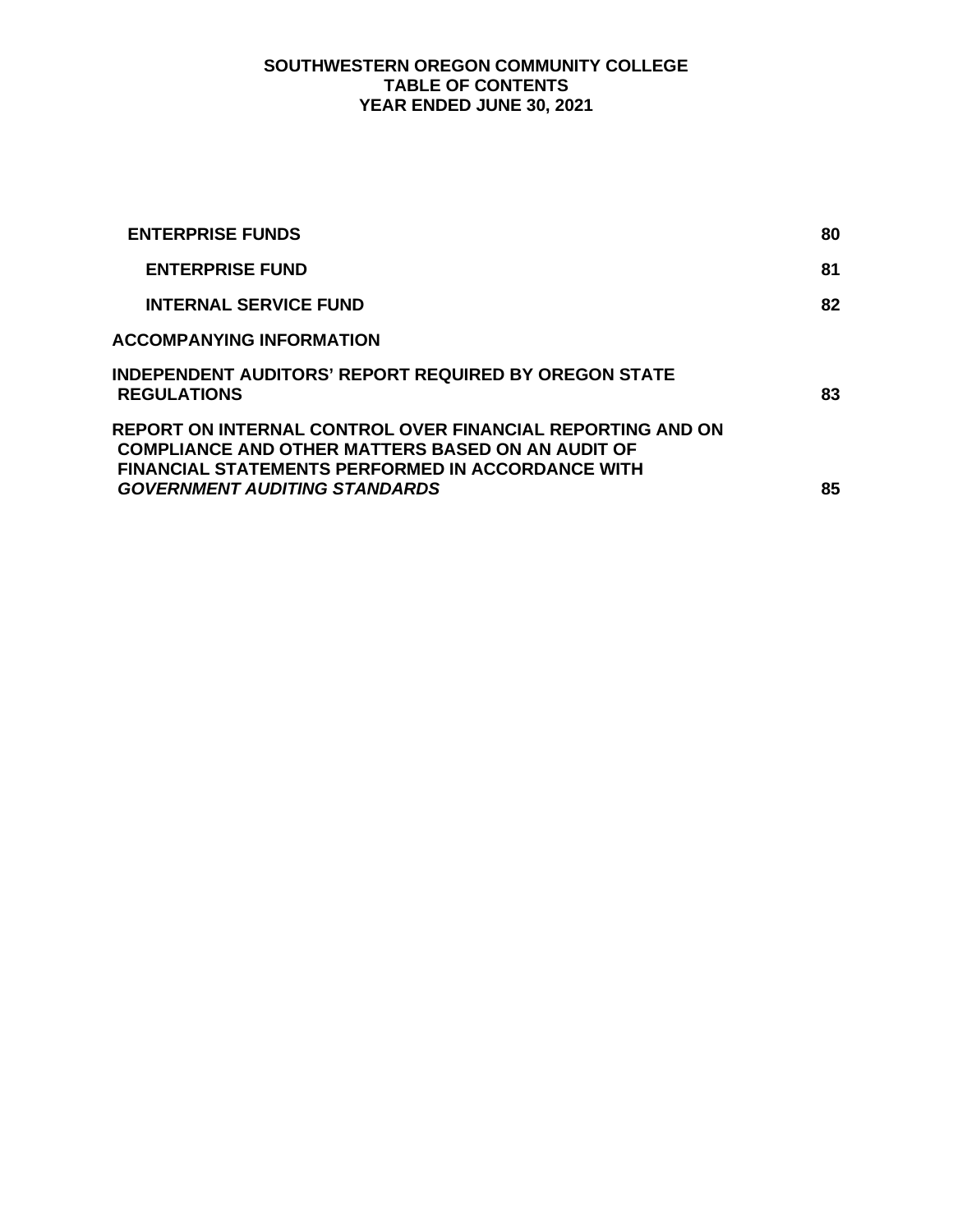### **SOUTHWESTERN OREGON COMMUNITY COLLEGE COLLEGE OFFICIALS JUNE 30, 2021**

Marcia Jensen 68001 Rhoadie Lane North Bend, OR 97459

Susan Anderson, Board Chair 557 North 4<sup>th</sup> Court Coos Bay, OR 97420

> Harry Abel 1054 Seagate Avenue Coos Bay, OR 97420

Ken Messerle 94271 Coos Sumner Lane Coos Bay, OR 97420

David Bridgham PO Box 752 North Bend, OR 97459

David Bassett 42292 Garrison Lake Road Port Orford, OR 97465

Mark Gagnon 64566 E. Bay Road North Bend, OR 97459

> Patty Scott President/Clerk

\_\_\_\_\_\_\_\_\_\_\_\_\_\_\_\_\_\_\_\_\_\_\_\_\_\_\_\_\_\_\_\_\_\_\_\_\_\_\_\_\_\_\_\_\_\_\_\_\_\_\_\_\_\_\_\_\_\_\_\_\_\_\_\_\_\_\_\_

Jeff Whitey Vice President of Administrative Services

Kathy Dixon, CPA Executive Director of Finance & Budget

Leigh FitzHenry Assistant Director of Finance and Budget

Southwestern Oregon Community College 1988 Newmark Avenue Coos Bay, OR 97420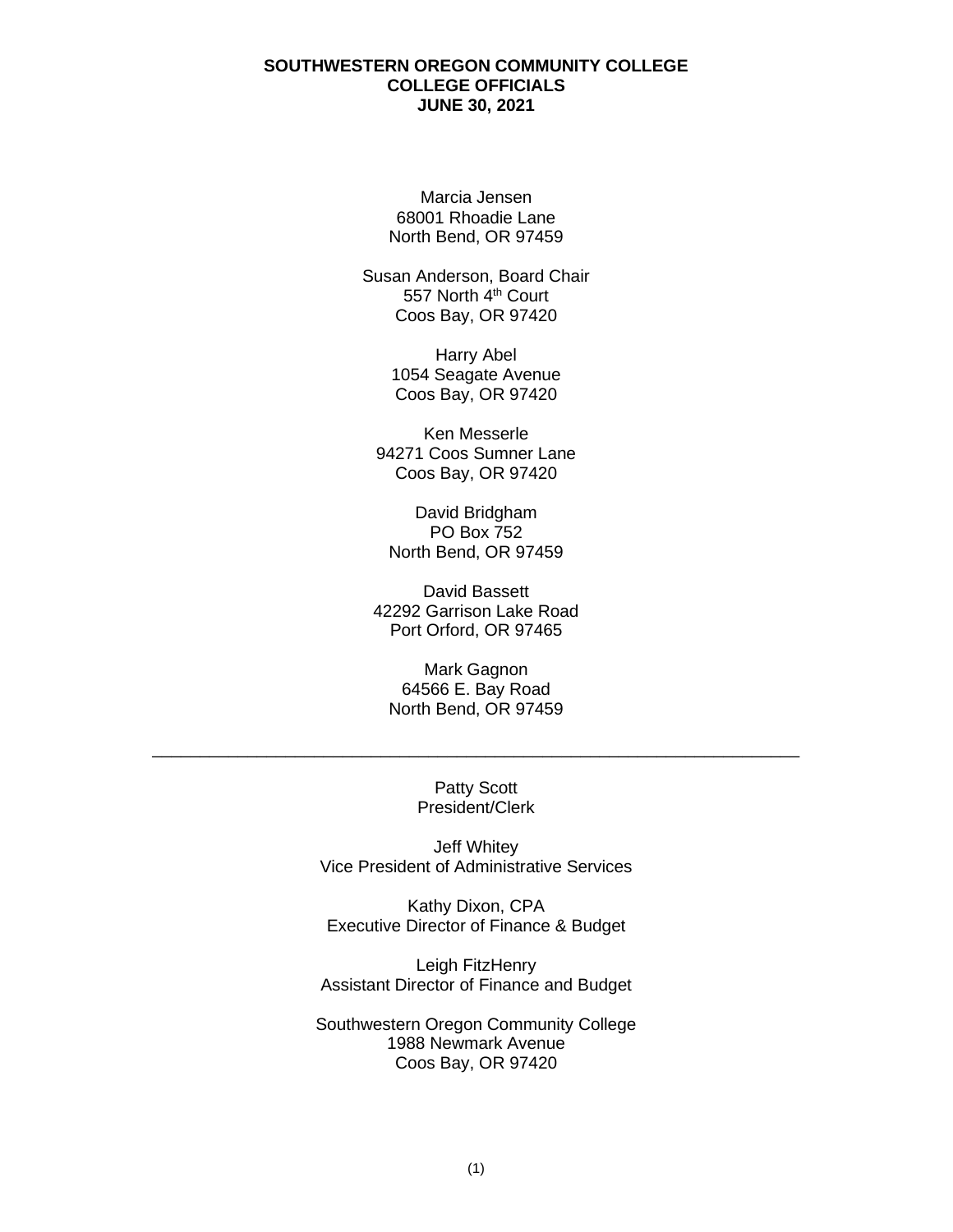

# **INDEPENDENT AUDITORS' REPORT**

Board of Education Southwestern Oregon Community College Coos Bay, Oregon

# **Report on the Financial Statements**

We have audited the accompanying financial statements of the business-type activities and the discretely presented component unit of Southwestern Oregon Community College, as of and for the year ended June 30, 2021, and the related notes to the financial statements, which collectively comprise the entity's basic financial statements as listed in the table of contents.

## *Management's Responsibility for the Financial Statements*

Management is responsible for the preparation and fair presentation of these financial statements in accordance with accounting principles generally accepted in the United States of America; this includes the design, implementation, and maintenance of internal control relevant to the preparation and fair presentation of financial statements that are free from material misstatement, whether due to fraud or error.

### *Auditors' Responsibility*

Our responsibility is to express opinions on these financial statements based on our audit. We did not audit the financial statements of Southwestern Oregon Community College Foundation (the Foundation), which represents 100% of the assets, net assets, and revenues of the discretely presented component unit. Those financial statements were audited by other auditors whose report has been furnished to us, and our opinion, insofar as it related to the amounts included for the discretely presented component unit, is based solely on the report of the other auditors. We conducted our audit in accordance with auditing standards generally accepted in the United States of America and the standards applicable to financial audits contained in *Government Auditing Standards*, issued by the Comptroller General of the United States. Those standards require that we plan and perform the audit to obtain reasonable assurance about whether the financial statements are free from material misstatement. The financial statements of the Foundation, a discretely presented component unit, were not audited in accordance with *Government Auditing Standards*.

An audit involves performing procedures to obtain audit evidence about the amounts and disclosures in the financial statements. The procedures selected depend on the auditors' judgment, including the assessment of the risks of material misstatement of the financial statements, whether due to fraud or error. In making those risk assessments, the auditor considers internal control relevant to the entity's preparation and fair presentation of the financial statements in order to design audit procedures that are appropriate in the circumstances, but not for the purpose of expressing an opinion on the effectiveness of the entity's internal control. Accordingly, we express no such opinion. An audit also includes evaluating the appropriateness of accounting policies used and the reasonableness of significant accounting estimates made by management, as well as evaluating the overall presentation of the financial statements.

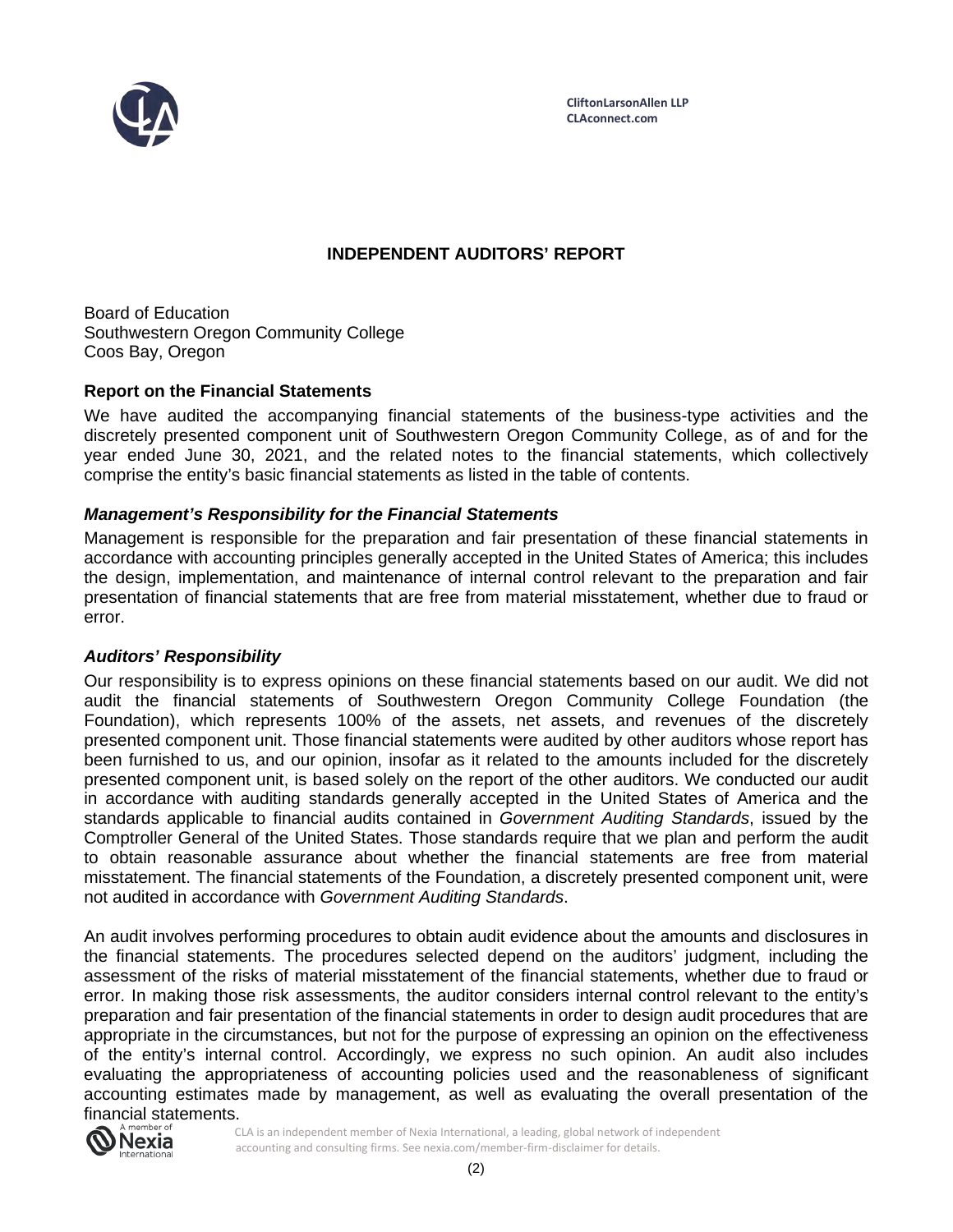We believe that the audit evidence we have obtained is sufficient and appropriate to provide a basis for our audit opinions.

# *Opinions*

In our opinion, based on our audit and the report of other auditors, the financial statements referred to above present fairly, in all material respects, the respective financial position of the business-type activities and the discretely presented component unit of Southwestern Oregon Community College as of June 30, 2021, and the respective changes in financial position and, where applicable, cash flows thereof for the year then ended in accordance with accounting principles generally accepted in the United States of America.

# *Emphasis of Matters*

During the year ended June 30, 2021, as described in Note 1, the College adopted the provisions of Governmental Accounting Standards Board Statement No. 84, *Fiduciary Activities*.

# *Other Matters*

## *Required Supplementary Information*

Accounting principles generally accepted in the United States of America require that the management's discussion and analysis, the schedule of proportionate share of the net pension liability, schedule of contributions and of net pension liability, and schedule of changes in total OPEB liability and related ratios as listed in the table of contents be presented to supplement the basic financial statements. Such information, although not a part of the basic financial statements, is required by the Governmental Accounting Standards Board who considers it to be an essential part of financial reporting for placing the basic financial statements in an appropriate operational, economic, or historical context. We have applied certain limited procedures to the required supplementary information in accordance with auditing standards generally accepted in the United States of America, which consisted of inquiries of management about the methods of preparing the information and comparing the information for consistency with management's responses to our inquiries, the basic financial statements, and other knowledge we obtained during our audit of the basic financial statements. We do not express an opinion or provide any assurance on the information because the limited procedures do not provide us with sufficient evidence to express an opinion or provide any assurance.

# *Other Information*

Our audit was conducted for the purpose of forming opinions on the financial statements that collectively comprise the Southwestern Oregon Community College's basic financial statements. The schedule of revenues, expenditures, and changes in fund balances – budget and actual (non-GAAP budgetary basis) as listed in the table of contents are presented for purposes of additional analysis and are not a required part of the basic financial statements.

The schedule of revenues, expenditures, and changes in fund balances – budget and actual (non-GAAP budgetary basis) are the responsibility of management and were derived from and relate directly to the underlying accounting and other records used to prepare the basic financial statements. Such information has been subjected to the auditing procedures applied in the audit of the basic financial statements and certain additional procedures, including comparing and reconciling such information directly to the underlying accounting and other records used to prepare the basic financial statements or to the basic financial statements themselves, and other additional procedures in accordance with auditing standards generally accepted in the United States of America. In our opinion, the information is fairly stated, in all material respects, in relation to the basic financial statements as a whole.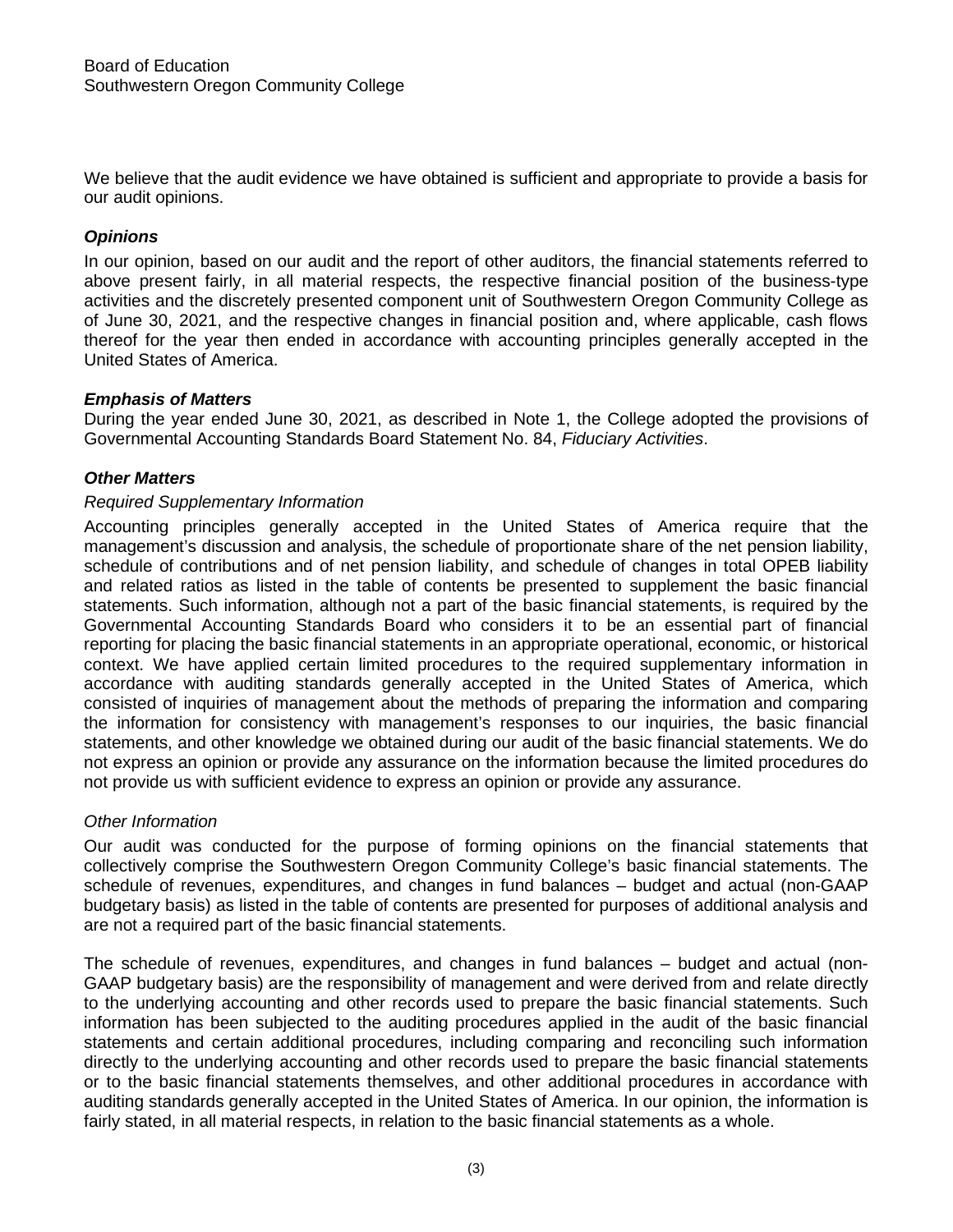# **Other Reporting Required by** *Government Auditing Standards*

In accordance with *Government Auditing Standards*, we have also issued our report dated December 6, 2021, on our consideration of Southwestern Oregon Community College's internal control over financial reporting and on our tests of its compliance with certain provisions of laws, regulations, contracts, and grant agreements and other matters. The purpose of that report is solely to describe the scope of our testing of internal control over financial reporting and compliance and the results of that testing, and not to provide an opinion the effectiveness of the Southwestern Oregon Community College's internal control over financial reporting or on compliance. That report is an integral part of an audit performed in accordance with *Government Auditing Standards* in considering Southwestern Oregon Community College's internal control over financial reporting and compliance.

In accordance with *Minimum Standards for Audits of Oregon Municipal Corporations*, we have also issued our report dated December 6, 2021, on our consideration of Southwestern Oregon Community College's compliance with certain provisions of laws, regulations contracts, and grants, including provisions of Oregon Revised Statues as specified in Oregon Administrative Rules 162-10-000 through 162-10-320 of the *Minimum Standards for Audits of Oregon Municipal Corporations.* The purpose of that report is to describe the scope of our testing of internal control over financial reporting and compliance and the result of that testing, and not to provide an opinion on internal control over financial reporting or compliance. That report is an integral part of an audit performed in accordance with *Minimum Standards for Audits of Oregon Municipal Corporations* in considering Southwestern Oregon Community College's internal control over financial reporting and compliance.

Clifton Larson Allen LLP

**CliftonLarsonAllen LLP**

Bellevue, Washington December 6, 2021

Jean Bushon

Jean Bushong, CPA **Principal** CPA License #98624 Oregon Municipal License #1662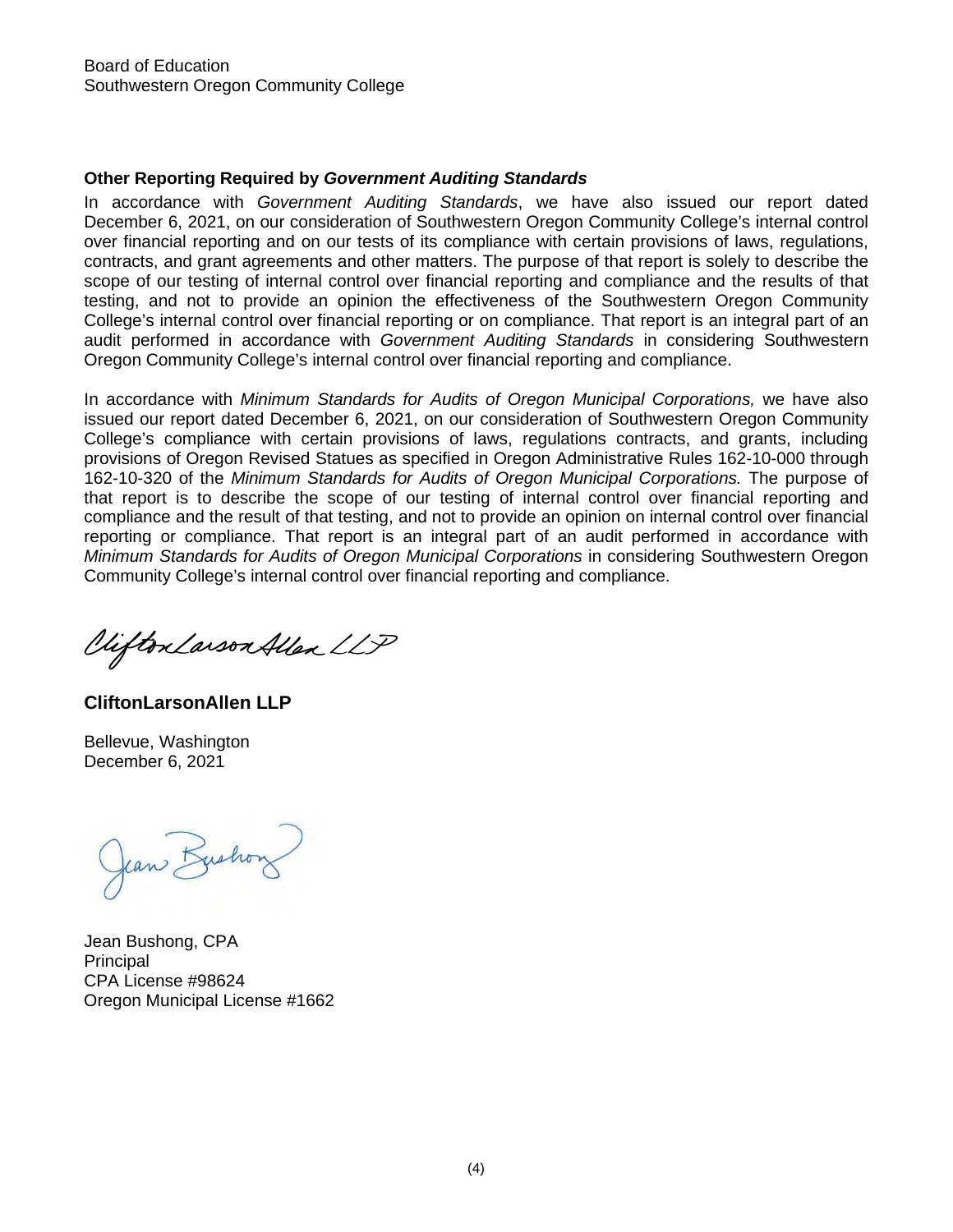Management prepares this section of the financial report assuming all responsibility of the completeness and reliability of its content. This discussion and analysis provides a narrative of the financial activities of Southwestern Oregon Community College (the College) for the fiscal years ending June 30, 2021 and 2020. This section assists the reader in identifying significant financial changes and provides an overview of the College's financial activities. In order for the reader to obtain a thorough understanding this section should be read in conjunction with the following financial statements and notes in their entirety.

# **Financial Highlights**

The following are significant events impacting the College during fiscal year 2021:

- The COVID-19 pandemic continued to be a major impact on the College much like other colleges and businesses in Oregon. No general education classes were offered summer 2020. State reimbursable FTE declined 22 percent from 818 in 2020 to 641 in 2021 however billing credits only decreased 8 percent. Housing has an 11 percent increase after the pandemic closure, Road Scholar conferences continued to be shuttered while Oregon Coast Culinary Institute revenue increased by 64 percent.
- To mitigate losses from the pandemic the College was awarded \$8.1 million from CARES Act and GEER funding to aid students with living expenses and to provide economic support to the College for additional expenses related to COVID-19.
- The college successfully navigated changing the way we provide services to students during the pandemic. Faculty taught classes online and staff worked remote while continuing to provide students with the same commitment and customer service for our students.
- Construction projects continued through the pandemic for the energy savings and deferred maintenance projects until completion in late spring. The health and science building construction completed by the end of the fiscal year with an expected occupancy for Fall 2021.

### **Overview of the Financial Statements**

This discussion and analysis serves as an introduction to Southwestern Oregon Community College's annual financial report. The Basic Financial Statements are comprised of the college-wide Statement of Net Position, Statement of Revenues, Expenses, and Changes in Net Position, and the Statement of Cash Flows. Following the basic financial statements are the Notes, Supplementary Information section, and the Audit section. The college-wide statements are designed to provide readers with a broad overview of the College's finances, in a manner similar to a private-sector business. The statements provide both short-term and long-term financial information focusing on the financial condition of the College, the results of operations, and cash flows of the College as a whole. The financial statements are prepared using the economic resource measurement focus and the accrual basis of accounting. Embedded within the statements are the activities of "SWOCC QALICB", a blended component of the College. SWOCC QALICB (QALICB) was established in 2018 to manage the New Markets Tax Credit. In addition, the Southwestern Oregon Community College Foundation financial statement is included in the basic financial statements and notes. The basic financial statements are comprised of the following: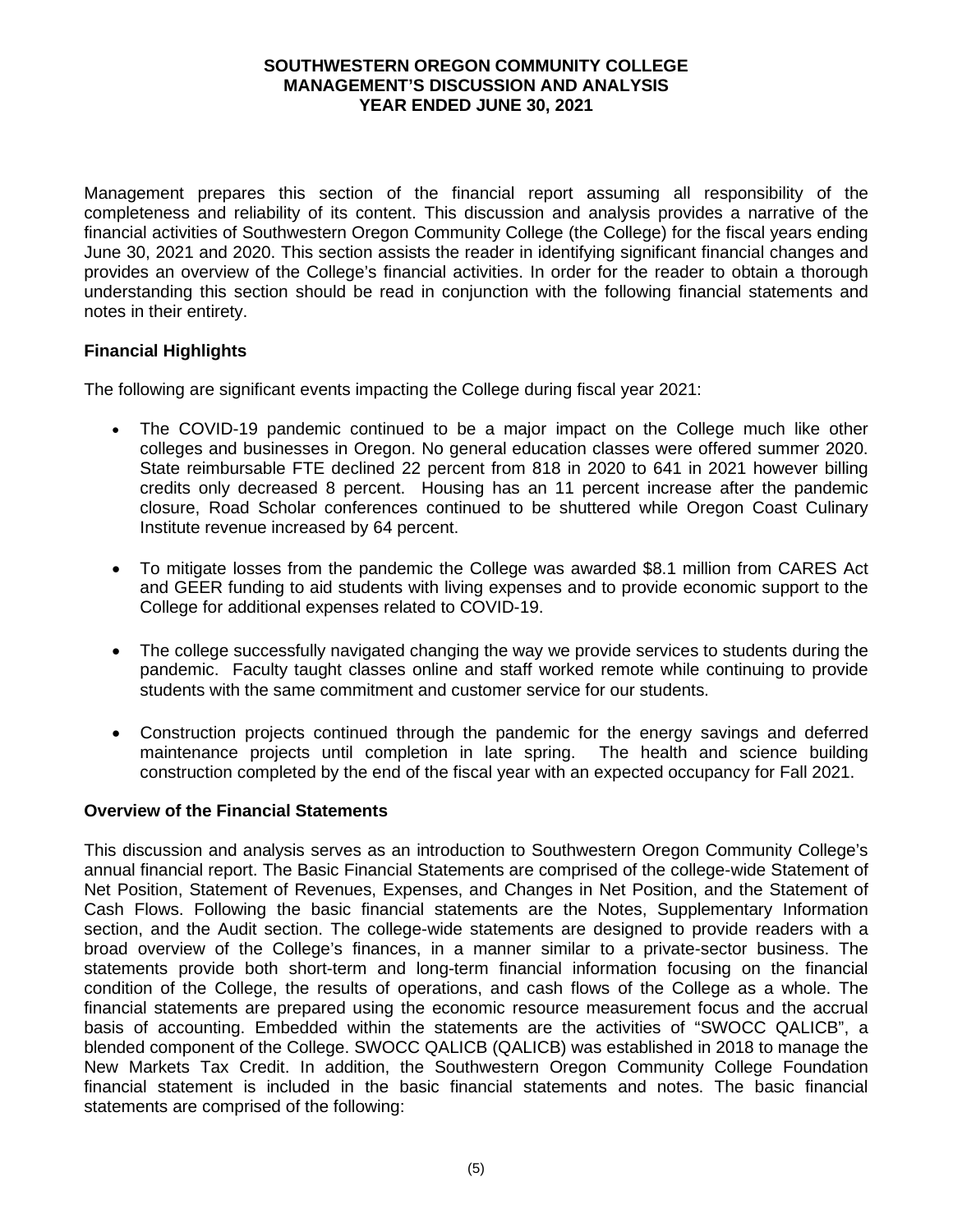The Statement of Net Position presents information on all of the College's and QALICB's assets, deferred outflows of resources, liabilities, and deferred inflows of resources with the difference between the sections reported as net position. Over time, increases or decreases in net position are indicators of stability or erosion of the College's financial health, when considered along with other non-financial factors such as enrollment levels, condition of the facilities, and or Oregon's economy.

The Statement of Revenues, Expenses, and Changes in Net Position presents the revenues earned and the expenses incurred during the fiscal year using the accrual basis of accounting, such that all changes in net position are reported as soon as the underlying event giving rise to the change occurs. Thus, revenues and expenses are reported in this statement for some items that will result in cash flows in future fiscal periods (e.g., uncollected taxes and earned but unused vacation). The utilization of long-lived assets is reflected as depreciation, amortizing the cost of the capital asset over the expected useful life. Revenues and expenses are reported as either operating or non-operating, with operating revenues primarily coming from tuition and fees, grants, and contracts. State appropriations and property taxes are classified as non-operating revenues. The College reports operating expenses by functions such as instruction, college support, and instructional support. Interest is the main component of non-operating expenses.

The Statement of Cash Flows presents information on the inflow and outflow of cash from operating activities, non-capital financial activities, capital financing activities and investing activities. In addition, it provides the net increase or decrease in cash between the beginning and end of the fiscal year. This statement assists in evaluating financial viability and the College's ability to meet financial obligations as they become due.

The Notes to the Basic Financial Statements are required to complete the college-wide statements, and are an integral component of the basic financial statements, providing additional information that is essential to a full understanding of the financial data reported.

# **Analysis of the Statement of Net Position**

Total assets and deferred outflows of resources were \$84.9 million in fiscal year 2021, an increase of about \$0.6 million from fiscal year 2020. Cash decreased nearly \$8 million as a result of nearing the completion of construction of the health and science building, deferred maintenance projects and energy project upgrades.

Total liabilities and deferred inflows of resources increased from about \$82 million in fiscal year 2020 to \$82.2 million in 2021 a difference of \$0.2 million. Although long-term debt decreased \$2.4 million a result of principal reduction the decrease was quickly offset by an increase in other liabilities primarily the net pension obligation.

The College's net position at June 30, 2021 saw almost a \$0.4 million increase over the prior year, ending the year at \$2.7 million. Completion nearing for the health and science building and other capital projects in conjunction with decreases in enrollment due to the pandemic had a major impact on the slight increase to net position.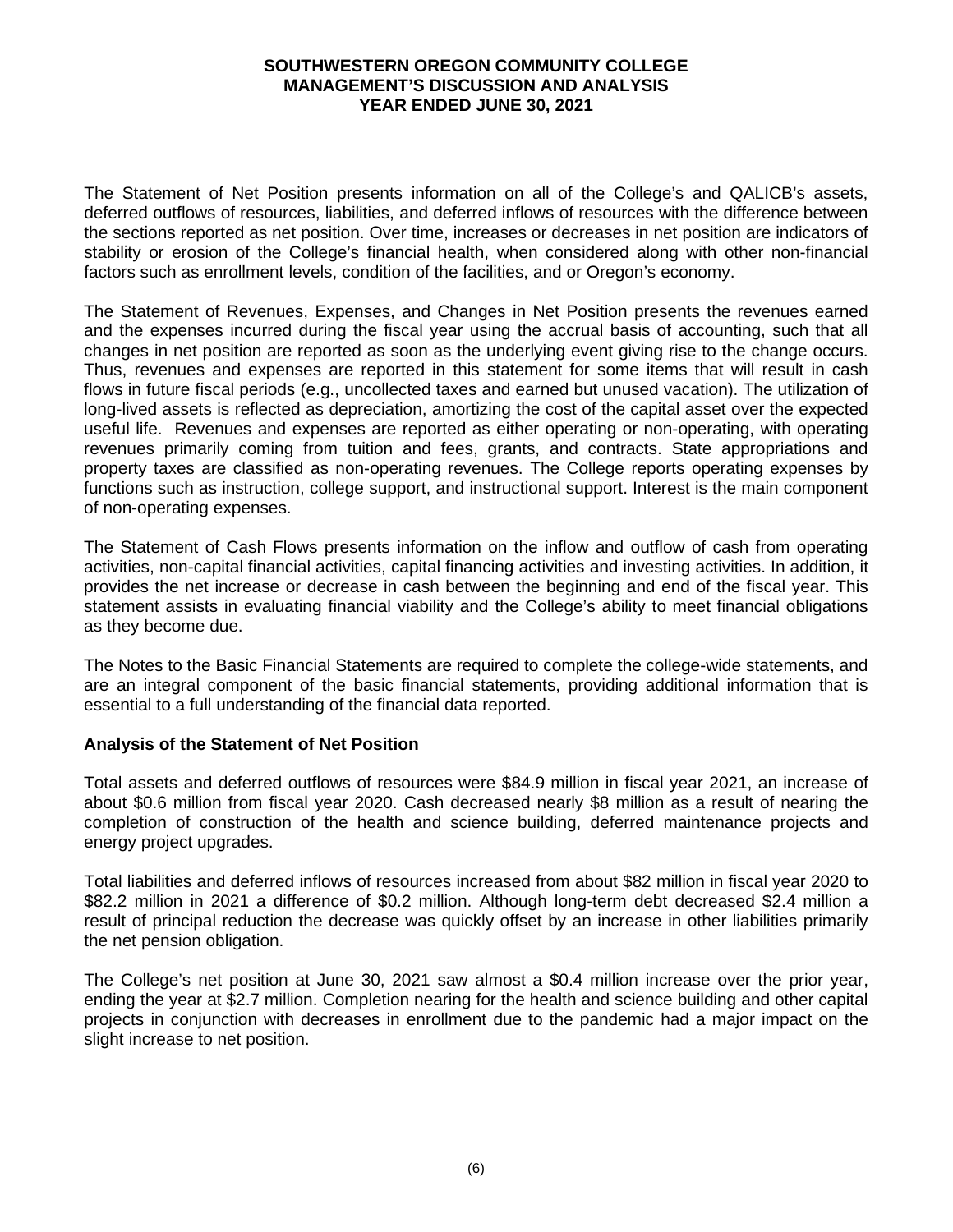# **Analysis of the Statement of Net Position (Continued)**

Net position is broken into three parts 1) net investment in capital assets less any outstanding related debt used to acquire those assets, 2) restricted and 3) unrestricted net position. The College uses capital assets to provide services to its students; consequently, these assets are not available for future spending. Although the College's investment in its capital assets is reported net of related debt, it should be noted that the resources needed to repay this debt must be provided from other sources, since the capital assets themselves cannot be used to liquidate these liabilities.

### **Statement of Net Position**

|                                               |     | 2021           |     | 2020         | Change % |        |
|-----------------------------------------------|-----|----------------|-----|--------------|----------|--------|
| <b>ASSETS</b>                                 |     |                |     |              |          |        |
| <b>Current Assets</b>                         | \$. | 8,000,332      | \$. | 7,613,031    |          | 5.1%   |
| <b>Current Assets - Restricted</b>            |     | 1,993,505      |     | 7,963,945    |          | (75.0) |
| Capital Assets, Net of Depreciation           |     | 68,649,246     |     | 63,872,399   |          | 7.5    |
| <b>Other Noncurrent Assets</b>                |     | 203,083        |     | 217,431      |          | (6.6)  |
| Deferred Outflows of Resources                |     | 6,057,104      |     | 4,606,443    |          | 31.5   |
| <b>Total Assets and Deferred Outflows</b>     |     | 84,903,270     |     | \$84,273,249 |          | 0.7    |
| <b>LIABILITIES</b>                            |     |                |     |              |          |        |
| <b>Current Liabilities</b>                    | \$  | 6,621,180      | \$. | 7,647,271    |          | (13.4) |
| <b>Noncurrent Liabilities</b>                 |     | 73,345,798     |     | 72,374,131   |          | 1.3    |
| Deferred Inflows of Resources                 |     | 2,261,485      |     | 1,976,613    |          | 14.4   |
| <b>Total Liabilities and Deferred Inflows</b> |     | 82,228,463     |     | 81.998.015   |          | 0.3    |
| <b>NET POSITION</b>                           |     |                |     |              |          |        |
| Net Investment in Capital Assets              |     | 21,219,182     |     | 20,834,673   |          | 1.8    |
| Restricted                                    |     |                |     | 133.249      | (100.0)  |        |
| Unrestricted                                  |     | (18, 544, 375) |     | (18,692,688) |          | (0.8)  |
| <b>Total Net Position</b>                     | \$  | 2,674,807      | \$  | 2,275,234    |          | 17.6%  |

Current assets include pooled cash and investments, accounts receivable, prepaid expenses, and inventory. Current liabilities of the College are comprised of various payables for operation, short-term borrowing, payroll, current portion of long-term debt, and unearned revenues.

Non-current assets is primarily comprised of a net other post-employment benefit asset. Deferred outflows of resources and deferred inflows of resources consist of amounts related to pensions, postemployment benefits, and deferred charges on debt refunding. Non-current liabilities include bonds payable, capital leases, other post-employment benefits, and net pension liability.

Currently, \$21.2 million represents the net investment in capital assets, a 1.8 percent increase from the prior year as the result of the completion of capital projects. The unrestricted net position is used for the College's operations.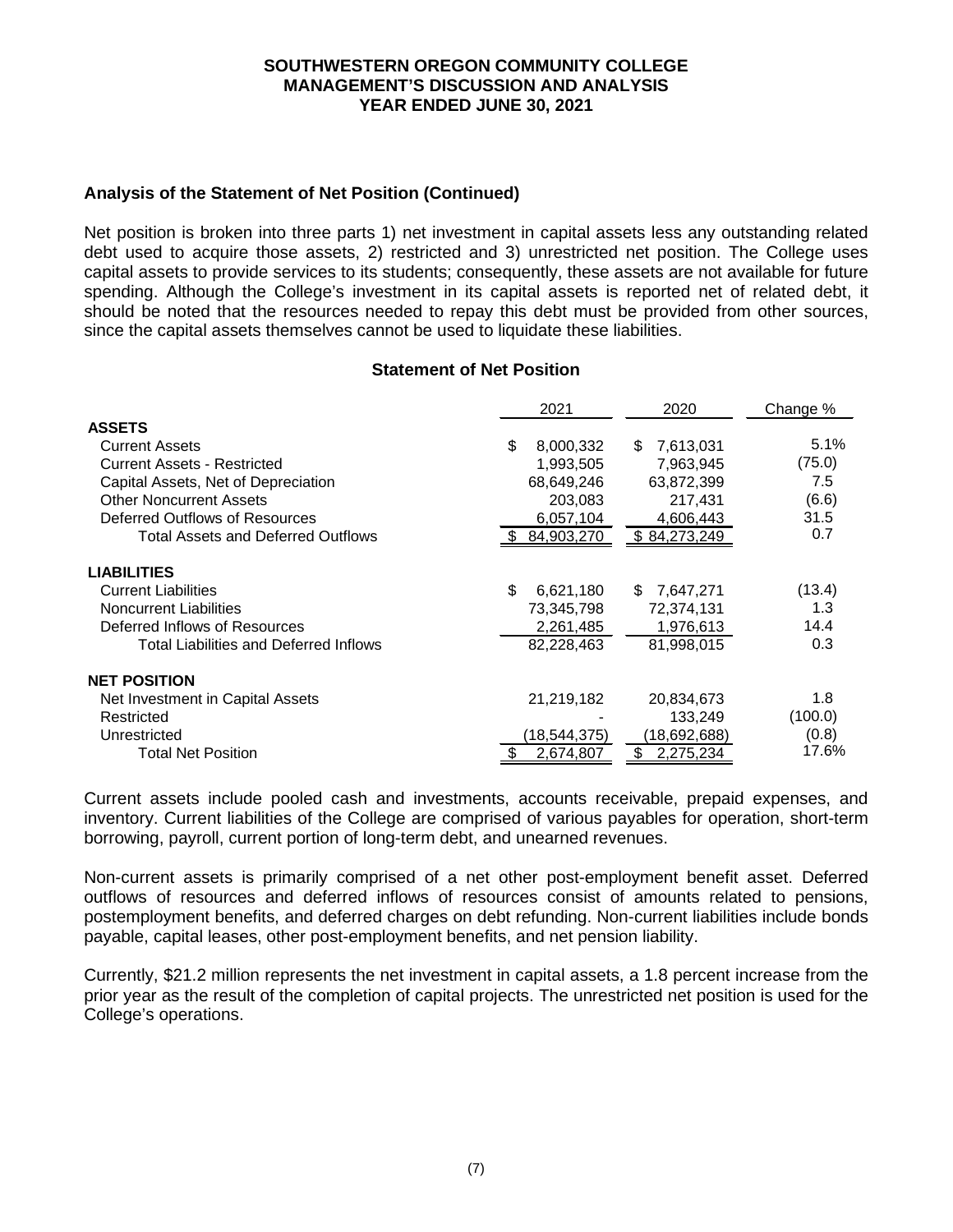### **Analysis of the Statement of Revenues, Expenses, and Changes in Net Position**

The Statement of Revenues, Expenses, and Changes in Net Position present the operating results of the College as well as the nonoperating revenues and expenses. Annual State appropriations and property taxes, while budgeted for operations, generally accepted accounting principles require reporting them as nonoperating revenues.

# **Statement of Revenues, Expenses, and Changes in Net Position**

|                                                 | 2021            | 2020            | Change %   |
|-------------------------------------------------|-----------------|-----------------|------------|
| <b>OPERATING REVENUES</b>                       |                 |                 |            |
| Tuition and Fees, Net of Scholarship Allowances | \$<br>3,028,114 | \$<br>3,524,146 | $(14.1\%)$ |
| Federal, State, and Local Grants and Contracts  | 8,159,808       | 8,106,921       | 0.7        |
| <b>Auxiliary Enterprises</b>                    | 3,242,332       | 2,989,925       | 8.4        |
| <b>Other Operating Revenue</b>                  | 1,376,631       | 845,608         | 62.8       |
| <b>Total Operating Revenues</b>                 | 15,806,885      | 15,466,600      | 2.2        |
| <b>OPERATING EXPENSES</b>                       |                 |                 |            |
| Instruction                                     | 5,297,006       | 5,765,256       | (8.1)      |
| <b>Instructional Support</b>                    | 1,338,123       | 1,547,579       | (13.5)     |
| <b>College Support</b>                          | 7,035,486       | 5,841,541       | 20.4       |
| <b>Student Services</b>                         | 4,510,889       | 4,852,840       | (7.0)      |
| <b>Plant Operations and Maintenance</b>         | 1,079,555       | 1,113,280       | (3.0)      |
| <b>Community Services</b>                       | 2,259,419       | 2,314,202       | (2.4)      |
| <b>Student Financial Aid</b>                    | 3,819,871       | 4,445,686       | (14.1)     |
| <b>Auxiliary Enterprises</b>                    | 2,549,936       | 2,718,342       | (6.2)      |
| Postemployment and Early Retirement Costs       | 4,213,886       | 3,572,698       | 17.9       |
| Depreciation                                    | 2,126,766       | 1,642,498       | 29.5       |
| <b>Total Operating Expenses</b>                 | 34,230,937      | 33,813,922      | 1.2        |
|                                                 |                 |                 |            |
| <b>OPERATING LOSS</b>                           | (18, 424, 052)  | (18, 347, 322)  | 0.4        |
| <b>NONOPERATING REVENUES</b>                    |                 |                 |            |
| <b>State Community College Support</b>          | 8,105,753       | 8,185,594       | (1.0)      |
| <b>Other State Sources</b>                      |                 | 6,023,174       | (100.0)    |
| <b>Property Taxes</b>                           | 6,291,948       | 6,279,597       | 0.2        |
| <b>Other Federal Sources</b>                    | 696,085         | 2,303,915       | (69.8)     |
| <b>Pell Grants</b>                              | 2,356,585       | 2,882,263       | (18.2)     |
| Gain (Loss) on Disposal of Assets               | (6,096)         | (162, 510)      | (96.2)     |
| Interest Income                                 | 213,910         | 450,251         | (52.5)     |
| <b>HEERF/CARES Grants</b>                       | 2,474,960       | 934,325         | 164.9      |
| Donations                                       | 564,384         | 1,375           | 40,946.1   |
| <b>Interest Expense</b>                         | (1,834,264)     | (2,017,538)     | (9.1)      |
| <b>Other Nonoperating Expenses</b>              | (39,640)        | (10,050)        | 294.4      |
| <b>Total Nonoperating Revenues, Net</b>         | 18,823,625      | 24,870,396      | (24.3)     |
| <b>CHANGES IN NET POSITION</b>                  | 399,573         | 6,523,074       | (93.9)     |
| Net Position - Beginning of Year                | 2,275,234       | (4,247,840)     | (153.6)    |
| <b>NET POSITION - END OF YEAR</b>               | 2,674,807<br>\$ | 2,275,234<br>\$ | 17.6%      |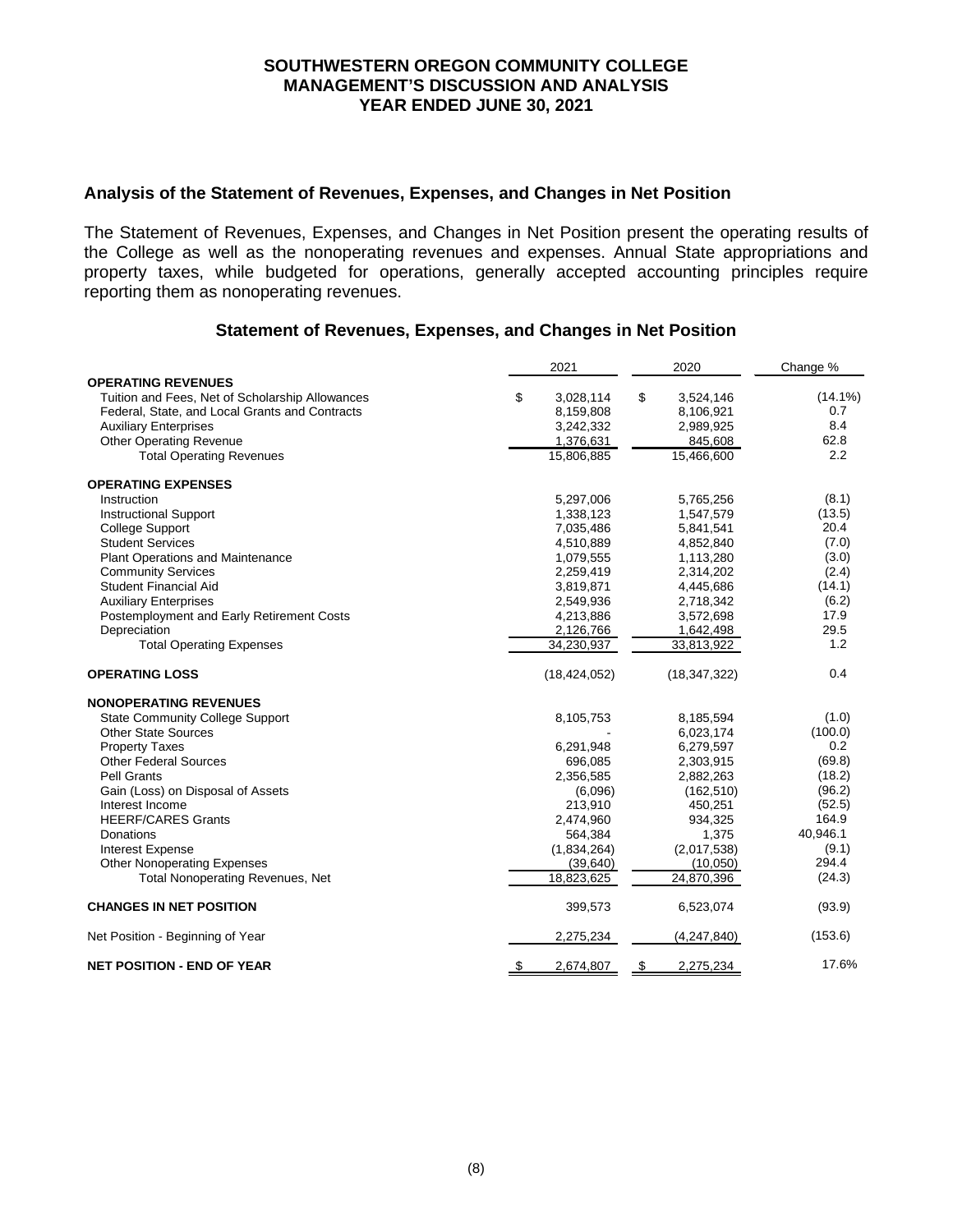# **Analysis of the Statement of Revenues, Expenses, and Changes in Net Position (Continued)**

The most significant sources of operating revenues for the College are federal, state, and local grants and contracts. Other significant sources are student tuition and fees and auxiliary services such as Student Housing, Oregon Coast Culinary Institute, Dining Services and the Bookstore. Auxiliary enterprises increased nearly 8.4 percent due to opening up services during the pandemic, while tuition and fees decreased almost \$0.5 million from 2020. As a whole, operating revenues increased 2.2 percent in 2021.

Non-operating revenues decreased over the prior year by \$6 million. Changes in revenues resulted from a major decrease in Pell grants.

The following graph shows the allocation of revenues, both operating and nonoperating, for the College:



Operating expenses include salaries and benefits, materials and services, utilities, scholarships, and depreciation. Instruction, college support, and plant operations and maintenance represent the largest portion of operating expenses. The most significant nonoperating expense is interest on long-term debt.

Operating expenses saw a decline of \$1.4 million in student financial aid due to decline in students attending during the pandemic. Auxiliary expenses increased 24 percent with campus reopening as well as college support increasing 20 percent with added health and safety protocols. In contrast, instruction declined by 8 percent as no general education classes were offered summer term of 2020.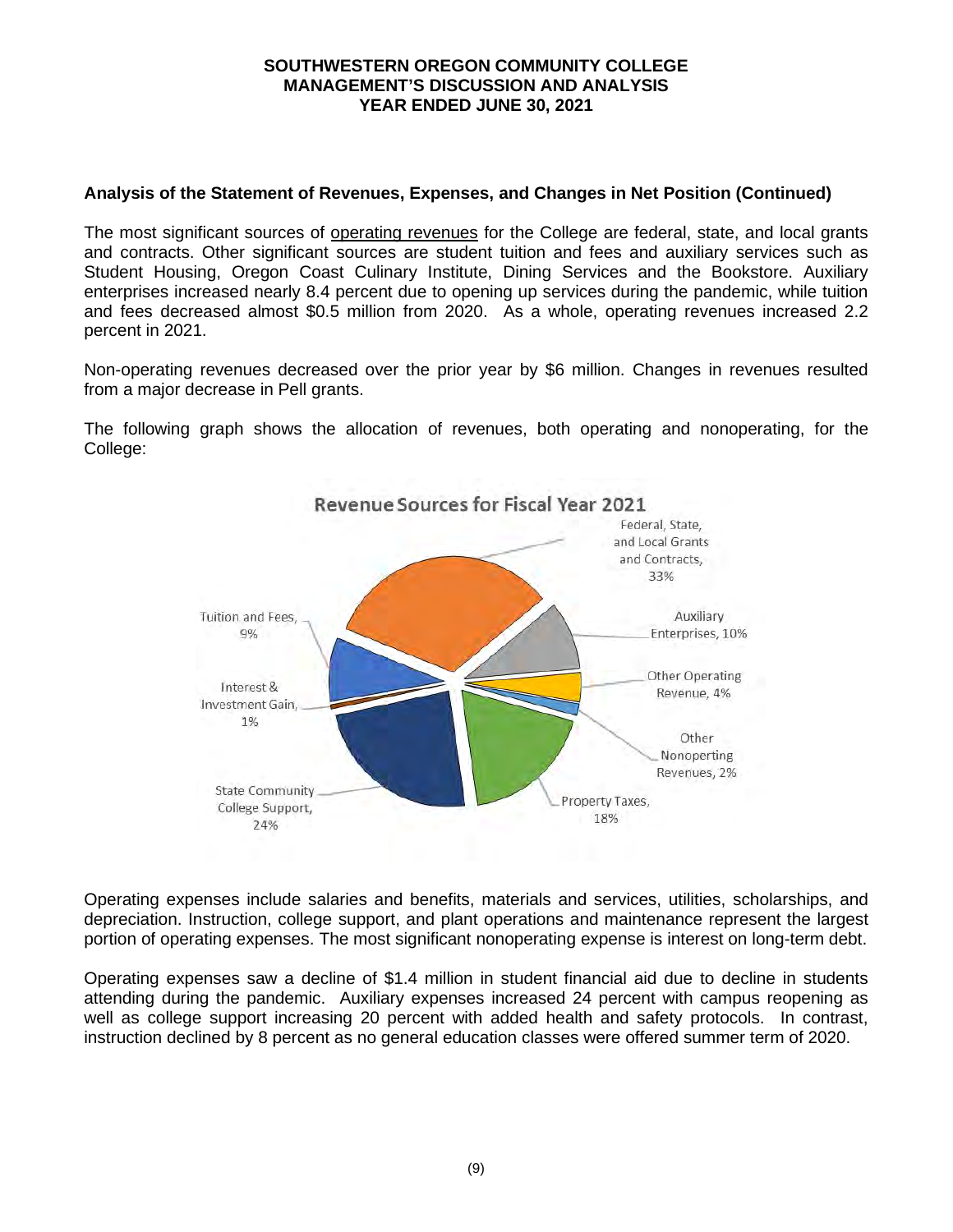# **Analysis of the Statement of Revenues, Expenses, and Changes in Net Position (Continued)**

The following graph shows the allocation of expenses, both operating and nonoperating, for the College:



# **Analysis of the Statement of Cash Flows**

The statement of cash flows provides an assessment of the financial health of the college. Its primary purpose is to provide relevant information about the cash receipts and cash payments of the college during a specific period. The statement of cash flows also helps users assess the ability of the college to meet obligations as they become due and the need for external financing.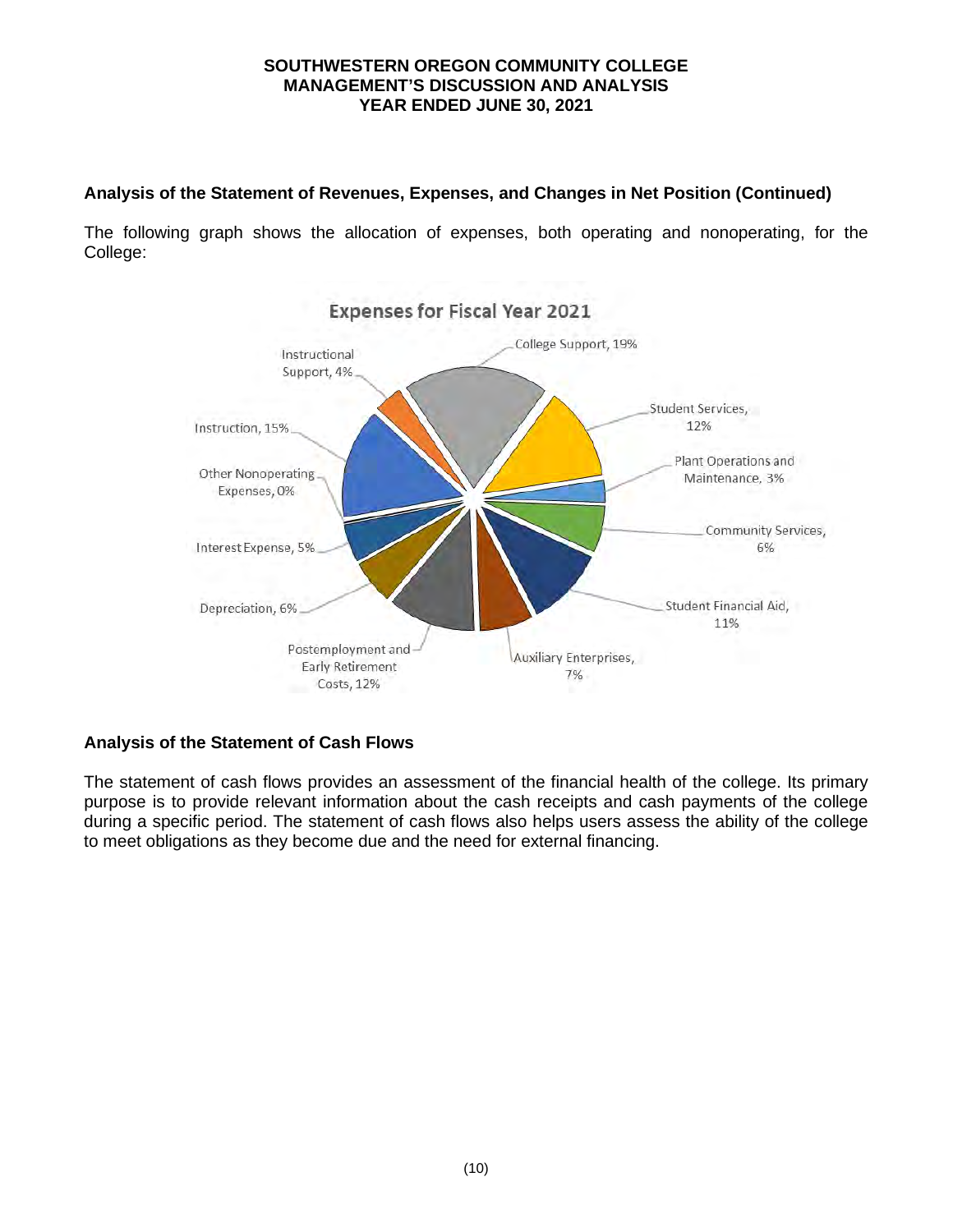# **Analysis of the Statement of Cash Flows (Continued)**

# **Statement of Cash Flows**

|                                     | 2021             | 2020           | Change % |
|-------------------------------------|------------------|----------------|----------|
| Cash Provided by:                   |                  |                |          |
| <b>Operating Activities</b>         | \$(17, 436, 104) | (13, 344, 243) | 30.7%    |
| Noncapital Financing Activities     | 20,001,578       | 24,277,237     | (17.6)   |
| <b>Capital Financing Activities</b> | (10, 997, 781)   | (28,696,658)   | (61.7)   |
| <b>Investing Activities</b>         | 217,194          | 450,251        | (51.8)   |
| Net Increase (Decrease)             | (8,215,113)      | (17, 313, 413) | (52.6)   |
| Cash - Beginning of Year            | 11,693,737       | 29,007,150     | (59.7)   |
| Cash - End of Year                  | 3,478,624        | 11,693,737     | (70.3%)  |

The major sources of funds for operating activities include student tuition and fees, federal/state, grants, and auxiliary enterprises. Major uses were payments made to employees, suppliers, and students for financial aid. Operating activities decreased due to continued COVID-19 costs. State FTE reimbursement and property taxes are the primary sources of noncapital financing. Capital financing activities had a large decrease of almost 62 percent due to the completion of energy savings upgrades, deferred maintenance and near completion of the Health and Science building. Investing activities decreased almost 52 percent due to the decline of capital projects bond proceeds in our investment account.

# **Budgetary Highlights**

The College adopts an annual budget at the organizational unit level, using the modified accrual basis of accounting for all funds. After the adoption of the budget transfers of appropriations between existing budgetary categories can be authorized by Board resolution providing the change is 10% or less than the total appropriations of the fund. Minor changes between the Adopted Budget and the Adjusted Budget included adjustments from personnel services to materials and services and to capital outlay.

### **Capital Assets and Debt Administration**

### Capital Assets

The College's investment in capital assets as of June 30, 2021 is \$68.6 million net of accumulated depreciation. Investment in capital assets (depreciable and nondepreciable) includes land, buildings, improvements, construction in progress, equipment, and art and historical treasures.

Additional information on capital assets can be found in Note 5 of the basic financial statements.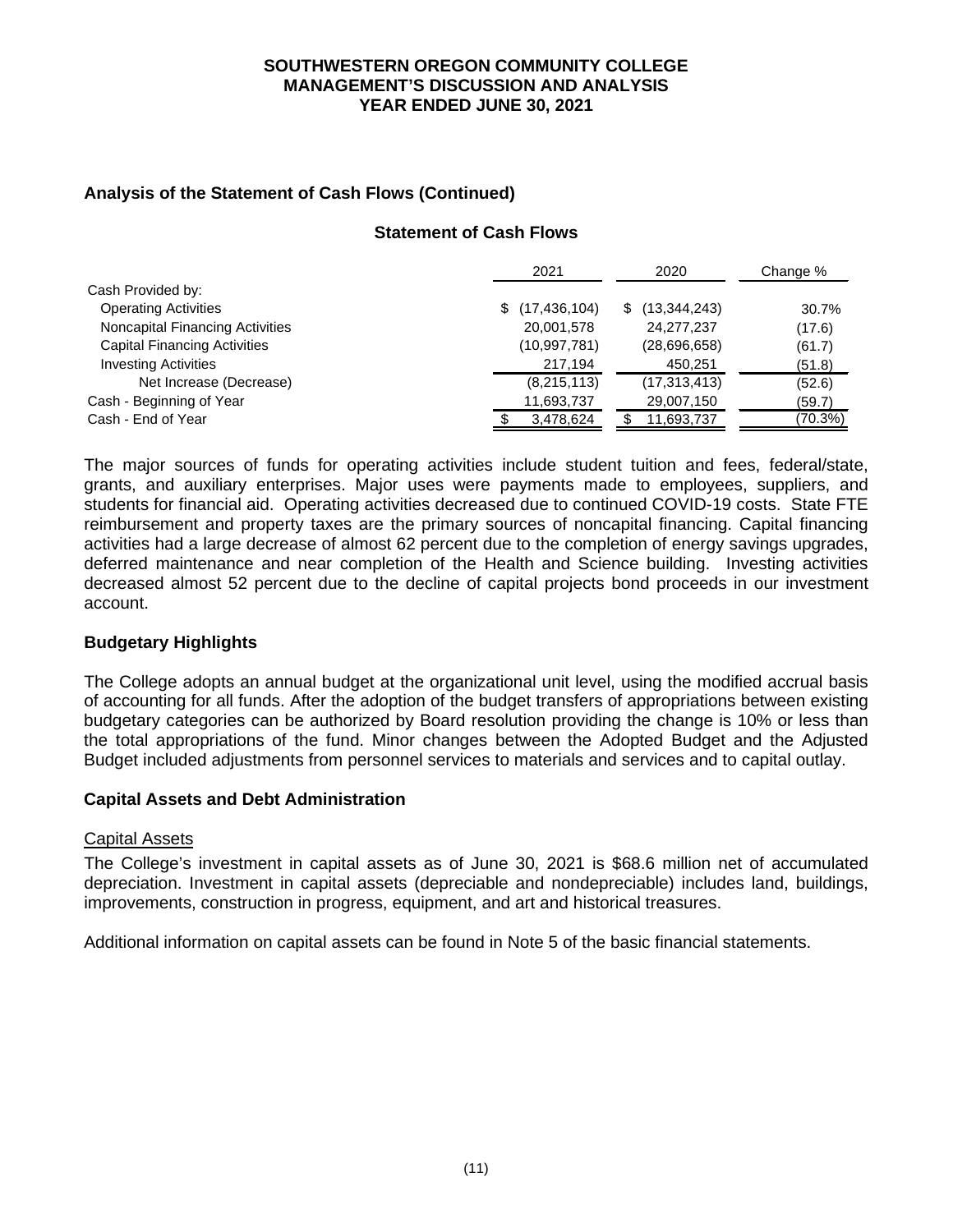# **Capital Assets and Debt Administration (Continued)**

### Long Term Debt

At the end of the fiscal year, the College had long-term debt instruments with a total outstanding principal of \$52.9 million. Of this amount, \$41.6 million is comprised of debt backed by the full faith and credit of the College (bonds), \$62,602 capital leases, and the QALICB had \$11.3 million in notes payable.

Oregon Revised Statutes Chapter 341 limits the amount of general obligation bonds which an Oregon community college may have outstanding at any time to 1.5 percent of the true cash value of the taxable property within the community college district. The College has no general obligation bonds outstanding at this time. However, subject to voter approval, the College could issue approximately \$207.6 million of general obligation bonds and stay within the limit. Obligations secured by lease payments and other non-general obligations are not subject to the debt limitations described in this section.

Additional information on the College long-term debt can be found in Note 6, 7, and 9 of the notes to the basic financial statements.

### **Component Unit**

Included in this financial report is information for the discretely presented component unit, Southwestern Oregon Community College Foundation, Inc. The Foundation was incorporated on January 3, 1962, and registered as a separate nonprofit corporation with the state of Oregon. Their Articles of Incorporation establish the purpose of the Foundation is to support scholarships and programs for the College. The Foundation has a 501(c)(3) status under the provisions of the Internal Revenue Code, and is exempt from Federal Income Tax. Contributions to the Foundation are tax deductible as defined by the Internal Revenue Service regulations. Bylaws govern the internal affairs of the Foundation. The Board of Directors sets policies for Foundation operations.

The Foundation operates within a written agreement with the College that clearly defines Foundation activities and establishes College support of the Foundation. It receives, administers, and disposes of property donated for the benefit of the College, coordinates fundraising efforts, and assists in promoting and marketing the College. Financial information for the component unit is found in the entity-wide financial statements within the component unit column.

Summary component unit information follows:

| <b>Current Assets</b>                             |   | 113.202   | <b>Operating Revenues</b>        | 12.616     |
|---------------------------------------------------|---|-----------|----------------------------------|------------|
| <b>Noncurrent Assets</b>                          |   | 5,843,775 | <b>Operating Expenses</b>        | 875,721    |
| <b>Total Assets</b>                               |   | 5,956,977 | <b>Operating Gain</b>            | (863, 105) |
| <b>Current Liabilities</b>                        | S | 75        | Nonoperating Revenue             | 1,481,691  |
| <b>Restricted Net Position</b>                    |   | 3,606,977 | Change in Net Position           | 618.586    |
| Unrestricted Net Position                         |   | 2,349,925 | Net Position - Beginning of Year | 5,338,316  |
| <b>Total Current Liabilities and Net Position</b> |   | 5,956,977 | Net Position - End of Year       | 5,956,902  |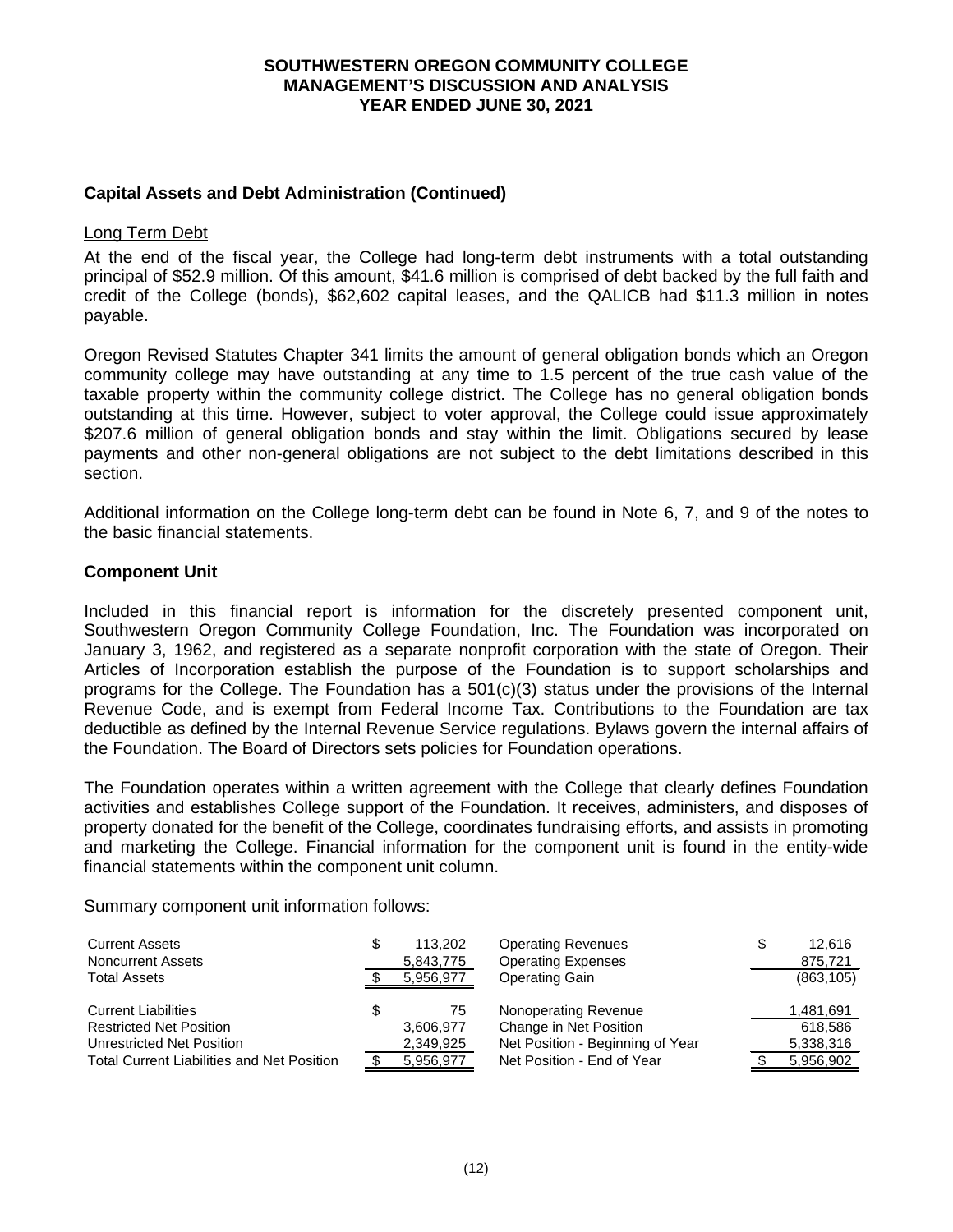## **Economic Factors and Next Year's Budget**

The financial position of the College is primarily dependent on three factors; 1) the economic and financial condition of the State and its appropriation for community colleges 2) economic conditions of the College community that impact new construction levels and property values related to property tax revenue, and 3) enrollment levels. The College projects its revenues based on the State's revenue forecast and historical trend analysis and the economic outlook for enrollment and property taxes. Using these methods the College continues aggressively to manage its financial position by developing new programs to meet the ever changing job market, strengthening retention, providing numerous athletic programs, and ensuring student success.

Much like other community colleges in the United States, we have had to navigate an unknown territory with the pandemic and the impact to enrollments. The uncertainty of the pandemic's duration and Oregon's revenue stream made budget building for the FY2021-22 difficult to project. In an effort to maintain sustainability Southwestern Oregon Community College adopted a conservative budget with expectations of lower than normal enrollment for the academic year. The College used CARES Act grant money to offer summer classes free of tuition and fees, which increased enrollment and interest in completing degree and certificate programs.

Southwestern Oregon Community College anticipates the need for medical careers to continue to rise in Coos, Curry, and west Douglas counties as more baby boomers enter retirement. In order to meet this demand the College recruits heavily for students in and out of district in such fields as nursing, dental assisting, medical assisting, basic allied health, and para medicine. In addition, welding, fire science, criminal justice, culinary arts, and various science programs continue to be sought after programs. With the opening of the new Health and Science building, the previous locations of the nursing, para medicine and science programs will be upgraded and renovated with help from an EDA grant. These new classrooms will allow for other programs to grow like fire science and dental assisting.

In order for the College to remain financially stable the College reviews processes and adjusts or modifies current practices to ensure students' needs and students' completion remain priority. When building the expenditure side of the budget the executive team reviewed requests from deans and managers, setting aside funds for those that met the College's guiding principles and mission. The College is closely monitoring the Bookstore and working to develop a "retail plan" to transition to more of a campus store as the future of textbooks continues to change. In addition, recruiting and promoting special events remains a high priority for the Oregon Coast Culinary Institute (OCCI) and Housing as they play a very important role on enrollment, this is a plus, as most Oregon community colleges do not offer these. OCCI and Housing indirectly and directly support program initiatives and the operations of the General Fund.

### **Request for Information**

This financial report is designed to provide an overview of Southwestern Oregon Community College District's financial status. Questions concerning any of the information provided in this report, or requests for additional information, should be addressed to:

Finance and Budget Southwestern Oregon Community College 1988 Newmark Avenue Coos Bay OR 97420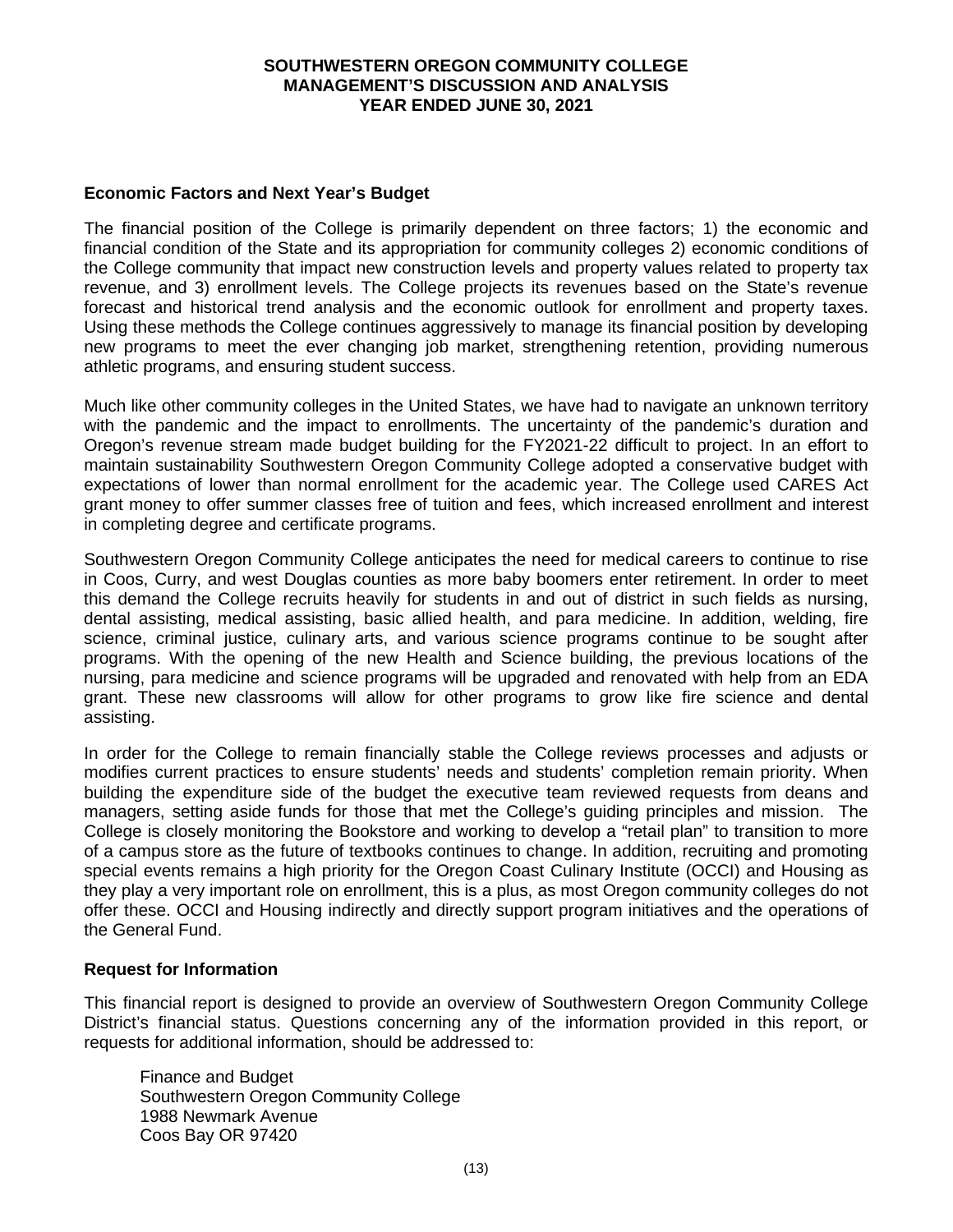# **SOUTHWESTERN OREGON COMMUNITY COLLEGE STATEMENT OF NET POSITION JUNE 30, 2021**

|                                                                                    |    | Primary<br>Government |                           | Component<br>Unit |
|------------------------------------------------------------------------------------|----|-----------------------|---------------------------|-------------------|
| <b>ASSETS</b>                                                                      |    |                       |                           |                   |
| <b>CURRENT ASSETS</b>                                                              |    |                       |                           |                   |
| Cash and Cash Equivalents                                                          | \$ | 1,477,975             | \$                        | 113,202           |
| <b>Restricted Cash and Cash Equivalents</b>                                        |    | 38,236                |                           |                   |
| Restricted Cash and Cash Equivalents - Bond Issues                                 |    | 1,505,858             |                           |                   |
| Restricted Cash and Cash Equivalents - Health and Science Building<br>Receivables: |    | 449,411               |                           |                   |
| Accounts, Net                                                                      |    | 5,566,797             |                           |                   |
| <b>Property Taxes</b>                                                              |    | 433,772               |                           |                   |
| <b>Prepaid Expenses</b>                                                            |    | 257,567               |                           |                   |
| Inventory                                                                          |    | 264,221               |                           |                   |
| <b>Total Current Assets</b>                                                        |    | 9,993,837             |                           | 113,202           |
| <b>NONCURRENT ASSETS</b>                                                           |    |                       |                           |                   |
| Restricted Cash - Pension and Refunding Bonds                                      |    | 7,144                 |                           |                   |
| Long-Term Investments                                                              |    |                       |                           | 5,833,425         |
| Net OPEB Asset                                                                     |    | 195,939               |                           |                   |
| Nondepreciable Capital Assets                                                      |    | 26,068,804            |                           | 10,350            |
| Capital Assets, Net of Accumulated Depreciation                                    |    | 42,540,154            |                           |                   |
| Intangible Assets, Net of Accumulated Amortization                                 |    | 40,288                |                           |                   |
| <b>Total Noncurrent Assets</b>                                                     |    | 68,852,329            |                           | 5,843,775         |
| <b>Total Assets</b>                                                                | 22 | 78,846,166            | \$                        | 5,956,977         |
| DEFERRED OUTFLOWS OF RESOURCES                                                     |    |                       |                           |                   |
| Deferred Amounts Related to Pensions                                               | \$ | 5,514,089             | \$                        |                   |
| Deferred Amounts Related to OPEB                                                   |    | 449,609               |                           |                   |
| Deferred Charge on Refunding                                                       |    | 93,406                |                           |                   |
| <b>Total Deferred Outflows of Resources</b>                                        | \$ | 6,057,104             | $\boldsymbol{\mathsf{S}}$ |                   |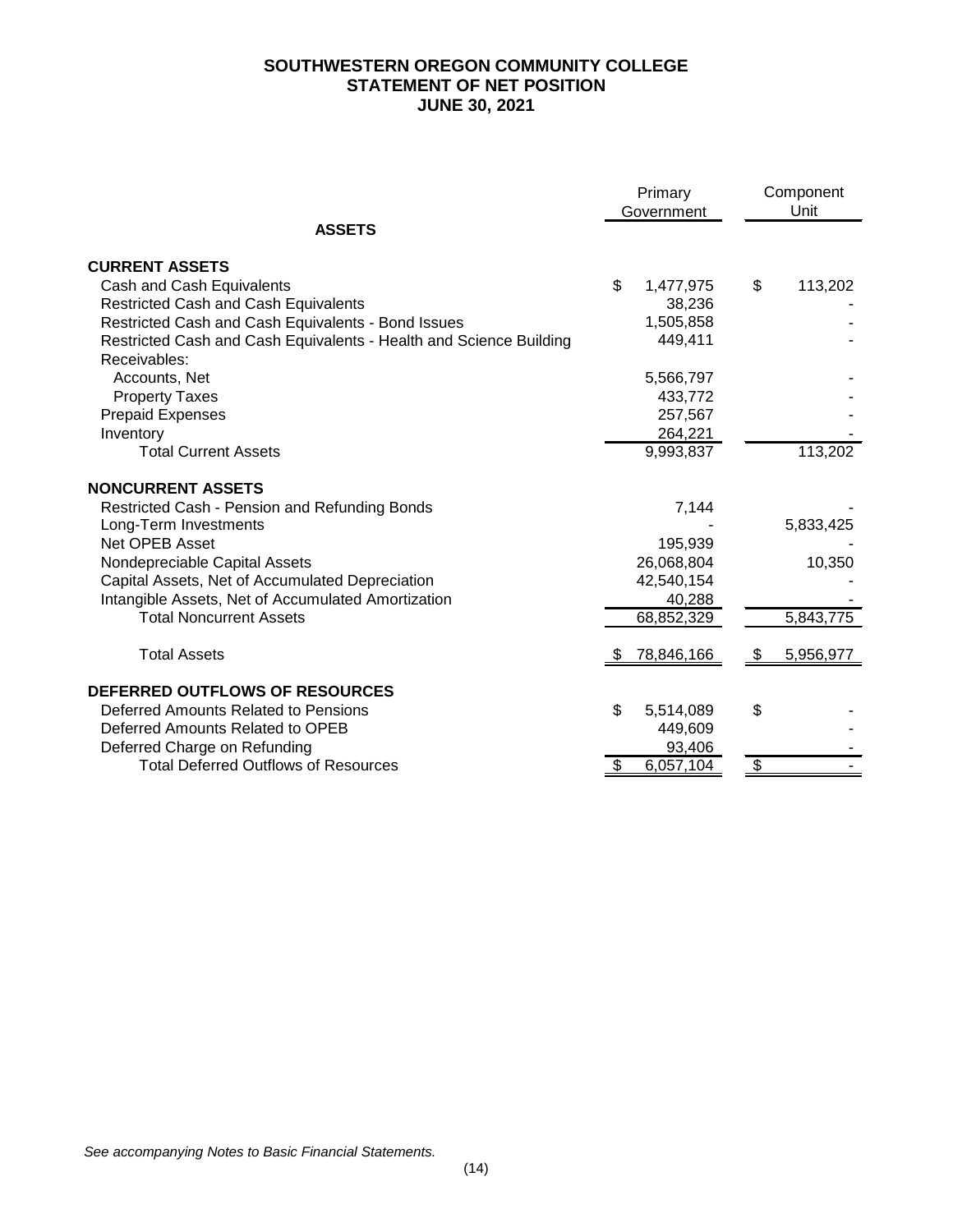# **SOUTHWESTERN OREGON COMMUNITY COLLEGE STATEMENT OF NET POSITION (CONTINUED) JUNE 30, 2021**

|                                                | Primary<br>Government |                | Component<br>Unit |
|------------------------------------------------|-----------------------|----------------|-------------------|
| <b>LIABILITIES AND NET POSITION</b>            |                       |                |                   |
| <b>CURRENT LIABILITIES</b>                     |                       |                |                   |
| <b>Accounts Payable</b>                        | \$<br>724,565         | \$             | 75                |
| Accrued Payroll and Payroll Liabilities        | 624,606               |                |                   |
| <b>Accrued Interest Payable</b>                | 211,614               |                |                   |
| Contracts Payable                              | 1,114,968             |                |                   |
| Deposits Payable                               | 120,333               |                |                   |
| Short-Term Borrowing                           | 1,200,000             |                |                   |
| <b>Unearned Revenues</b>                       | 5,290                 |                |                   |
| Current Portion of Long-Term Debt:             |                       |                |                   |
| <b>Bonds Payable</b>                           | 2,400,000             |                |                   |
| Capital Leases Payable                         | 33,445                |                |                   |
| Sick Leave Payable (Stipend)                   | 186,359               |                |                   |
| <b>Total Current Liabilities</b>               | 6,621,180             |                | 75                |
| <b>NONCURRENT LIABILITIES</b>                  |                       |                |                   |
| <b>Bonds Payable</b>                           | 37,060,000            |                |                   |
| Notes Payable                                  | 11,300,000            |                |                   |
| <b>Capital Leases Payable</b>                  | 29,157                |                |                   |
| <b>Unamortized Bond Discounts and Premiums</b> | 2,117,693             |                |                   |
| <b>Net Pension Liability</b>                   | 19,628,150            |                |                   |
| <b>Compensated Absences Payable</b>            | 476,096               |                |                   |
| Sick Leave Payable (Stipend)                   | 210,151               |                |                   |
| <b>Other Postemployment Benefits</b>           | 2,524,551             |                |                   |
| <b>Total Noncurrent Liabilities</b>            | 73,345,798            |                |                   |
| <b>Total Liabilities</b>                       | 79,966,978<br>\$      | $\mathfrak{L}$ | 75                |
| DEFERRED INFLOW OF RESOURCES                   |                       |                |                   |
| Deferred Amounts Related to Pensions           | \$<br>1,444,918       | \$             |                   |
| Deferred Amounts Related to OPEB               | 449,215               |                |                   |
| Deferred Gain on Refunding                     | 367,352               |                |                   |
| <b>Total Deferred Inflows of Resources</b>     | 2,261,485<br>\$       | $\mathfrak{F}$ |                   |
| <b>NET POSITION</b>                            |                       |                |                   |
| Net Investment in Capital Assets               | 21,219,182<br>\$      | \$             |                   |
| Restricted:                                    |                       |                |                   |
| Temporarily Restricted for Scholarships        |                       |                | 1,720,058         |
| Restricted - Nonexpendable                     |                       |                | 1,886,919         |
| Unrestricted                                   | (18, 544, 375)        |                | 2,349,925         |
| <b>Total Net Position</b>                      | \$<br>2,674,807       | \$             | 5,956,902         |

*See accompanying Notes to Basic Financial Statements.*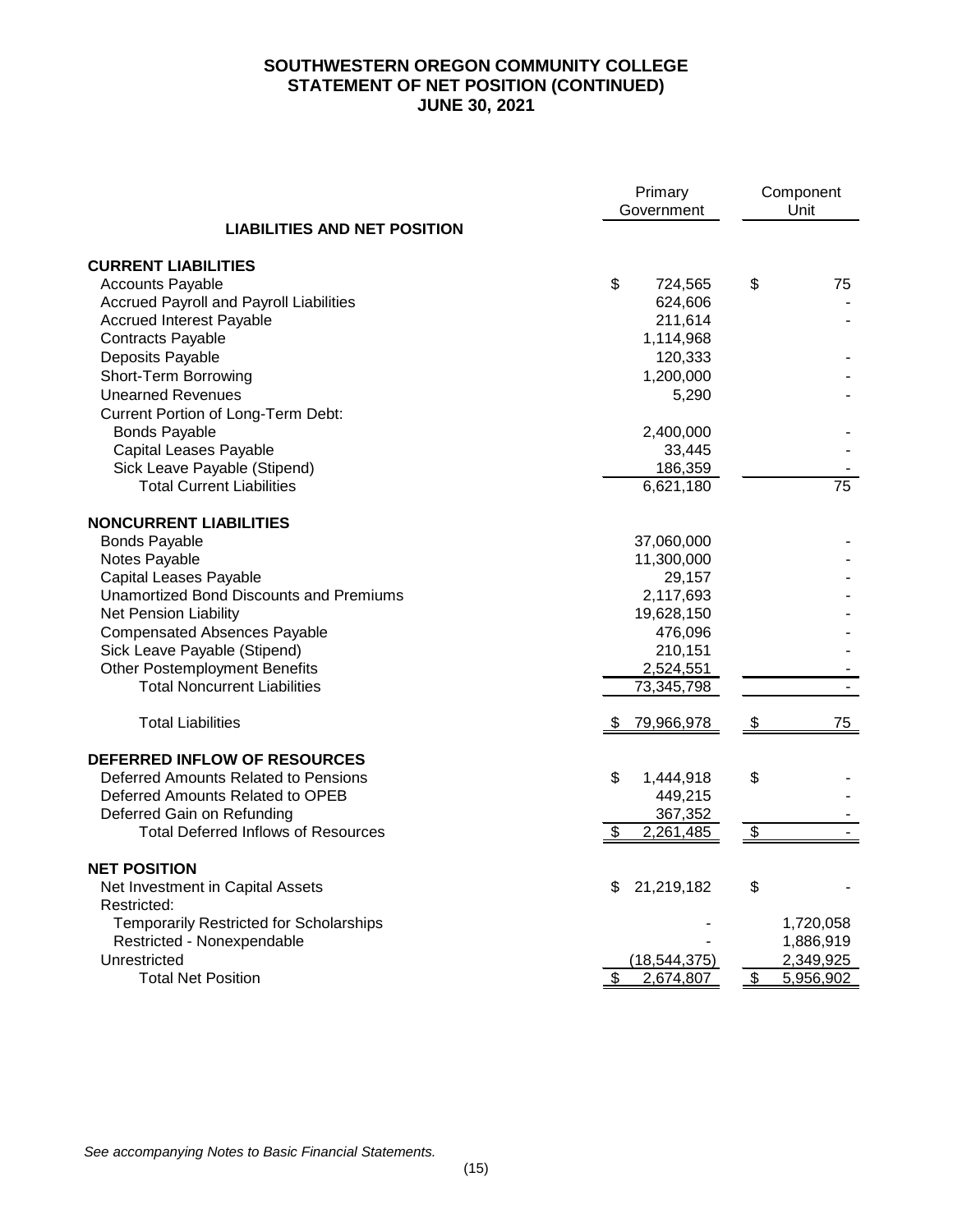# **SOUTHWESTERN OREGON COMMUNITY COLLEGE STATEMENT OF REVENUES, EXPENSES, AND CHANGES IN NET POSITION YEAR ENDED JUNE 30, 2021**

|                                                         | Primary<br>Government | Component<br>Unit |
|---------------------------------------------------------|-----------------------|-------------------|
| <b>OPERATING REVENUES</b>                               |                       |                   |
| Student Tuition and Fees, Net of Scholarship Allowances | \$<br>3,028,114       | \$                |
| <b>Federal Grants and Contracts</b>                     | 5,469,267             |                   |
| State and Local Government Grants and Contracts         | 1,579,043             |                   |
| Nongovernment Grants, Contracts, and Special Fees       | 1,111,498             |                   |
| Auxiliary Enterprises, Including Tuition and Fees:      |                       |                   |
| <b>Food Services</b>                                    | 721,526               |                   |
| Bookstore, Net of Scholarship Allowances                | 236,806               |                   |
| Student Housing, Net of Scholarship Allowances          | 1,232,467             |                   |
| <b>Newmark Center</b>                                   | 173,253               |                   |
| Conferences                                             | 240                   |                   |
| Culinary Arts, Net of Scholarship Allowances            | 806,040               |                   |
| <b>Other Auxiliary Enterprises</b>                      | 72,000                |                   |
| <b>Other Operating Revenues</b>                         | 1,376,631             | 12,616            |
| <b>Total Operating Revenues</b>                         | 15,806,885            | 12,616            |
| <b>OPERATING EXPENSES</b>                               |                       |                   |
| <b>Education and General:</b>                           |                       |                   |
| Instruction                                             | 5,297,006             |                   |
| <b>Instructional Support</b>                            | 1,338,123             |                   |
| <b>College Support</b>                                  | 7,035,486             |                   |
| <b>Other Support Services:</b>                          |                       |                   |
| <b>Student Services</b>                                 | 4,510,889             |                   |
| <b>Plant Maintenance</b>                                | 1,079,555             |                   |
| <b>Community Services</b>                               | 2,259,419             |                   |
| <b>Student Financial Aid</b>                            | 3,819,871             |                   |
| <b>Auxiliary Enterprises:</b>                           |                       |                   |
| <b>Food Services</b>                                    | 862,072               |                   |
| Bookstore                                               | 361,059               |                   |
| <b>Student Housing</b>                                  | 525,832               |                   |
| <b>Newmark Center</b>                                   | 108,029               |                   |
| <b>Culinary Arts</b>                                    | 687,428               |                   |
| <b>Other Auxiliary Enterprises</b>                      | 5,516                 |                   |
| <b>Depreciation Expense</b>                             | 2,126,766             |                   |
| <b>OPEB/PERS Expenses</b>                               | 4,213,886             |                   |
| <b>Foundation Operating Expenses</b>                    |                       | 875,721           |
| <b>Total Operating Expenses</b>                         | 34,230,937            | 875,721           |
| <b>OPERATING INCOME (LOSS)</b>                          | (18, 424, 052)        | (863, 105)        |

*See accompanying Notes to Basic Financial Statements.*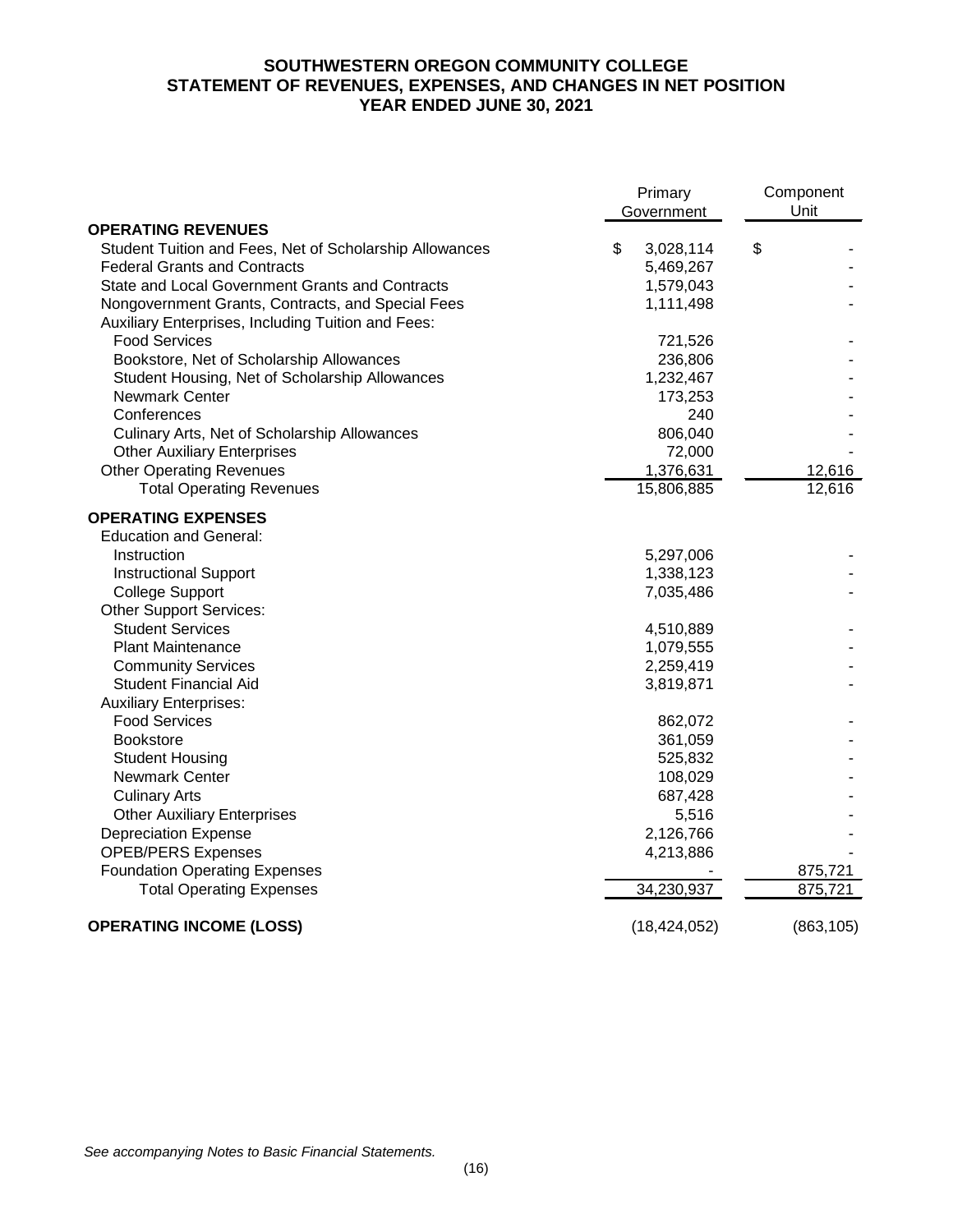# **SOUTHWESTERN OREGON COMMUNITY COLLEGE STATEMENT OF REVENUES, EXPENSES, AND CHANGES IN NET POSITION (CONTINUED) YEAR ENDED JUNE 30, 2021**

|                                         | Primary<br>Government | Component<br>Unit |  |
|-----------------------------------------|-----------------------|-------------------|--|
| <b>NONOPERATING REVENUES (EXPENSES)</b> |                       |                   |  |
| <b>State Community College Support</b>  | \$<br>8,105,753       | \$                |  |
| <b>HEERF Grant</b>                      | 2,474,960             |                   |  |
| <b>Property Taxes</b>                   | 6,291,948             |                   |  |
| Pell Grants                             | 2,356,585             |                   |  |
| <b>Other Federal Sources</b>            | 696,085               |                   |  |
| Loss on Disposal of Assets              | (6,096)               |                   |  |
| Interest and Net Investment Income      | 213,910               | 1,156,137         |  |
| <b>Interest Expense</b>                 | (1,834,264)           |                   |  |
| <b>Other Nonoperating Expenses</b>      | (39, 640)             |                   |  |
| Donations                               | 564,384               | 325,554           |  |
| <b>Total Nonoperating Revenues</b>      | 18,823,625            | 1,481,691         |  |
| <b>CHANGES IN NET POSITION</b>          | 399,573               | 618,586           |  |
| Net Position - Beginning of Year        | 2,275,234             | 5,338,316         |  |
| <b>NET POSITION - END OF YEAR</b>       | 2,674,807             | 5,956,902         |  |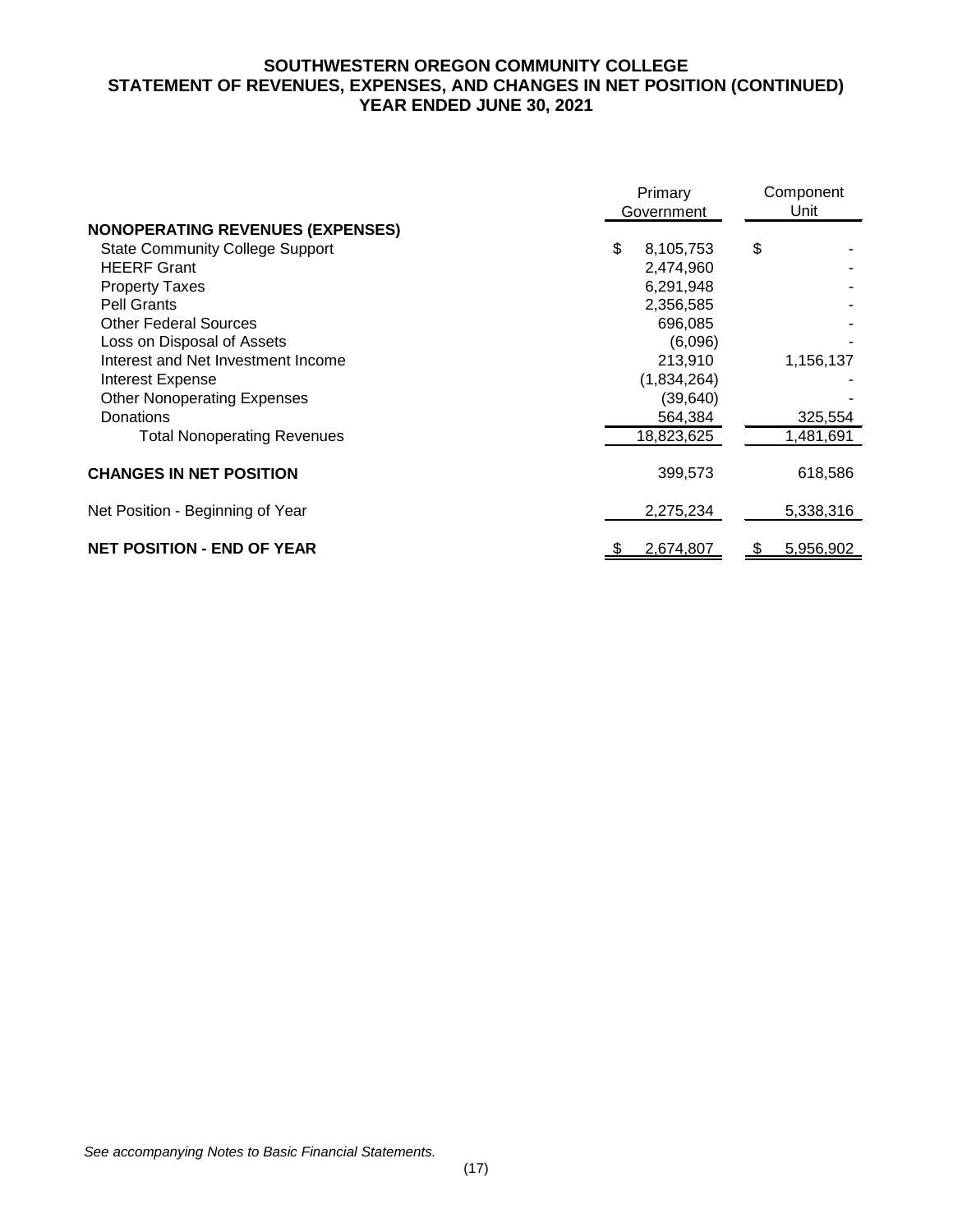## **SOUTHWESTERN OREGON COMMUNITY COLLEGE STATEMENT OF CASH FLOWS YEAR ENDED JUNE 30, 2021**

# **CASH FLOWS FROM OPERATING ACTIVITIES**

| <b>Tuition and Fees</b>                                                                  | \$<br>3,023,404             |
|------------------------------------------------------------------------------------------|-----------------------------|
| <b>Grants and Contracts</b>                                                              | 5,509,121                   |
| Payments to Suppliers for Goods and Services                                             | (6,012,637)                 |
| Payments to Employees                                                                    | (18,048,007)                |
| <b>Paid to Students</b>                                                                  | (2,998,754)                 |
| <b>Direct Loans</b>                                                                      | 2,346,997                   |
| <b>Direct Loans to Students</b>                                                          | (2,346,997)                 |
| <b>Other Operating Revenues</b>                                                          | 1,170,607                   |
| <b>Auxiliary Enterprises</b>                                                             | (79, 838)                   |
| Net Cash Used by Operating Activities                                                    | (17, 436, 104)              |
| <b>CASH FLOWS FROM NONCAPITAL FINANCING ACTIVITIES</b>                                   |                             |
| <b>Local Property Taxes</b>                                                              | 6,407,835                   |
| <b>Other State Grants</b>                                                                | 8,105,753                   |
| <b>Nonoperating Grants</b>                                                               | 5,527,630                   |
| <b>Other Local Expense</b>                                                               | (39, 640)                   |
| Net Cash Provided by Noncapital Financing Activities                                     | 20,001,578                  |
| <b>CASH FLOWS FROM CAPITAL AND RELATED FINANCING ACTIVITIES</b>                          |                             |
| <b>Purchase of Capital Assets</b>                                                        | (7,876,882)                 |
| Loan/Note Proceeds                                                                       | 1,200,000                   |
| Donations                                                                                | 564,384                     |
| Loan Principal Paid                                                                      | (2,797,083)                 |
| Loan Interest Paid                                                                       | (2,088,200)                 |
| Net Cash Used by Capital and Related Financing Activities                                | (10, 997, 781)              |
| <b>CASH FLOWS FROM INVESTING ACTIVITIES</b>                                              |                             |
| Interest on Investments                                                                  | 217,194                     |
| <b>NET DECREASE IN CASH AND CASH EQUIVALENTS</b>                                         | (8,215,113)                 |
| Cash and Cash Equivalents - Beginning of Year (Including Restricted Cash of \$7,978,636) | 11,693,737                  |
| CASH AND CASH EQUIVALENTS - END OF YEAR                                                  |                             |
| (Including Restricted Cash of \$2,000,649)                                               | 3,478,624                   |
| RECONCILIATION TO AMOUNTS SHOWN ON STATEMENT OF NET POSITION                             |                             |
| Unrestricted Cash and Cash Equivalents                                                   | \$<br>1,477,975             |
| <b>Restricted Cash and Cash Equivalents</b>                                              | 2,000,649                   |
| <b>Total Cash and Cash Equivalents</b>                                                   | $\mathfrak{s}$<br>3,478,624 |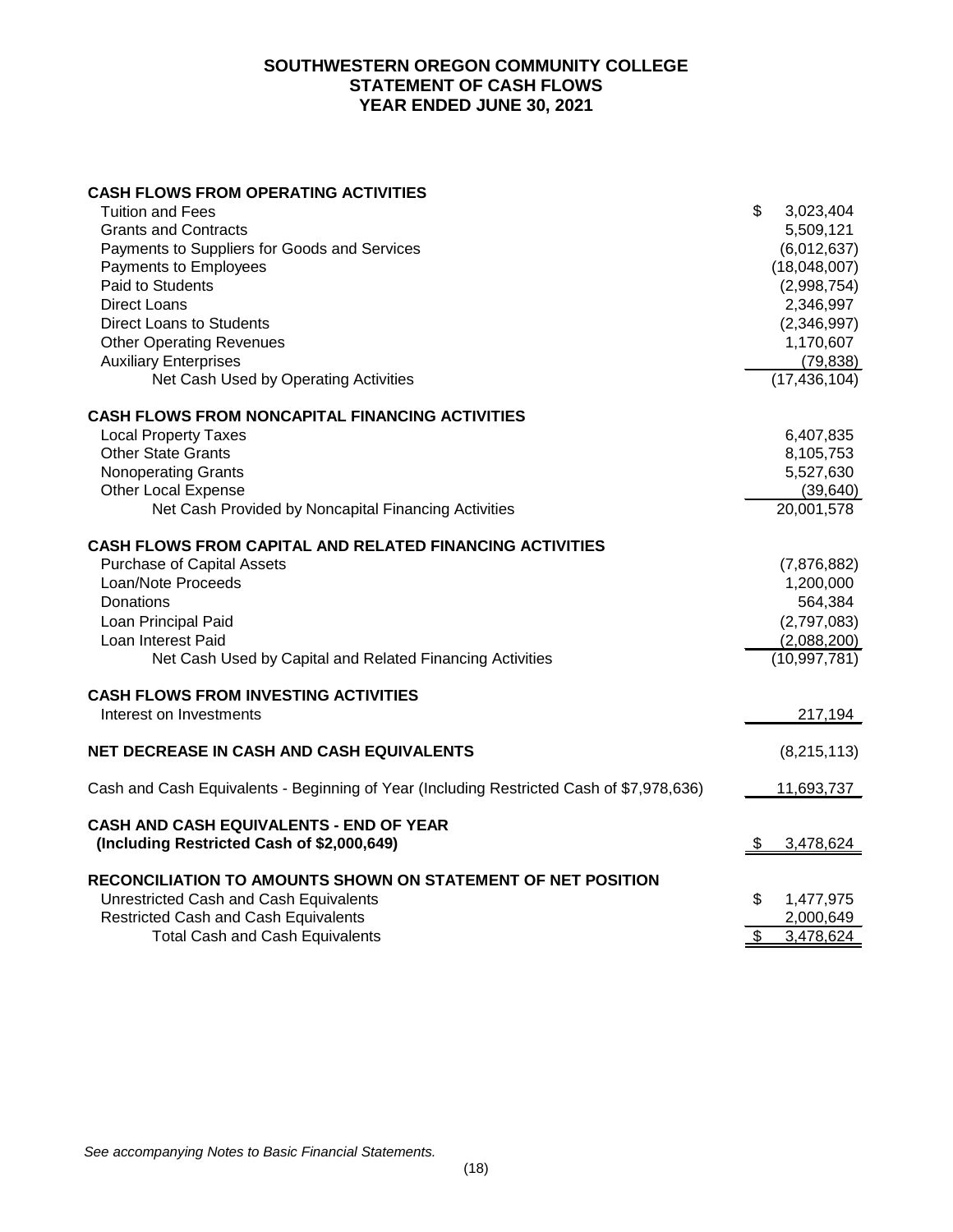## **SOUTHWESTERN OREGON COMMUNITY COLLEGE STATEMENT OF CASH FLOWS (CONTINUED) YEAR ENDED JUNE 30, 2021**

#### **RECONCILIATION OF OPERATING LOSS TO NET CASH USED BY OPERATING ACTIVITIES**

| <b>Operating Loss</b>                                                             | \$(18, 424, 052) |
|-----------------------------------------------------------------------------------|------------------|
| Adjustments to Reconcile Operating Loss to Net Cash Used by Operating Activities: |                  |
| Depreciation and Amortization                                                     | 2,126,766        |
| Changes in Assets, Liabilities, and Deferred Outflows and Inflows of Resources:   |                  |
| <b>Accounts Receivables</b>                                                       | (2,706,694)      |
| <b>Prepaid Expenses</b>                                                           | (27, 210)        |
| Inventories                                                                       | (6, 410)         |
| <b>Accounts Payable</b>                                                           | (748, 851)       |
| <b>Accrued Payroll and Payroll Liabilities</b>                                    | (425, 158)       |
| Unearned Revenues                                                                 | (4,710)          |
| <b>Other Current Liabilities</b>                                                  | (88, 892)        |
| Net Pension Liability                                                             | 4,058,688        |
| <b>Other Post Employment Benefits Asset</b>                                       | 6.801            |
| Deferred Outflows - Pension Related                                               | (1,304,257)      |
| Deferred Inflows - Pension Related                                                | (39, 352)        |
| Other Post Employment Benefits Liability                                          | (80, 324)        |
| Deferred Outflows - OPEB Related                                                  | (176, 674)       |
| Deferred Inflows - OPEB Related                                                   | 404,225          |
| Net Cash Used by Operating Activities                                             | (17, 436, 104)   |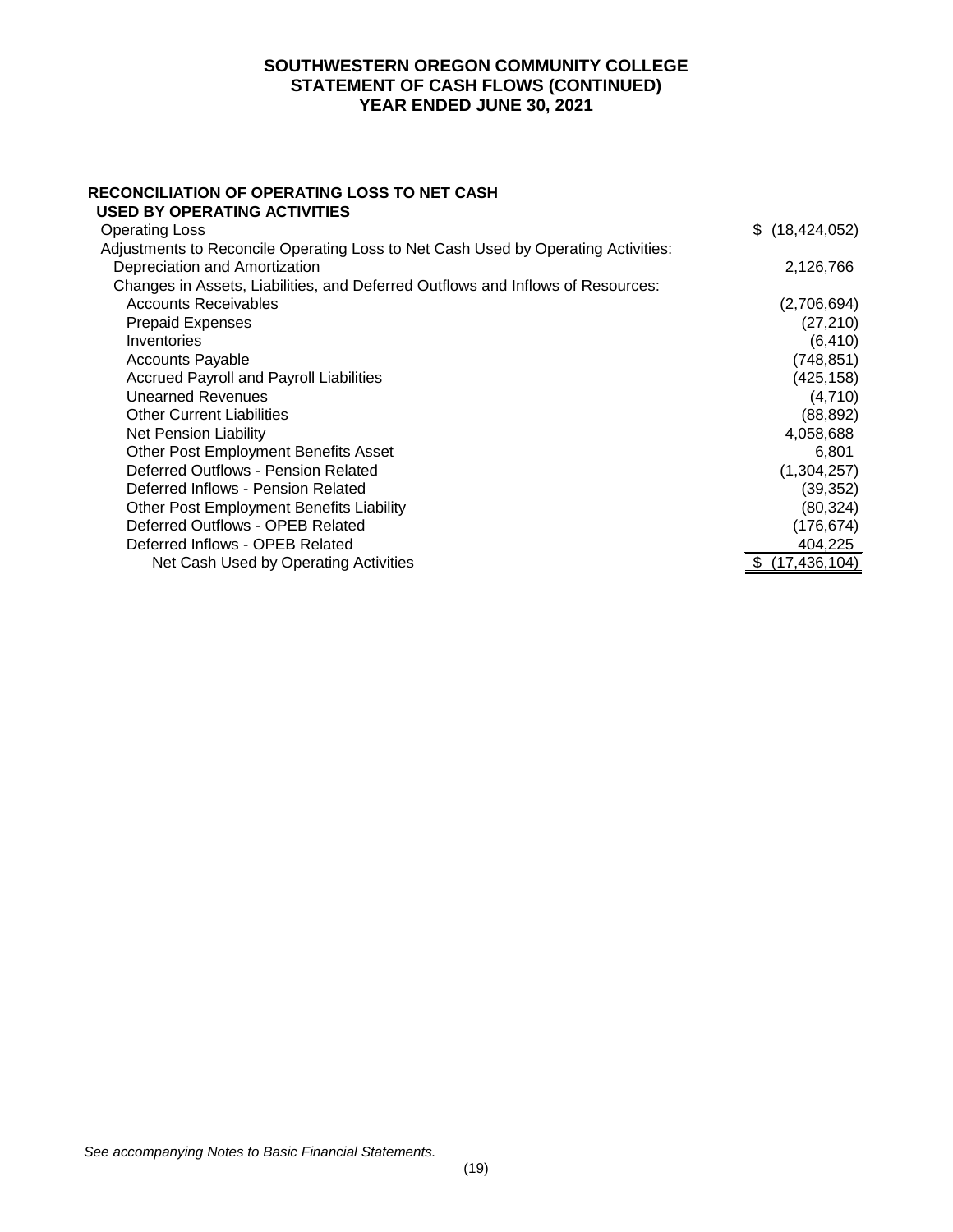# **NOTE 1 SUMMARY OF SIGNIFICANT ACCOUNTING POLICIES**

### **Reporting Entity**

The Southwestern Oregon Community College (the College), the primary government and municipal corporation, is a postsecondary institution which was established in 1961 to provide educational courses and programs to citizens on the south coast of Oregon. The College currently serves all of Coos County, western Douglas County, and Curry County.

In evaluating how to define the College for financial reporting purposes, management has considered all potential component units. The accompanying financial statements present the government and its component unit entity for which the government is considered to be financially accountable.

## **Blended Component Unit**

As defined by accounting principles generally accepted in the United States of America (U.S. GAAP), the College includes one blended component unit in its financial statements; the SWOCC QALICB (the QALICB). The QALICB is a nonprofit, nongovernmental organization, whose purpose is to provide for the financing and construction of the College's new health and science building. The QALICB does not issue a separate audit.

## **Discretely Presented Component Unit**

In May 2002, the Government Accounting Standards Board (GASB) issued Statement No. 39, *Determining Whether Certain Organizations are Component Units*. This statement amends Statement No. 14, *The Financial Reporting Entity*, to provide additional guidance to determine whether certain organizations for which the College is not financially accountable should be reported as component units based on the nature and significance of their relationship with the College.

As defined by U.S. GAAP, the College includes one discretely presented component unit in its financial statements: the Southwestern Oregon Community College Foundation (the Foundation). The Foundation is a nonprofit, nongovernmental organization, whose purpose is to provide support for scholarships and programs for the College. The Foundation had an audit for the fiscal year ended June 30, 2021. Separate financial statements for Southwestern Oregon Community College Foundation may be obtained through request of the Foundation Executive Director located at the Southwestern Oregon Community College Coos Bay campus.

### **Basis of Presentation**

The financial statements have been prepared in accordance with accounting principles generally accepted in the United States of America as prescribed by GASB Statement No. 35, *Basic Financial Statements – Management's Discussion and Analysis – for Public Colleges and Universities – an Amendment of GASB 34,* modified by GASB Statement No. 65, *Items Previously Reported as Assets and Liabilities*. The College follows the "business-type activities" reporting requirements of GASB Statement No. 35 that provides a comprehensive one-column look at the College's financial activities. As a general rule, the effect of internal transactions between the College's functions has been eliminated.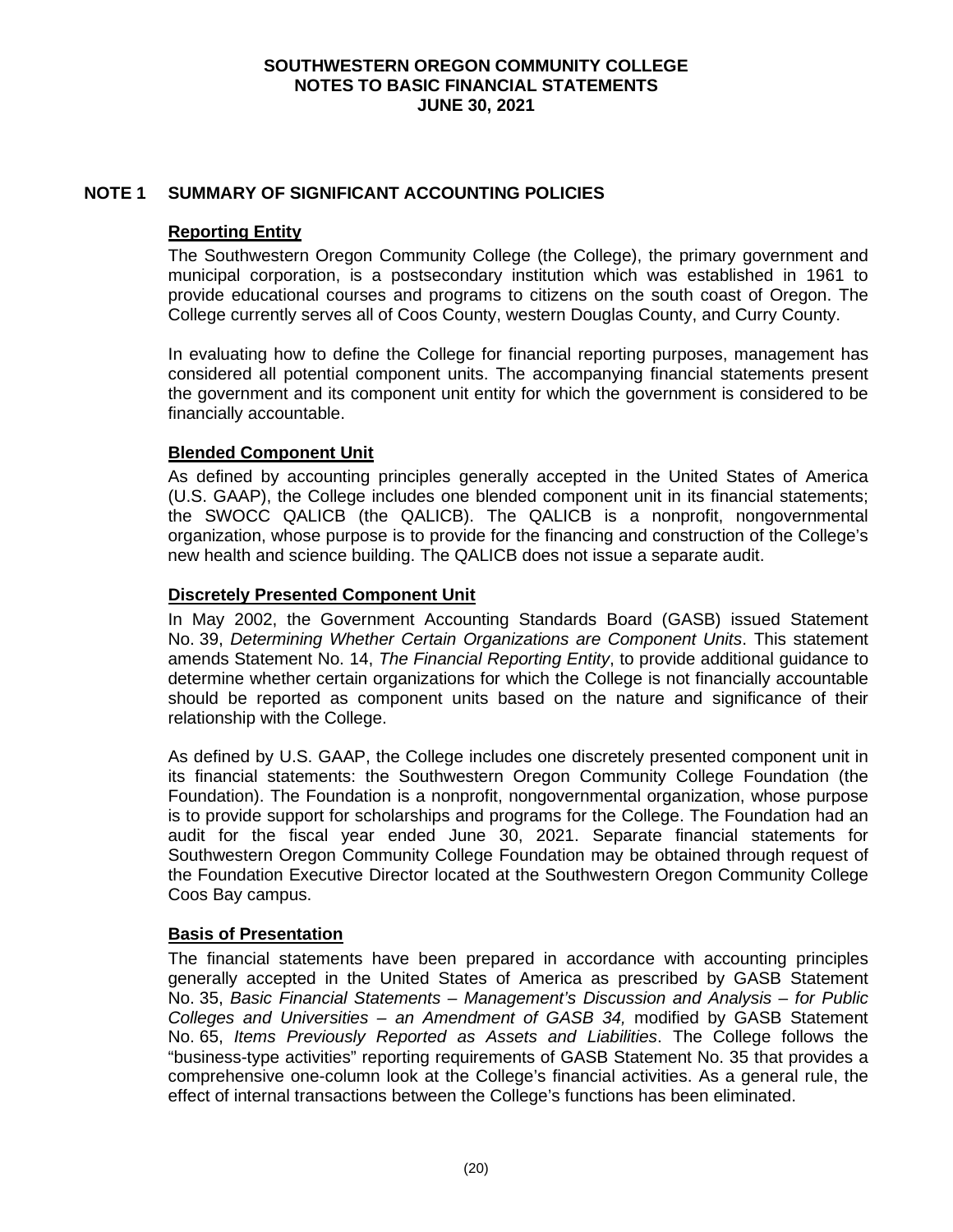# **NOTE 1 SUMMARY OF SIGNIFICANT ACCOUNTING POLICIES (CONTINUED)**

### **Basis of Accounting**

The basic financial statements are accounted for on the flow of economic resources measurement focus and are prepared on the accrual basis of accounting. Under this method revenues are recorded when earned and expenses are recorded at the time liabilities are incurred. Property taxes are recognized as revenues in the years for which they are levied. Grants and similar items are recognized as revenues as soon as all eligibility requirements imposed by the grantor have been met.

### **Cash and Cash Equivalents**

Cash and cash equivalents are considered to be cash on hand, demand deposits, the State of Oregon Treasurer's Local Government Investment Pool (LGIP), and short-term investments with original maturities of three months or less from the date of acquisition. The LGIP is part of the Oregon Short-Term Fund (OSTF) and is stated at cost, which approximates fair value.

The Foundation considers all liquid investments with an original maturity of three months or less to be cash equivalents. Cash and cash equivalents held as part of the Foundation's investment portfolio, and where management's intention is to use the cash to acquire investments to be held long-term, are classified as investments.

### **Restricted Cash**

Restricted cash for the College consists of funds for other grant projects and organizations. Restricted cash for the College also includes contributions and note proceeds which are externally restricted by agreements for construction of the Health and Science Building.

### **Investments**

State statutes authorize the College to invest in banker's acceptances; time certificates of deposits; repurchase agreements; obligations of the U.S. Treasury and its agencies; the agencies and instrumentalities of the United States and the states of Oregon, Washington, Idaho, and California; the Oregon State Treasury's Local Government Investment Pool; demand deposits; and fixed or variable life insurance or annuity contracts for funding deferred compensation. As of June 30, 2021, all investments were held with the OSTF and considered cash and cash equivalents.

Investments are valued at fair value in accordance with GASB Statement No. 31, *Accounting and Financial Reporting for Certain Investments and for External Investment Pools*. Unrealized and realized gains and losses are allocated to the unrestricted and temporarily restricted net position based upon the restrictions in the underlying investments. Unrealized losses are allocated to temporarily restricted net position only up to the point of previously recognized unrealized gains.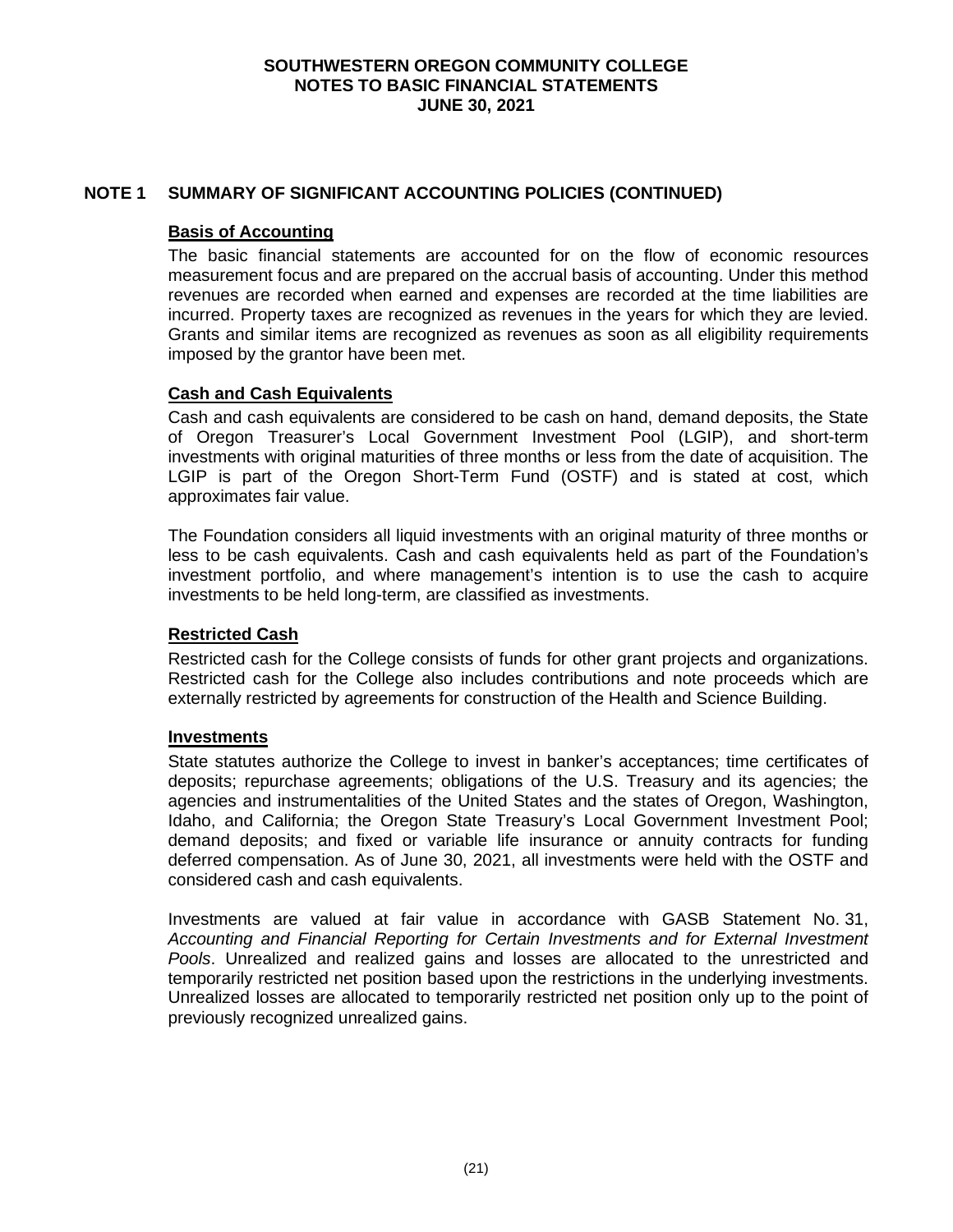# **NOTE 1 SUMMARY OF SIGNIFICANT ACCOUNTING POLICIES (CONTINUED)**

#### **Receivables**

All accounts, student loans, grants, and property taxes receivable are shown net of an allowance for uncollectible accounts.

Student receivables are recorded as tuition is assessed or as amounts are advanced to students under various federal student financial assistance programs.

Unreimbursed expenses qualified from grantor agencies are reflected in the basic financial statements as receivables and revenues. Grant revenues are recorded at the time eligible expenses are incurred. Grant funds received prior to the occurrence of qualifying expenses are recorded as unearned revenues.

Property taxes are levied and become a lien on all taxable property as of July 1. Taxes are payable on November 15, February 15, and May 15. Discounts are allowed if the amount due is received by November 15 or February 15. Taxes unpaid and outstanding on May 16 are considered delinquent.

### **Inventory**

Inventory is stated at the lower of cost or market. Cost is determined by the retail cost method for the bookstore and first-in/first-out method for all inventory.

### **Capital Assets**

Capital assets include land and land improvements, buildings and building improvements; equipment, vehicles, and machinery; works of art and historical treasures; infrastructure, which includes utility systems; leasehold improvements; and construction in progress. The College has defined capital assets as having an initial value or cost of at least \$5,000 and an initial life extending beyond a single reporting period. Such assets are recorded at historical cost or estimated historical cost if purchased or constructed. Library books are capitalized. Donated capital assets are recorded at acquisition value at the date of donation. The costs of normal maintenance and repairs that do not add to the value or functionality of the assets' lives are not capitalized, but are expensed as incurred.

Buildings, equipment, vehicles, machinery, leasehold improvements, and land improvements of the College are depreciated using the straight-line method over the following lives:

| <b>Buildings and Building Improvements</b> | 20 to 60 Years |
|--------------------------------------------|----------------|
| Equipment, Vehicles, and Machinery         | 7 to 25 Years  |
| Land Improvements                          | 10 to 30 Years |
| Library Books                              | 43 Years       |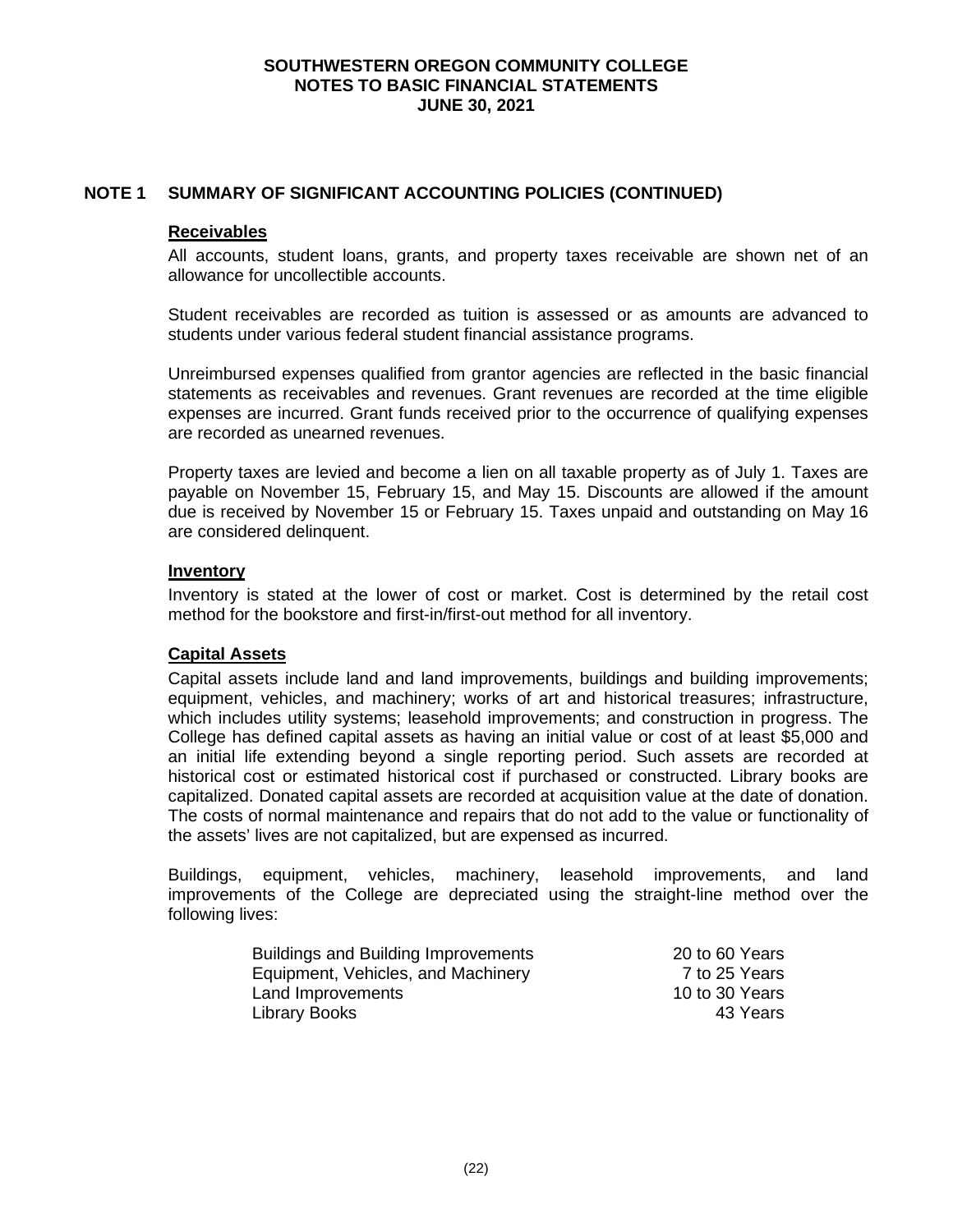# **NOTE 1 SUMMARY OF SIGNIFICANT ACCOUNTING POLICIES (CONTINUED)**

### **Accrued Wages and Payroll Costs**

Contracts for faculty begin in September and end in mid-June. All other employee agreements begin July 1 for the ensuing fiscal year and end June 30. All salaries are paid over 12 months. The salary amounts due for payment in July and August are included in accrued liabilities. Benefit payments for July and August are not accrued but rather expensed as paid.

## **Compensated Absences**

It is the College's policy to permit employees to accumulate earned but unused vacation pay. Unused vacation pay is recognized as an expense and accrued when earned. Accumulated but unused sick leave is eligible for payout under certain conditions. The total accumulated vacation liability is included in payroll liabilities on the statement of net position. The total accumulated sick liability is included as both long-term and current liabilities.

## **Tuition and Fees and Unearned Revenue**

Tuition and fees include all assessments to students for educational and general purposes. It is stated net of institutional aid provided to students. The College's fiscal year begins with summer term and ends with spring term. Tuition and fees received prior to July 1, 2021 for the College's 2020-2021 summer and fall terms are recorded as deposits payable.

### **Retirement Plans**

The College contributes to the Oregon State Public Employees Retirement System (PERS). The expense and liability for contributions to PERS are recorded in accordance with GASB 68 *Accounting and Financial Reporting for Pensions*.

### **Pre-SLGRP Pooled Liability**

Actuarially determined liability recorded in the statement of net position based on the College's entry into the Oregon Public Employees Retirement System (PERS) State and Local Government Rate Pool. The transition liability is reduced each year by contributions to PERS and increased for interest charged by PERS and included as part of the College's net pension liability.

### **Other Postemployment Benefits Obligation (OPEB)**

The College reports their proportionate share of the net PERS RHIA OPEB asset and the total OEBB OPEB liability along with the associated deferred outflows of resources and deferred inflows of resources. See Note 17 Other Postemployment Benefits (OPEB) for a detailed description of each plan and the proportionate share methodology for each.

### **Deferred Outflows and Inflows**

Deferred outflows of resources represent the consumption of net position in one period that is applicable to future periods. Deferred inflows of resources represent the acquisition of net position that is applicable to future periods. Deferred outflows relate to PERS, OPEB, and loss on refunding. Deferred inflows relate to PERS and OPEB.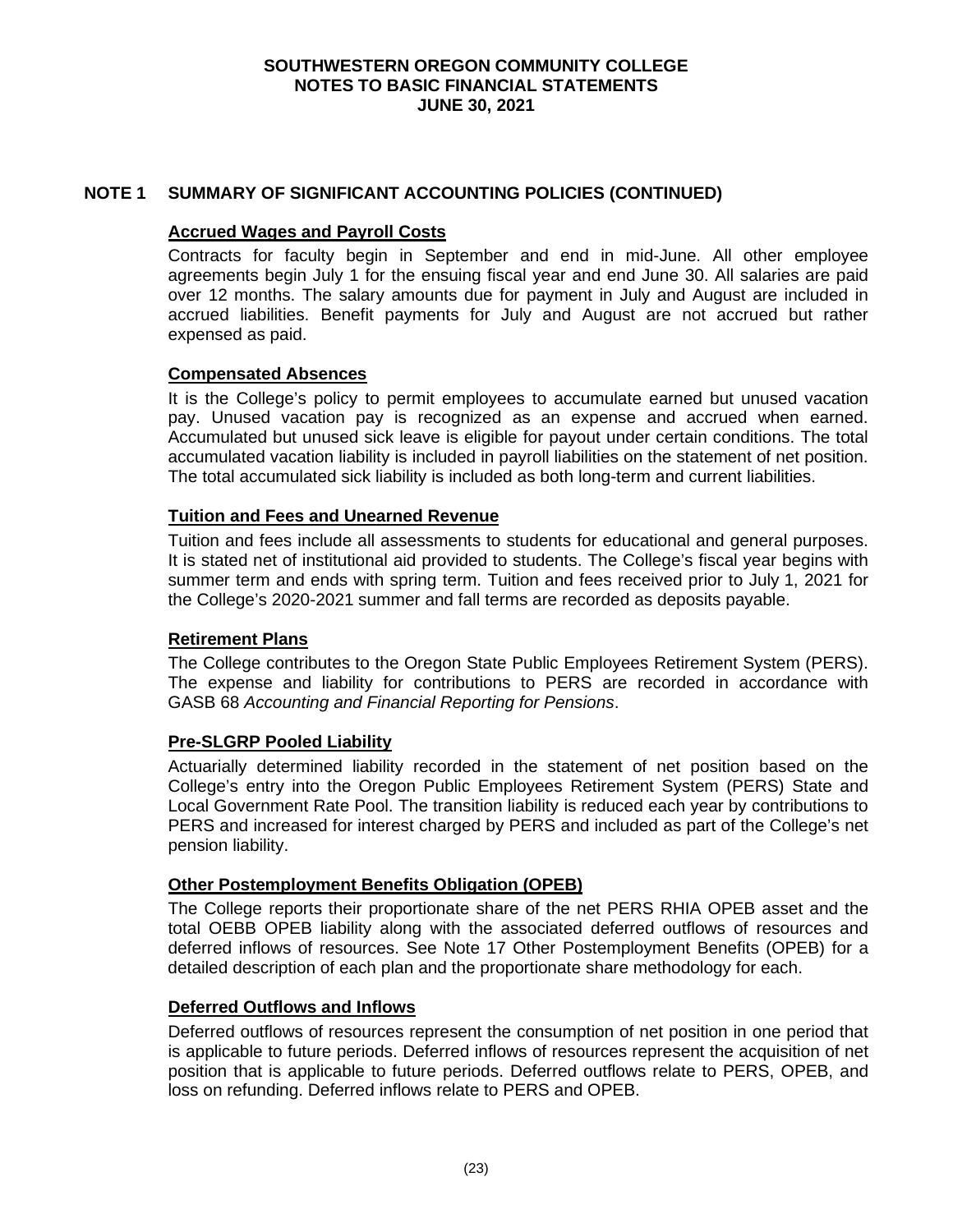# **NOTE 1 SUMMARY OF SIGNIFICANT ACCOUNTING POLICIES (CONTINUED)**

#### **Net Position**

The College's net position is classified as follows:

*Net Investment in Capital Assets* – This represents the College's total investment in capital assets, net of accumulated depreciation and related debt.

*Restricted* – This includes resources that the College is legally or contractually obligated to spend in accordance with restrictions imposed by external third-parties.

*Unrestricted* – This includes resources derived from student tuition and fees, state appropriations, and sales and services or educational departments and auxiliary enterprises. These resources are used for transactions relating to the educational and general operations of the College and may be used at the discretion of the governing board to meet current expenses for any purpose.

When an expense is incurred that can be paid using either restricted or unrestricted resources, the College's policy is to first apply the expense toward restricted resources, and then toward unrestricted resources.

### **Budgetary Basis**

The financial operations of the various funds of the College on a budgetary basis are presented in individual schedules of revenues, expenditures, and changes in fund balance compared with budget, in the supplemental information section of the financial statements.

### **Federal Financial Assistance Programs**

The College participates in federally funded programs, including primarily Pell Grants, Supplemental Educational Opportunity Grants, Federal Work-Study, Direct Loans, and TRIO Programs.

Amounts received or receivable from grantor agencies are subject to audit and adjustment by grantor agencies, principally the federal government. Any disallowed costs may constitute a liability of the applicable funds. Such amounts, if any, cannot be determined at this time and, accordingly, no liability is reflected in the financial statements.

# **Classification of Revenues**

Operating revenue includes activities that have the characteristics of exchange transactions such as (1) student tuition and fees, and (2) sales and services of auxiliary enterprises, net of scholarship discounts and allowances. Nonoperating revenue includes activities that have the characteristics of nonexchange transactions (a transaction in which the College receives value without directly giving equal value in return). This includes (1) local property taxes, (2) state appropriations, (3) certain federal, state, and local grants and contracts and federal appropriations, and (4) gifts and contributions.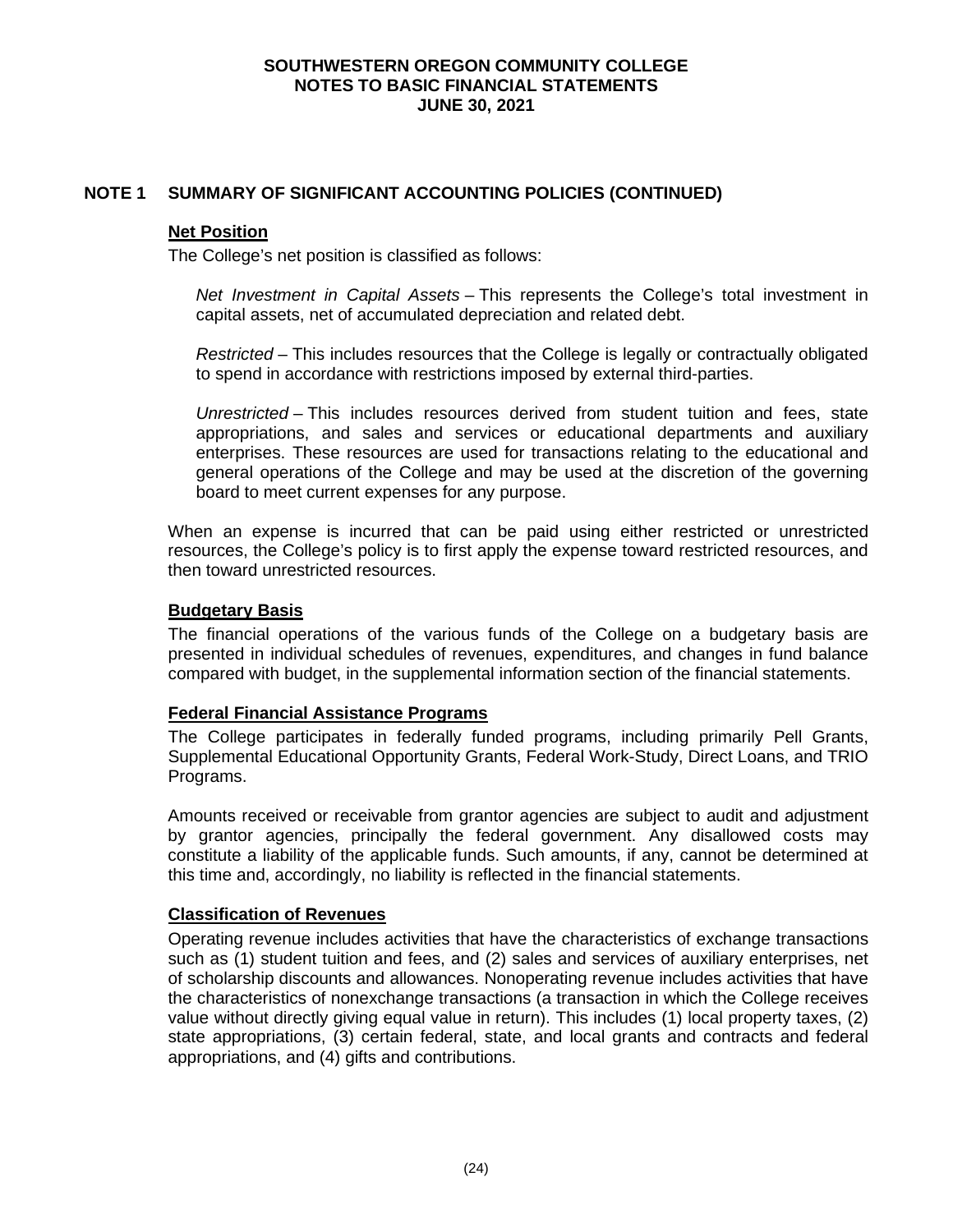# **NOTE 1 SUMMARY OF SIGNIFICANT ACCOUNTING POLICIES (CONTINUED)**

#### **Classification of Expenses**

Operating expenses include the costs of faculty, administration, sales, and services for food services, student housing, and bookstore operations and depreciation. All other expenses, not meeting this definition are reported as nonoperating expenses.

#### **Scholarship Allowances**

Financial aid to students is reported in the basic financial statements under the alternative method as prescribed by the National Association of College and University Business Officers (NACUBO). Certain aid such as grants, loans, funds provided to students as awarded by third-parties, and Federal Direct Lending is accounted for as a third-party payment (credited to the student's account as if the student made the payment). All other aid is reflected in the basic financial statements as operating expense, or scholarship allowances, which reduce revenues. The amount reported as operating expense represents the portion of aid that was provided to the student in the form of cash. Scholarship allowances represent the portion of aid computed on a college-wide basis by allocating the cash payments to students, excluding payments for services, on the ratio of total aid to the aid not considered to be third-party aid. Total scholarship allowance for the year ended June 30, 2021 is \$3,547,857.

### **Use of Estimates**

The preparation of basic financial statements in accordance with accounting principles generally accepted in the United States of America requires management to make estimates and assumptions that affect the reported amounts of assets and liabilities, disclosure of contingent assets and liabilities at the date of the basic financial statements, and reported amounts of revenues and expenses during the reporting period. Actual results could differ from those estimates.

### **Newly Implemented Accounting Standards**

The College implemented Governmental Accounting Standards Board (GASB) Statement No. 84, *Fiduciary Activities*, effective June 30, 2021. GASB Statement No. 84 improves guidance regarding the identification of fiduciary activities for accounting and financial reporting purposes and how those activities should be reported. The Statement established criteria for identifying fiduciary activities and guidance on how to report activities meeting the criteria in a fiduciary fund in the basic financial statements. GASB Statement No. 84 allows business-type activities, such as the College, to report activities that would otherwise be considered custodial funds in the College's Statement of Net Position and Statement of Cash Flows as an operating activity if upon receipt, the funds are normally expected to be held for three months or less. As a result of implementing this standard, the College included the activity from student clubs in that statement of revenues, expenses and changes in net position.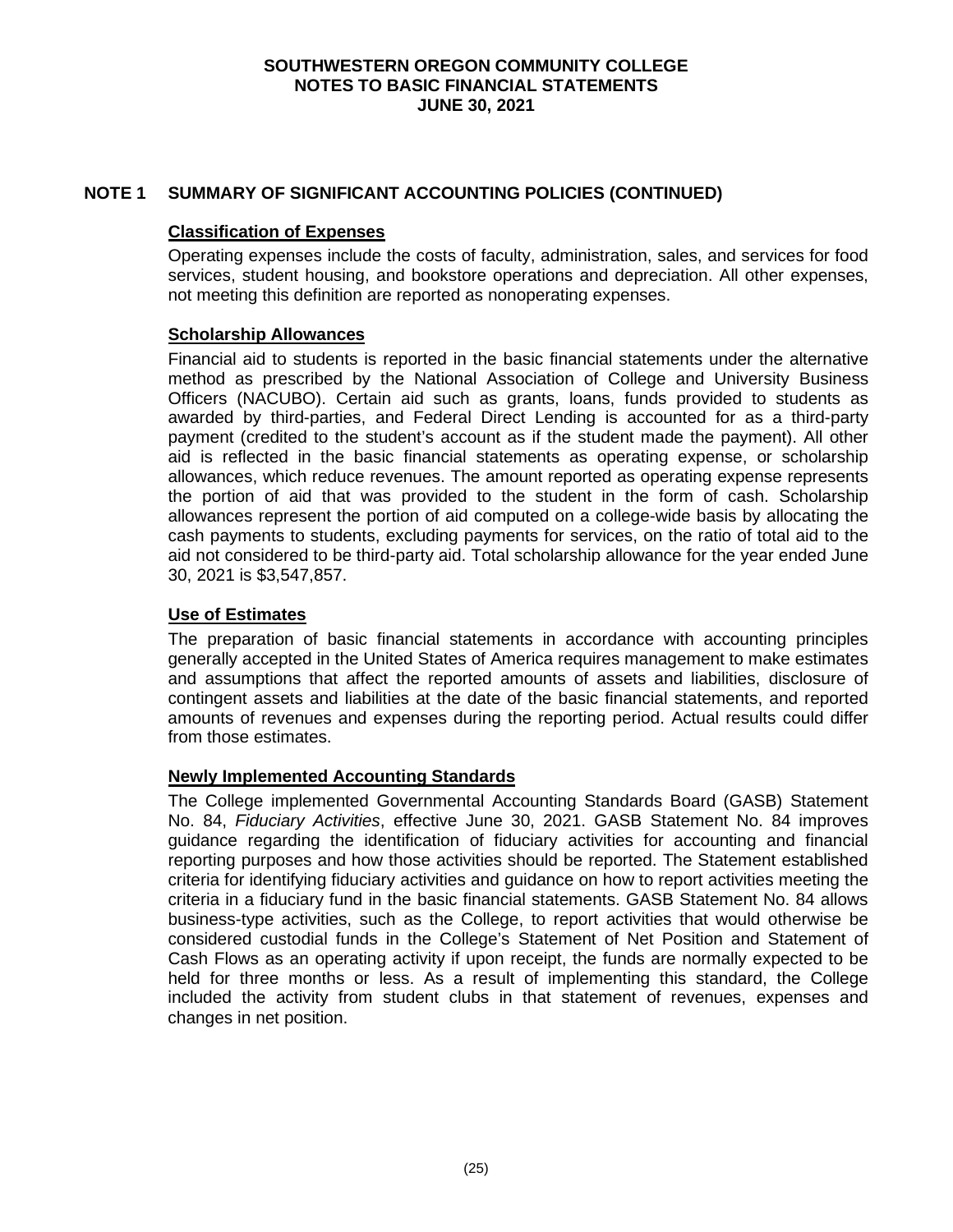## **NOTE 2 STEWARDSHIP, COMPLIANCE, AND ACCOUNTABILITY**

### **Budgetary Information**

In accordance with Oregon Revised Statutes, the College adopts annual budgets and makes appropriations on a fund basis using the modified accrual basis of accounting.

A budget is prepared for all College funds in the main categories required by Oregon Local Budget Law on an object class basis – personnel services, materials and services, capital outlay, debt service, transfers, and contingency. The College's legal spending authority is defined by a resolution passed by the Board of Education making the appropriations and adopting the budget on an object class basis.

The College begins its budget process each year with the establishment of the budget committee. Recommendations are developed through early spring and the budget committee approves the budget in late spring. Public notices of the budget committee meetings and the public hearing prior to adoption are published in accordance with Oregon Local Budget Law. The Board of Education may amend the budget prior to adoption; however, budgeted expenditures for each fund may not be increased by more than 10%. The budget is then adopted, appropriations are made, and the tax levy is declared no later than June 30.

Expenditures cannot legally exceed the appropriation levels, which are adopted by Board resolution. The Board of Education can change the budget throughout the year by appropriation transfers between levels of control and supplemental budgets as authorized by Oregon Revised Statutes. The budget basis financial schedules reflect the original budget plus all approved supplemental appropriations and appropriation transfers. Annual appropriations lapse at fiscal year-end on June 30.

### **NOTE 3 CASH AND INVESTMENTS**

Total cash and investments at June 30, 2021 were comprised of the following:

|                            | Total<br>Primary<br>Government |           |    | Component<br>Unit |  |
|----------------------------|--------------------------------|-----------|----|-------------------|--|
| Cash and Cash Equivalents: |                                |           |    |                   |  |
| Cash on Hand               | \$                             | 4.200     | \$ |                   |  |
| Deposits                   |                                | 3,219,956 |    | 113,202           |  |
| <b>Investments</b>         |                                | 254,468   |    | 5,833,425         |  |
| Total                      |                                | 3,478,624 |    | 5,946,627         |  |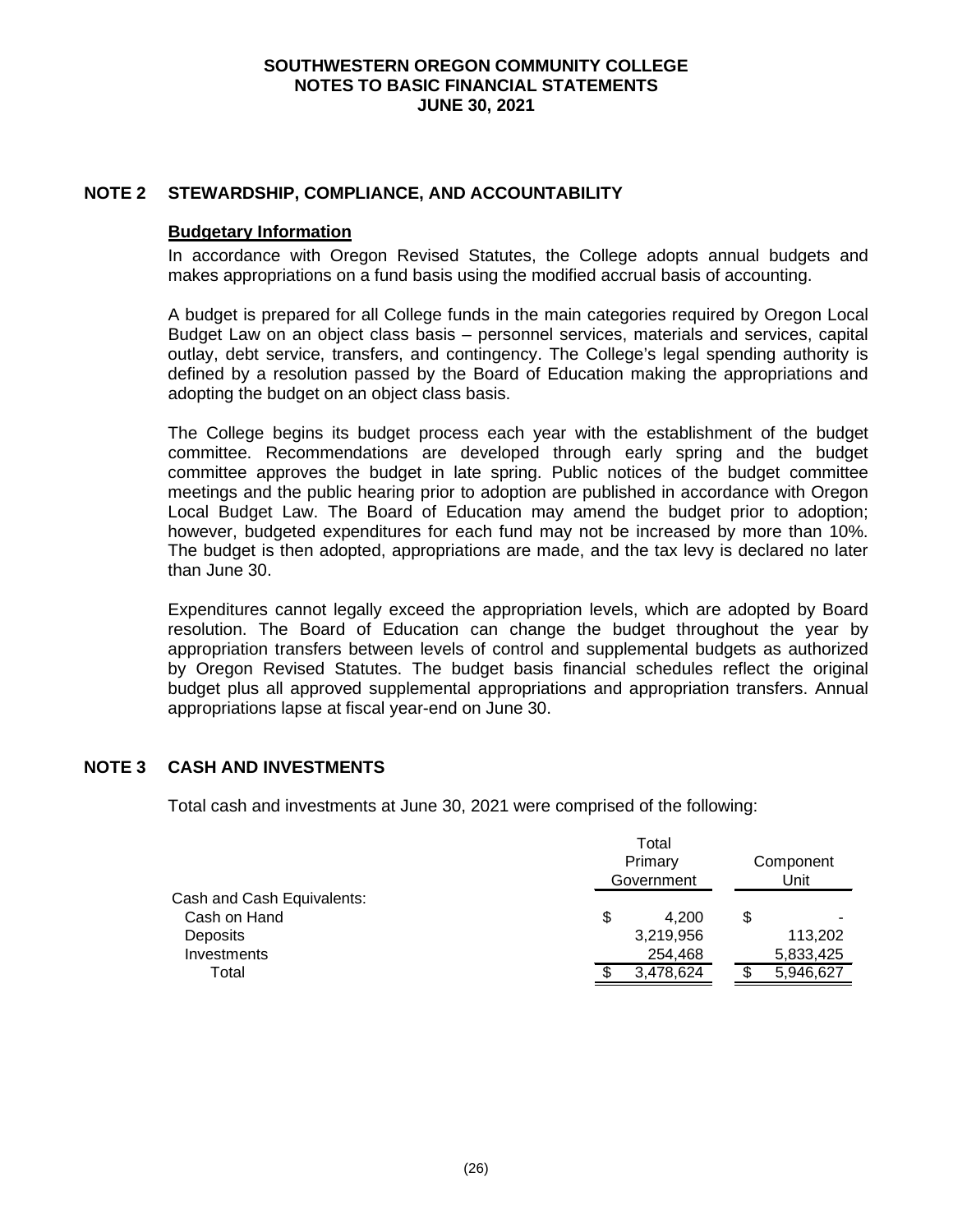# **NOTE 3 CASH AND INVESTMENTS (CONTINUED)**

The College's deposits were held with banks and investments were held in custody with the Oregon State Treasury (State Treasury). These invested assets are managed through a commingled investment pool by the State Treasury. The underlying investment pool has an investment policy and set of objectives identifying risk and return parameters for the investment pool.

# **Custodial Credit Risk – Deposits**

Current state statutes (ORS Chapter 295) require that all bank deposits in excess of FDIC and FSLIC insurance (currently \$250,000) be collateralized through the Oregon State Treasurer's Public Funds Collateralization Program (PFCP). ORS 295 created a shared liability structure for participating depositories though not guaranteeing that all funds are 100% protected. The College was in compliance with this statutory requirement throughout the year, and none of the College's June 30, 2021 bank balance was exposed to custodial credit risk because it was adequately insured and collateralized. The state provides a list of qualified depositories, and the College Board approves a list of depositories from this list in July each year. The cash balances held on deposit at the State Treasury are invested continuously, therefore, custodial credit risk exposure to the State Treasury is low.

# **Deposits with State Local Government Investment Pool**

The College maintains the majority of its cash balances on deposit with the State Treasury. These deposits at the State Treasury are held on a pooled basis as described above, in the Oregon Short-Term Fund (OSTF). The State Treasurer of the state of Oregon maintains the OSTF, of which the LGIP is a part. The OSTF is a cash and investment pool available for use by all state funds and eligible local governments. The State Treasury invests these deposits in high-grade short-term investment securities. The OSTF is managed by the Investment Division of the Oregon State Treasury within the guidelines established in the OSTF Portfolio Rules. The LGIP is an open-ended, no-load diversified portfolio offered to eligible participants who by law are made custodian of, or have control over, any public funds. At the fiscal year ended June 30, 2021, the College cash and cash equivalents on deposit at State Treasury were \$254,468. At June 30, 2021, the fair value of College deposits with LGIP approximates cost. Included as investments in the table above.

For full disclosure regarding cash and investments held in the State Treasury, a copy of the State Treasury audited annual financial report may be obtained by writing to the Oregon State Treasury, 350, Winter St. NE, Suite 100, Salem, OR 9701-3896 or via the internet at: [www.oregon.gov/treasury/Reports/Pages/Annual-Reports.aspx.](http://www.oregon.gov/treasury/Reports/Pages/Annual-Reports.aspx)

# **Policies**

The College makes investments in accordance with the Oregon Revised Statutes.

# **Concentration of Credit Risk**

College investments are entirely maintained in the local government investment pool (LGIP). OSTF follows their rules on the maximum that may be invested in any one issuer, as a percentage of the OSTF's total investments. On June 30, 2021, they were within the required limits.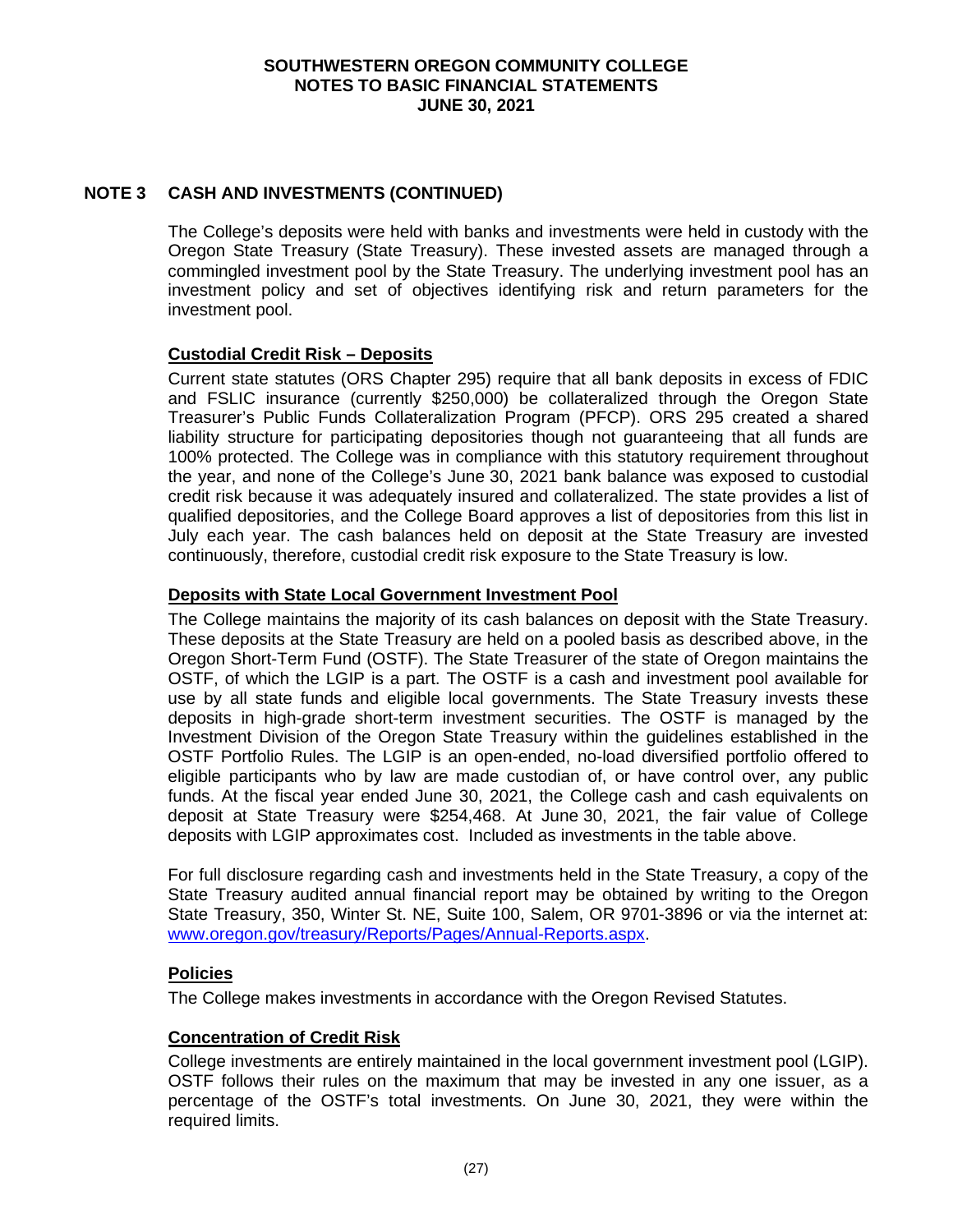# **NOTE 3 CASH AND INVESTMENTS (CONTINUED)**

# **Foreign Currency Risk**

OSTF rules prohibit investments that are not U.S. dollar-denominated; therefore, it is not exposed to this risk.

### **Fair Value of Financial Instruments**

Accounting standards provide the framework for measuring fair value. That framework provides a fair value hierarchy that prioritizes the inputs to valuation techniques used to measure fair value. The hierarchy gives the highest priority to unadjusted quoted prices in active markets for identical assets or liabilities (Level 1 measurements) and the lowest priority to unobservable inputs (Level 3 measurements). The three levels of the fair value hierarchy are described as follows:

*Level 1* − Inputs to the valuation methodology are unadjusted quoted prices for identical assets or liabilities in active markets that the Foundation has the ability to access.

*Level 2* <sup>−</sup> Inputs to the valuation methodology include:

- − quoted prices for similar assets or liabilities in active markets;
- − quoted prices for identical or similar assets or liabilities in inactive markets;
- − inputs other than quoted prices that are observable for the asset or liability;
- − inputs that are derived principally from or corroborated by observable market data by correlation or other means.

If the asset or liability has a specified (contractual) term, the Level 2 input must be observable for substantially the full term of the asset or liability.

*Level 3* <sup>−</sup> Inputs to the valuation methodology are unobservable and significant to the fair market value measurement.

At June 30, 2021, all of the OSTF investments were considered Level 2 investments.

### **Foundation Investments**

The Foundation's investments are all considered Level 1 investments and are recorded at fair value. Foundation investments consisted of the following at June 30, 2021:

| Corporate Stocks                    | S | 3,464,813 |
|-------------------------------------|---|-----------|
| Exchange-Traded, Closed-Ended Funds |   | 1,286,174 |
| <b>Government Securities</b>        |   | 291,734   |
| <b>Mutual Fund</b>                  |   | 421,488   |
| <b>Fixed-Income Funds</b>           |   | 139,200   |
| Subtotal                            |   | 5,603,409 |
| Cash Equivalents                    |   | 230,016   |
| <b>Total Investments</b>            |   | 5,833,425 |

The asset or liability's fair value measurement level within the fair value hierarchy is based on the lowest level of any input that is significant to the fair value measurement. Valuation techniques used need to maximize the use of observable inputs and minimize the use of unobservable inputs. There have been no changes in the valuation methodologies used at June 30, 2021.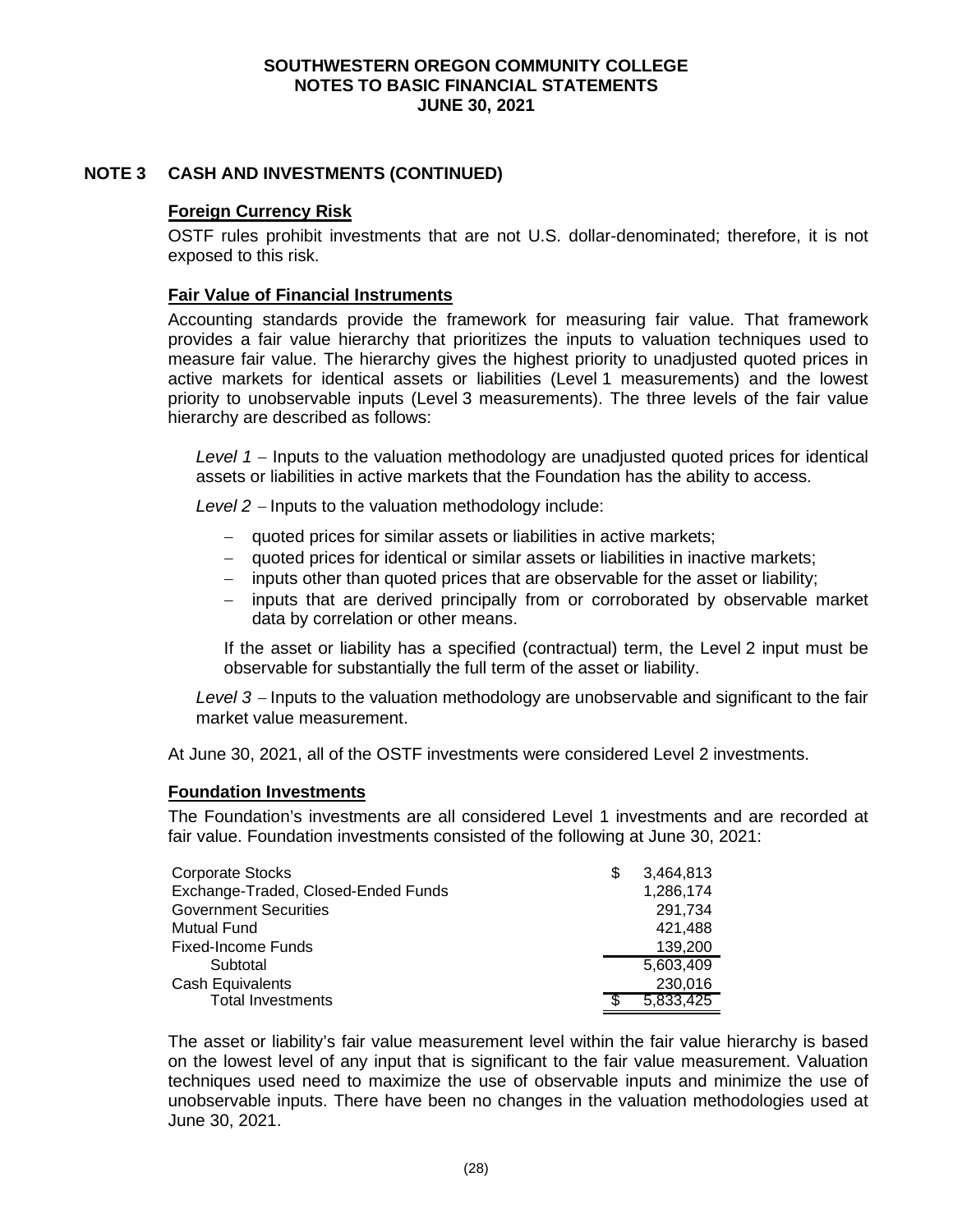#### **NOTE 4 RECEIVABLES**

Receivables at the end of the year are as follows:

| Current:                 |           |
|--------------------------|-----------|
| Accounts Receivable      | 2.895.974 |
| Governmental Receivables | 3,104,595 |
| Total                    | 6.000.569 |

Intergovernmental receivables are considered to be fully collectible. Accounts receivable includes student receivables of \$2,316,087, which are net of an allowance for uncollectible accounts for tuition and fees of \$1,928,360. The remaining accounts receivable was intergovernmental.

Property taxes are assessed and attach as an enforceable lien on property as of July 1. Taxes are levied on July 1 and are payable on November 15. They may be paid in installments due November 15, February 15, and May 15. Taxes are billed and collected by the County of Coos, County of Douglas, and County of Curry and remittance to the College is made at periodic intervals. For fiscal year 2020-2021, the College imposed a tax rate of \$0.7017 per \$1,000 of assessed value. This resulted in a net levy of \$6,593,048 after reduction for compression loss due to constitutional limits, and after increases due to additional taxes, penalties, and other adjustments.

Property taxes are recorded on the accrual basis in the basic financial statements. No allowance for uncollectible property taxes is shown in the financial statements since unpaid property taxes are a permanent lien and the amount of property taxes ultimately not collected is immaterial. Interest on delinquent property taxes is recognized when received.

# **NOTE 5 CAPITAL ASSETS**

|                                               | Balance        |               |                  | Balance        |  |
|-----------------------------------------------|----------------|---------------|------------------|----------------|--|
|                                               | June 30, 2020  | Additions     | <b>Deletions</b> | June 30, 2021  |  |
| Capital Assets Not Being Depreciated:         |                |               |                  |                |  |
| Land                                          | \$<br>835,000  | \$            | \$               | \$<br>835,000  |  |
| <b>Construction in Progress</b>               | 29,712,470     | 4,869,162     | (9,520,535)      | 25,061,097     |  |
| Art Works Collection                          | 172,707        |               |                  | 172,707        |  |
| <b>Total Capital Assets</b>                   |                |               |                  |                |  |
| Not Being Depreciated                         | 30,720,177     | 4,869,162     | (9,520,535)      | 26,068,804     |  |
| Capital Assets Being Depreciated:             |                |               |                  |                |  |
| <b>Buildings</b>                              | 53,991,591     | 11,218,299    |                  | 65,209,890     |  |
| <b>Equipment and Vehicles</b>                 | 7,372,514      | 342,781       | (30, 166)        | 7,685,129      |  |
| Intangible Assets                             | 80,575         |               |                  | 80,575         |  |
| <b>Total Capital Assets Being Depreciated</b> | 61,444,680     | 11,561,080    | (30, 166)        | 72,975,594     |  |
| Less Accumulated Depreciation for:            |                |               |                  |                |  |
| <b>Buildings</b>                              | (22,999,024)   | (1,730,655)   |                  | (24, 729, 679) |  |
| <b>Equipment and Vehicles</b>                 | (5,280,003)    | (369, 253)    | 24,070           | (5,625,186)    |  |
| Intangible Assets                             | (13, 429)      | (26, 858)     |                  | (40, 287)      |  |
| <b>Total Accumulated Depreciation</b>         | (28, 292, 456) | (2, 126, 766) | 24,070           | (30, 395, 152) |  |
| <b>Total Capital Assets</b>                   |                |               |                  |                |  |
| Being Depreciated, Net                        | 33, 152, 224   | 9,434,314     | (6,096)          | 42,580,442     |  |
| Total Capital Assets, Net                     | 63,872,401     | 14,303,476    | (9,526,631)      | 68,649,246     |  |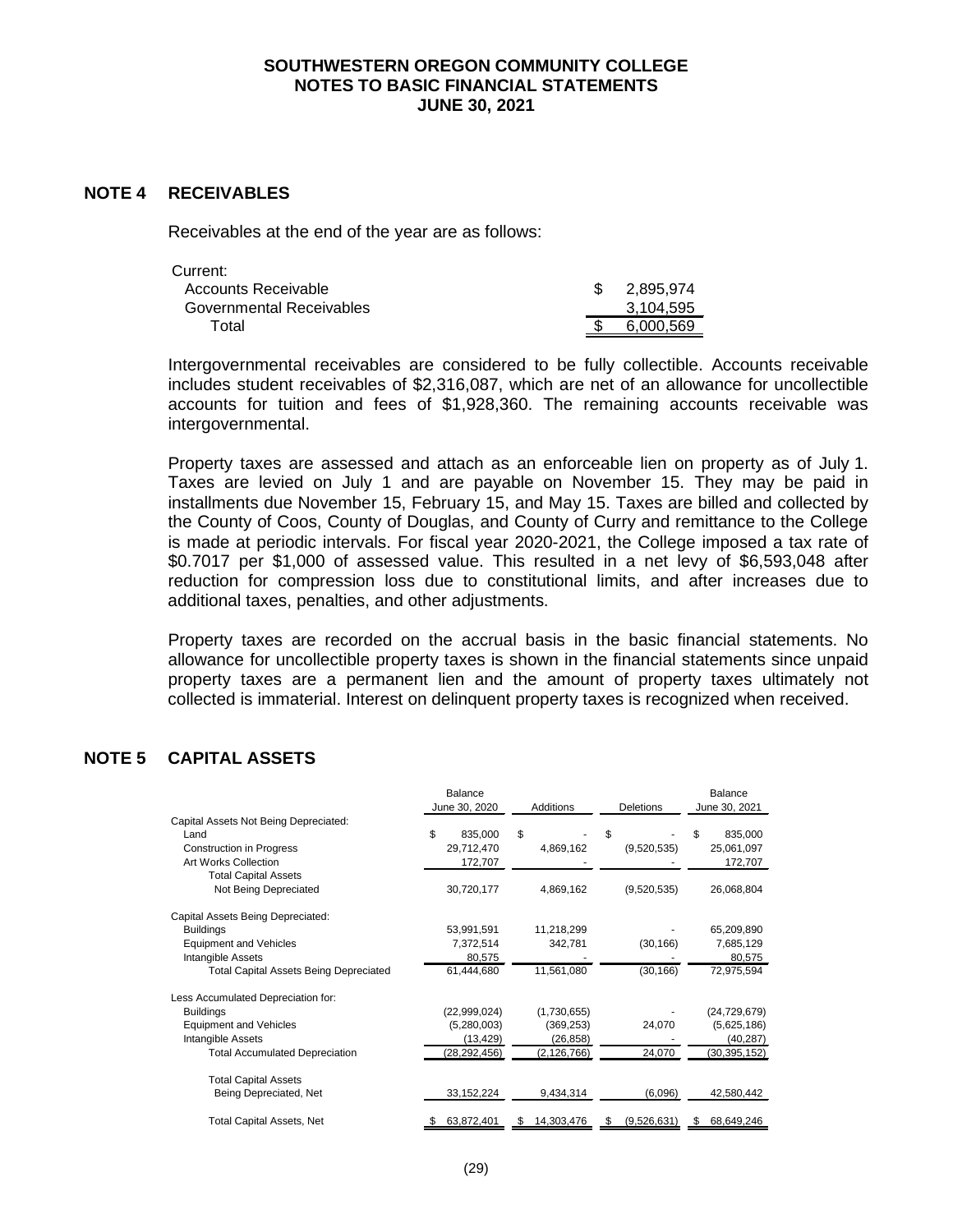### **NOTE 6 LONG-TERM DEBT**

### **Limited Tax Bonds – Direct Placement**

The College issues limited tax bonds. Limited tax bonds include limited tax revenue bonds, full faith and credit obligations, and limited tax pension bonds.

The limited tax bonds financed the following:

**Pension Bonds –** The College issued limited tax pension bonds in February 2004 (the Pension Bonds). Net proceeds of the Pension Bonds were deposited into a lump sum payment account at PERS for the benefit of the College. This Pension Bond was issued as part of a larger pool of pension obligations. The College's Pension Bonds refinanced a portion of the Unfunded Actuarial Liability allocated to the College in the Oregon Public Employees Retirement System (see "Pension System" herein). The Pension Bonds were issued in the principal amount of \$13,075,000. Such lump sum payment reduced the College's current payroll contribution rates (see "Pension System" herein), and, if returns on the account exceed the cost of the borrowing, will result in a net benefit to the College. Payments are due semi-annually and mature in June 2028. Interest rates range from 3.35% to 5.53%.

Limited tax pension bonds financed a portion of the estimated unfunded actuarial liability with the Oregon Public Employees Retirement System. All limited tax bonds are backed by the full faith and credit of the College, within the limitations of Article XI of the Oregon Constitution, and are to be repaid from existing revenue sources.

| Fiscal Year Ending June 30, | Principal     | Interest      | Total      |
|-----------------------------|---------------|---------------|------------|
| 2022                        | 935,000<br>\$ | \$<br>463,001 | 1,398,001  |
| 2023                        | 1,060,000     | 412,137       | 1,472,137  |
| 2024                        | 1,190,000     | 354,473       | 1,544,473  |
| 2025                        | 1,330,000     | 288,666       | 1,618,666  |
| 2026                        | 1,480,000     | 215,117       | 1,695,117  |
| 2027-2028                   | 2,410,000     | 175,578       | 2,585,578  |
| Total                       | 8,405,000     | 1,908,972     | 10,313,972 |
|                             |               |               |            |

The future debt maturity requirements are as follows at June 30, 2021: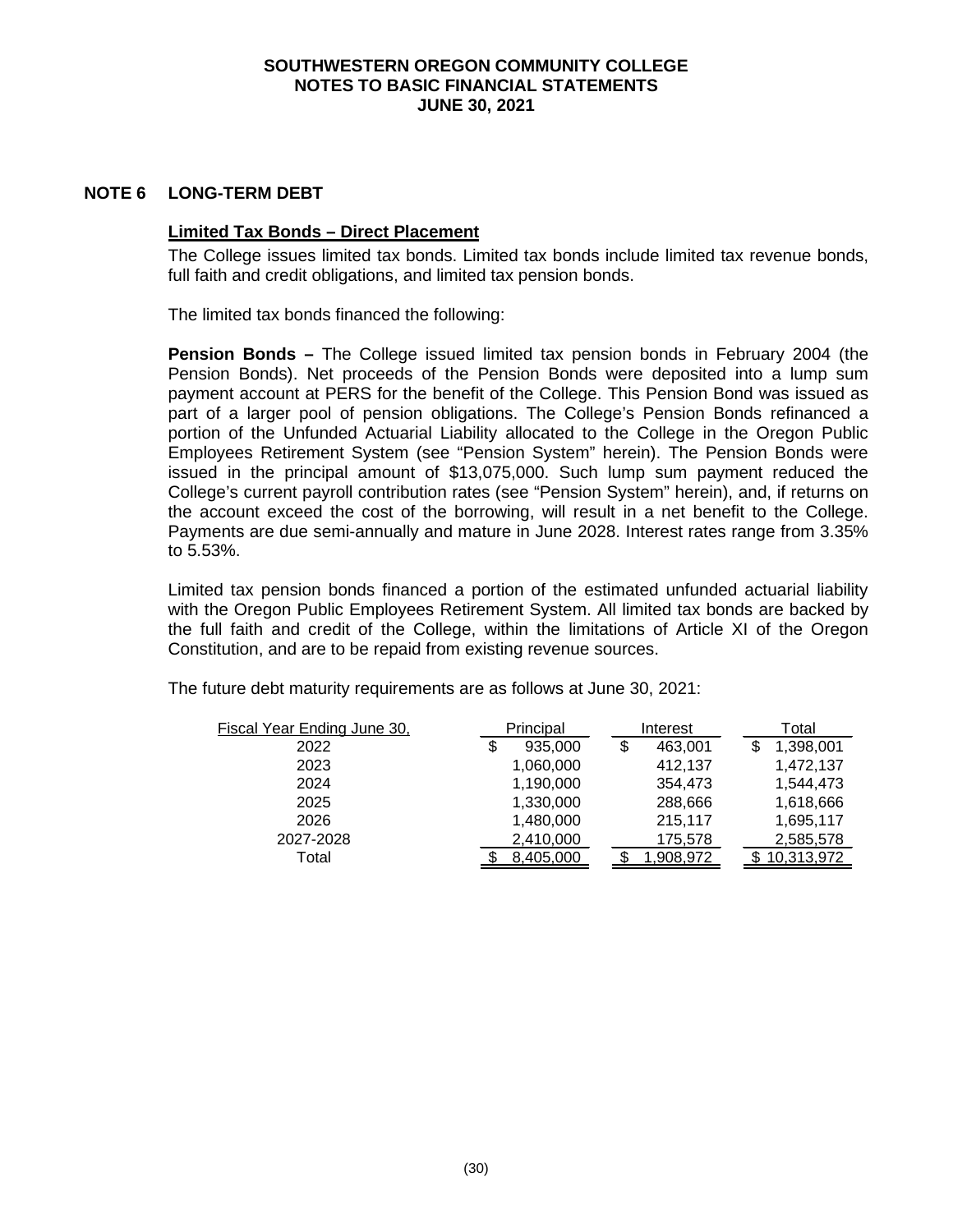# **NOTE 6 LONG-TERM DEBT (CONTINUED)**

### **Limited Tax Bonds – Direct Placement (Continued)**

**Other Limited Tax Obligations – Direct Placement –** The College originally issued other Full Faith and Credit Obligations for a variety of projects as described below:

On May 15, 2019, the College issued \$7,530,000 Full Faith and Credit Obligations Series 2019 for the purpose of financing the construction of the Health & Science Building, fund deferred maintenance projects, and energy savings projects. These bonds have interest rates of 3.00% - 4.00%.

The future debt maturity requirements are as follows at June 30, 2021:

| Fiscal Year Ending June 30, | Principal     | Interest      | Total         |
|-----------------------------|---------------|---------------|---------------|
| 2022                        | 230,000<br>\$ | \$<br>264,350 | \$<br>494.350 |
| 2023                        | 240,000       | 257,450       | 497,450       |
| 2024                        | 255,000       | 250,250       | 505,250       |
| 2025                        | 285,000       | 240,050       | 525,050       |
| 2026                        | 340,000       | 228,650       | 568,650       |
| 2027-2031                   | 2,155,000     | 905,650       | 3,060,650     |
| 2032-2036                   | 1,835,000     | 504,050       | 2,339,050     |
| 2037-2041                   | 1,285,000     | 124,250       | 1,409,250     |
| 2042-2044                   | 90,000        | 12,150        | 102,150       |
| Total                       | 6,715,000     | 2,786,850     | 9,501,850     |

On November 19, 2018, the College issued \$9,445,000 Full Faith and Credit Obligations Series 2018 for the purpose of financing of energy savings projects. These bonds have interest rates of 4.00% - 4.50%.

The future debt maturity requirements are as follows at June 30, 2021:

| Fiscal Year Ending June 30, | Principal | Interest      | Total         |
|-----------------------------|-----------|---------------|---------------|
| 2022                        | \$<br>۰   | \$<br>403,275 | \$<br>403,275 |
| 2023                        |           | 403,275       | 403,275       |
| 2024                        | ۰         | 403,275       | 403,275       |
| 2025                        | ۰         | 403,275       | 403,275       |
| 2026                        |           | 403,275       | 403,275       |
| 2027-2031                   | 370,000   | 2,012,975     | 2,382,975     |
| 2032-2036                   | 3,250,000 | 1,692,375     | 4,942,375     |
| 2037-2041                   | 3,975,000 | 964,525       | 4,939,525     |
| 2042-2043                   | 1,850,000 | 125,775       | 1,975,775     |
| Total                       | 9,445,000 | 6,812,025     | 16,257,025    |

On December 2, 2016, the College issued \$8,660,000 Full Faith and Credit Refunding Obligations Series 2016 for the purpose of refunding certain portions of the Full Faith and Credit Obligations Series 2005, the Full Faith and Credit Obligations Series 2006, and the Full Faith and Credit Obligations Series, 2010 and to pay the costs of issuance related to the sale and delivery of the obligation. These bonds have an interest rate of 4.00%. The refunding of these bonds results in addition debt service expense of \$1,659,379 with a net present value of \$68,853.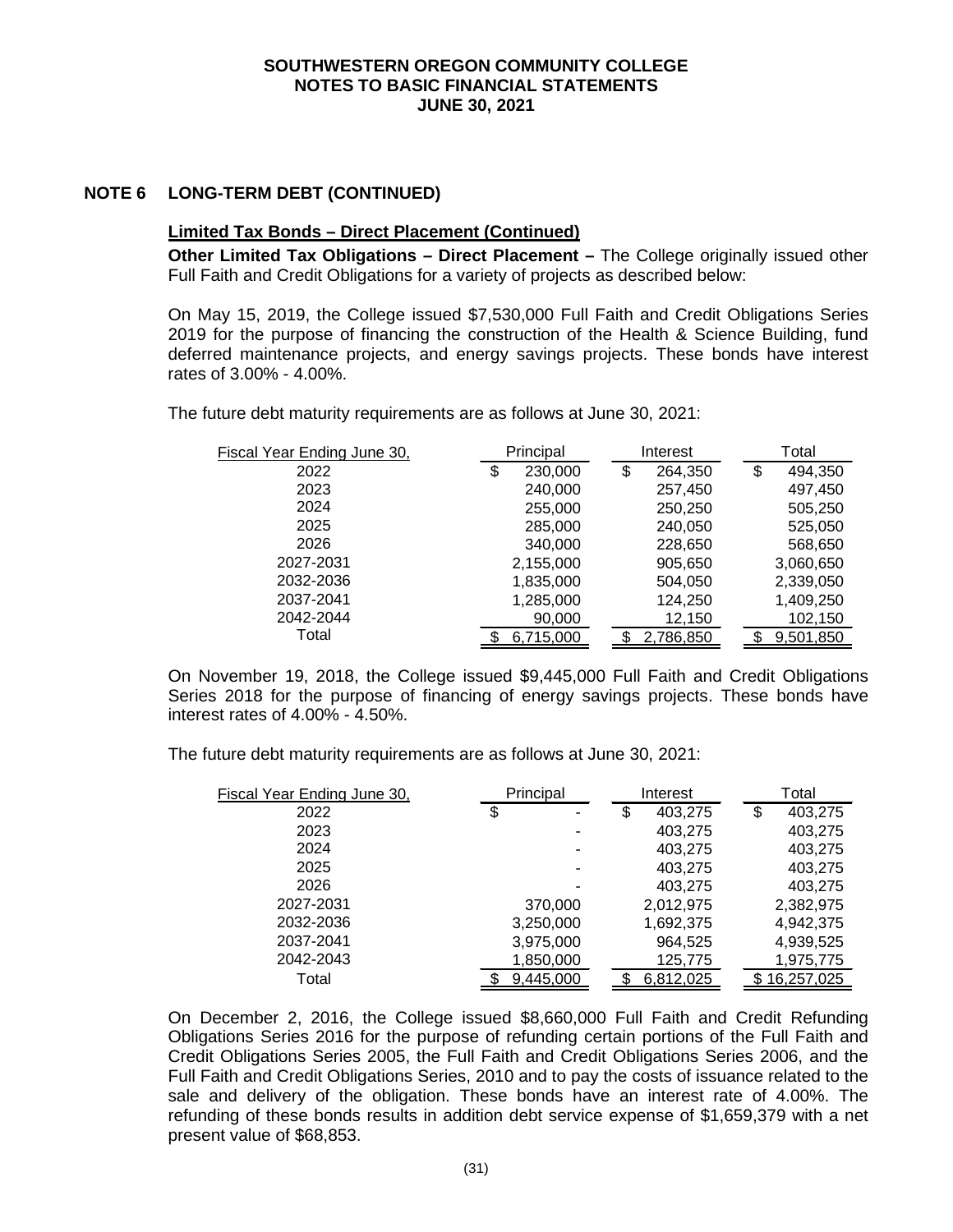## **NOTE 6 LONG-TERM DEBT (CONTINUED)**

### **Limited Tax Bonds – Direct Placement (Continued)**

**Other Limited Tax Obligations (Continued) –** The future debt maturity requirements are as follows at June 30, 2021:

| Fiscal Year Ending June 30, | Principal |    | Interest  | Total      |
|-----------------------------|-----------|----|-----------|------------|
| 2022                        | \$<br>٠   | \$ | 346,400   | 346,400    |
| 2023                        |           |    | 346,400   | 346,400    |
| 2024                        | ۰         |    | 346,400   | 346,400    |
| 2025                        |           |    | 346,400   | 346,400    |
| 2026                        | 455,000   |    | 346,400   | 801,400    |
| 2027-2031                   | 8,205,000 |    | 1,010,200 | 9,215,200  |
| Total                       | 8,660,000 |    | 2,742,200 | 11,402,200 |

In March 2017, the College issued \$7,690,000 Full Faith and Credit Refunding Obligations Series 2017 for the purpose of refunding certain portions of the Full Faith and Credit Refunding Obligation Series 2007 and to pay the costs of issuance related to the sale and delivery of the obligation. These bonds have interest rates of 3.00% - 4.00%. The refunding of these bonds results in a cash savings of \$1,334,936 with a net present value of \$679,803.

The future debt maturity requirements are as follows at June 30, 2021:

| Fiscal Year Ending June 30, | Principal     |    | Interest |  | Total     |
|-----------------------------|---------------|----|----------|--|-----------|
| 2022                        | \$<br>840,000 | \$ | 211.400  |  | 1,051,400 |
| 2023                        | 1,105,000     |    | 177,800  |  | 1,282,800 |
| 2024                        | 1,155,000     |    | 133,600  |  | 1,288,600 |
| 2025                        | 1,195,000     |    | 87,400   |  | 1,282,400 |
| 2026                        | 990,000       |    | 39,600   |  | 1,029,600 |
| Total                       | 5,285,000     |    | 649,800  |  | 5,934,800 |

In August 2013, the College issued, at a premium, \$6,625,000 Series 2013 of limited tax full faith and credit refunding obligation bonds to refinance all or part of previously issued obligation bonds. The reacquisition price exceeded the net carrying amount of the old debt by \$453,556. This amount is being netted against the new debt and amortized over the life of the new debt issued. This refunding was undertaken to reduce the total debt service payments over the subsequent eleven years by \$567,573 and resulted in an economic gain of \$508,034. Interest rates range from 3.00% to 4.00%.

The future debt maturity requirements are as follows at June 30, 2021:

| Fiscal Year Ending June 30, |   | Principal |    |        |  | Interest  |  | Total |
|-----------------------------|---|-----------|----|--------|--|-----------|--|-------|
| 2022                        | S | 395,000   | \$ | 34.050 |  | 429.050   |  |       |
| 2023                        |   | 180,000   |    | 22,200 |  | 202,200   |  |       |
| 2024                        |   | 180,000   |    | 15,000 |  | 195.000   |  |       |
| 2025                        |   | 195.000   |    | 7.800  |  | 202.800   |  |       |
| Total                       |   | 950,000   |    | 79,050 |  | 029,050,۱ |  |       |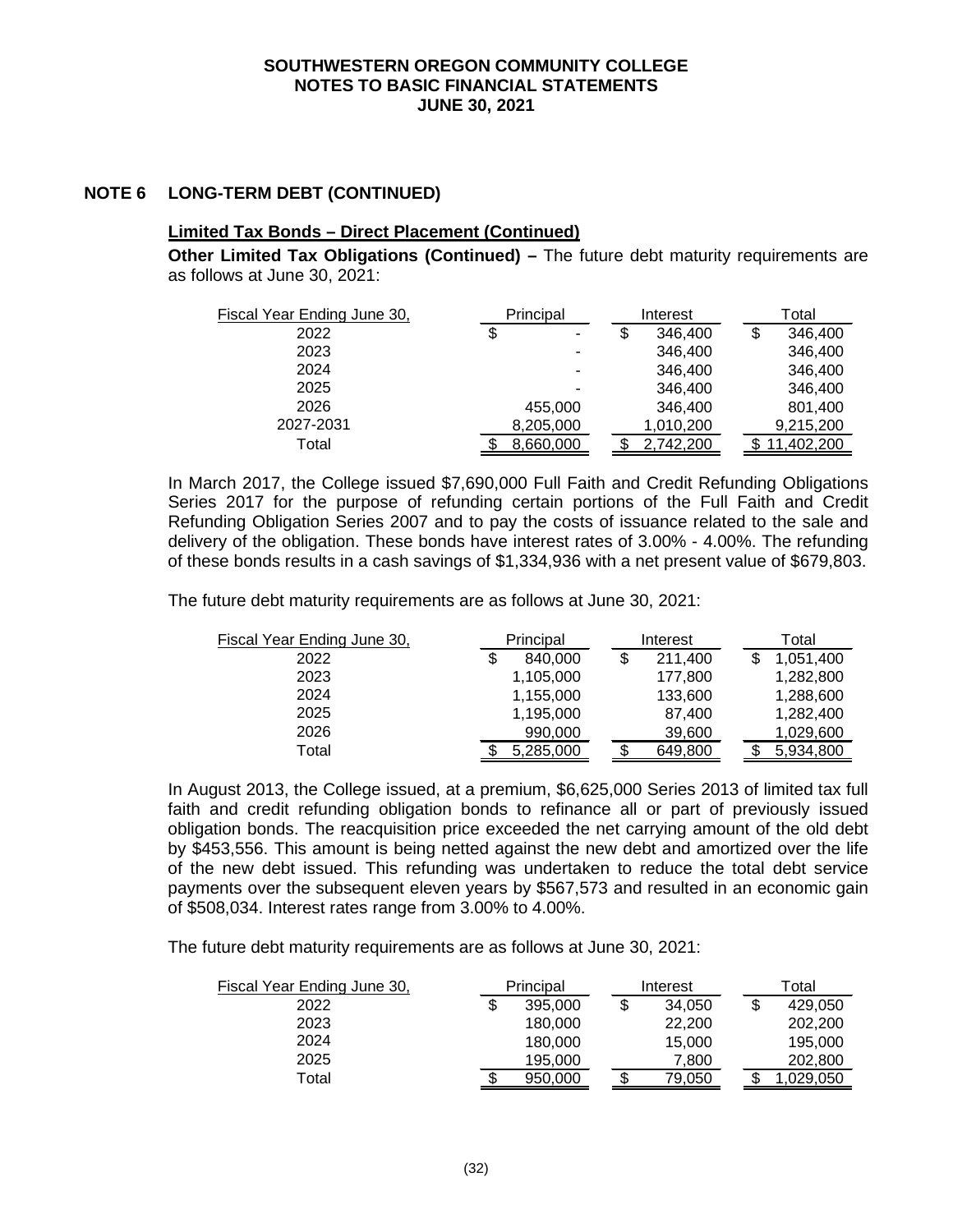## **NOTE 6 LONG-TERM DEBT (CONTINUED)**

### **Notes Payable – Direct Borrowing**

On June 25, 2019, the Segment Unit, QALICB, borrowed \$6,880,000 from Dakotas XXVI, LLC, a South Dakota limited liability company, for the purpose of constructing the Health and Science Building. This note has an interest rate of 1.4959%.

The future debt maturity requirements are as follows at June 30, 2021:

| Fiscal Year Ending June 30, |    | Principal |    |           |               | Interest | Total |
|-----------------------------|----|-----------|----|-----------|---------------|----------|-------|
| 2022                        | \$ | ٠         | \$ | 102,916   | \$<br>102,916 |          |       |
| 2023                        |    |           |    | 102.916   | 102,916       |          |       |
| 2024                        |    |           |    | 102,916   | 102,916       |          |       |
| 2025                        |    | ۰         |    | 102.916   | 102,916       |          |       |
| 2026                        |    | ۰         |    | 102.916   | 102,916       |          |       |
| 2027-2031                   |    |           |    | 468,956   | 468,956       |          |       |
| 2032-2036                   |    |           |    | 368,072   | 368,072       |          |       |
| 2037-2041                   |    | ۰         |    | 259,373   | 259,373       |          |       |
| 2042-2046                   |    |           |    | 142,245   | 142,245       |          |       |
| 2047-2049                   |    | 6,880,000 |    | 25,378    | 6,905,378     |          |       |
| Total                       |    | 6,880,000 |    | 1,778,604 | 8,658,604     |          |       |

On June 25, 2019, the Segment Unit, QALICB, borrowed \$2,720,000 from Dakotas XXVI, LLC, a South Dakota limited liability company, for the purpose of constructing the Health and Science Building. This note has an interest rate of 1.4959%.

The future debt maturity requirements are as follows at June 30, 2021:

| Fiscal Year Ending June 30, | Principal |    | Interest |    | Total     |  |
|-----------------------------|-----------|----|----------|----|-----------|--|
| 2022                        | \$<br>۰   | \$ | 40,688   | \$ | 40,688    |  |
| 2023                        |           |    | 40,688   |    | 40,688    |  |
| 2024                        |           |    | 40,688   |    | 40,688    |  |
| 2025                        | ۰         |    | 40,688   |    | 40,688    |  |
| 2026                        | ٠         |    | 40,688   |    | 40,688    |  |
| 2027-2031                   | -         |    | 185,400  |    | 185,400   |  |
| 2032-2036                   |           |    | 145,517  |    | 145,517   |  |
| 2037-2041                   |           |    | 102.541  |    | 102,541   |  |
| 2042-2046                   |           |    | 56,237   |    | 56,237    |  |
| 2047-2049                   | 2,720,000 |    | 10,033   |    | 2,730,033 |  |
| Total                       | 2,720,000 |    | 703,168  |    | 3,423,168 |  |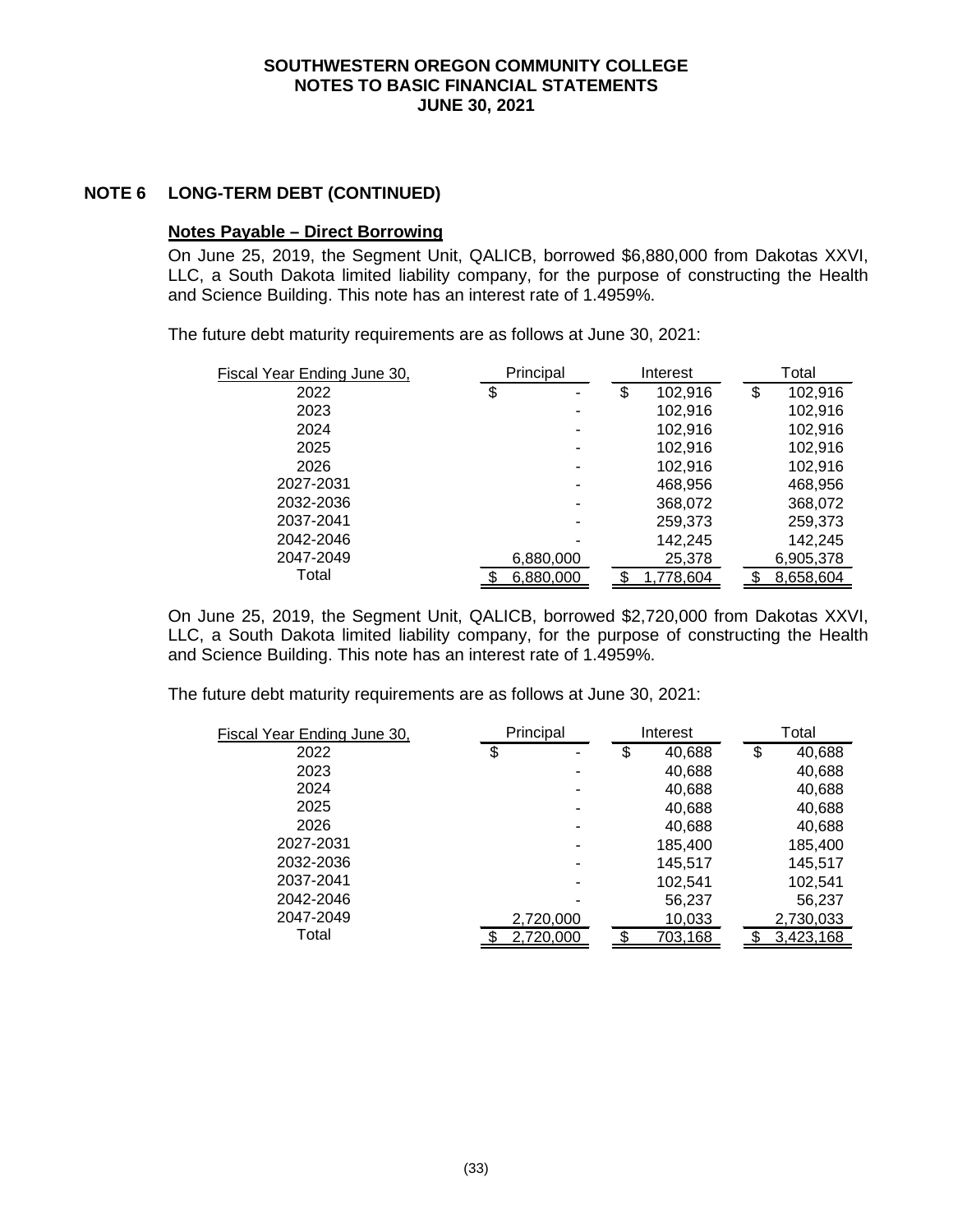## **NOTE 6 LONG-TERM DEBT (CONTINUED)**

## **Notes Payable – Direct Borrowing (Continued)**

On June 25, 2019, the Segment Unit, QALICB, borrowed \$1,169,600 from CNMC SUB-CDE 169, LLC, a Delaware limited liability company, for the purpose of constructing the Health and Science Building. This note has an interest rate of 1.4959%.

The future debt maturity requirements are as follows at June 30, 2021:

| Fiscal Year Ending June 30, | Principal |    | Interest | Total        |
|-----------------------------|-----------|----|----------|--------------|
| 2022                        | \$<br>۰   | \$ | 17,496   | \$<br>17,496 |
| 2023                        |           |    | 17,496   | 17,496       |
| 2024                        |           |    | 17,496   | 17,496       |
| 2025                        | ۰         |    | 17,496   | 17,496       |
| 2026                        | ۰         |    | 17,496   | 17,496       |
| 2027-2031                   | -         |    | 79,728   | 79,728       |
| 2032-2036                   | -         |    | 62,576   | 62,576       |
| 2037-2041                   | ۰         |    | 44.100   | 44,100       |
| 2042-2046                   |           |    | 24,189   | 24,189       |
| 2047-2049                   | 1,169,600 |    | 4,317    | 1,173,917    |
| Total                       | 1,169,600 |    | 302,390  | 1.471.990    |

On June 25, 2019, the Segment Unit, QALICB, borrowed \$530,400 from CNMC SUB-CDE 169, LLC, a Delaware limited liability company, for the purpose of constructing the Health and Science Building. This note has an interest rate of 1.4959%.

The future debt maturity requirements are as follows at June 30, 2021:

| Fiscal Year Ending June 30, | Principal |    | Interest |    | Total   |
|-----------------------------|-----------|----|----------|----|---------|
| 2022                        | \$        | \$ | 7,936    | \$ | 7,936   |
| 2023                        |           |    | 7,936    |    | 7,936   |
| 2024                        |           |    | 7,936    |    | 7,936   |
| 2025                        | ٠         |    | 7,936    |    | 7,936   |
| 2026                        | -         |    | 7,936    |    | 7,936   |
| 2027-2031                   |           |    | 36,142   |    | 36,142  |
| 2032-2036                   | -         |    | 28,369   |    | 28,369  |
| 2037-2041                   | ۰         |    | 19,988   |    | 19,988  |
| 2042-2046                   |           |    | 10,959   |    | 10,959  |
| 2047-2049                   | 530,400   |    | 1,953    |    | 532,353 |
| Total                       | 530,400   |    | 137,091  |    | 667.491 |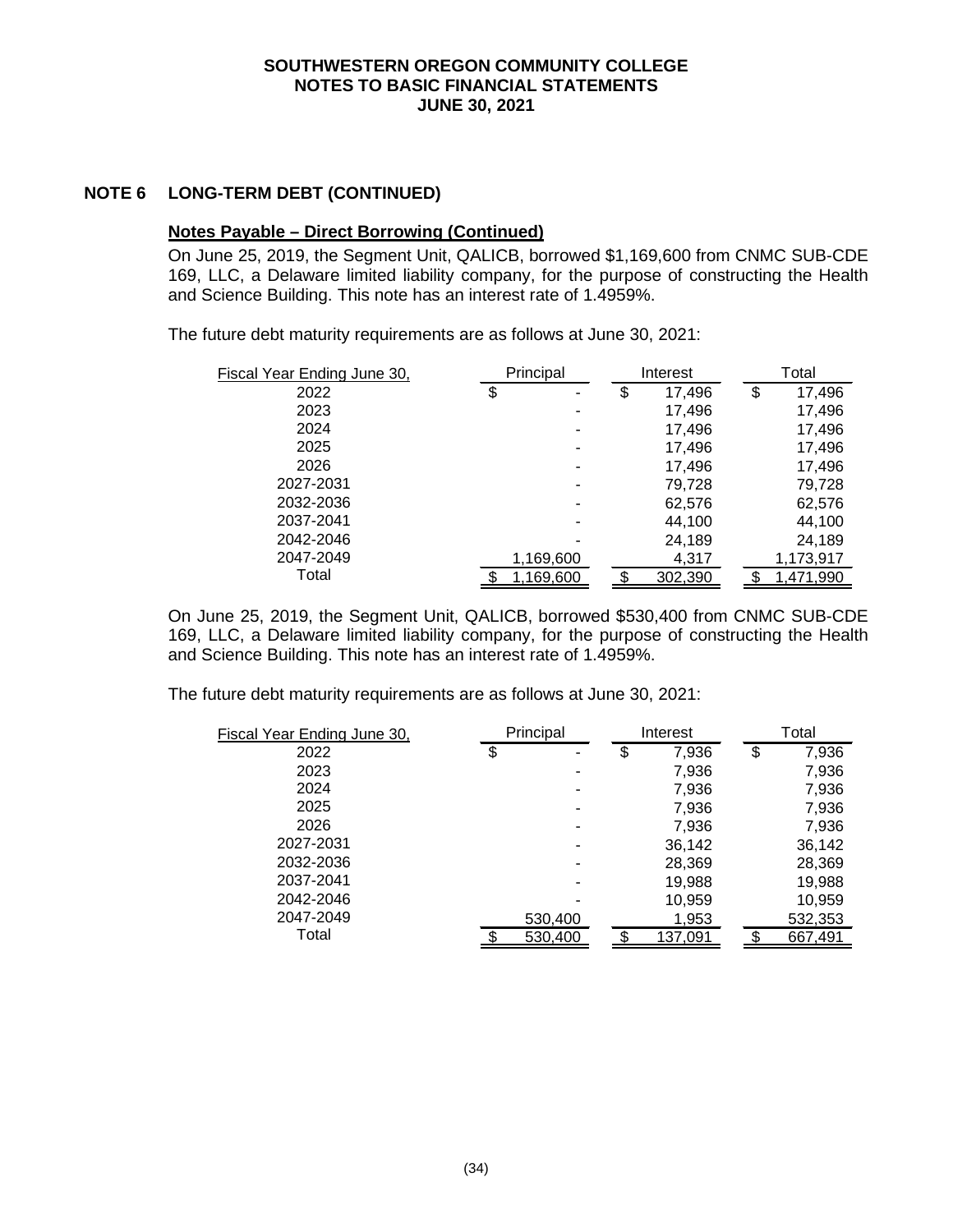## **NOTE 6 LONG-TERM DEBT (CONTINUED)**

#### **Short-Term Borrowings – Direct Placement**

*Umpqua Note -* On July 27, 2020, the College entered into a short-term borrowing program for an advance of \$1,200,000 of principal, with the principal amount outstanding at any time not to exceed \$3,500,000. The Umpqua advance was to assist in payroll responsibilities and other operational needs. Interest on the note is payable monthly at 4.75%. The current obligation matures on June 30, 2022.

Activity for the fiscal year is as follows:

|                      | Balance                  |           |            | <b>Balance</b> | Due Within |
|----------------------|--------------------------|-----------|------------|----------------|------------|
|                      | June 30, 2020            | Additions | Reductions | June 30. 2021  | One Year   |
| Short-Term Borrowing | $\overline{\phantom{0}}$ | .200.000  | $\sim$     | .200.000       | .200.000   |

## **NOTE 7 LEASES – PRIMARY GOVERNMENT**

#### **Capital Leases**

On May 1, 2018, the College entered into a capital lease agreement with the Ford Motor Company to acquire one 2018 15 Passenger Vans in the amount for \$40,320. The net capitalized cost and accumulated depreciation of the van was \$40,320 and \$15,910, respectively, as of June 30, 2021. Payments are due semi-annually in the amount of \$11,326 each. The interest rate is 6.95%.

The present value of future net minimum lease payments for the van at June 30, 2021 is as follows:

| Fiscal<br>`Year Ending June 30. | Principal |                          |      | Interest | otal |     |  |
|---------------------------------|-----------|--------------------------|------|----------|------|-----|--|
| 2022                            | - 11      | $\overline{\phantom{a}}$ | - 13 | 90       | ٠D   | GRC |  |

On June 4, 2018, the College entered into a capital lease agreement with Raymond Leasing to acquire three Utility carts in the amount for \$40,147. The net capitalized cost and accumulated depreciation of the carts was \$40,147 and \$16,059, respectively, as of June 30, 2021. Payments are due monthly in the amount of \$804. The interest rate is 7.5%.

The present value of future net minimum lease payments for the equipment at June 30, 2021 is as follows:

| Fiscal Year Ending June 30, |   | Principal |   | Interest | $\tau$ otal |        |
|-----------------------------|---|-----------|---|----------|-------------|--------|
| 2022                        | J | 8.658     | ጥ | 995      | Œ           | 9,653  |
| 2023                        |   | 8.527     |   | 323      |             | 8.850  |
| Total                       |   | .185      |   | .318     |             | 18.503 |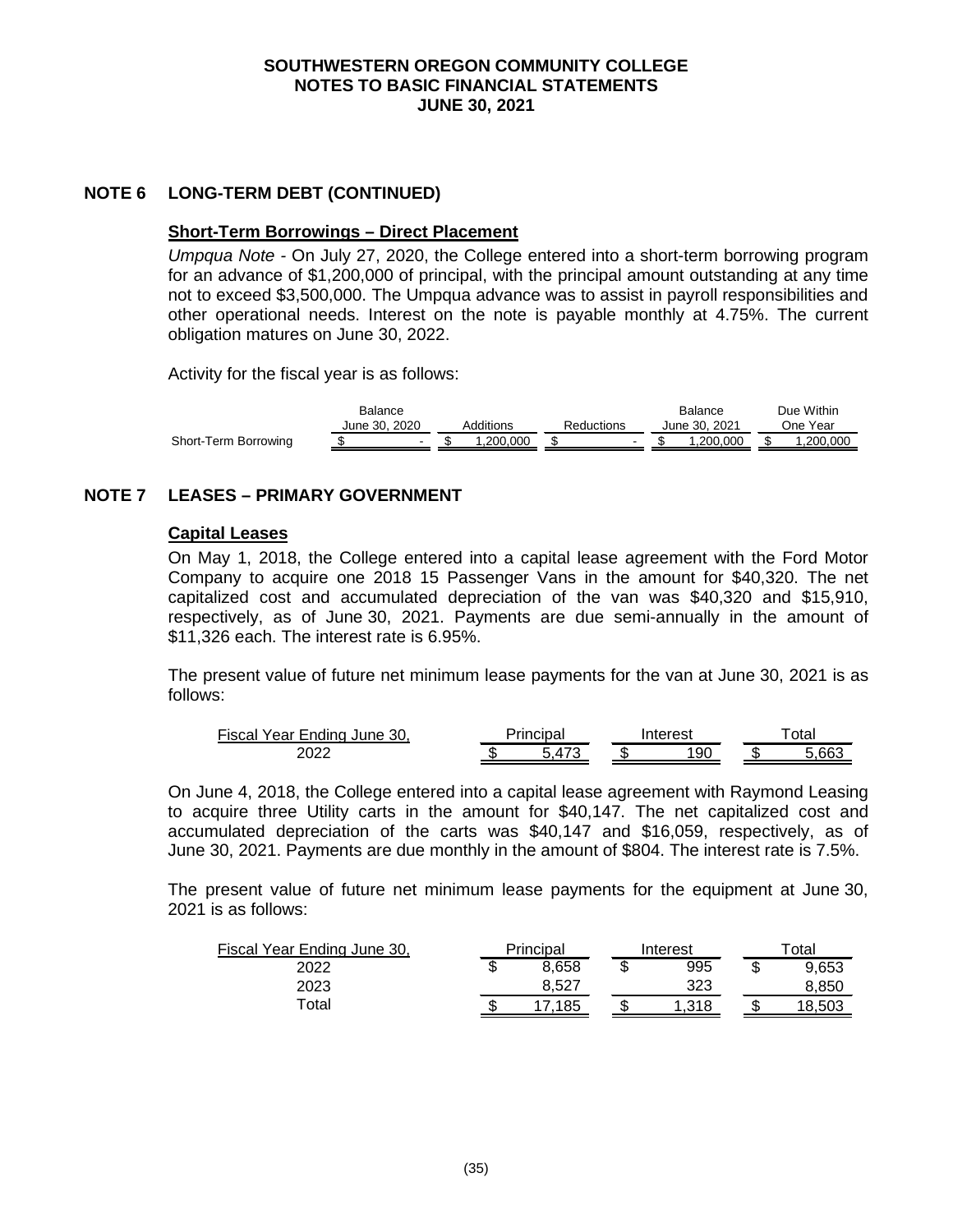## **NOTE 7 LEASES – PRIMARY GOVERNMENT (CONTINUED)**

#### **Capital Leases (Continued)**

On November 1, 2019, the College entered into a capital lease agreement with the Ford Motor Company to acquire two 2019 15 Passenger Vans in the amount of \$77,467, or \$38,734 each. The net capitalized cost and accumulated depreciation of the two vans is \$66,632 and \$11,620, respectively, as of June 30, 2021. Payments are due semi-annually in the amount of \$10,836 each. The interest rate is 6.7%.

The present value of future net minimum lease payments for the equipment at June 30, 2021 is as follows:

| Fiscal Year Ending June 30, | Principal |        | Interest |       | ™otal  |
|-----------------------------|-----------|--------|----------|-------|--------|
| 2022                        |           | 19.314 | Œ        | 2.358 | 21.672 |
| 2023                        |           | 20.630 |          | 1.042 | 21.672 |
| Total                       |           | 39.944 |          | 3.400 |        |

# **NOTE 8 OPERATING LEASES (COLLEGE AS LESSOR)**

The College leases office and common space facilities (of which the total base monthly lease amounts currently include a payment for utilities and custodial fees) to a state of Oregon agency and four other organizations.

During the fiscal year ended June 30, 2021, total rental income of \$245,253 was recognized by the College, as lessor, under this arrangement. If lessee is not in default at the end of the above lease term, options exist for one five-year renewal with adjusted rent schedules. Expected rents for the next year from the other organizations are \$326,565.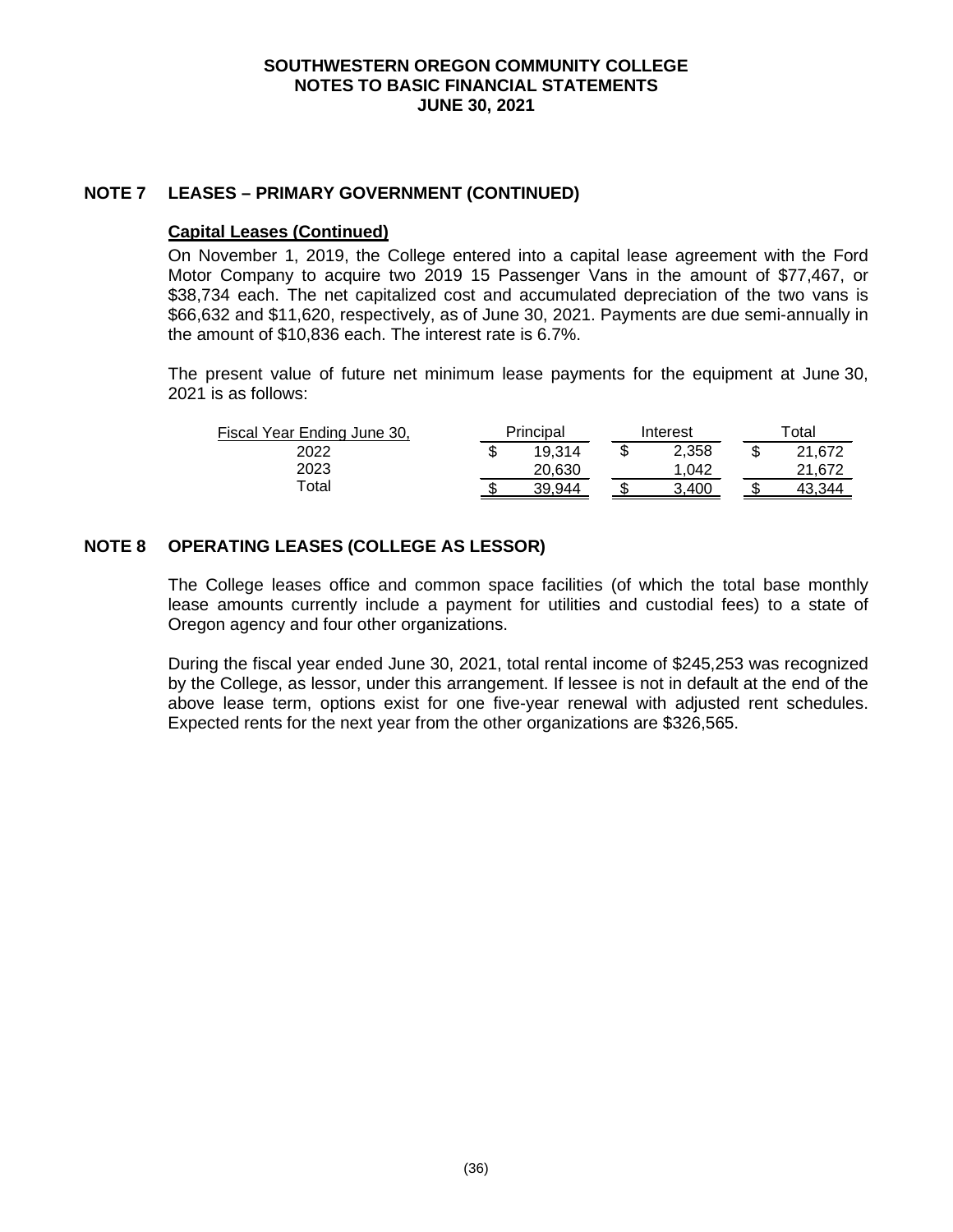# **NOTE 9 CHANGES IN LONG-TERM LIABILITIES**

During the fiscal year ended June 30, 2021, the following changes occurred in the amounts reported in long-term liabilities:

| <b>Direct Placement</b><br><b>Full Faith and Credit Obligations</b><br>Refunding 2013:<br><b>Student Housing</b><br>\$<br>716,356<br>\$<br>\$<br>210,600<br>\$<br>505.756<br>\$<br>213,300<br><b>Culinary Institute</b><br>154,274<br>46,800<br>107,474<br>47,400<br>79,000<br>78.000<br><b>Student Recreation Center</b><br>290,230<br>212,230<br>179,140<br>54,600<br>55,300<br>Performing Arts Center<br>124,540<br>Refunding 2016:<br><b>Student Housing</b><br>1,496,727<br>1,496,727<br>Neighborhood Facility<br>199,237<br>199,237<br><b>Student Recreation Center</b><br>1,195,419<br>1,195,419<br><b>Curry Campus</b><br>5,768,617<br>5,768,617<br>Refunding 2017:<br><b>Student Housing</b><br>1,704,408<br>225,295<br>1,479,113<br>225,295<br><b>Culinary Institute</b><br>1,508,615<br>199,415<br>1,309,200<br>208,085<br>Performing Arts Center<br>70,279<br>9,290<br>9,694<br>60,989<br><b>Student Recreation Center</b><br>346,930<br>362,015<br>2,624,607<br>2,277,677<br>Dryvit<br>182,091<br>24,070<br>158,021<br>25,116<br>Series 2018 - Energy Savings<br>9,445,000<br>9,445,000<br>Series 2019:<br><b>Energy Savings</b><br>340,000<br>840,000<br>1,180,000<br>Health & Science Building<br>165,000<br>4,360,000<br>4,195,000<br>165,000<br>Deferred Maintenance<br>1,745,000<br>65,000<br>1,680,000<br>65,000<br>Pension Bond (PERS) - Direct Placement<br>935,000<br>9,230,000<br>825,000<br>8,405,000<br><b>Direct Borrowing</b><br>Capital Leases:<br>26,273<br>Four 15-Passenger Vans<br>31,745<br>5,472<br>5,473<br>Two 15-Passenger Vans<br>58,028<br>18,083<br>19,314<br>39,945<br>8,658<br>3 Maintenance Carts<br>25,219<br>8,034<br>17,185<br>13,084<br>13,084<br><b>Recreation Center Equipment</b><br>25,033<br>25,033<br>52-Passenger Bus<br>SWOCC QALICB (Direct Borrowing):<br>Loan A-1 Dakotas XXVI, LLC<br>6,880,000<br>6,880,000<br>Loan B-1 Dakotas XXVI, LLC<br>2,720,000<br>2,720,000<br>Loan A-2 CNMC Sub-CDE 169, LLC<br>1,169,600<br>1,169,600<br>Loan B-2 CNMC Sub-CDE 169, LLC<br>530,400<br>530,400<br>2,680,507<br>2,423,650<br><b>Total Debt</b><br>53,503,109<br>50,822,602<br><b>Unamortized Discounts and Premiums</b><br>183,322<br>2,117,690<br>2,301,012<br>Total<br>\$55,804,121<br>52,940,292<br>\$2,423,650<br>\$<br>2,863,829<br>\$<br>\$<br><b>Balance</b><br><b>Balance</b><br>Due Within<br>June 30, 2020<br>Additions<br>June 30, 2021<br>One Year<br>Deletions<br>\$<br>\$<br><b>Compensated Absences</b><br>510,072<br>2,998<br>36,974<br>\$<br>476,096<br>\$<br>\$<br>Sick Leave Payable (Stipend)<br>465,637<br>69,127<br>396,510<br>186,359<br>PERS pre-SLGRP Pooled Liability<br>116,575<br>1,218,830<br>1,102,255 |       | <b>Balance</b><br>June 30, 2020 | Additions<br>Deletions |       |    | <b>Balance</b><br>June 30, 2021 |    | Due Within<br>One Year |    |         |
|------------------------------------------------------------------------------------------------------------------------------------------------------------------------------------------------------------------------------------------------------------------------------------------------------------------------------------------------------------------------------------------------------------------------------------------------------------------------------------------------------------------------------------------------------------------------------------------------------------------------------------------------------------------------------------------------------------------------------------------------------------------------------------------------------------------------------------------------------------------------------------------------------------------------------------------------------------------------------------------------------------------------------------------------------------------------------------------------------------------------------------------------------------------------------------------------------------------------------------------------------------------------------------------------------------------------------------------------------------------------------------------------------------------------------------------------------------------------------------------------------------------------------------------------------------------------------------------------------------------------------------------------------------------------------------------------------------------------------------------------------------------------------------------------------------------------------------------------------------------------------------------------------------------------------------------------------------------------------------------------------------------------------------------------------------------------------------------------------------------------------------------------------------------------------------------------------------------------------------------------------------------------------------------------------------------------------------------------------------------------------------------------------------------------------------------------------------------------------------------------------------------------------------------------------------------------------------------------------------------------------------------------------------------------------------------|-------|---------------------------------|------------------------|-------|----|---------------------------------|----|------------------------|----|---------|
|                                                                                                                                                                                                                                                                                                                                                                                                                                                                                                                                                                                                                                                                                                                                                                                                                                                                                                                                                                                                                                                                                                                                                                                                                                                                                                                                                                                                                                                                                                                                                                                                                                                                                                                                                                                                                                                                                                                                                                                                                                                                                                                                                                                                                                                                                                                                                                                                                                                                                                                                                                                                                                                                                          |       |                                 |                        |       |    |                                 |    |                        |    |         |
|                                                                                                                                                                                                                                                                                                                                                                                                                                                                                                                                                                                                                                                                                                                                                                                                                                                                                                                                                                                                                                                                                                                                                                                                                                                                                                                                                                                                                                                                                                                                                                                                                                                                                                                                                                                                                                                                                                                                                                                                                                                                                                                                                                                                                                                                                                                                                                                                                                                                                                                                                                                                                                                                                          |       |                                 |                        |       |    |                                 |    |                        |    |         |
|                                                                                                                                                                                                                                                                                                                                                                                                                                                                                                                                                                                                                                                                                                                                                                                                                                                                                                                                                                                                                                                                                                                                                                                                                                                                                                                                                                                                                                                                                                                                                                                                                                                                                                                                                                                                                                                                                                                                                                                                                                                                                                                                                                                                                                                                                                                                                                                                                                                                                                                                                                                                                                                                                          |       |                                 |                        |       |    |                                 |    |                        |    |         |
|                                                                                                                                                                                                                                                                                                                                                                                                                                                                                                                                                                                                                                                                                                                                                                                                                                                                                                                                                                                                                                                                                                                                                                                                                                                                                                                                                                                                                                                                                                                                                                                                                                                                                                                                                                                                                                                                                                                                                                                                                                                                                                                                                                                                                                                                                                                                                                                                                                                                                                                                                                                                                                                                                          |       |                                 |                        |       |    |                                 |    |                        |    |         |
|                                                                                                                                                                                                                                                                                                                                                                                                                                                                                                                                                                                                                                                                                                                                                                                                                                                                                                                                                                                                                                                                                                                                                                                                                                                                                                                                                                                                                                                                                                                                                                                                                                                                                                                                                                                                                                                                                                                                                                                                                                                                                                                                                                                                                                                                                                                                                                                                                                                                                                                                                                                                                                                                                          |       |                                 |                        |       |    |                                 |    |                        |    |         |
|                                                                                                                                                                                                                                                                                                                                                                                                                                                                                                                                                                                                                                                                                                                                                                                                                                                                                                                                                                                                                                                                                                                                                                                                                                                                                                                                                                                                                                                                                                                                                                                                                                                                                                                                                                                                                                                                                                                                                                                                                                                                                                                                                                                                                                                                                                                                                                                                                                                                                                                                                                                                                                                                                          |       |                                 |                        |       |    |                                 |    |                        |    |         |
|                                                                                                                                                                                                                                                                                                                                                                                                                                                                                                                                                                                                                                                                                                                                                                                                                                                                                                                                                                                                                                                                                                                                                                                                                                                                                                                                                                                                                                                                                                                                                                                                                                                                                                                                                                                                                                                                                                                                                                                                                                                                                                                                                                                                                                                                                                                                                                                                                                                                                                                                                                                                                                                                                          |       |                                 |                        |       |    |                                 |    |                        |    |         |
|                                                                                                                                                                                                                                                                                                                                                                                                                                                                                                                                                                                                                                                                                                                                                                                                                                                                                                                                                                                                                                                                                                                                                                                                                                                                                                                                                                                                                                                                                                                                                                                                                                                                                                                                                                                                                                                                                                                                                                                                                                                                                                                                                                                                                                                                                                                                                                                                                                                                                                                                                                                                                                                                                          |       |                                 |                        |       |    |                                 |    |                        |    |         |
|                                                                                                                                                                                                                                                                                                                                                                                                                                                                                                                                                                                                                                                                                                                                                                                                                                                                                                                                                                                                                                                                                                                                                                                                                                                                                                                                                                                                                                                                                                                                                                                                                                                                                                                                                                                                                                                                                                                                                                                                                                                                                                                                                                                                                                                                                                                                                                                                                                                                                                                                                                                                                                                                                          |       |                                 |                        |       |    |                                 |    |                        |    |         |
|                                                                                                                                                                                                                                                                                                                                                                                                                                                                                                                                                                                                                                                                                                                                                                                                                                                                                                                                                                                                                                                                                                                                                                                                                                                                                                                                                                                                                                                                                                                                                                                                                                                                                                                                                                                                                                                                                                                                                                                                                                                                                                                                                                                                                                                                                                                                                                                                                                                                                                                                                                                                                                                                                          |       |                                 |                        |       |    |                                 |    |                        |    |         |
|                                                                                                                                                                                                                                                                                                                                                                                                                                                                                                                                                                                                                                                                                                                                                                                                                                                                                                                                                                                                                                                                                                                                                                                                                                                                                                                                                                                                                                                                                                                                                                                                                                                                                                                                                                                                                                                                                                                                                                                                                                                                                                                                                                                                                                                                                                                                                                                                                                                                                                                                                                                                                                                                                          |       |                                 |                        |       |    |                                 |    |                        |    |         |
|                                                                                                                                                                                                                                                                                                                                                                                                                                                                                                                                                                                                                                                                                                                                                                                                                                                                                                                                                                                                                                                                                                                                                                                                                                                                                                                                                                                                                                                                                                                                                                                                                                                                                                                                                                                                                                                                                                                                                                                                                                                                                                                                                                                                                                                                                                                                                                                                                                                                                                                                                                                                                                                                                          |       |                                 |                        |       |    |                                 |    |                        |    |         |
|                                                                                                                                                                                                                                                                                                                                                                                                                                                                                                                                                                                                                                                                                                                                                                                                                                                                                                                                                                                                                                                                                                                                                                                                                                                                                                                                                                                                                                                                                                                                                                                                                                                                                                                                                                                                                                                                                                                                                                                                                                                                                                                                                                                                                                                                                                                                                                                                                                                                                                                                                                                                                                                                                          |       |                                 |                        |       |    |                                 |    |                        |    |         |
|                                                                                                                                                                                                                                                                                                                                                                                                                                                                                                                                                                                                                                                                                                                                                                                                                                                                                                                                                                                                                                                                                                                                                                                                                                                                                                                                                                                                                                                                                                                                                                                                                                                                                                                                                                                                                                                                                                                                                                                                                                                                                                                                                                                                                                                                                                                                                                                                                                                                                                                                                                                                                                                                                          |       |                                 |                        |       |    |                                 |    |                        |    |         |
|                                                                                                                                                                                                                                                                                                                                                                                                                                                                                                                                                                                                                                                                                                                                                                                                                                                                                                                                                                                                                                                                                                                                                                                                                                                                                                                                                                                                                                                                                                                                                                                                                                                                                                                                                                                                                                                                                                                                                                                                                                                                                                                                                                                                                                                                                                                                                                                                                                                                                                                                                                                                                                                                                          |       |                                 |                        |       |    |                                 |    |                        |    |         |
|                                                                                                                                                                                                                                                                                                                                                                                                                                                                                                                                                                                                                                                                                                                                                                                                                                                                                                                                                                                                                                                                                                                                                                                                                                                                                                                                                                                                                                                                                                                                                                                                                                                                                                                                                                                                                                                                                                                                                                                                                                                                                                                                                                                                                                                                                                                                                                                                                                                                                                                                                                                                                                                                                          |       |                                 |                        |       |    |                                 |    |                        |    |         |
|                                                                                                                                                                                                                                                                                                                                                                                                                                                                                                                                                                                                                                                                                                                                                                                                                                                                                                                                                                                                                                                                                                                                                                                                                                                                                                                                                                                                                                                                                                                                                                                                                                                                                                                                                                                                                                                                                                                                                                                                                                                                                                                                                                                                                                                                                                                                                                                                                                                                                                                                                                                                                                                                                          |       |                                 |                        |       |    |                                 |    |                        |    |         |
|                                                                                                                                                                                                                                                                                                                                                                                                                                                                                                                                                                                                                                                                                                                                                                                                                                                                                                                                                                                                                                                                                                                                                                                                                                                                                                                                                                                                                                                                                                                                                                                                                                                                                                                                                                                                                                                                                                                                                                                                                                                                                                                                                                                                                                                                                                                                                                                                                                                                                                                                                                                                                                                                                          |       |                                 |                        |       |    |                                 |    |                        |    |         |
|                                                                                                                                                                                                                                                                                                                                                                                                                                                                                                                                                                                                                                                                                                                                                                                                                                                                                                                                                                                                                                                                                                                                                                                                                                                                                                                                                                                                                                                                                                                                                                                                                                                                                                                                                                                                                                                                                                                                                                                                                                                                                                                                                                                                                                                                                                                                                                                                                                                                                                                                                                                                                                                                                          |       |                                 |                        |       |    |                                 |    |                        |    |         |
|                                                                                                                                                                                                                                                                                                                                                                                                                                                                                                                                                                                                                                                                                                                                                                                                                                                                                                                                                                                                                                                                                                                                                                                                                                                                                                                                                                                                                                                                                                                                                                                                                                                                                                                                                                                                                                                                                                                                                                                                                                                                                                                                                                                                                                                                                                                                                                                                                                                                                                                                                                                                                                                                                          |       |                                 |                        |       |    |                                 |    |                        |    |         |
|                                                                                                                                                                                                                                                                                                                                                                                                                                                                                                                                                                                                                                                                                                                                                                                                                                                                                                                                                                                                                                                                                                                                                                                                                                                                                                                                                                                                                                                                                                                                                                                                                                                                                                                                                                                                                                                                                                                                                                                                                                                                                                                                                                                                                                                                                                                                                                                                                                                                                                                                                                                                                                                                                          |       |                                 |                        |       |    |                                 |    |                        |    |         |
|                                                                                                                                                                                                                                                                                                                                                                                                                                                                                                                                                                                                                                                                                                                                                                                                                                                                                                                                                                                                                                                                                                                                                                                                                                                                                                                                                                                                                                                                                                                                                                                                                                                                                                                                                                                                                                                                                                                                                                                                                                                                                                                                                                                                                                                                                                                                                                                                                                                                                                                                                                                                                                                                                          |       |                                 |                        |       |    |                                 |    |                        |    |         |
|                                                                                                                                                                                                                                                                                                                                                                                                                                                                                                                                                                                                                                                                                                                                                                                                                                                                                                                                                                                                                                                                                                                                                                                                                                                                                                                                                                                                                                                                                                                                                                                                                                                                                                                                                                                                                                                                                                                                                                                                                                                                                                                                                                                                                                                                                                                                                                                                                                                                                                                                                                                                                                                                                          |       |                                 |                        |       |    |                                 |    |                        |    |         |
|                                                                                                                                                                                                                                                                                                                                                                                                                                                                                                                                                                                                                                                                                                                                                                                                                                                                                                                                                                                                                                                                                                                                                                                                                                                                                                                                                                                                                                                                                                                                                                                                                                                                                                                                                                                                                                                                                                                                                                                                                                                                                                                                                                                                                                                                                                                                                                                                                                                                                                                                                                                                                                                                                          |       |                                 |                        |       |    |                                 |    |                        |    |         |
|                                                                                                                                                                                                                                                                                                                                                                                                                                                                                                                                                                                                                                                                                                                                                                                                                                                                                                                                                                                                                                                                                                                                                                                                                                                                                                                                                                                                                                                                                                                                                                                                                                                                                                                                                                                                                                                                                                                                                                                                                                                                                                                                                                                                                                                                                                                                                                                                                                                                                                                                                                                                                                                                                          |       |                                 |                        |       |    |                                 |    |                        |    |         |
|                                                                                                                                                                                                                                                                                                                                                                                                                                                                                                                                                                                                                                                                                                                                                                                                                                                                                                                                                                                                                                                                                                                                                                                                                                                                                                                                                                                                                                                                                                                                                                                                                                                                                                                                                                                                                                                                                                                                                                                                                                                                                                                                                                                                                                                                                                                                                                                                                                                                                                                                                                                                                                                                                          |       |                                 |                        |       |    |                                 |    |                        |    |         |
|                                                                                                                                                                                                                                                                                                                                                                                                                                                                                                                                                                                                                                                                                                                                                                                                                                                                                                                                                                                                                                                                                                                                                                                                                                                                                                                                                                                                                                                                                                                                                                                                                                                                                                                                                                                                                                                                                                                                                                                                                                                                                                                                                                                                                                                                                                                                                                                                                                                                                                                                                                                                                                                                                          |       |                                 |                        |       |    |                                 |    |                        |    |         |
|                                                                                                                                                                                                                                                                                                                                                                                                                                                                                                                                                                                                                                                                                                                                                                                                                                                                                                                                                                                                                                                                                                                                                                                                                                                                                                                                                                                                                                                                                                                                                                                                                                                                                                                                                                                                                                                                                                                                                                                                                                                                                                                                                                                                                                                                                                                                                                                                                                                                                                                                                                                                                                                                                          |       |                                 |                        |       |    |                                 |    |                        |    |         |
|                                                                                                                                                                                                                                                                                                                                                                                                                                                                                                                                                                                                                                                                                                                                                                                                                                                                                                                                                                                                                                                                                                                                                                                                                                                                                                                                                                                                                                                                                                                                                                                                                                                                                                                                                                                                                                                                                                                                                                                                                                                                                                                                                                                                                                                                                                                                                                                                                                                                                                                                                                                                                                                                                          |       |                                 |                        |       |    |                                 |    |                        |    |         |
|                                                                                                                                                                                                                                                                                                                                                                                                                                                                                                                                                                                                                                                                                                                                                                                                                                                                                                                                                                                                                                                                                                                                                                                                                                                                                                                                                                                                                                                                                                                                                                                                                                                                                                                                                                                                                                                                                                                                                                                                                                                                                                                                                                                                                                                                                                                                                                                                                                                                                                                                                                                                                                                                                          |       |                                 |                        |       |    |                                 |    |                        |    |         |
|                                                                                                                                                                                                                                                                                                                                                                                                                                                                                                                                                                                                                                                                                                                                                                                                                                                                                                                                                                                                                                                                                                                                                                                                                                                                                                                                                                                                                                                                                                                                                                                                                                                                                                                                                                                                                                                                                                                                                                                                                                                                                                                                                                                                                                                                                                                                                                                                                                                                                                                                                                                                                                                                                          |       |                                 |                        |       |    |                                 |    |                        |    |         |
|                                                                                                                                                                                                                                                                                                                                                                                                                                                                                                                                                                                                                                                                                                                                                                                                                                                                                                                                                                                                                                                                                                                                                                                                                                                                                                                                                                                                                                                                                                                                                                                                                                                                                                                                                                                                                                                                                                                                                                                                                                                                                                                                                                                                                                                                                                                                                                                                                                                                                                                                                                                                                                                                                          |       |                                 |                        |       |    |                                 |    |                        |    |         |
|                                                                                                                                                                                                                                                                                                                                                                                                                                                                                                                                                                                                                                                                                                                                                                                                                                                                                                                                                                                                                                                                                                                                                                                                                                                                                                                                                                                                                                                                                                                                                                                                                                                                                                                                                                                                                                                                                                                                                                                                                                                                                                                                                                                                                                                                                                                                                                                                                                                                                                                                                                                                                                                                                          |       |                                 |                        |       |    |                                 |    |                        |    |         |
|                                                                                                                                                                                                                                                                                                                                                                                                                                                                                                                                                                                                                                                                                                                                                                                                                                                                                                                                                                                                                                                                                                                                                                                                                                                                                                                                                                                                                                                                                                                                                                                                                                                                                                                                                                                                                                                                                                                                                                                                                                                                                                                                                                                                                                                                                                                                                                                                                                                                                                                                                                                                                                                                                          |       |                                 |                        |       |    |                                 |    |                        |    |         |
|                                                                                                                                                                                                                                                                                                                                                                                                                                                                                                                                                                                                                                                                                                                                                                                                                                                                                                                                                                                                                                                                                                                                                                                                                                                                                                                                                                                                                                                                                                                                                                                                                                                                                                                                                                                                                                                                                                                                                                                                                                                                                                                                                                                                                                                                                                                                                                                                                                                                                                                                                                                                                                                                                          |       |                                 |                        |       |    |                                 |    |                        |    |         |
|                                                                                                                                                                                                                                                                                                                                                                                                                                                                                                                                                                                                                                                                                                                                                                                                                                                                                                                                                                                                                                                                                                                                                                                                                                                                                                                                                                                                                                                                                                                                                                                                                                                                                                                                                                                                                                                                                                                                                                                                                                                                                                                                                                                                                                                                                                                                                                                                                                                                                                                                                                                                                                                                                          |       |                                 |                        |       |    |                                 |    |                        |    |         |
|                                                                                                                                                                                                                                                                                                                                                                                                                                                                                                                                                                                                                                                                                                                                                                                                                                                                                                                                                                                                                                                                                                                                                                                                                                                                                                                                                                                                                                                                                                                                                                                                                                                                                                                                                                                                                                                                                                                                                                                                                                                                                                                                                                                                                                                                                                                                                                                                                                                                                                                                                                                                                                                                                          |       |                                 |                        |       |    |                                 |    |                        |    |         |
|                                                                                                                                                                                                                                                                                                                                                                                                                                                                                                                                                                                                                                                                                                                                                                                                                                                                                                                                                                                                                                                                                                                                                                                                                                                                                                                                                                                                                                                                                                                                                                                                                                                                                                                                                                                                                                                                                                                                                                                                                                                                                                                                                                                                                                                                                                                                                                                                                                                                                                                                                                                                                                                                                          |       |                                 |                        |       |    |                                 |    |                        |    |         |
|                                                                                                                                                                                                                                                                                                                                                                                                                                                                                                                                                                                                                                                                                                                                                                                                                                                                                                                                                                                                                                                                                                                                                                                                                                                                                                                                                                                                                                                                                                                                                                                                                                                                                                                                                                                                                                                                                                                                                                                                                                                                                                                                                                                                                                                                                                                                                                                                                                                                                                                                                                                                                                                                                          |       |                                 |                        |       |    |                                 |    |                        |    |         |
|                                                                                                                                                                                                                                                                                                                                                                                                                                                                                                                                                                                                                                                                                                                                                                                                                                                                                                                                                                                                                                                                                                                                                                                                                                                                                                                                                                                                                                                                                                                                                                                                                                                                                                                                                                                                                                                                                                                                                                                                                                                                                                                                                                                                                                                                                                                                                                                                                                                                                                                                                                                                                                                                                          |       |                                 |                        |       |    |                                 |    |                        |    |         |
|                                                                                                                                                                                                                                                                                                                                                                                                                                                                                                                                                                                                                                                                                                                                                                                                                                                                                                                                                                                                                                                                                                                                                                                                                                                                                                                                                                                                                                                                                                                                                                                                                                                                                                                                                                                                                                                                                                                                                                                                                                                                                                                                                                                                                                                                                                                                                                                                                                                                                                                                                                                                                                                                                          |       |                                 |                        |       |    |                                 |    |                        |    |         |
|                                                                                                                                                                                                                                                                                                                                                                                                                                                                                                                                                                                                                                                                                                                                                                                                                                                                                                                                                                                                                                                                                                                                                                                                                                                                                                                                                                                                                                                                                                                                                                                                                                                                                                                                                                                                                                                                                                                                                                                                                                                                                                                                                                                                                                                                                                                                                                                                                                                                                                                                                                                                                                                                                          |       |                                 |                        |       |    |                                 |    |                        |    |         |
|                                                                                                                                                                                                                                                                                                                                                                                                                                                                                                                                                                                                                                                                                                                                                                                                                                                                                                                                                                                                                                                                                                                                                                                                                                                                                                                                                                                                                                                                                                                                                                                                                                                                                                                                                                                                                                                                                                                                                                                                                                                                                                                                                                                                                                                                                                                                                                                                                                                                                                                                                                                                                                                                                          |       |                                 |                        |       |    |                                 |    |                        |    |         |
|                                                                                                                                                                                                                                                                                                                                                                                                                                                                                                                                                                                                                                                                                                                                                                                                                                                                                                                                                                                                                                                                                                                                                                                                                                                                                                                                                                                                                                                                                                                                                                                                                                                                                                                                                                                                                                                                                                                                                                                                                                                                                                                                                                                                                                                                                                                                                                                                                                                                                                                                                                                                                                                                                          |       |                                 |                        |       |    |                                 |    |                        |    |         |
|                                                                                                                                                                                                                                                                                                                                                                                                                                                                                                                                                                                                                                                                                                                                                                                                                                                                                                                                                                                                                                                                                                                                                                                                                                                                                                                                                                                                                                                                                                                                                                                                                                                                                                                                                                                                                                                                                                                                                                                                                                                                                                                                                                                                                                                                                                                                                                                                                                                                                                                                                                                                                                                                                          | Total | \$<br>2,194,539                 | \$                     | 2,998 | \$ | 222,676                         | \$ | 1,974,861              | \$ | 186,359 |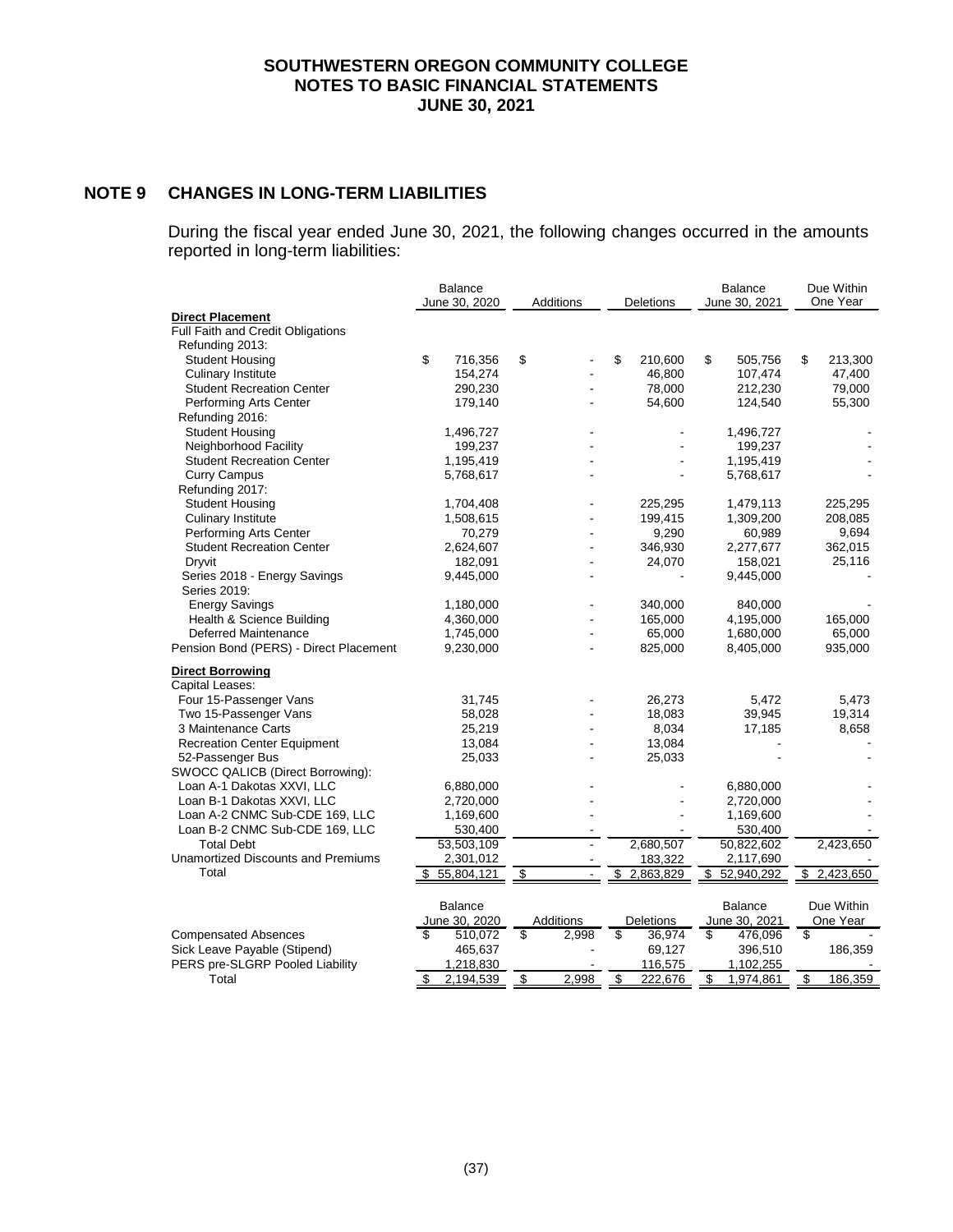#### **NOTE 10 RESTRICTED NET POSITION**

#### **Southwestern Oregon Community College Foundation**

Restricted net position – expendable of \$1.9 million and restricted net position – unexpendable of \$1.7 million in the Foundation are primarily for scholarships and program support.

#### **NOTE 11 CONTINGENT LIABILITIES**

The amounts of grant revenue reflected in the financial statements are subject to audit and adjustment by grantor agencies, principally the federal government. Any costs which are questioned or recommended to be disallowed claims may become a liability of the College. Various claims are pending against the College. In the opinion of the College management, after consultation with legal counsel, potential loss on these claims will not materially affect the College's financial position.

#### **NOTE 12 RISK MANAGEMENT**

The College is exposed to various risks of loss related to torts; theft of, damage to and destruction of assets; errors and omissions; and natural disasters for which the College carries commercial insurance. Worker's compensation insurance is also provided through a commercial carrier. There has been no significant reduction in insurance coverage from the prior year and the College has not been required to pay any settlements in excess of insurance coverage during the past three fiscal years.

## **NOTE 13 CURRENT VULNERABILITY DUE TO CERTAIN CONCENTRATIONS**

The College's operations are concentrated in Coos, western Douglas, and Curry Counties within Oregon. These counties have economic conditions, including unemployment, worse than average in Oregon. In addition, a significant portion of the College's revenues for continuing operations are from federal, state, and local government agencies. In the normal course of operations, the College receives grant funds from various federal and state agencies. The grant programs are subject to audit by agents of the granting authority, the purpose of which is to ensure compliance with conditions precedent to the granting of funds. Any liability for reimbursement which may arise as the result of these audits is not believed to be material.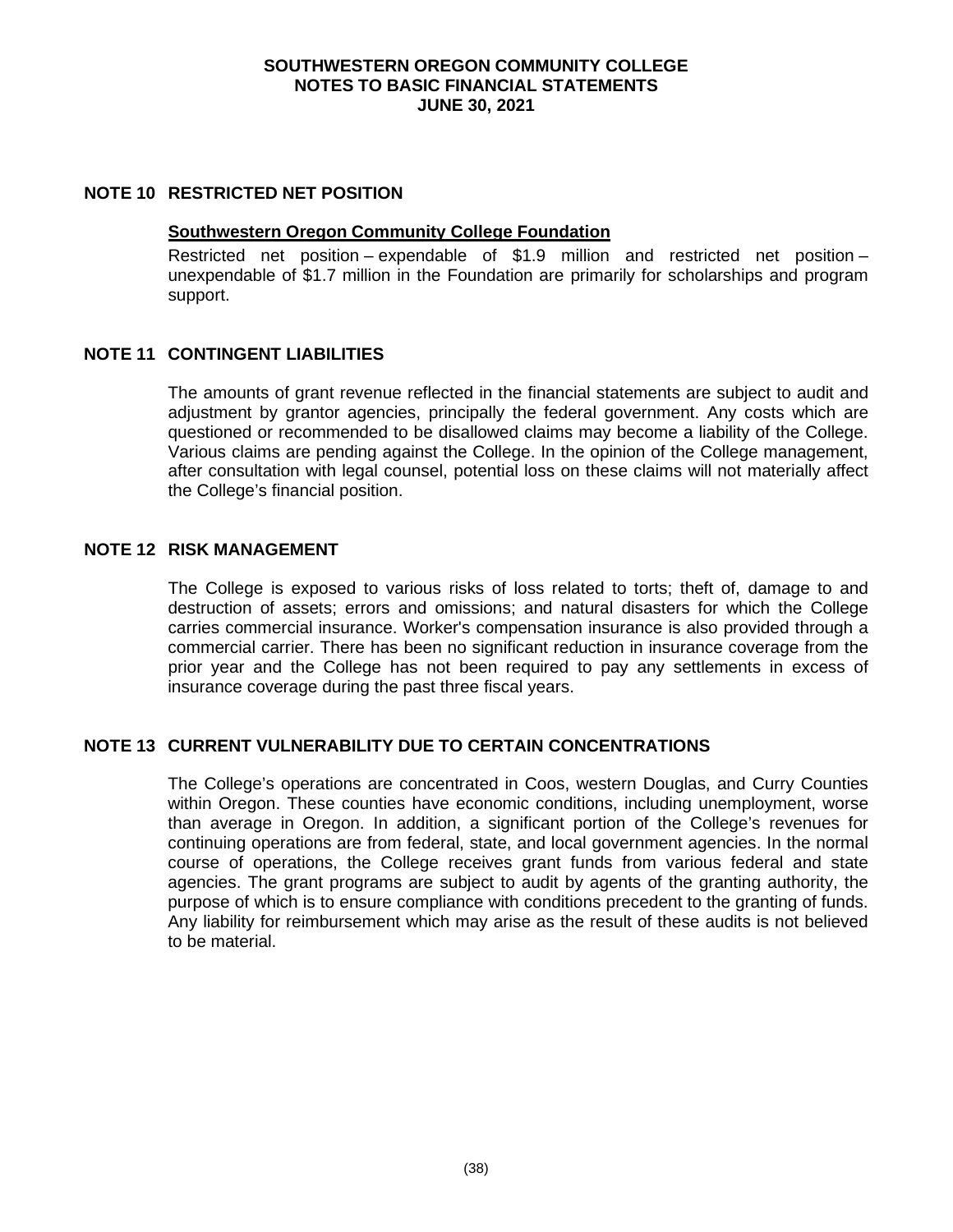#### **NOTE 14 RELATED PARTY**

A College Board of Education Member is a principal in the insurance agency that is the College's Insurance Agent of Record. However, the member declares a potential conflict of interest and abstains from College decision-making involvement in that regard. For the fiscal year ended June 30, 2021, amounts paid directly to the Insurance Agency totaled \$34,790, and payments to other carriers for various insurance premiums, coverages, and commissions totaled \$278,885. No amounts were owed as of June 30, 2021.

# **NOTE 15 SCHOLARSHIP ALLOWANCES**

Scholarship allowances represent the portion of financial aid computed on a college-wide basis by allocating the cash payments to students, excluding payments for services, on the ratio of total aid to the aid not considered to be third-party aid. Scholarship allowances eliminate the double counting of revenue that results from receipt of outside aid. They are applied against revenue on a pro-rata basis as shown below:

| Scholarship Allowances Applied to:    |           |
|---------------------------------------|-----------|
| <b>Student Tuition and Fees</b>       | 2,302,509 |
| <b>Bookstore Charges</b>              | 156.684   |
| <b>Student Housing Charges</b>        | 1,079,981 |
| <b>Culinary Arts Tuition and Fees</b> | 156,028   |
| Total                                 | 3.695.202 |

# **NOTE 16 EMPLOYEE RETIREMENT SYSTEM**

#### **Public Employee Retirement System (PERS)**

College employees participate in one or more Oregon PERS plans (OPERS) that provide pension, death, disability, and postemployment health care benefits to members or their beneficiaries. The pension plan is a multiple-employer cost-sharing plan. In 1995, the Legislature enacted a second level or "tier" of PERS benefits for persons who established PERS membership on or after January 1, 1996. These Tier Two members do not have the Tier One assumed earnings rate guarantee, and have a higher normal retirement age of 60, compared to 58 for Tier One. Employer contributions to PERS are required by state statute and are made at actuarially determined rates as adopted by the Public Employment Retirement Board (PERB).

PERS's financial statements are prepared on the basis of a fiscal year ended June 30. The Oregon State Treasurer has statutory responsibility for custody and investment of PERS assets. As a result of this fiduciary responsibility, PERS is included as part of the primary government in the State of Oregon Annual Comprehensive Financial Report.

PERS is administered under Oregon Revised Statutes (ORS) Chapter 238. ORS 238.620 establishes the PERB as the governing body of PERS. PERS issues a publicly available financial report, which can be obtained by writing to PERS, PO Box 23700, Tigard, Oregon 97281-3700 or by calling 503-598-7377.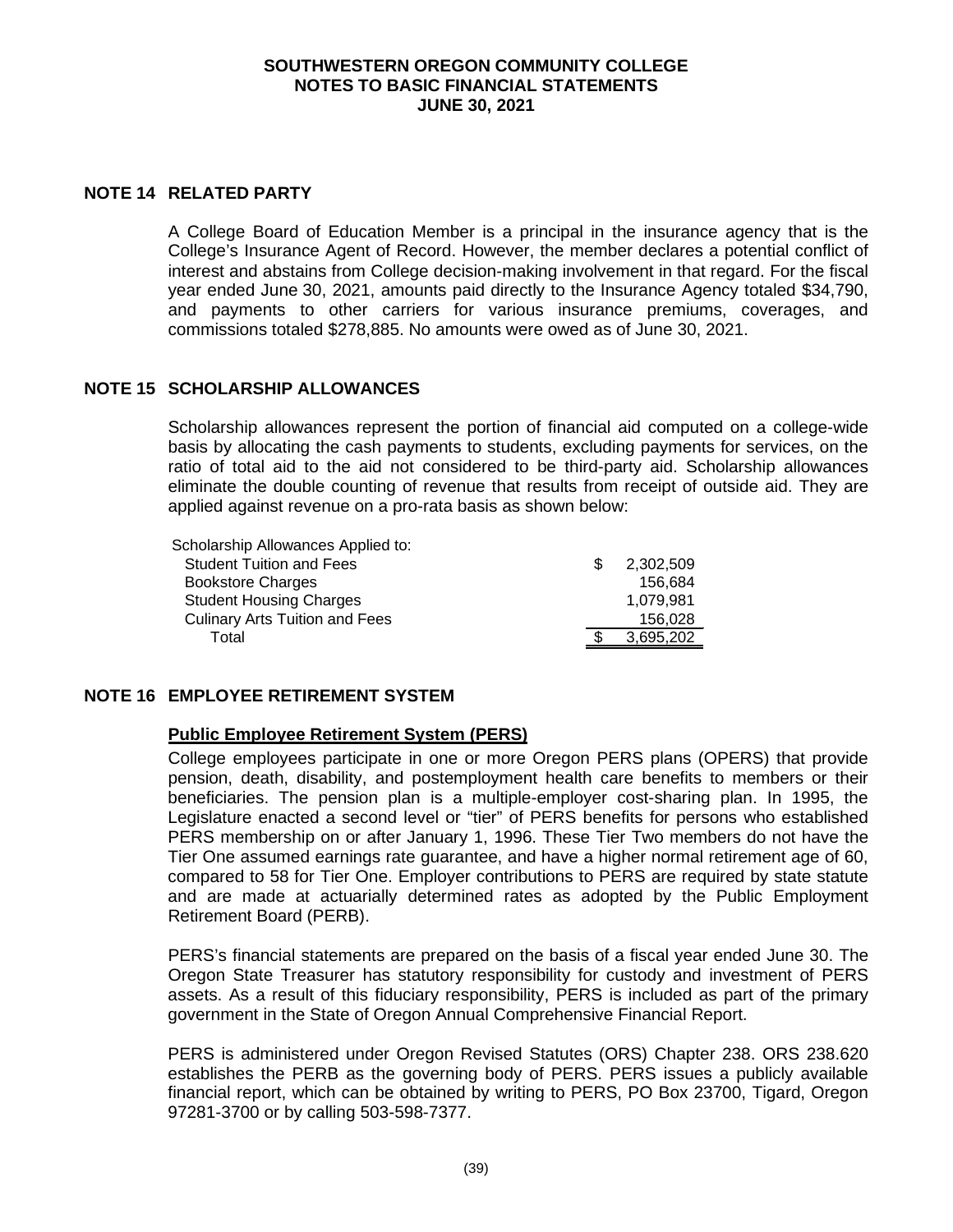## **NOTE 16 EMPLOYEE RETIREMENT SYSTEM (CONTINUED)**

#### **Public Employee Retirement System (PERS) (Continued)**

Copies of the Oregon Public Employees Retirement System's Annual Comprehensive Financial Report and Actuarial Valuations may be obtained from the Oregon PERS website at: [https://www.oregon.gov/pers/pages/financials/actuarial-financial-information.aspx.](https://www.oregon.gov/pers/pages/financials/actuarial-financial-information.aspx)

#### **Summary of Significant Accounting Policies**

Employers participating in the Plan are required to report pension information in their financial statements for fiscal periods beginning on or after June 15, 2014, in accordance with GASB Statement No. 68, *Accounting and Financial Reporting for Pensions-an amendment of GASB Statement No. 27.*

The requirements of this Statement incorporate provisions intended to reflect the effects of transactions and events related to pensions in the measurement of employer liabilities for pensions and recognition of pension expense and deferred outflows of resources and deferred inflows of resources related to pensions.

#### **Basis of Accounting**

Contributions for employers are recognized on the accrual basis of accounting. Employer contributions to PERS are calculated based on creditable compensation for active members reported by employers. Employer contributions are accrued when due pursuant to legal requirements. These are amounts normally included in the employer statements cut off as of the fifth of the following month.

#### **Proportionate Share Allocation Methodology**

The basis for the employer's proportion is actuarially determined by comparing the employer's projected long-term contribution effort to the Plan with the total projected longterm contribution effort of all employers. The contribution rate for every employer has at least two major components; Normal Cost Rate and Unfunded Actuarial Liability (UAL) Rate.

#### **Changes Subsequent to Measurement Date**

The PERS Board reviews the discount rate in odd-numbered years as part of the Board's adoption of actuarial methods and assumptions. The rate is then adopted in an administrative rule at the time the Board sets the new rate. The College is not aware of any changes to benefit terms subsequent to the June 30, 2020 measurement date.

#### **Pension Plan Liability**

The components of the Plan's collective net pension liability as of the measurement date of June 30, 2021 are as follows (dollars in millions):

| <b>Total Pension Liability</b>     | 90.143 |
|------------------------------------|--------|
| <b>Plan Fiduciary Net Position</b> | 68.319 |
| Employers' Net Pension Liability   | 21.824 |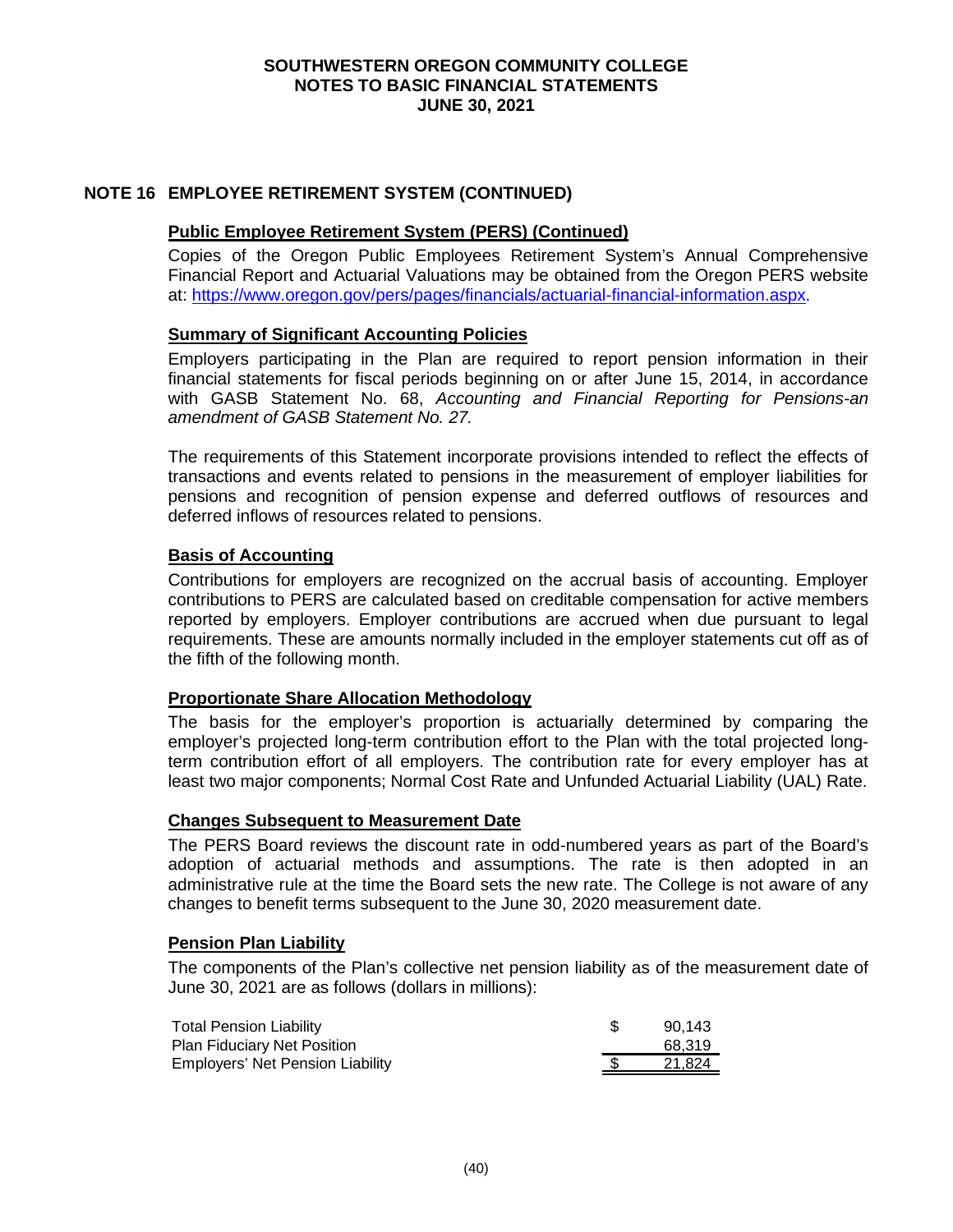## **NOTE 16 EMPLOYEE RETIREMENT SYSTEM (CONTINUED)**

## **Plan Benefits**

All benefits of the System are established by the legislature pursuant to ORS Chapters 238 and 238A.

## **Tier One/Tier Two Retirement Benefit (Chapter 238)**

Tier One/Tier Two Retirement Benefit plan is closed to new members hired on or after August 29, 2003.

## **Pension Benefits**

The PERS retirement allowance is payable monthly for life. It may be selected from 13 retirement benefit options. These options include survivorship benefits and lump-sum refunds. The basic benefit is based on years of service and final average salary. A percentage (1.67% for general service employees) is multiplied by the number of years of service and the final average salary. Benefits may also be calculated under either a formula plus annuity (for members who were contributing before August 21, 1981) or a money match computation if a greater benefit results.

A member is considered vested and will be eligible at minimum retirement age for a service retirement allowance if he or she has had a contribution in each of five calendar years or has reached at least 50 years of age before ceasing employment with a participating employer. General Service employees may retire after reaching age 55. Tier One general service employee benefits are reduced if retirement occurs prior to age 58 with fewer than 30 years of service. Tier Two members are eligible for full benefits at age 60. The ORS Chapter 238 Defined Benefit Pension Plan is closed to new members hired on or after August 29, 2003.

#### **Death Benefits**

Upon the death of a nonretired member, the beneficiary receives a lump-sum refund of the member's account balance (accumulated contributions and interest). In addition, the beneficiary will receive a lump-sum payment from employer funds equal to the account balance, provided one or more of the following conditions are met:

- the member was employed by a PERS employer at the time of death,
- the member died within 120 days after termination of PERS-covered employment,
- the member died as a result of injury sustained while employed in a PERS-covered job, or
- the member was on an official leave of absence from a PERS-covered job at the time of death.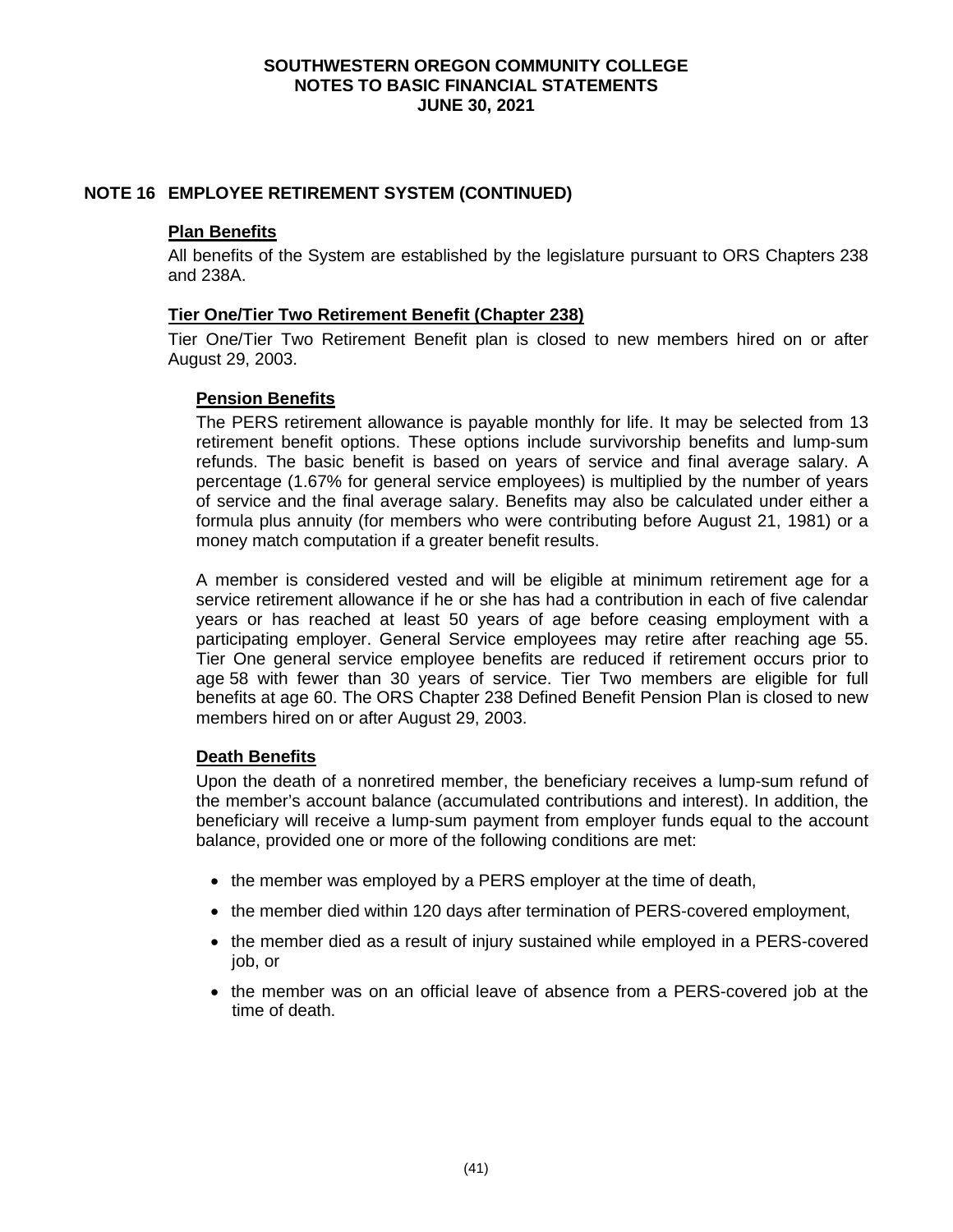## **NOTE 16 EMPLOYEE RETIREMENT SYSTEM (CONTINUED)**

#### **Tier One/Tier Two Retirement Benefit (Chapter 238) (Continued)**

#### **Disability Benefits**

A member with 10 or more years of creditable service who becomes disabled from other than duty-connected causes may receive a nonduty disability benefit. A disability resulting from a job-incurred injury or illness qualifies a member (including PERS judge members) for disability benefits regardless of the length of PERS-covered service. Upon qualifying for either a nonduty or duty disability, service time is computed to age 58 when determining the monthly benefit.

## **Benefit Changes After Retirement**

Members may choose to continue participation in a variable equities investment account after retiring and may experience annual benefit fluctuations due to changes in the market value of equity investments.

Under ORS 238.360, monthly benefits are adjusted annually through cost-of-living changes. The COLA is capped at 2.0%.

**Oregon Public Service Retirement Plan (OPSRP)** is a hybrid retirement plan with two components: a defined benefit pension plan and a defined contribution pension plan.

- 1. The defined benefit pension plan is provided to members who were hired on or after August 29, 2003. Employer contributions are required by state statute and are made at actuarially determined rates as adopted by the PERB. The annual required contribution rate for the OPSRP defined benefit pension plan at June 30, 2015 is 3.72%, adjusted for the side account rate relief (11.02%).
- 2. The defined contribution pension plan (called the Individual Account Program) (IAP) is provided to all members or their beneficiaries who are PERS or OPSRP eligible. State statutes require covered employees to contribute 6% of their annual covered salary to the IAP plan effective January 1, 2004. Plan members of PERS retain their existing PERS accounts, but member contributions beginning in 2004 will be deposited in the member's IAP, not into the member's PERS account.

#### **OPSRP Pension Program (OPSRP DB)**

#### **Pension Benefits**

The Pension Program (ORS Chapter 238A) provides benefits to members hired on or after August 29, 2003. This portion of OPSRP provides a life pension funded by employer contributions. Benefits are calculated with the following formula for members who attain normal retirement age:

General Service: 1.5% is multiplied by the number of years of service and the final average salary. Normal retirement age for general service members is age 65, or age 58 with 30 years of retirement credit.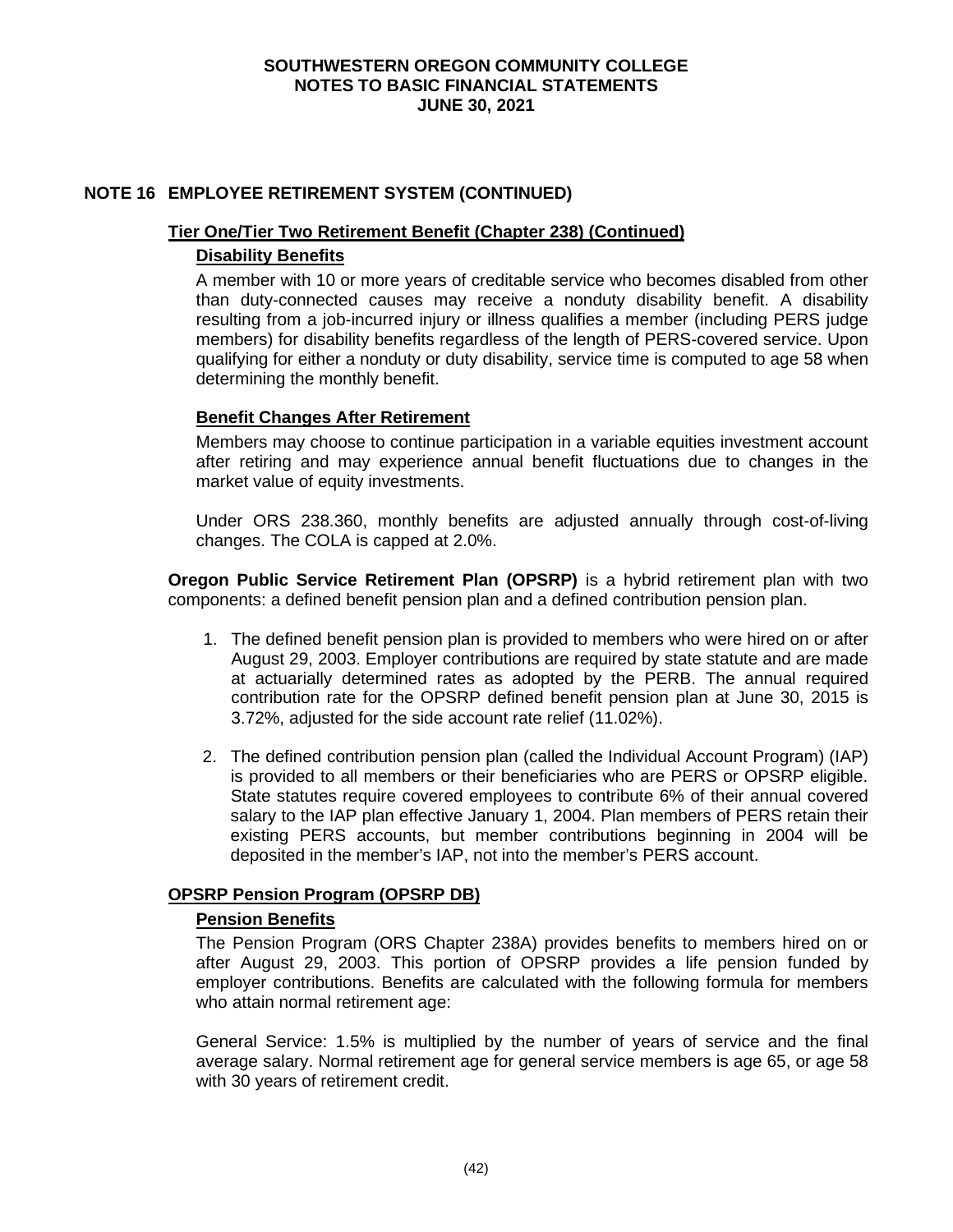## **NOTE 16 EMPLOYEE RETIREMENT SYSTEM (CONTINUED)**

#### **OPSRP Pension Program (OPSRP DB) (Continued)**

## **Pension Benefits (Continued)**

A member of the OPSRP Pension Program becomes vested on the earliest of the following dates: the date the member completes 600 hours of service in each of five calendar years, the date the member reaches normal retirement age, and, if the pension program is terminated, the date on which termination becomes effective.

## **Death Benefits**

Upon the death of a nonretired member, the spouse or other person who is constitutionally required to be treated in the same manner as the spouse, receives for life 50% of the pension that would otherwise have been paid to the deceased member.

## **Disability Benefits**

A member who has accrued 10 or more years of retirement credits before the member becomes disabled or a member who becomes disabled due to job-related injury shall receive a disability benefit of 45% of the member's salary determined as of the last full month of employment before the disability occurred.

#### **Benefit Changes After Retirement**

Under ORS 238A.210 monthly benefits are adjusted annually through cost-of-living changes. Under current law, the cap on the COLA in fiscal year 2015 and beyond will vary based on 1.25% on the first \$60,000 of annual benefit and 0.15% on annual benefits above \$60,000.

#### **OPSRP Pension Program (OPSRP IAP)**

#### **Pension Benefits**

An IAP member becomes vested on the date the employee account is established or on the date the rollover account was established. If the employer makes optional employer contributions for a member, the member becomes vested on the earliest of the following dates: the date the member completes 600 hours of service in each of five calendar years, the date the member reaches normal retirement age, the date the IAP is terminated, the date the active member becomes disabled, or the date the active member dies.

Upon retirement, a member of the OPSRP Individual Account Program (IAP) may receive the amounts in his or her employee account, rollover account, and vested employer account as a lump-sum payment or in equal installments over a 5-, 10-, 15-, 20-year period or an anticipated life span option. Each distribution option has a \$200 minimum distribution limit.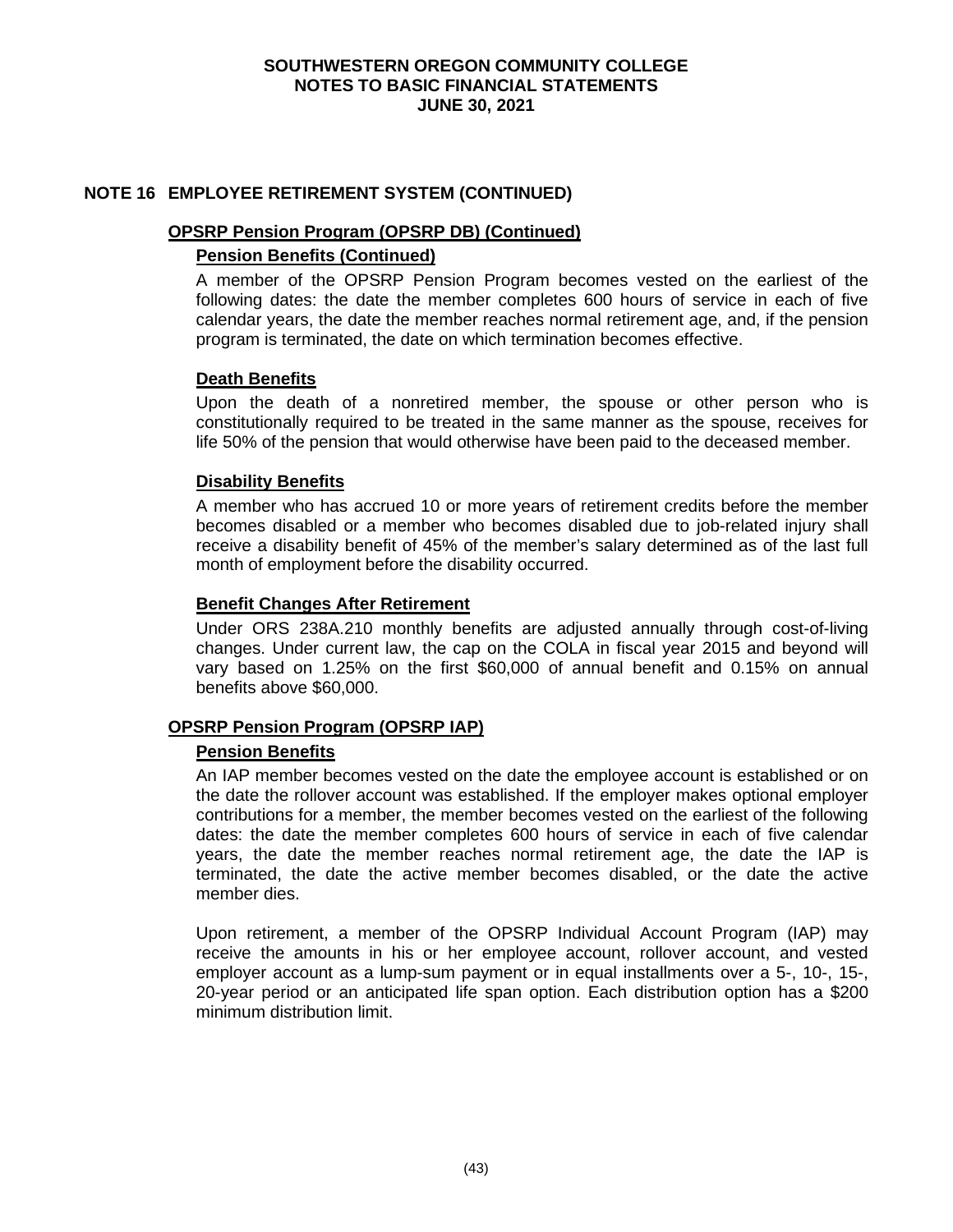## **NOTE 16 EMPLOYEE RETIREMENT SYSTEM (CONTINUED)**

#### **OPSRP Pension Program (OPSRP IAP) (Continued)**

## **Death Benefits**

Upon the death of a nonretired member, the beneficiary receives in a lump sum the member's account balance, rollover account balance, and vested employer optional contribution account balance. If a retired member dies before the installment payments are completed, the beneficiary may receive the remaining installment payments or choose a lump-sum payment.

## **Pension Plan Contributions**

PERS and OPSRP employee contribution requirements are established by ORS 238.200 and ORS 238A.330, respectively, and are credited to an employee's account in the IAP and maybe amended by an act of the Oregon Legislature. PERS funding policy provides for monthly employer contributions at actuarially determined rates. These contributions, expressed as a percentage of covered payroll, are intended to accumulate sufficient assets to pay benefits when due. This funding policy applies to the PERS Defined Benefit Plan and the Other Postemployment Benefit Plans.

Employer contribution rates for the fiscal year ended June 30, 2021 were based on the December 31, 2015 actuarial valuation. The College requires members of PERS to contribute 6% of their salary covered under the plan. In addition, the College is required to contribute at an actuarially determined rate. The rate at June 30, 2021 is 15.73% for PERS Tier One/Two and 9.64% for OPSRP.

Employer contributions for the year ended June 30, 2021 were \$1,123,286, excluding amounts to fund employer specific liabilities.

#### **Pension Asset, Pension Expense, Deferred Outflows of Resources and Deferred Inflows of Resources Related to Pensions**

Pension expense for the year ended June 30, 2021 was \$3,908,035. At June 30, 2021, the College reported deferred outflows and deferred inflows of resources related to pensions from the following sources:

|                                                      | Deferred<br>Outflows of<br><b>Resources</b> |           |   | Deferred<br>Inflows of |
|------------------------------------------------------|---------------------------------------------|-----------|---|------------------------|
|                                                      |                                             |           |   | Resources              |
| Differences Between Expected and Actual Experience   | \$                                          | 815,363   | S |                        |
| Changes in Assumptions                               |                                             | 994,226   |   |                        |
| Net Difference Between Projected and Actual Earnings |                                             |           |   |                        |
| on Pension Plan Investments                          |                                             | 2,178,404 |   | 34,836                 |
| Changes in Proportionate Share                       |                                             | 402.810   |   |                        |
| Differences Between Employer Contributions and       |                                             |           |   |                        |
| Proportionate Share of System Contributions          |                                             |           |   | 1,410,082              |
| Total (Prior to Post Measurement Date Contributions) |                                             | 4,390,803 |   | 1,444,918              |
| Contributions Subsequent to the Measurement Date     |                                             | 1,123,286 |   |                        |
| Total                                                |                                             | 5,514,089 |   | 1,444,918              |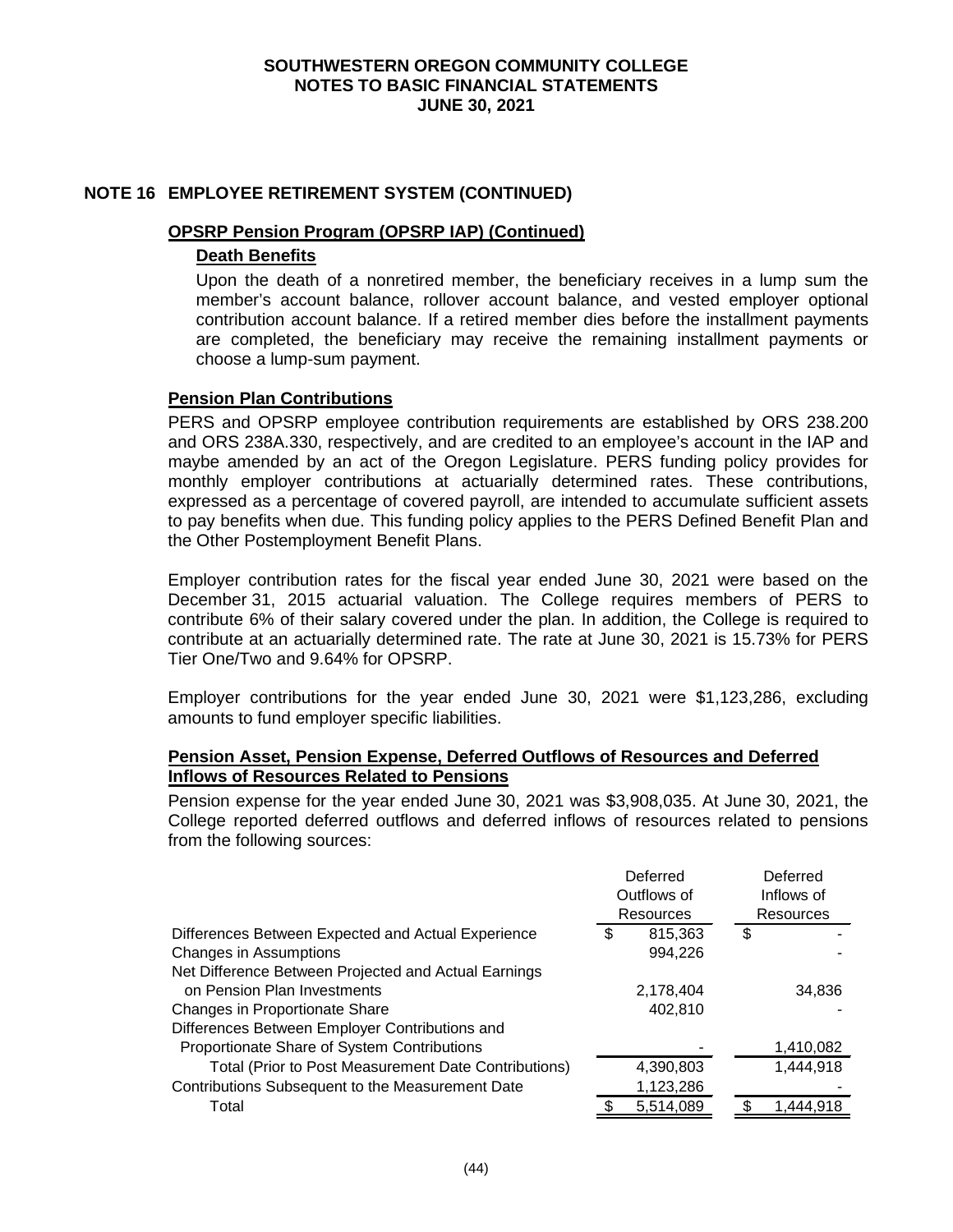# **NOTE 16 EMPLOYEE RETIREMENT SYSTEM (CONTINUED)**

## **Pension Asset, Pension Expense, Deferred Outflows of Resources and Deferred Inflows of Resources Related to Pensions (Continued)**

Of the amount reported as deferred outflows of resources, \$1,123,286 are related to contributions subsequent to the measurement date and will be recognized as reduction of the net pension liability in the year ended June 30, 2022. Other amounts reported as deferred outflows of resources and deferred inflows of resources related to pensions will be recognized in pension expense as follows:

| Year Ending June 30, | Amount        |
|----------------------|---------------|
| 2022                 | \$<br>611,833 |
| 2023                 | 905,582       |
| 2024                 | 850,489       |
| 2025                 | 624,070       |
| 2026                 | (46,089)      |
| Total                | 2,945,885     |

# **Actuarial Methods and Assumptions**

Actuarial valuations of an ongoing plan involve estimates of the value of projected benefits and assumptions about the probability of events far into the future. Actuarially determined amounts are subject to continual revision as actual results are compared to past expectations and new estimates are made about the future. Experience studies are performed as of December 31 of even-numbered years.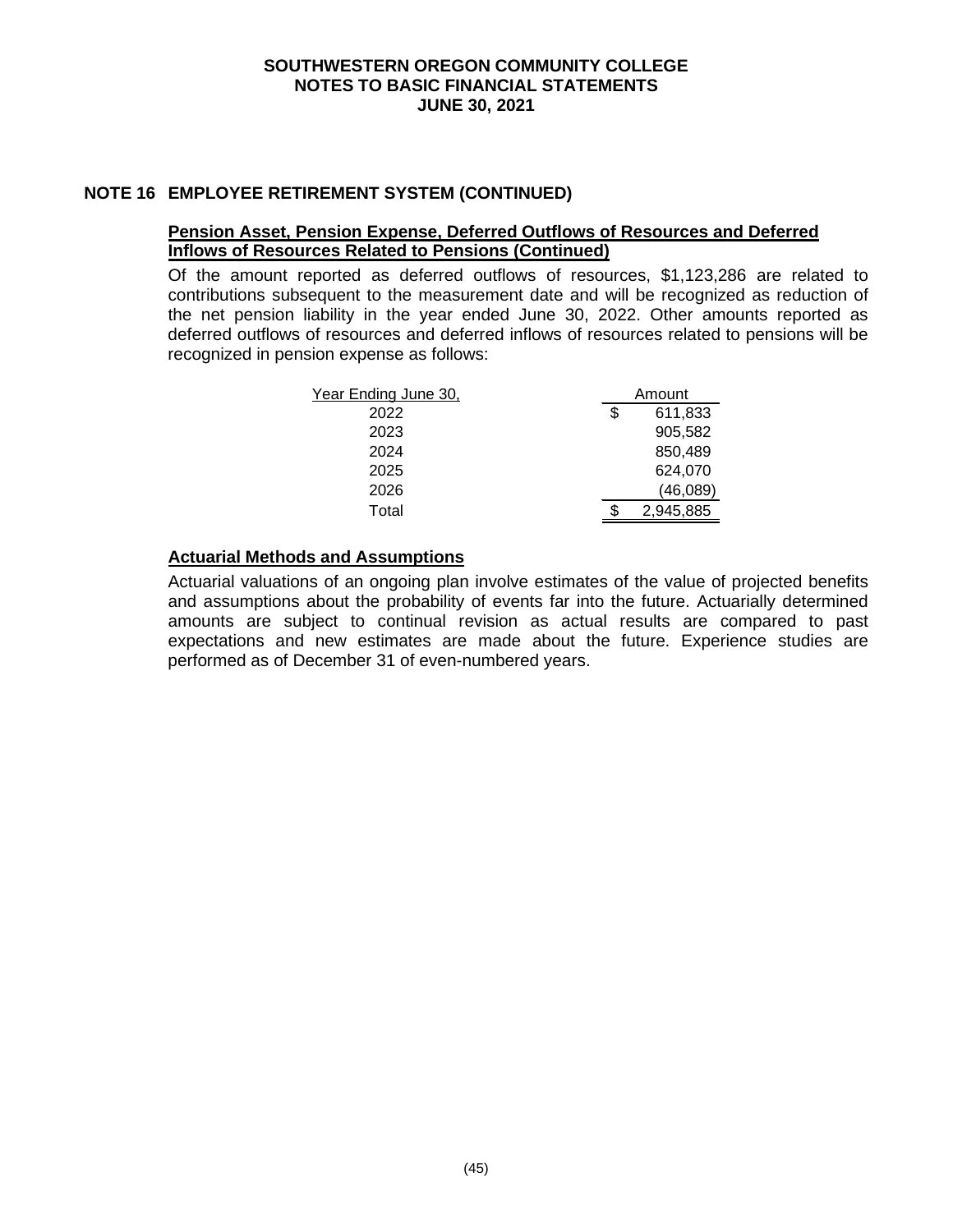# **NOTE 16 EMPLOYEE RETIREMENT SYSTEM (CONTINUED)**

## **Actuarial Methods and Assumptions (Continued)**

The following methods and assumptions were used in developing total pension liability:

| <b>Actuarial Methods</b>          |                                                             |
|-----------------------------------|-------------------------------------------------------------|
| As of:                            | June 30, 2021                                               |
| <b>Valuation Date</b>             | December 31, 2018                                           |
| <b>Measurement Date</b>           | June 30, 2020                                               |
| <b>Experience Study Report</b>    | 2018 published July 2019                                    |
| <b>Actuarial Cost Method</b>      | Entry Age Normal                                            |
| <b>Actuarial Assumptions</b>      |                                                             |
| <b>Inflation Rate</b>             | 2.50%                                                       |
| Long-Term Expected Rate of Return | 7.20%                                                       |
| Discount Rate                     | 7.20%                                                       |
| Projected Salary Increases        | 3.50%                                                       |
| Cost of Living Adjustments        | Blend of 2.0% COLA and graded COLA (1.25%/0.15%) in         |
|                                   | accordance with Moro decision; blend based on service.      |
| <b>Mortality</b>                  | Healthy retirees and beneficiaries:                         |
|                                   | Pub-2010 Healthy Retiree, sex distinct, generational with   |
|                                   | Unisex, Social Security Data Scale, with job category       |
|                                   | adjustments and set-backs as described in the valuation.    |
|                                   | Active members:                                             |
|                                   | Pub-2020 Employee, sex distinct, generational with Unisex,  |
|                                   | Social Security Data Scale, with job category adjustments   |
|                                   | and set-backs as described in the valuation.                |
|                                   | Disabled retirees:                                          |
|                                   | Pub-2010 Disabled retirees, sex distinct, generational with |
|                                   | Unisex, Social Security Data Scale, with job category       |
|                                   | adjustments and set-backs as described in the valuation.    |

(Source: June 30, 2020 PERS ACFR; p. 71)

#### **Discount Rate**

The discount rate used to measure the total pension liability was 7.20% for the Defined Benefit Pension Plan. The projection of cash flows used to determine the discount rate assumed that contributions from plan members and those of the contributing employers are made at the contractually required rates, as actuarially determined. Based on those assumptions, the pension plan's fiduciary net position was projected to be available to make all projected future benefit payments of current plan members. Therefore, the long-term expected rate of return on pension plan investments for the Defined Benefit Pension Plan was applied to all periods of projected benefit payments to determine the total pension liability.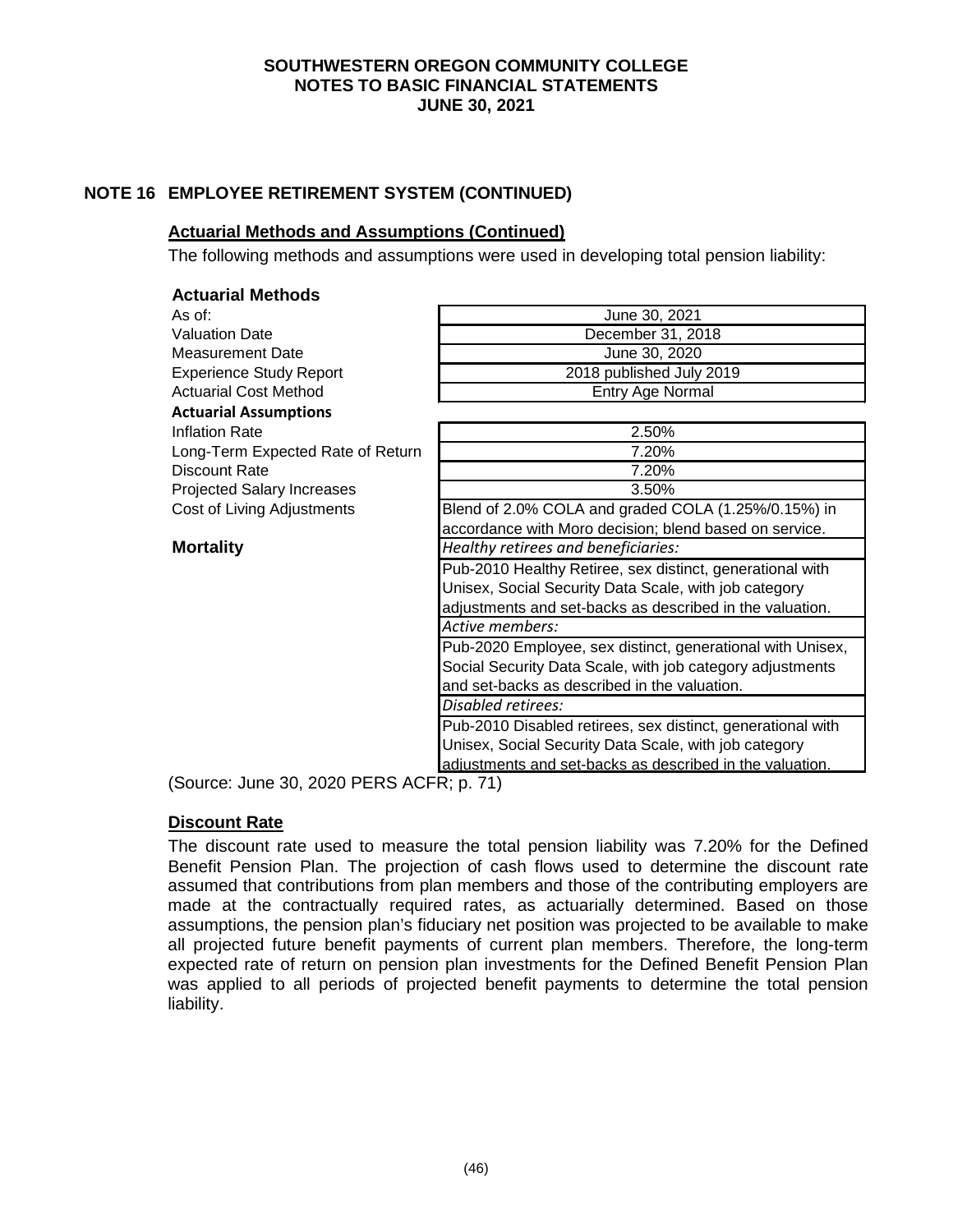## **NOTE 16 EMPLOYEE RETIREMENT SYSTEM (CONTINUED)**

#### **Net Pension Liability**

At June 30, 2021, the College reported a liability of \$18,525,894 for its proportionate share of the PERS net pension liability. The net pension liability was measured as of June 30, 2020 and the total pension liability used to calculate the net pension liability was determined by an actuarial valuation as of December 31, 2018. The College's proportion of the net pension liability was based on the College's contributions received by PERS during the measurement period, relative to the total employer contributions received from all of PERS participating employers. At June 30, 2021, the College's proportionate share was .084890% which was an increase of .001253% from its last measurement.

## **Deferred Items**

Deferred items are calculated at the system-wide level and are allocated to employers based on their proportionate share. For fiscal year ended June 30, 2021, deferred items include:

- Difference between expected and actual experience
- Changes in assumptions
- Net difference between projected and actual pension plan investment earnings
- Changes in employer proportion since the prior measurement date
- Difference between employer contributions and proportionate share of contributions
- Contributions subsequent to the measurement period

Differences between expected and actual experience, changes in assumption, and changes in employer proportion are amortized over the average remaining service lives of all plan participants, including retirees, determined as of the beginning of the respective measurement period. Employers are required to recognize pension expense based on the balance of the closed period "layers" attributable to each measurement period. The average remaining service lives determined as of the beginning of each measurement period are as follows:

- Measurement period ended June 30, 2020 5.3 years
- Measurement period ended June 30, 2019 5.2 years
- Measurement period ended June 30, 2018 5.2 years
- Measurement period ended June 30, 2017 5.3 years
- Measurement period ended June 30, 2016 5.3 years
- Measurement period ended June 30, 2015 5.4 years
- Measurement period ended June 30, 2014 5.6 years

The difference between projected and actual pension plan investment earnings attributable to each measurement period is amortized over a closed five-year period.

One year of amortization is recognized in the university's total pension expense for fiscal year 2021.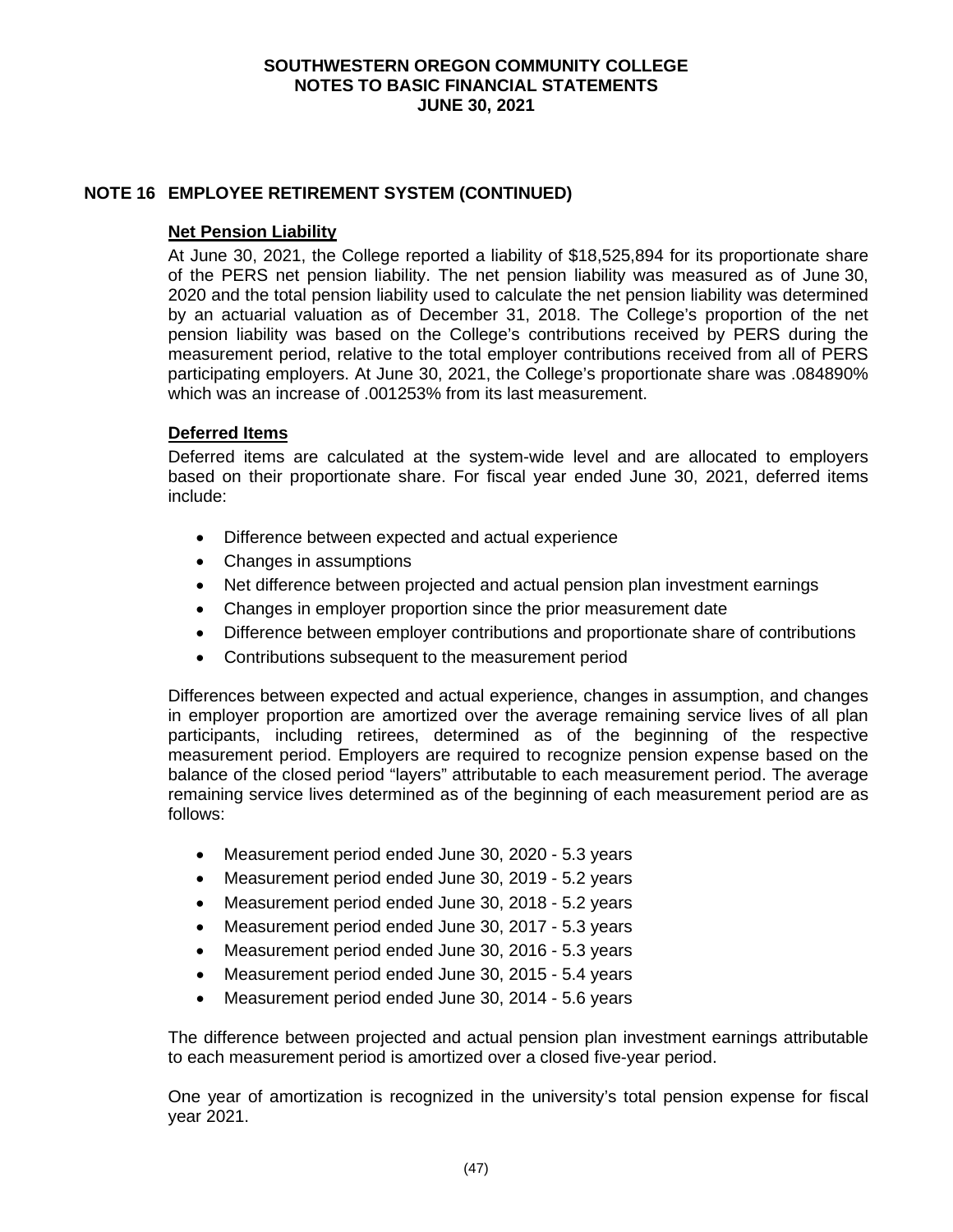## **NOTE 16 EMPLOYEE RETIREMENT SYSTEM (CONTINUED)**

#### **Depletion Date Projection**

GASB 68 generally requires that a blended discount rate be used to measure the total pension liability (the actuarial accrued liability calculated using the individual entry age normal cost method). The long-term expected return on plan investments may be used to discount liabilities to the extent that the plan's fiduciary net position (fair market value of assets) is projected to cover benefit payments and administrative expenses. A 20-year high quality (AA/Aa or higher) municipal bond rate must be used for periods where the fiduciary net position is not projected to cover benefit payments and administrative expenses. Determining the discount rate under GASB 68 will often require that the actuary perform complex projections of future benefit payments and asset values. GASB 68 (paragraph 67) does allow for alternative evaluations of projected solvency if such evaluation can reliably be made. GASB does not contemplate a specific method for making an alternative evaluation of sufficiency; it is left to professional judgment.

The following circumstances justify an alternative evaluation of sufficiency for Oregon PERS:

- Oregon PERS has a formal written policy to calculate an Actuarially Determined Contribution (ADC), which is articulated in the actuarial valuation report.
- The ADC is based on a closed, layered amortization period, which means that payment of the full ADC each year will bring the plan to a 100% funded position by the end of the amortization period if future experience follows assumption.
- GASB 68 specifies that the projections regarding future solvency assume that plan assets earn the assumed rate of return and there are no future changes in the plan provisions or actuarial methods and assumptions, which means that the projections would not reflect any adverse future experience which might impact the plan's funded position.

Based on these circumstances, it is our independent actuary's opinion that the detailed depletion date projections outlined in GASB 68 would clearly indicate that the Fiduciary Net Position is always projected to be sufficient to cover benefit payments and administrative expenses.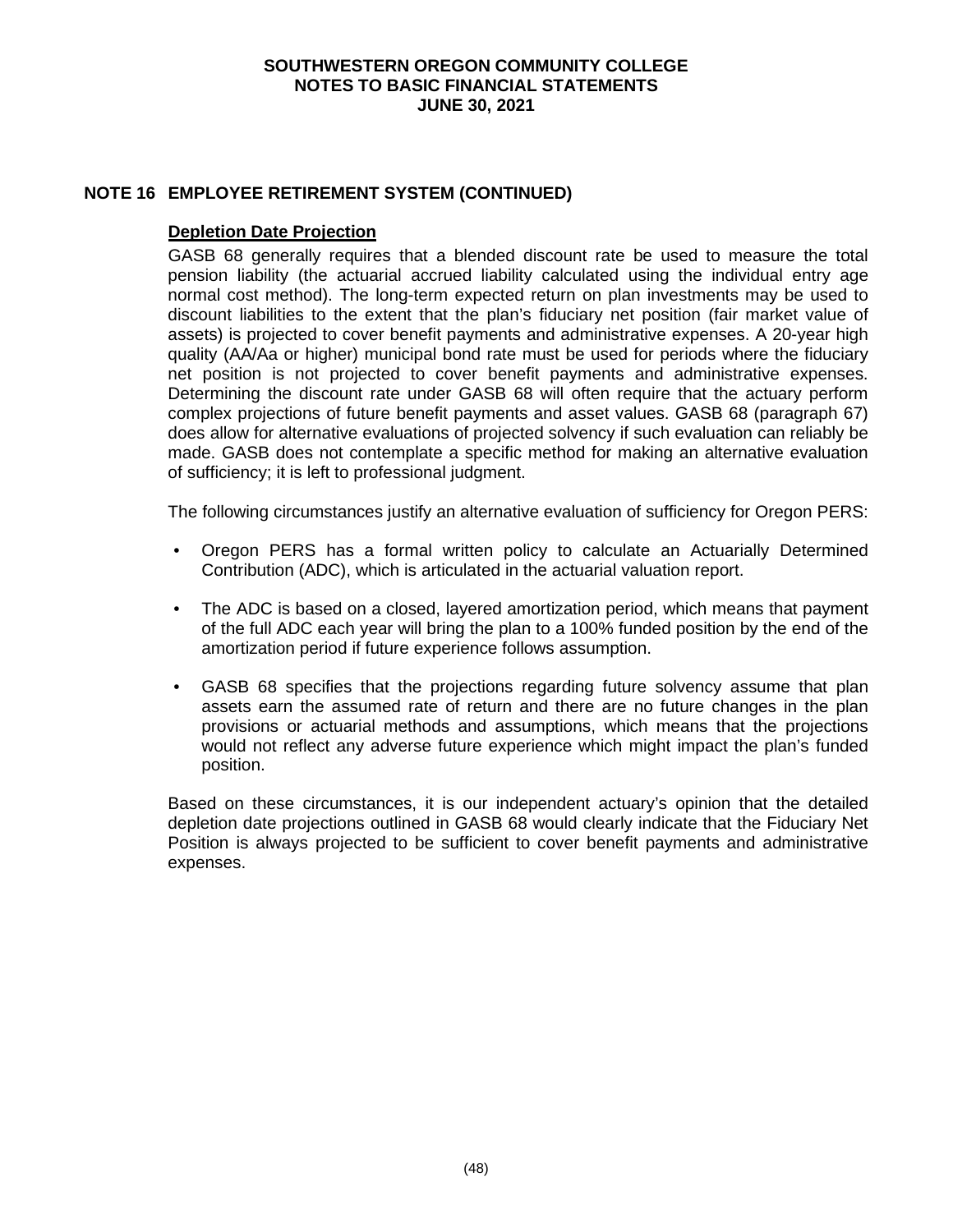## **NOTE 16 EMPLOYEE RETIREMENT SYSTEM (CONTINUED)**

#### **Assumed Asset Allocation**

|                              | Low                      | High   | Target  |
|------------------------------|--------------------------|--------|---------|
| <b>Asset Class/Strategy</b>  | Range                    | Range  | Range   |
| <b>Debt Securities</b>       | 15.0 %                   | 25.0 % | 20.0 %  |
| <b>Public Equity</b>         | 27.5                     | 37.5   | 32.5    |
| <b>Real Estate</b>           | 9.5                      | 15.5   | 12.5    |
| <b>Private Equity</b>        | 14.0                     | 21.0   | 17.5    |
| <b>Alternative Equity</b>    | 7.5                      | 17.5   | 15.0    |
| <b>Opportunity Portfolio</b> | ٠                        | 3.0    |         |
| <b>Risk Parity</b>           | $\overline{\phantom{a}}$ | 2.5    | 2.5     |
| Total                        |                          |        | 100.0 % |

(Source: June 30, 2020 PERS ACFR; p. 101)

#### **Long-Term Expected Rate of Return**

To develop an analytical basis for the selection of the long-term expected rate of return assumption, in May 2019 the PERS Board reviewed long-term assumptions developed by both Milliman's capital market assumptions team and the Oregon Investment Council's (OIC) investment advisors. The table below shows Milliman's assumptions for each of the asset classes in which the plan was invested at that time based on the OIC long-term target asset allocation. The OIC's description of each asset class was used to map the target allocation to the asset classes shown below. Each asset class assumption is based on a consistent set of underlying assumptions, and includes adjustment for the inflation assumption. These assumptions are not based on historical returns, but instead are based on a forward-looking capital market economic model.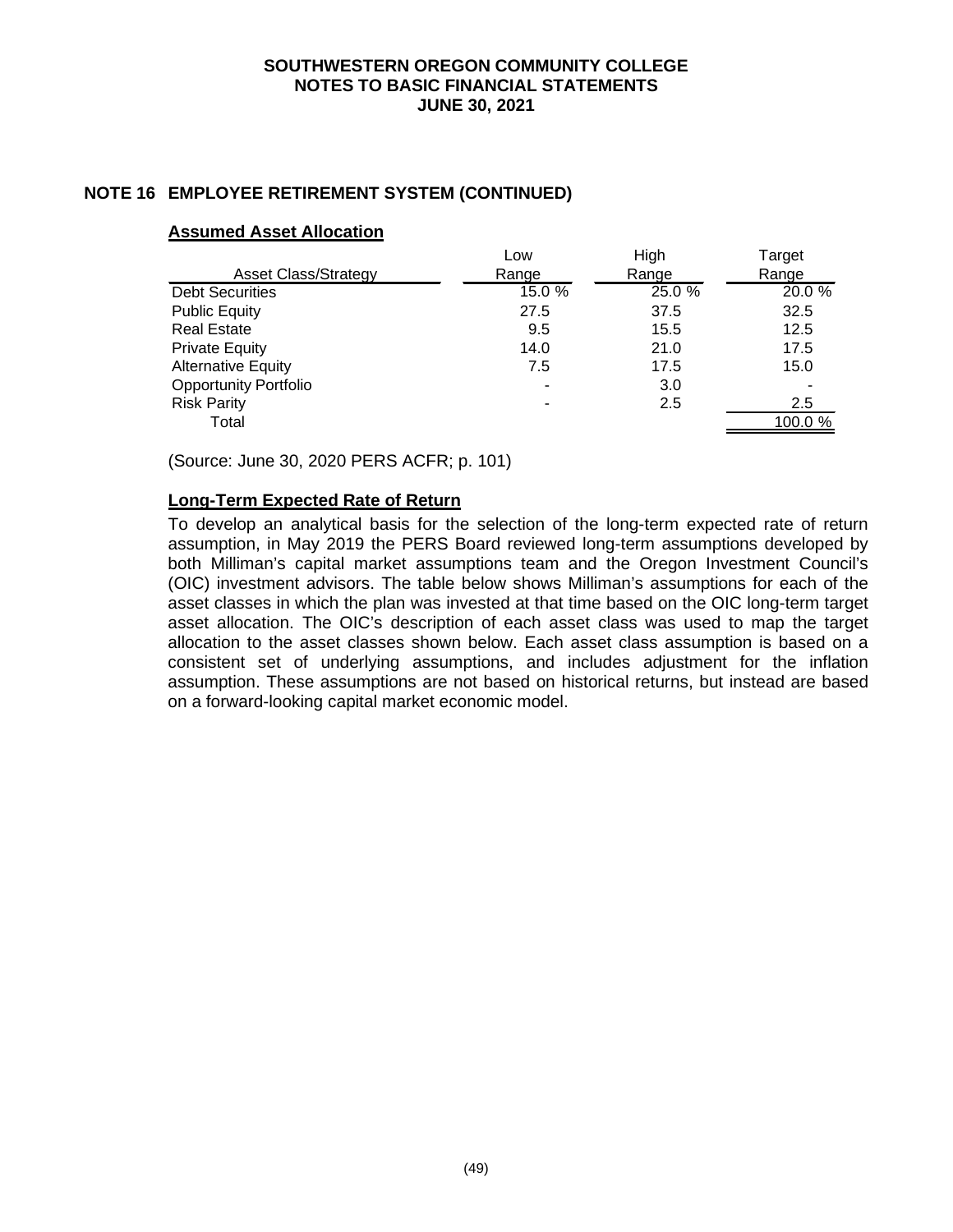## **NOTE 16 EMPLOYEE RETIREMENT SYSTEM (CONTINUED)**

#### **Long-Term Expected Rate of Return (Continued)**

| <b>Asset Class</b>                     | Target | <b>Compound Annual Return</b> |
|----------------------------------------|--------|-------------------------------|
| Core Fixed Income                      | 9.60%  | 4.07%                         |
| <b>Short-Term Bonds</b>                | 9.60%  | 3.68%                         |
| Bank/Leveraged Loans                   | 3.60%  | 5.19%                         |
| <b>High Yield Bonds</b>                | 1.20%  | 5.74%                         |
| Large/Mid Cap US Equities              | 16.17% | 6.30%                         |
| <b>Small Cap US Equities</b>           | 1.35%  | 6.68%                         |
| Micro Cap US Equities                  | 1.35%  | 6.79%                         |
| Developed Foreign Equities             | 13.48% | 6.91%                         |
| <b>Emerging Market Equities</b>        | 4.24%  | 7.69%                         |
| Non-US Small Cap Equities              | 1.93%  | 7.25%                         |
| <b>Private Equity</b>                  | 17.50% | 8.33%                         |
| Real Estate (Property)                 | 10.00% | 5.55%                         |
| Real Estate (REITS)                    | 2.50%  | 6.69%                         |
| <b>Hedge Fund of Funds Diversified</b> | 1.50%  | 4.06%                         |
| Hedge Fund - Event driven              | 38.00% | 5.59%                         |
| Timber                                 | 1.13%  | 5.61%                         |
| Farmland                               | 1.13%  | 6.12%                         |
| Infrastructure                         | 2.25%  | 6.67%                         |
| Commodities                            | 1.13%  | 3.79%                         |
| Assumed Inflation - Mean               |        | 2.50%                         |

(Source: June 30, 2020 PERS ACFR; p. 74)

#### **Sensitivity Analysis**

|                                                             | 1% Decrease  | Rate         | 1% Increase  |
|-------------------------------------------------------------|--------------|--------------|--------------|
|                                                             | $(6.20\%)$   | $(7.20\%)$   | (8.20%)      |
| Proportionate Share of the Net<br>Pension Liability (Asset) | \$27.509.418 | \$18,525,860 | \$10.992.816 |

The above is an analysis of the College's proportionate share of the net pension asset to changes in the discount rate. It presents the College's proportionate share of the net pension liability (asset) calculated using the discount rate of 7.20% as well as what the College's proportionate share of the net pension liability (asset) would be if it were calculated using a discount rate that is one percentage point lower or one percentage point higher than the current rate.

# **Plan Fiduciary Net Position as a Percentage of Total Pension Liability**

See Schedule of Changes in Net Pension (Asset) Liability on page 76 of the PERS June 30, 2020 ACFR.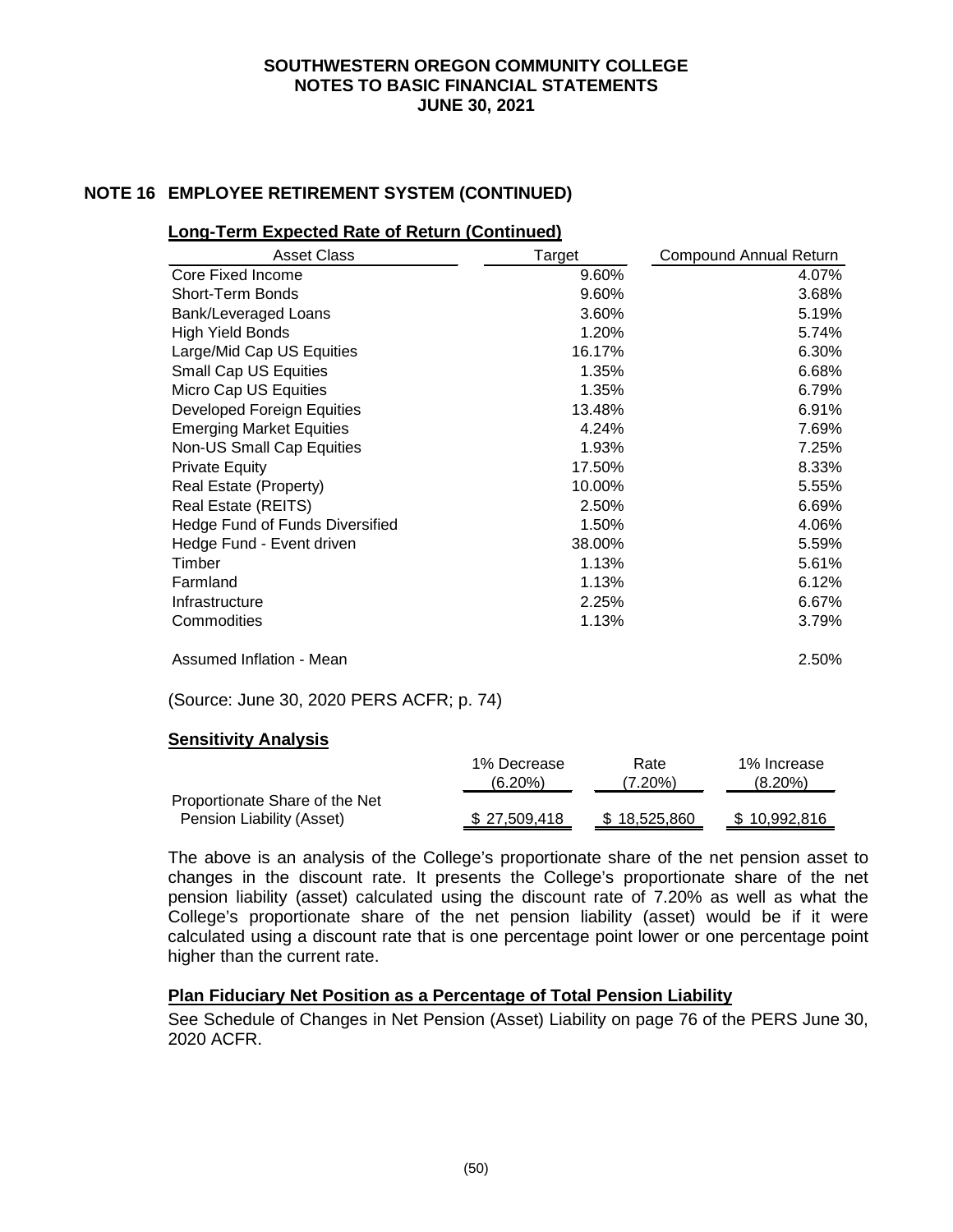#### **NOTE 16 EMPLOYEE RETIREMENT SYSTEM (CONTINUED)**

#### **Transition Liability**

The College reports a separate liability to the plan with a balance of \$1,102,256 at June 30, 2021. The liability represents the College's allocated share of the pre-SLGRP pooled liability. The College is being assessed an employer contribution rate of 1.76% of covered payroll for payment of this transition liability.

# **NOTE 17 OTHER POSTEMPLOYMENT BENEFITS (OPEB)**

## **Public Employees Retirement Plan (PERS)**

## Plan Description

The Public Employees Retirement System (PERS) Board contracts for health insurance coverage on behalf of eligible PERS members. Eligible retirees pay their own ageadjusted premiums. To help retirees defray the cost of these premiums, PERS also administers a separate defined benefit other postemployment benefit (OPEB) plan: the Retirement Health Insurance Account (RHIA). Only Tier One and Tier Two PERS members are eligible to participate in the RHIA. Refer to Note 16 for details concerning Tier One and Tier Two membership in PERS.

The RHIA is a cost-sharing multiple-employer defined benefit OPEB plan in which the College participates. Established under Oregon Revised Statute (ORS) 238.420, the plan provides a payment of up to \$60 toward the monthly cost of health insurance for eligible PERS members. To be eligible to receive the RHIA subsidy, the member must (1) have eight years or more of qualifying service in PERS at the time of retirement or receive a disability allowance as if the member had eight years or more of creditable service in PERS, (2) receive both Medicare parts A and B coverage, and (3) enroll in a PERS-sponsored health plan. A surviving spouse or dependent of a deceased PERS retiree who was eligible to receive the subsidy is eligible to receive the subsidy if he or she (1) is receiving a retirement benefit or allowance from PERS or (2) was insured at the time the member died and the member retired before May 1, 1991. The Legislature has sole authority to amend the benefit provisions and employer obligations for the RHIA plan.

The RHIA plan is closed to employees hired on or after August 29, 2003, who had not established PERS membership prior to that date.

#### OPEB Plan Report

The PERS RHIA defined benefit OPEB plan is reported separately under Other Employee Benefit Trust Funds in the fiduciary funds combining statements and as part of the Pension and Other Employee Benefit Trust in the state's Annual Comprehensive Financial Report. PERS issues a separate, publicly available financial report that includes audited financial statements and required supplementary information. The report may be obtained by writing to the Public Employees Retirement System, Fiscal Services Division, PO Box 23700, Tigard, OR 97281-3700. The report may also be accessed online at:

[https://www.oregon.gov/pers/pages/financials/actuarial-financial-information.aspx.](https://www.oregon.gov/pers/pages/financials/actuarial-financial-information.aspx)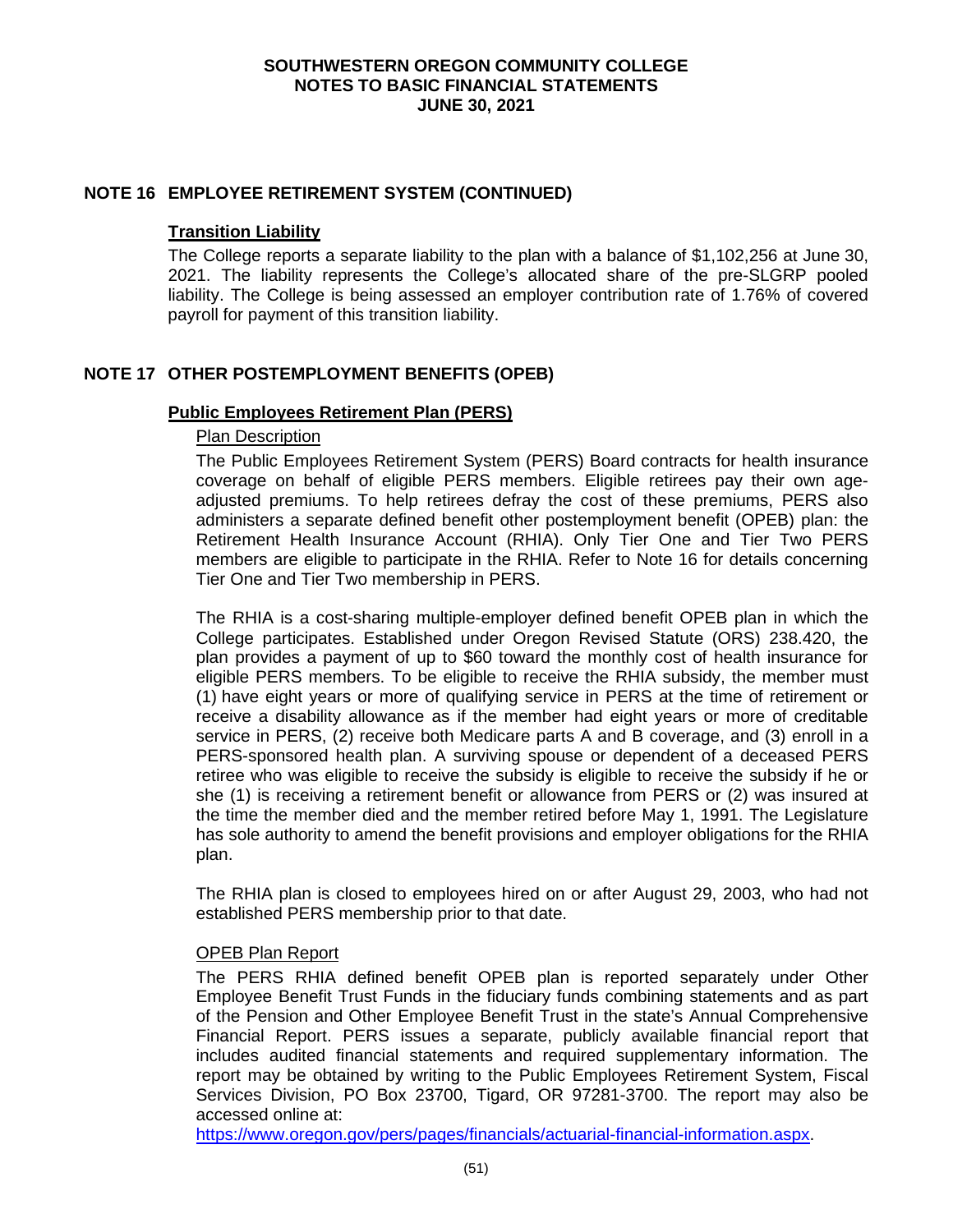## **NOTE 17 OTHER POSTEMPLOYMENT BENEFITS (OPEB) (CONTINUED)**

#### **Public Employees Retirement Plan (PERS) (Continued)**

#### Basis of Accounting

The financial statements for the PERS OPEB plans are prepared using the accrual basis of accounting. Contributions are recognized in the period in which the contributions are due. Benefits are recognized in the month they are earned and withdrawals are recognized in the month they are due and payable. Plan investments are reported at fair value.

#### Summary of Significant Accounting Policies

Employers participating in PERS are required to report OPEB information in their financial statements for fiscal periods beginning on or after June 15, 2017, in accordance with GASB Statement No. 75, *Accounting and Financial Reporting for Postemployment Benefits Other Than Pensions*.

The requirements of this Statement incorporate provisions intended to reflect the effects of transactions and events related to OPEB in the measurement of employer liabilities and recognition of OPEB expense and deferred outflows of resources and deferred inflows of resources related to OPEB.

#### Proportionate Share Allocation Methodology

The basis for the employer's proportion is determined by comparing the employer's actual, legally required contributions made during the fiscal year to the Plan with the total actual contributions made in the fiscal year of all employers.

#### OPEB Plan (Asset)/Liability

The components of the total PERS Net OPEB (Asset)/Liability for the OPEB plan as of the measurement date of June 30, 2020 is as follows:

| Net OPEB - RHIA (Asset) (in Millions) |      |         |
|---------------------------------------|------|---------|
| <b>Total OPEB - RHIA Liability</b>    |      | 407.0   |
| <b>Plan Fiduciary Net Position</b>    |      | 610.7   |
| Plan Net OPEB - RHIA (Asset)          | - SS | (203.7) |

#### Changes Subsequent to Measurement Date

The PERS Board reviews the discount rate in odd-numbered years as part of the Board's adoption of actuarial methods and assumptions. The rate is then adopted in an administrative rule at the time the Board sets the new rate. The college is not aware of any changes to benefit terms subsequent to the June 30, 2020 measurement date.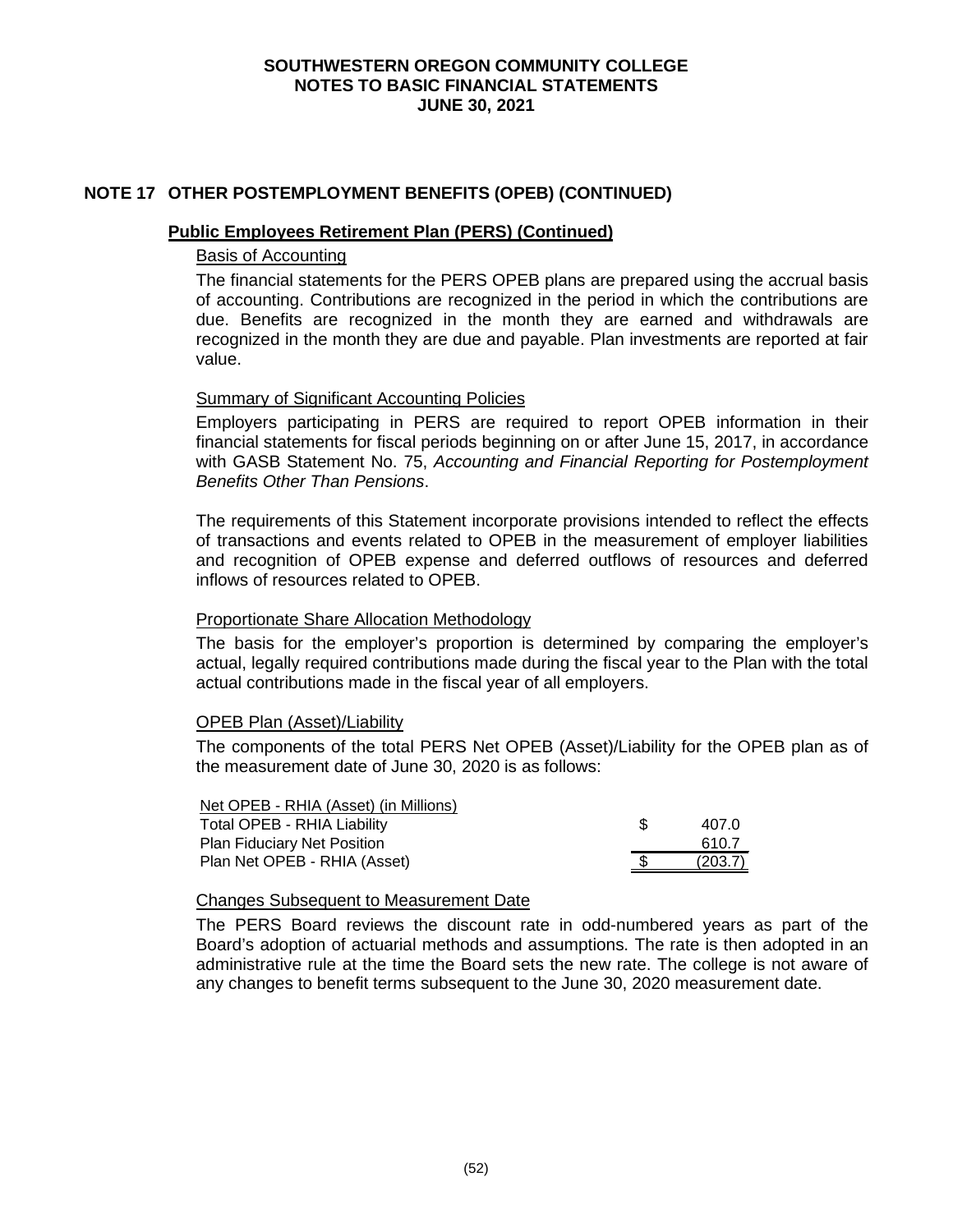## **NOTE 17 OTHER POSTEMPLOYMENT BENEFITS (OPEB) (CONTINUED)**

#### **Public Employees Retirement Plan (PERS) (Continued)**

# **Contributions**

The OPEB plan administered by PERS is funded through actuarially determined employer contributions. For the fiscal year ended June 30, 2021, the College contributes 0.06% of PERS-covered payroll for Tier One and Tier Two plan members to fund the normal cost portion of RHIA benefits. The required employer contribution was approximately \$2 for the year ended June 30, 2021. The actual contribution equaled the annual required contribution for the fiscal year.

#### Net OPEB Asset/Liability

At June 30, 2021, the College reported an asset of \$195,939 for its proportionate share of the RHIA net OPEB asset. The net OPEB asset as of June 30, 2021 was measured as of June 30, 2020, and the total OPEB asset used to calculate the net OPEB asset was determined by an actuarial valuation as of December 31, 2018. The College's proportion of the net OPEB asset was based on the College's contributions received by RHIA during the measurement period, relative to the total employer contributions received from all of RHIA's participating employers. At June 30, 2020 the College's proportionate share was .096161% which was a decrease of .009781% from its last measurement.

For the year ended June 30, 2021, the College recorded total OPEB expense of \$29,705 due to the change in the net RHIA OPEB asset and changes to deferred outflows and deferred inflows.

#### Deferred Items

Deferred items are calculated at the system-wide level and are allocated to employers based on their proportionate share. For fiscal year ended June 30, 2021, deferred items include:

- Difference between expected and actual experience
- Difference due to changes in assumptions
- Changes in employer proportion since the prior measurement date
- Difference between employer contributions and proportionate share of contributions
- A difference between projected and actual earnings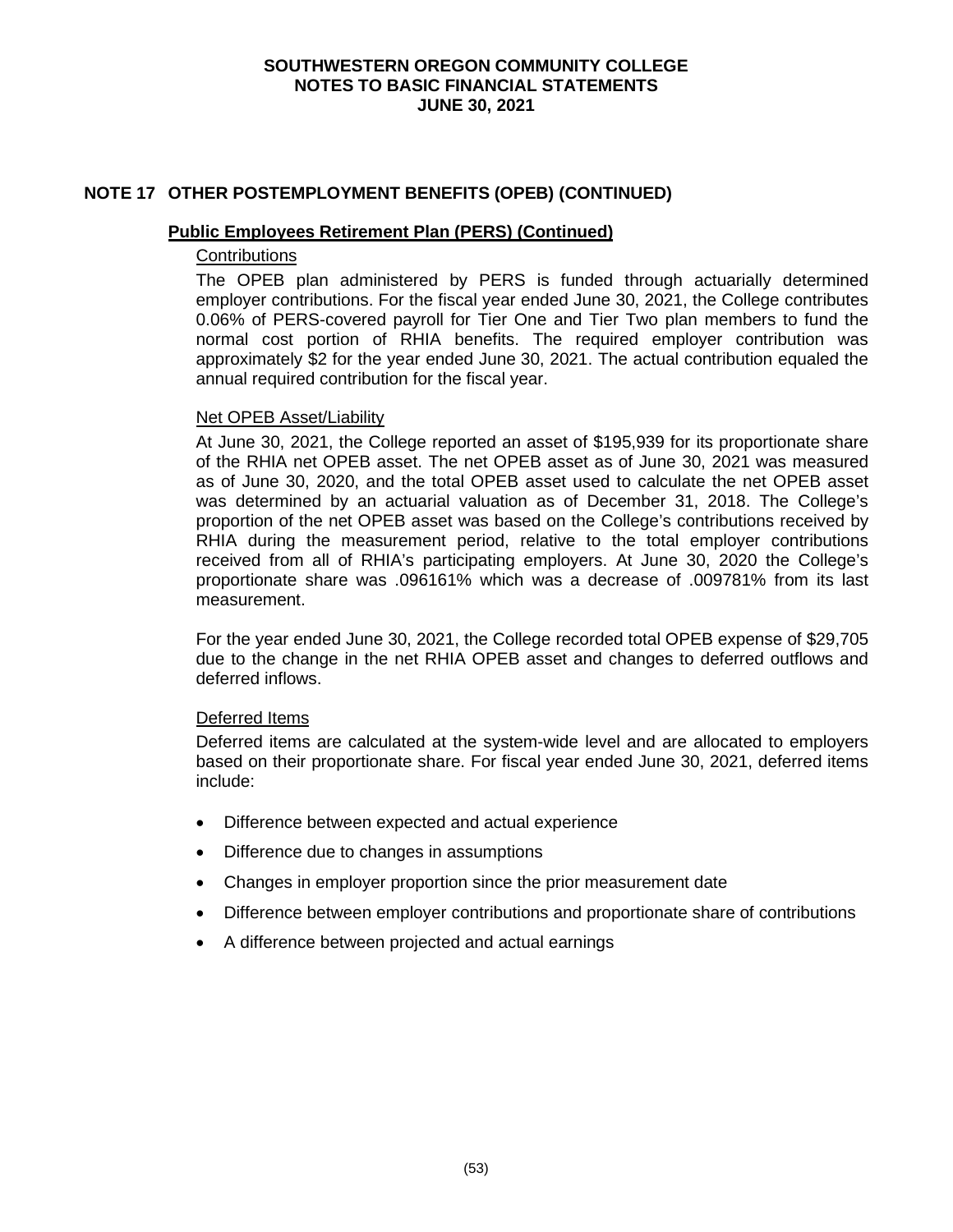## **NOTE 17 OTHER POSTEMPLOYMENT BENEFITS (OPEB) (CONTINUED)**

#### **Public Employees Retirement Plan (PERS) (Continued)**

#### Deferred Items (Continued)

Differences between expected and actual experience, changes in assumption, and changes in employer proportion are amortized over the average remaining service lives of all plan participants, including retirees, determined as of the beginning of the respective measurement period. Employers are required to recognize OPEB expense based on the balance of the closed period "layers" attributable to each measurement period. The average remaining service lives determined as of the beginning of the measurement period are as follows:

- Measurement period ended June 30, 2020 2.9 years
- Measurement period ended June 30, 2019 3.1 years
- Measurement period ended June 30, 2018 3.3 years
- Measurement period ended June 30, 2017 3.7 years

The difference between projected and actual OPEB plan investment earnings attributable to each measurement period is amortized over a closed five-year period.

One year of amortization is recognized in the College's total OPEB expense for fiscal year 2021.

At June 30, 2021, the College reported deferred outflows of resources and deferred inflows of resources related to RHIA OPEB from the following sources:

|                                                      |                  | Deferred<br>Outflows of |                  | Deferred<br>Inflows of |
|------------------------------------------------------|------------------|-------------------------|------------------|------------------------|
|                                                      | <b>Resources</b> |                         | <b>Resources</b> |                        |
| Differences Between Expected and Actual Experience   | \$               |                         | S                | 20,031                 |
| Changes in Assumptions                               |                  |                         |                  | 10.415                 |
| Net Difference Between Projected and Actual          |                  |                         |                  |                        |
| Earnings on Investments                              |                  | 21,790                  |                  |                        |
| Changes in Proportionate Share                       |                  | 9,102                   |                  | 2,807                  |
| Total (Prior to Post Measurement Date Contributions) |                  | 30,892                  |                  | 33,253                 |
| Contributions Subsequent to the Measurement Date     |                  | 2,062                   |                  |                        |
| Total                                                |                  | 32,954                  |                  | 33,253                 |

Of the amount reported as deferred outflows of resources, \$2,062 is related to contributions subsequent to the measurement date and will be recognized as an increase of the net OPEB asset in the year ended June 30, 2022.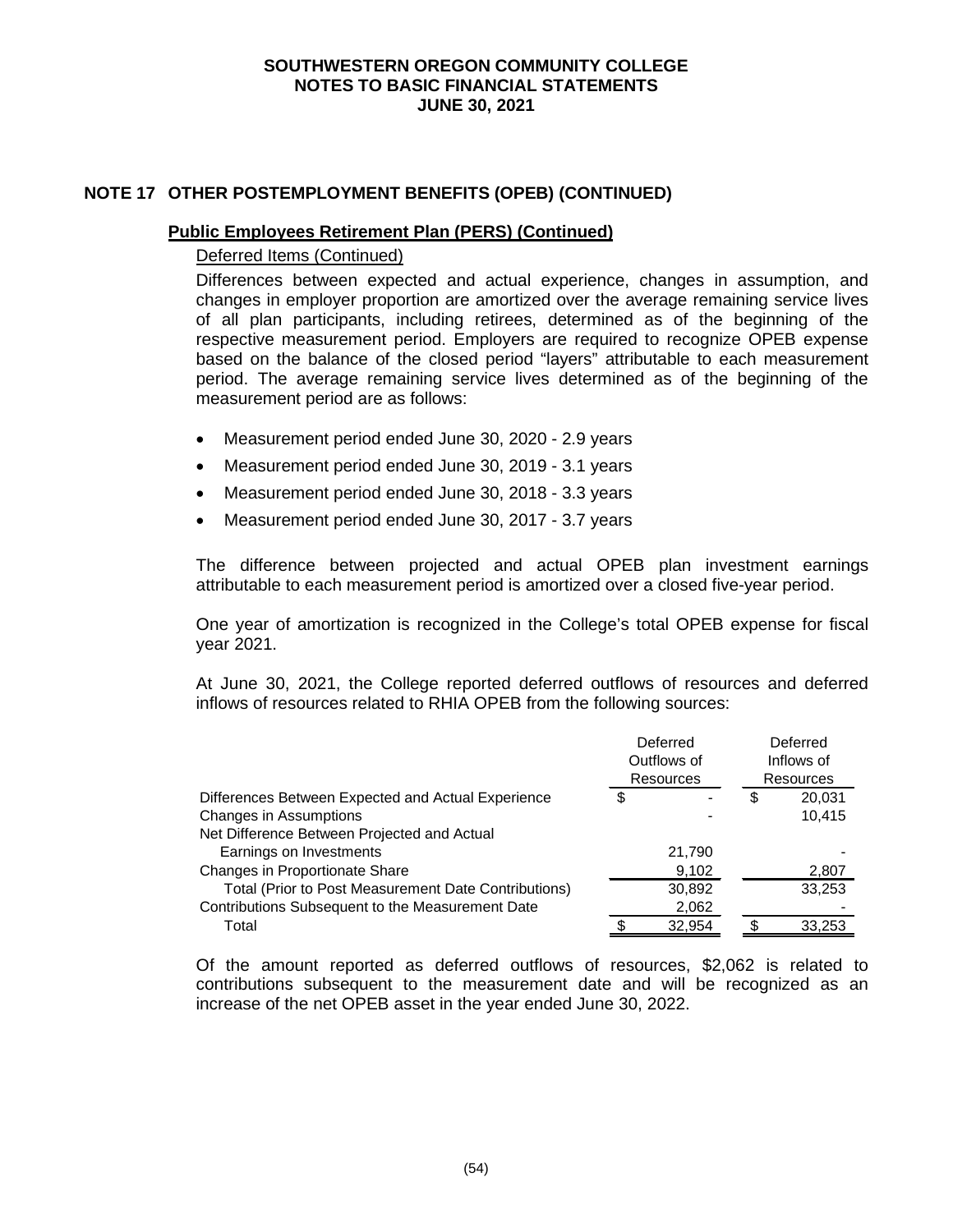## **NOTE 17 OTHER POSTEMPLOYMENT BENEFITS (OPEB) (CONTINUED)**

## **Public Employees Retirement Plan (PERS) (Continued)**

## Deferred Items (Continued)

As of June 30, 2021, other amounts reported as deferred outflows of resources and deferred inflows of resources related to RHIA OPEB will be recognized in OPEB expense as follows:

| Year Ending June 30, | Amount |           |
|----------------------|--------|-----------|
| 2022                 |        | (17, 216) |
| 2023                 |        | (73)      |
| 2024                 |        | 8,055     |
| 2025                 |        | 6,873     |
| Total                |        | 2.361     |

#### Actuarial Methods and Assumptions

Actuarial valuations of an ongoing plan involve estimates of the value of projected benefits and assumptions about the probability of events far into the future. Actuarially determined amounts are subject to continual revision as actual results are compared to past expectations and new estimates are made about the future. Experience studies are performed as of December 31 of even numbered years. The methods and assumptions shown below are based on the 2016 Experience Study, which reviewed experience for the four-year period ended on December 31, 2016.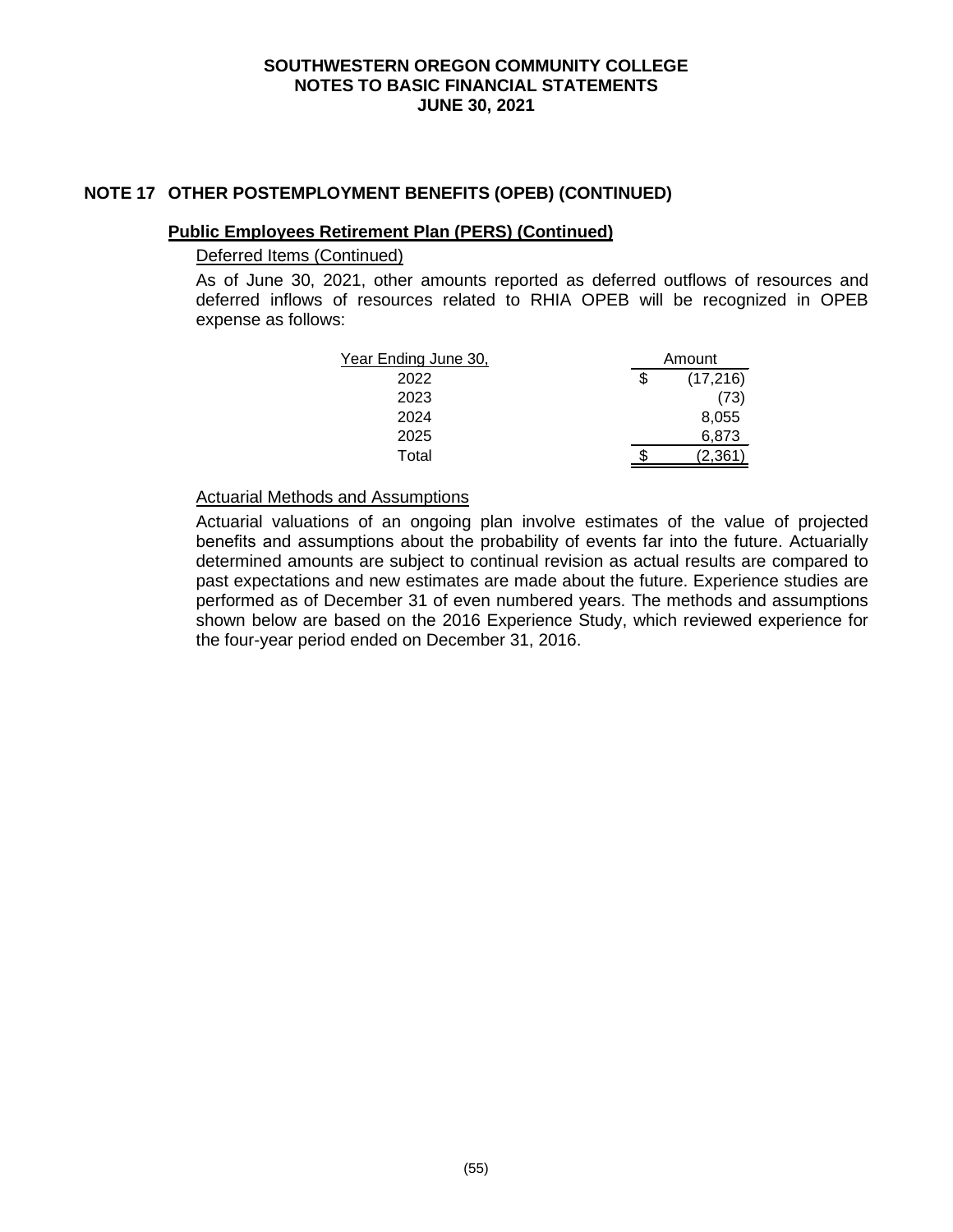## **NOTE 17 OTHER POSTEMPLOYMENT BENEFITS (OPEB) (CONTINUED)**

## **Public Employees Retirement Plan (PERS) (Continued)**

Actuarial Methods and Assumptions (Continued)

**Actuarial Methods**

The following key methods and assumptions were used to measure the total OPEB liability:

| Actuarial Methous                 |                                                            |
|-----------------------------------|------------------------------------------------------------|
| As of:                            | June 30, 2021                                              |
| <b>Valuation Date</b>             | December 31, 2018                                          |
| <b>Measurement Date</b>           | June 30, 2020                                              |
| <b>Experience Study Report</b>    | 2018 published July 2019                                   |
| <b>Actuarial Cost Method</b>      | Entry Age Normal                                           |
| <b>Actuarial Assumptions</b>      |                                                            |
| <b>Inflation Rate</b>             | 2.50%                                                      |
| Long-Term Expected Rate of Return | 7.20%                                                      |
| Discount Rate                     | 7.20%                                                      |
| <b>Projected Salary Increases</b> | 3.50%                                                      |
| Retiree Healthcare Participation  | Healthy retirees: 32%, Disabled retirees: 20%              |
| <b>Healthcare Cost Trend Rate</b> | Not applicable                                             |
|                                   |                                                            |
| <b>Mortality</b>                  | Healthy retirees and beneficiaries:                        |
|                                   | Pub-2010 Healthy Retiree, sex distinct, generational with  |
|                                   | Unisex, Social Security Data Scale, with job category      |
|                                   | adjustments and set-backs as described in the valuation.   |
|                                   |                                                            |
|                                   | Active members:                                            |
|                                   | Pub-2010 Employee, sex distinct, generational with         |
|                                   | Unisex, Social Security Data Scale, with job category      |
|                                   | adjustments and set-backs as described in the valuation.   |
|                                   |                                                            |
|                                   | Disabled retirees:                                         |
|                                   | Pub-2010 Disabled retirees, sex distinct, generational     |
|                                   | with Unisex, Social Security Data Scale, with job category |
|                                   | adjustments and set-backs as described in the valuation.   |
|                                   |                                                            |

#### Discount Rate

The discount rate used to measure the total OPEB liability/(asset) was 7.20%. The projection of cash flows used to determine the discount rate assumed that contributions from contributing employers are made at the contractually required rates, as actuarially determined. Based on those assumptions, the OPEB plans' fiduciary net position was projected to be available to make all projected future benefit payments of current plan members. Therefore, the long-term expected rate of return on OPEB plan investments for the OPEB Plans was applied to all periods of projected benefit payments to determine the total OPEB liability.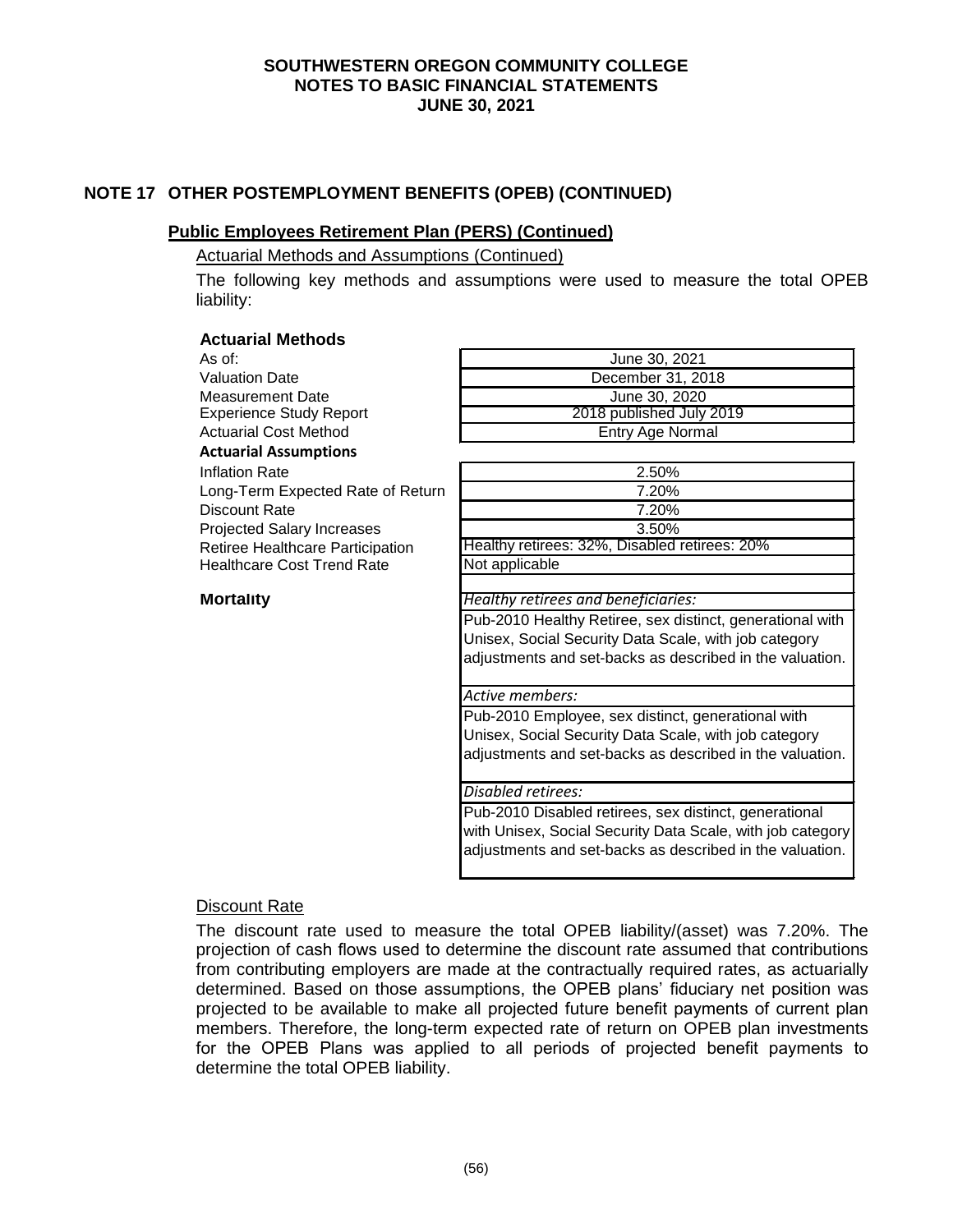## **NOTE 17 OTHER POSTEMPLOYMENT BENEFITS (OPEB) (CONTINUED)**

#### **Public Employees Retirement Plan (PERS) (Continued)**

## Sensitivity Analysis

The sensitivity analysis below shows the sensitivity of the College's proportionate share of the net OPEB liability/(asset) calculated using the discount rate of 7.20%, as well as what the net OPEB liability/(asset) would be if it were calculated using a discount rate that is 1% lower or 1% higher than the current rate:

|                                      |             | <b>Discount</b> |             |
|--------------------------------------|-------------|-----------------|-------------|
|                                      | 1% Decrease | Rate            | 1% Increase |
|                                      | $(6.20\%)$  | (7.20%)         | $(8.20\%)$  |
| Proportionate Share of the Net       |             |                 |             |
| <b>OPEB - RHIA Liability (Asset)</b> | 158.185     | (195.977)       | (228,191)   |

The sensitivity analysis below shows the sensitivity of the College's proportionate share of the net OPEB liability/(asset) calculated using the current healthcare cost trend rates, as well as what the net OPEB liability/(asset) would be if it were calculated using healthcare trend rates that are one percentage point lower, or one percentage point higher than the current rates:

|                                                                                                                     |             | Current           |             |
|---------------------------------------------------------------------------------------------------------------------|-------------|-------------------|-------------|
|                                                                                                                     | 1% Decrease | <b>Trend Rate</b> | 1% Increase |
| Proportionate Share of the Net<br>OPEB - RHIA Liability (Asset) Using<br><b>Current Healthcare Cost Trend Rates</b> | (195, 977)  | (195,977)<br>- \$ | (195, 977)  |
| <b>Assumed Asset Allocation</b>                                                                                     |             |                   |             |
|                                                                                                                     | Low         | High              | Target      |
| <b>Asset Class/Strategy</b>                                                                                         | Range       | Range             | Range       |
| <b>Debt Securities</b>                                                                                              | 15.0 %      | 25.0 %            | 20.0 %      |
| <b>Public Equity</b>                                                                                                | 27.5        | 37.5              | 32.5        |
| <b>Real Estate</b>                                                                                                  | 9.5         | 15.5              | 12.5        |
| <b>Private Equity</b>                                                                                               | 14.0        | 21.0              | 17.5        |
| <b>Alternative Equity</b>                                                                                           | 7.5         | 17.5              | 15.0        |
| <b>Opportunity Portfolio</b>                                                                                        |             | 3.0               |             |
| <b>Risk Parity</b>                                                                                                  |             | 2.5               | 2.5         |
| Total                                                                                                               |             |                   | 100.0       |
|                                                                                                                     |             |                   |             |

(Source: June 30, 2020 PERS ACFR; p. 101)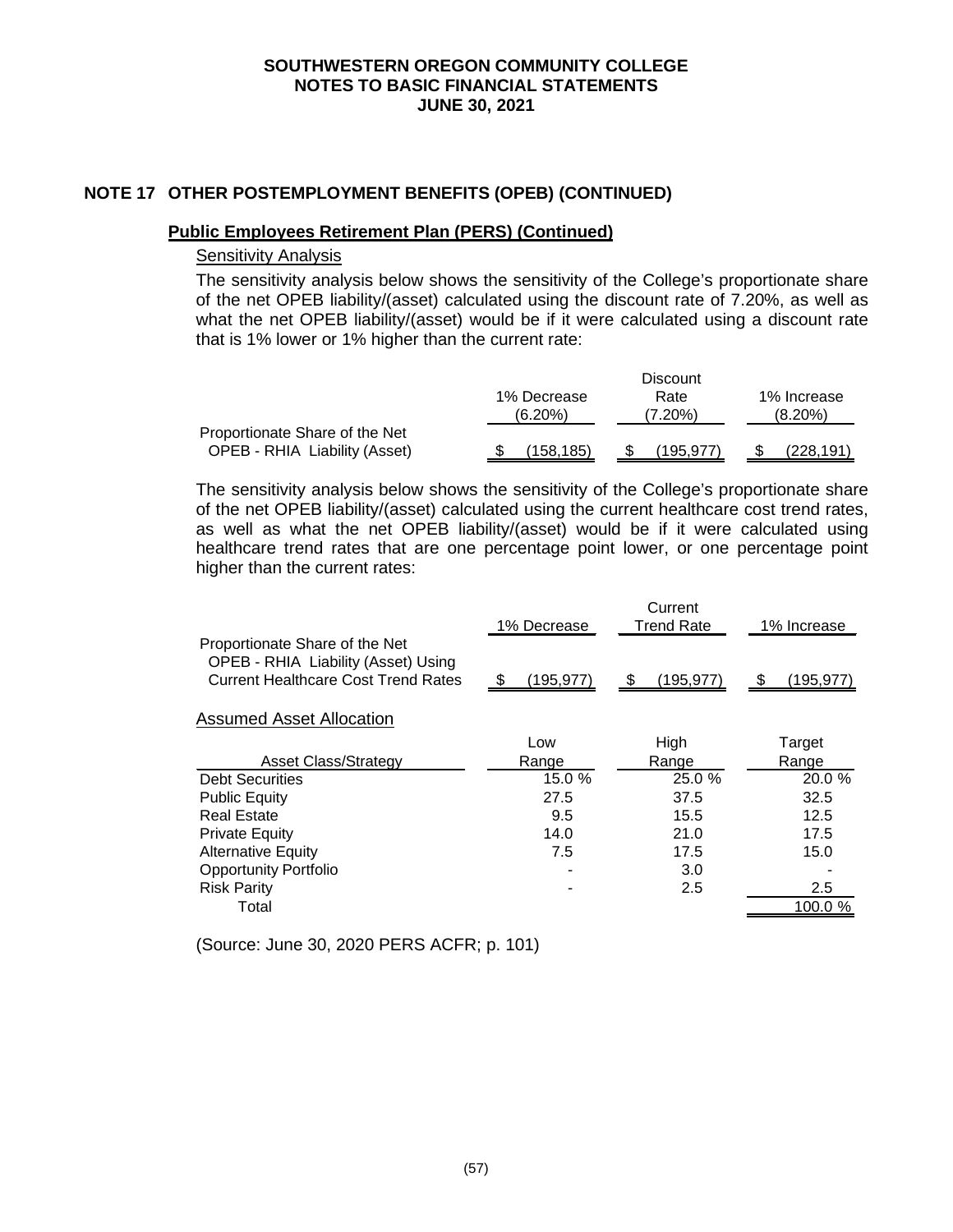## **NOTE 17 OTHER POSTEMPLOYMENT BENEFITS (OPEB) (CONTINUED)**

#### **Public Employees Retirement Plan (PERS) (Continued)**

Long-Term Expected Rate of Return

To develop an analytical basis for the selection of the long-term expected rate of return assumption, in May 2019 the PERS Board reviewed long-term assumptions developed by both Milliman's capital market assumptions team and the OIC investment advisors. Each asset assumption is based on a consistent set of underlying assumptions, and includes adjustment for the inflation assumption. These assumptions are not based on historical returns, but instead are based on a forward-looking capital market economic model. The table below shows a summary of long-term expected rate of return by asset class. For more information on the Plan's portfolio, assumed asset allocation, and the long-term expected rate of return for each major asset class, calculated using both arithmetic and geometric means, see PERSs' audited financial statements at: [https://www.oregon.gov/pers/pages/financials/actuarial-financial-information.aspx.](https://www.oregon.gov/pers/pages/financials/actuarial-financial-information.aspx)

Asset Class **Compound Annual Return** Target Compound Annual Return Core Fixed Income 2008 2009 4.07% Short-Term Bonds 3.68% 3.68% Bank/Leveraged Loans 6.19% 5.19% 5.19% High Yield Bonds **1.20%** 5.74% Large/Mid Cap US Equities 16.17% 6.30% Small Cap US Equities **6.68%** 6.68% Micro Cap US Equities **6.79%** 6.79% Developed Foreign Equities 13.48% 6.91% Emerging Market Equities **6.24%** 4.24% 7.69% Non-US Small Cap Equities 1.93% 7.25% Private Equity **17.50%** 8.33% Real Estate (Property) 10.00% 5.55% Real Estate (REITS)  $2.50\%$  8.69% Hedge Fund of Funds Diversified 1.50% 1.50% 4.06% Hedge Fund - Event driven 38.00% 5.59% Timber 1.13% 5.61% Farmland 1.13% 6.12% Infrastructure 2.25% 6.67% Commodities 1.13% 3.79% Assumed Inflation - Mean 2.50%

The following table shows long-term expected rate of return by asset class:

(Source: June 30, 2020 PERS ACFR; p. 74)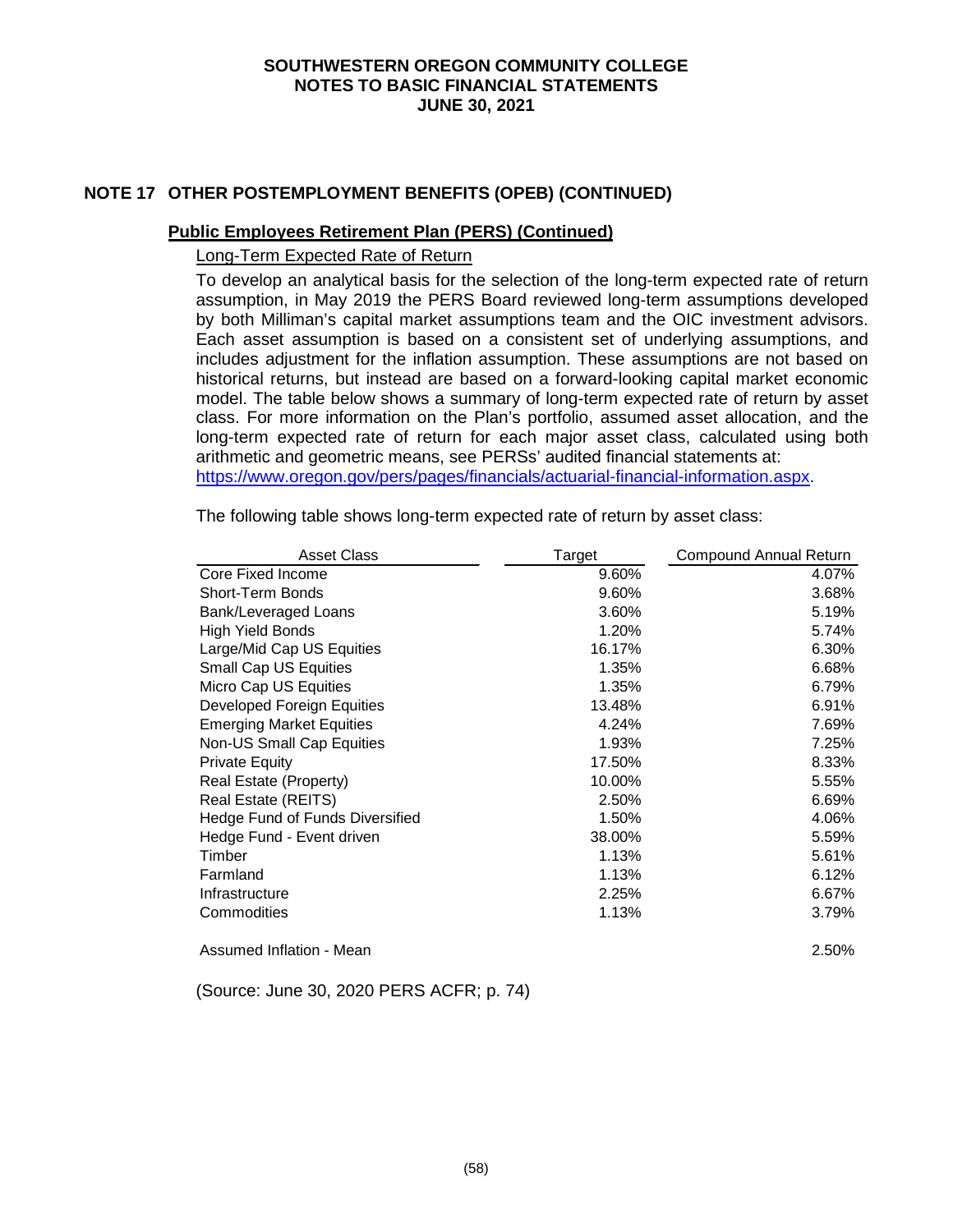## **NOTE 17 OTHER POSTEMPLOYMENT BENEFITS (OPEB) (CONTINUED)**

#### **Public Employees Retirement Plan (PERS) (Continued)**

#### Depletion Date Projection

GASB Statement No. 75, *Accounting and Financial Reporting for Postemployment Benefits Other Than Pensions*, generally requires that a blended discount rate be used to measure the Total OPEB Liability (the actuarial accrued liability calculated using the individual entry age normal cost method). The long-term expected return on plan investments may be used to discount liabilities to the extent that the plan's fiduciary net position (fair market value of assets) is projected to cover benefit payments and administrative expenses. A 20-year high quality (AA/Aa or higher) municipal bond rate must be used for periods where the fiduciary net position is not projected to cover benefit payments and administrative expenses.

Determining the discount rate under GASB Statement No. 75 will often require that the actuary perform complex projections of future benefit payments and asset values. GASB Statement No. 75 (paragraph 39) does allow for alternative evaluations of projected solvency if such evaluation can reliably be made. GASB does not contemplate a specific method for making an alternative evaluation of sufficiency; it is left to professional judament.

The following circumstances justify an alternative evaluation of sufficiency for Oregon PERS:

- Oregon PERS has a formal written policy to calculate an actuarially determined contribution (ADC), which is articulated in the actuarial valuation report.
- The ADC is based on a closed, layered amortization period, which means that payment of the full ADC each year will bring the plan to a 100% funded position by the end of the amortization period if future experience follows assumption.
- GASB Statement No. 75 specifies that the projections regarding future solvency assume that plan assets earn the assumed rate of return and there are no future changes in the plan provisions or actuarial methods and assumptions, which means that the projections would not reflect any adverse future experience that might impact the plan's funded position.

Based on these circumstances, it is the independent actuary's opinion that the detailed depletion date projections outlined in GASB Statement No. 75 would clearly indicate that the fiduciary net position is always projected to be sufficient to cover benefit payments and administrative expenses.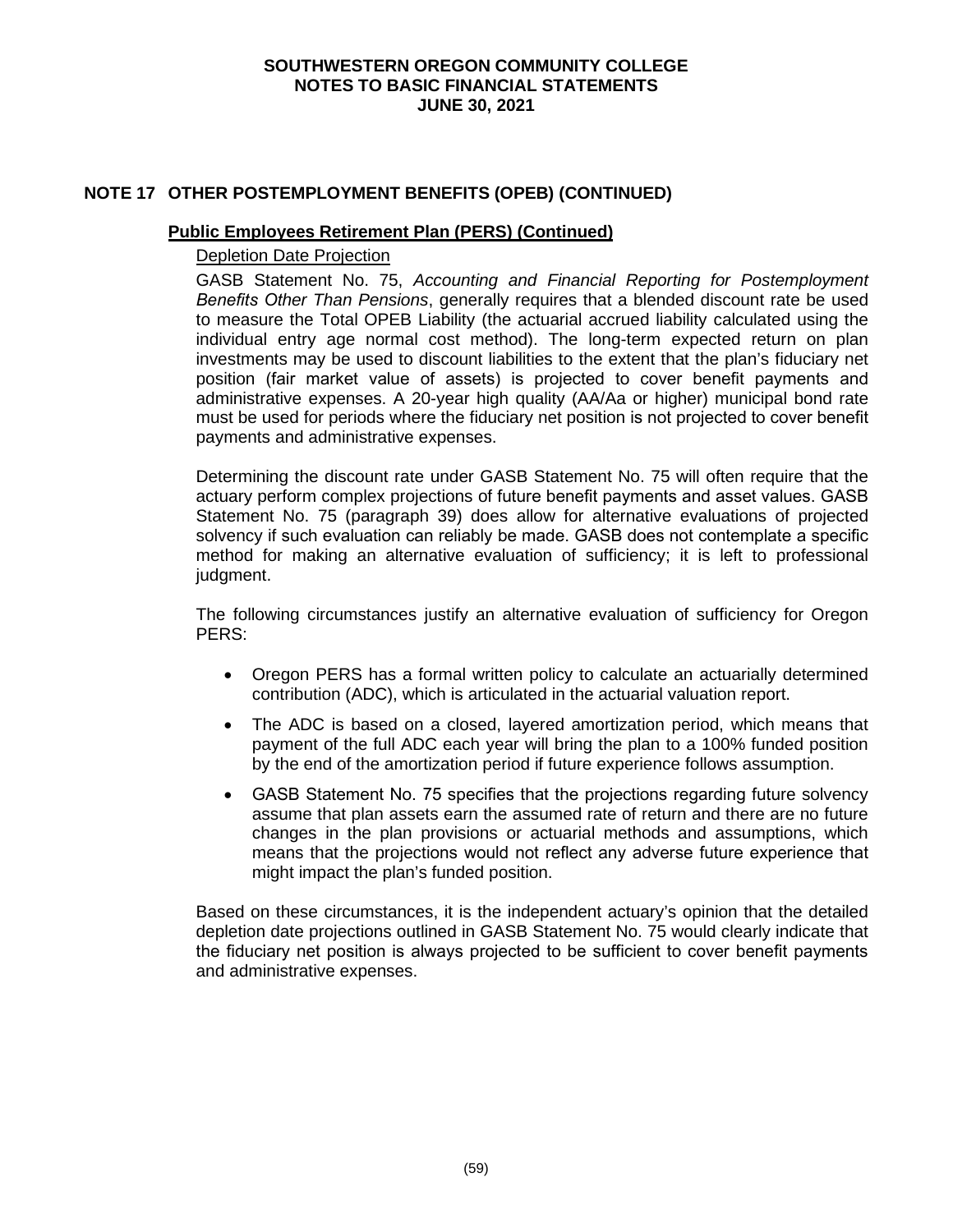## **NOTE 17 OTHER POSTEMPLOYMENT BENEFITS (OPEB) (CONTINUED)**

#### **Early Retirement Plan**

## Plan Description

Southwestern Oregon Community College maintains a single-employer defined benefit postemployment healthcare benefits plan. The College participates in the Oregon Educators Benefits Board (OEBB), statewide agent multiemployer benefit plan, to provide a postretirement health benefits program. The OPEB – OEBB plan is comprised of two agreements between the College and separate groups of employees. The first agreement covers those employees hired before March 1, 2002 (the 1997 Plan), and the second agreement covers all other employees (the 2002 Plan). This program covers all full-time certified, classified, and eligible administrative personnel of the College. This program was established in accordance with ORS 243.303, which requires that all eligible retirees be allowed to continue receiving health insurance benefits, at their cost, until age 65 or they become otherwise eligible for Medicare. The statutory requirement under ORS 243.303 can result in "implicit subsidy" (the difference between expected early retiree claim costs and the premium paid for the retiree).

The College does not issue a standalone report for this plan. The plan is currently unfunded as defined by current GASB standards. There are no assets accumulated in a trust that meet the criteria in paragraph 4 of GASB 75.

# OPEB Funding Policy

The Plan is established pursuant to two early retirement policies: the 1997 Plan and the 2002 Plan. Each policy stipulates a cap limiting the total amount of early retiree healthcare benefits the College will pay each year. Annual healthcare benefits for the 1997 Plan shall not exceed \$150,000. Similarly, annual healthcare benefits for the 2002 Plan are capped at \$250,000. Benefits paid for sick leave hours are not counted toward Plan caps. Requests for early retirement under an early retirement policy will not be granted if the total annual healthcare benefits are expected to exceed the policy's cap in the next academic year. Requests are considered in order based on years of service.

#### **1997 Plan - \$150,000 Annual Cap on Healthcare Benefits**

**Eligibility** For employees hired prior to July 1, 1997

- Age 55 with 10 years of employment with the College at 0.5 FTE or more, and
- Eligible to retire under PERS

# For employees hired between July 1, 1997 and March 1, 2002

- Age 58 with 20 years of full-time employment with the College, and
- Eligible to retire under PERS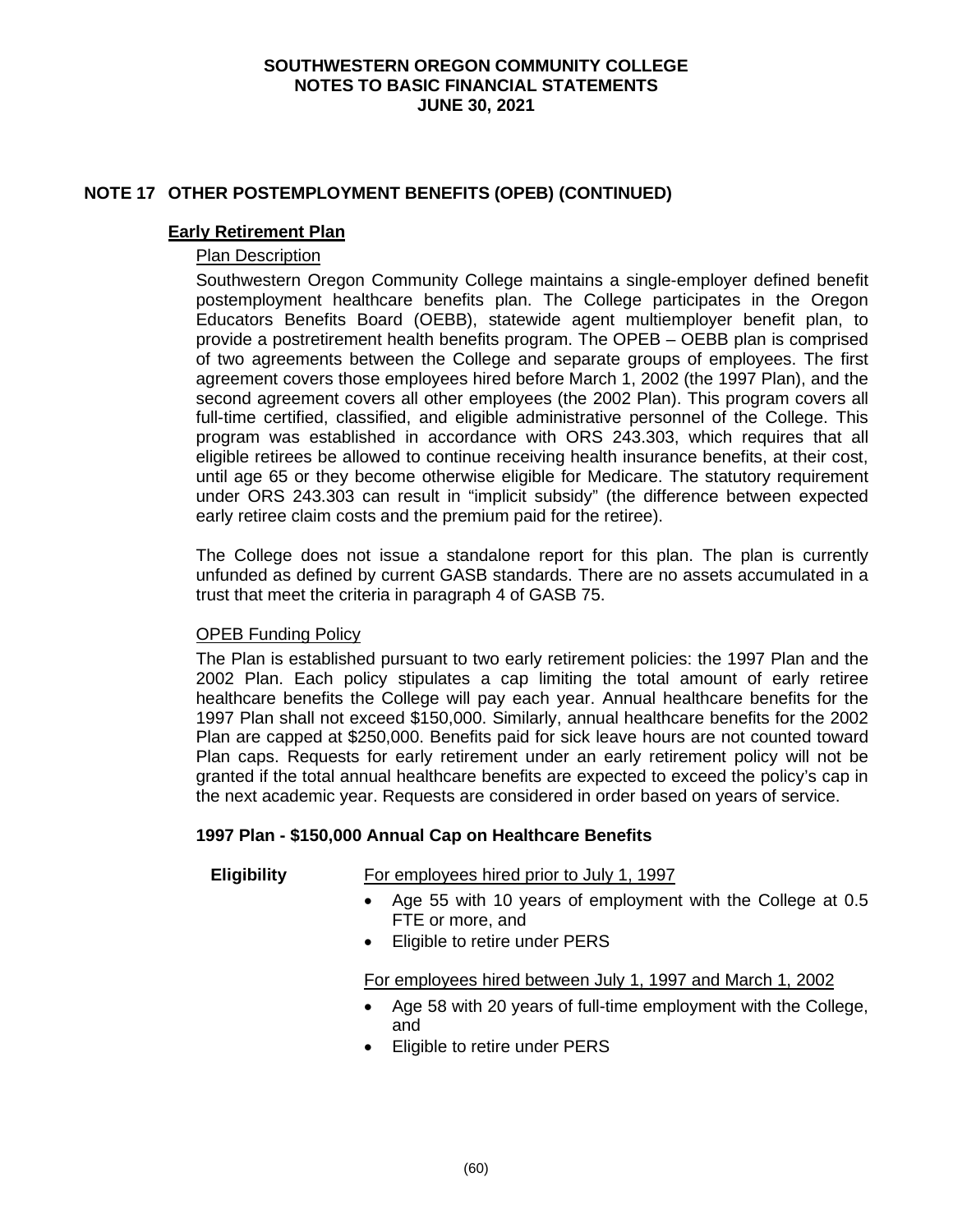## **NOTE 17 OTHER POSTEMPLOYMENT BENEFITS (OPEB) (CONTINUED)**

#### **Early Retirement Plan (Continued)**

OPEB Funding Policy (Continued)

#### **Medical Benefits** Benefits before age 65

Payment for full medical, dental, and vision for retiree, spouse, and eligible children until retiree turns 65 or dies. Payment limited to 75% of cost if hired after July 1, 1997.

#### Benefit after age 65

Payments up to \$62 each per month for retiree and spouse until age 70 or retiree's death. Retiree and spouse must show proof of Medicare Supplemental insurance. All benefits to the spouse end upon the retiree's death. The spouse may continue coverage on a self-pay basis.

#### **2002 Plan - \$250,000 Annual Cap on Healthcare Benefits**

## **Eligibility**

- Hired on or after March 1, 2002; and
- Retire prior to attainment of Full Social Security Retirement Age; and
- Age 58 with 20 years of full-time employment with the College, or
- 30 years of full-time employment with the College

# **Medical Benefits** Benefit before age 65

Contribution toward family medical and vision insurance until retiree turns age 65 or dies. Contribution amounts below are as of the 2002 Calendar year. Contribution amounts are increased each year on January 1 by 3% or the July-June Portland Consumer Price Index, whichever is less.

| Requirement                      | Contribution |
|----------------------------------|--------------|
| 20-25 YOS or 41,600-51,999 Hours | \$250/Month  |
| 25-30 YOS or 52,000-62,399 Hours | \$300/Month  |
| 30+ YOS or 62,400+ Hours         | \$350/Month  |

#### Benefit after age 65

Payment of up to \$62 per month until retiree turns 70 or dies. Retiree must show proof of Medicare Supplemental insurance.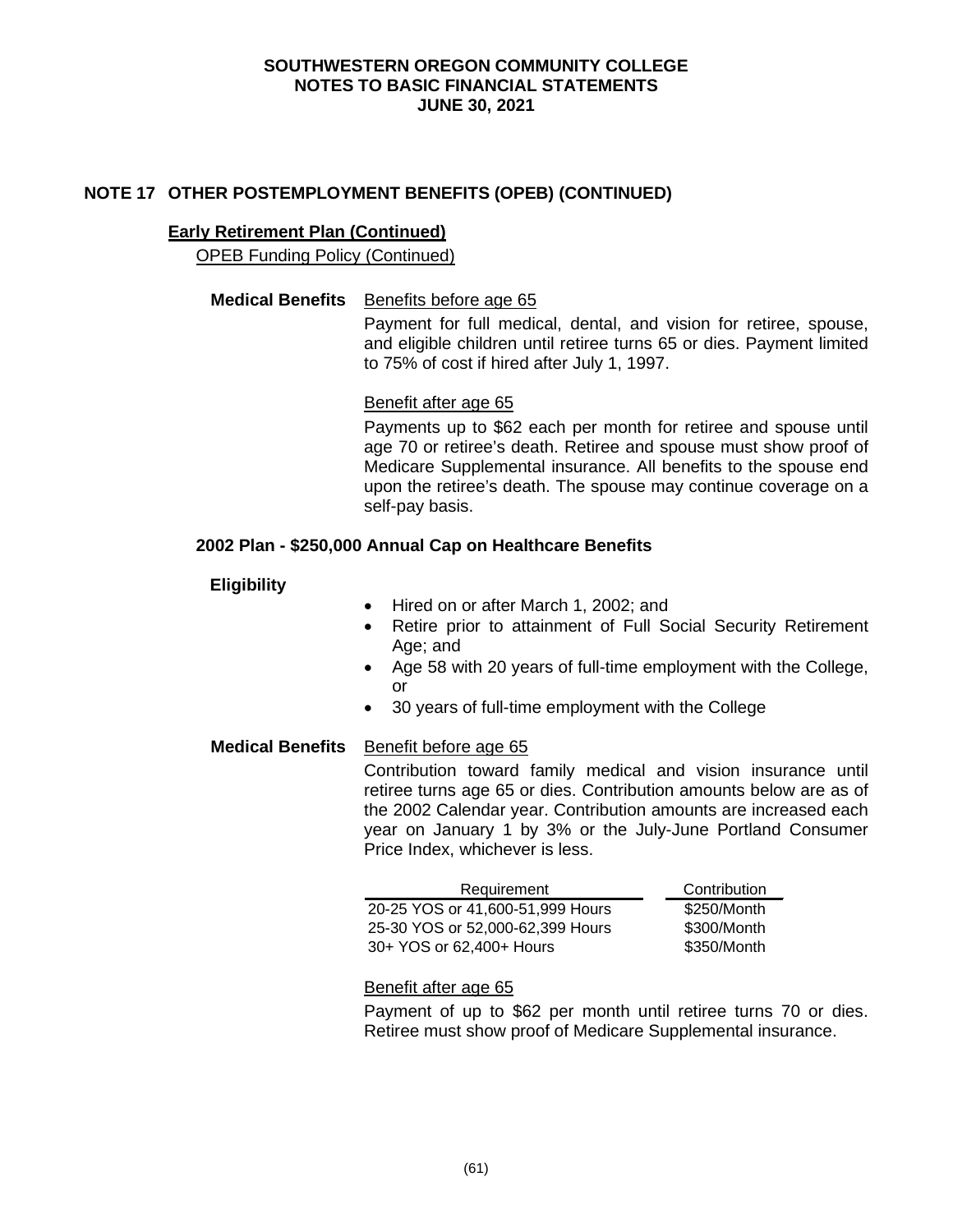## **NOTE 17 OTHER POSTEMPLOYMENT BENEFITS (OPEB) (CONTINUED)**

#### **Early Retirement Plan (Continued)**

#### Summary of Significant Accounting Policies

Employers participating in OEBB are required to report OPEB information in their financial statements for fiscal periods beginning on or after June 15, 2017, in accordance with GASB Statement No. 75, Accounting and Financial Reporting for Postemployment Benefits Other Than Pensions.

The requirements of this Statement incorporate provisions intended to reflect the effects of transactions and events related to OPEB in the measurement of employer liabilities and recognition of OPEB expense and deferred outflows of resources and deferred inflows of resources related to OPEB.

#### Changes in Total OPEB Plan Liability

The total OPEB liability was determined by an actuarial valuation as of the valuation date, calculated based on the discount rate and actuarial assumptions, and was then projected forward to the measurement date.

|                                           |    | Increase<br>(Decrease)<br><b>Total OPEB</b><br>Liability |  |  |
|-------------------------------------------|----|----------------------------------------------------------|--|--|
| <b>Changes in Total OPEB Liability</b>    |    |                                                          |  |  |
| Balance as of June 30, 2020               | \$ | 2,807,615                                                |  |  |
| Changes for the Year:                     |    |                                                          |  |  |
| Service Cost                              |    | 126,633                                                  |  |  |
| Interest on Total OPEB Liability          |    | 58,373                                                   |  |  |
| <b>Effect of Changes to Benefit Terms</b> |    |                                                          |  |  |
| Effect of Assumptions Changes or Inputs   |    | 201,569                                                  |  |  |
| Effect of Experience (Gain)/Loss          |    | (459, 291)                                               |  |  |
| <b>Benefit Payments</b>                   |    | (210,348)                                                |  |  |
| Net Changes                               |    | (283,064)                                                |  |  |
| Balance as of June 30, 2021               |    | 2.524.551                                                |  |  |

For the year ended June 30, 2021, the College recognized postemployment health care benefits liability expense of \$276,146.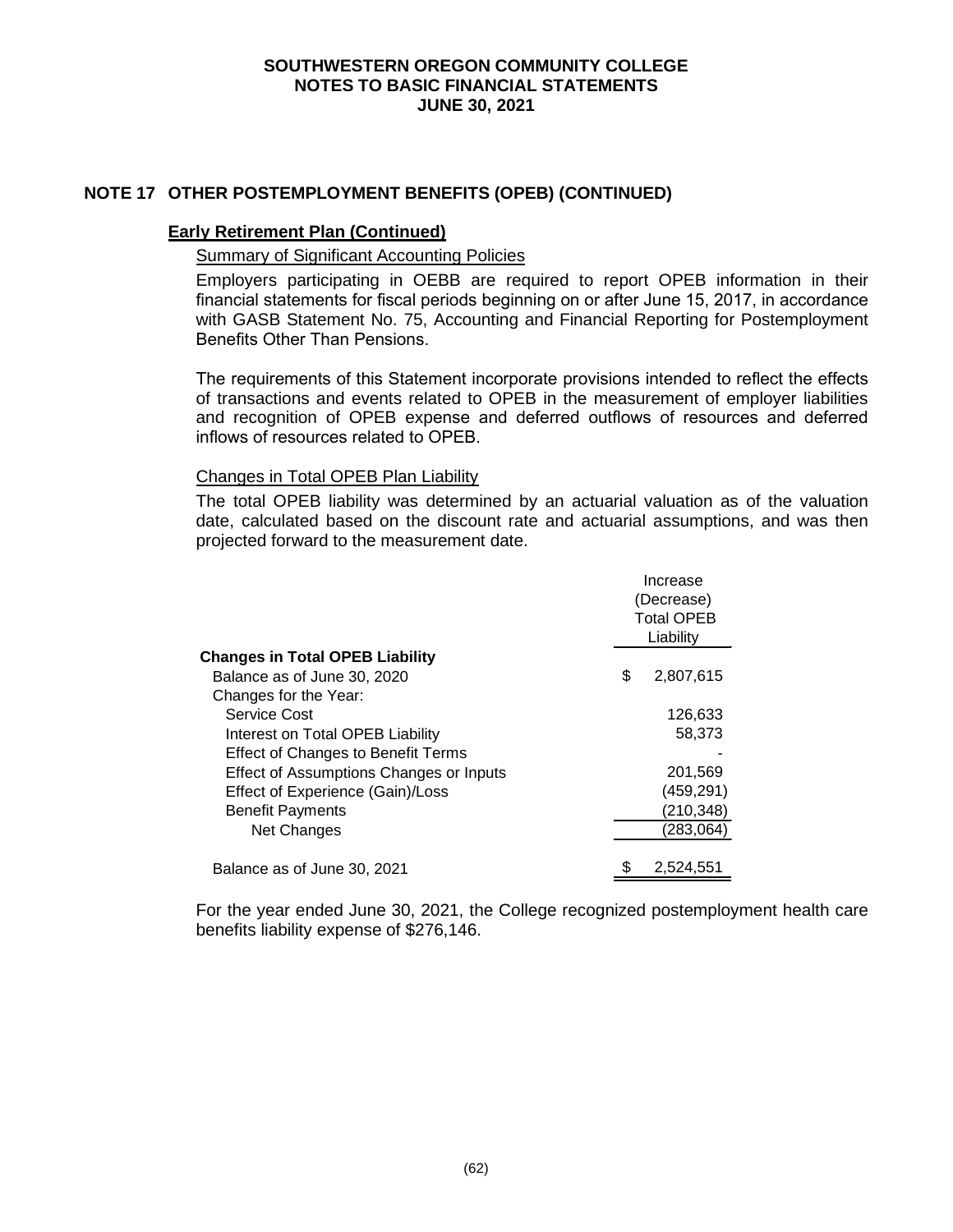#### **NOTE 17 OTHER POSTEMPLOYMENT BENEFITS (OPEB) (CONTINUED)**

#### **Deferred Items**

The difference between projected and actual OPEB plan investment earnings attributable to each measurement period is amortized over a closed five-year period.

One year of amortization is recognized in the College's total OPEB expense for fiscal year 2021.

At June 30, 2021, the College reported deferred outflows of resources and deferred inflows of resources related to the OEBB Plan from the following sources:

|                                                    | Deferred         |   | Deferred         |
|----------------------------------------------------|------------------|---|------------------|
|                                                    | Outflows of      |   | Inflows of       |
|                                                    | <b>Resources</b> |   | <b>Resources</b> |
| Differences Between Expected and Actual Experience | \$<br>32.522     | S | 415,962          |
| <b>Changes in Assumptions</b>                      | 384,133          |   |                  |
| Total (Prior to Post Measurement Date              |                  |   |                  |
| Contributions)                                     | 416.655          |   | 415.962          |
| Contributions Subsequent to the Measurement Date   |                  |   |                  |
| Total                                              | 416,655          |   | 415.962          |

As of June 30, 2021, other amounts reported as deferred outflows of resources and deferred inflows of resources related to RHIA OPEB will be recognized in OPEB expense as follows:

| Year Ending June 30, | Amount      |
|----------------------|-------------|
| 2022                 | \$<br>6,918 |
| 2023                 | 6,918       |
| 2024                 | 6,918       |
| 2025                 | 6,918       |
| 2026                 | 6,918       |
| 2027                 | 6,918       |
| Thereafter           | (40, 815)   |
| Total                | 693         |
|                      |             |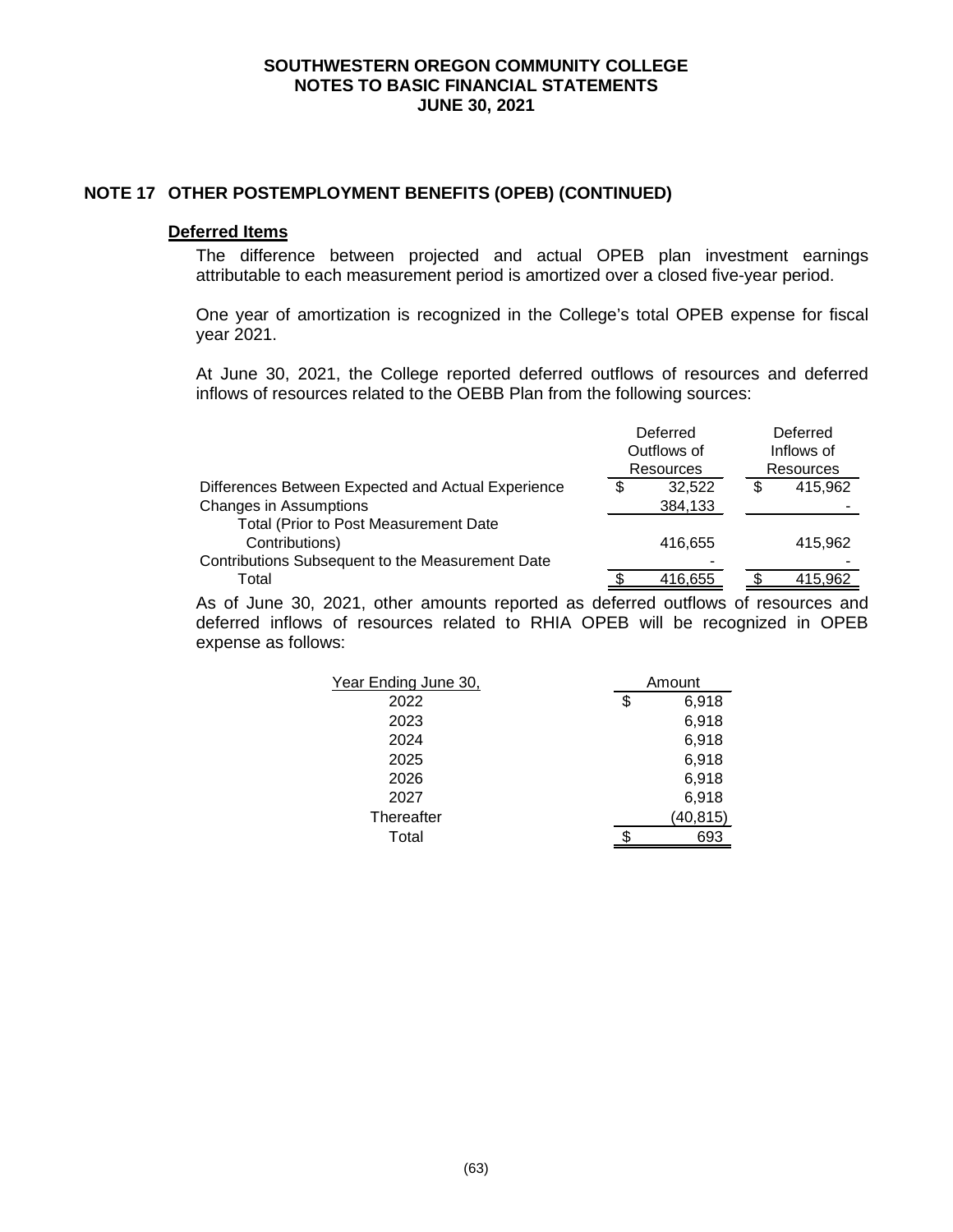## **NOTE 17 OTHER POSTEMPLOYMENT BENEFITS (OPEB) (CONTINUED)**

#### **Actuarial Methods and Assumptions**

The actuarial information is from a valuation dated June 30, 2021 rolled forward to June 30, 2022. The actuarial method used to determine the plan liability and service cost is the entry age normal level percentage of pay cost method. Under this method, the actuarial present value of the projected benefits of each active employee included in the valuation is allocated on a level dollar basis over the service of the active employee between assumed entry age (date of hire) and assumed exit age(s). The portion of this actuarial present value allocated to the valuation year is called the normal cost for that active employee. The sum of these individual normal costs is the plan's normal cost for the valuation year. The actuarial assumptions included: (a) a discount rate of 2.16%, (b) an assumed inflation rate of 2.5% for all future years, (c) 3.5% salary increases per annum for all employees, (d) a medical premium annual trend rate of 3.4% increase in all years, and (e) a dental premium annual trend rate of 3% increase in all years.

## **Discount Rate**

A 2.16% discount rate is used to roll-forward the OPEB liabilities from the June 30, 2021 valuation date to the June 30, 2021 measurement date in accordance with GASB 75. The 2.16% discount rate is the June 30, 2021 rate in the 20-Year General Obligation Municipal Bond index published by Bond Buyer.

#### **Plan Assets**

The College's Early Retirement OPEB Plan is currently "unfunded" in accordance with the relevant GASB statements.

#### **Sensitivity Analysis**

The sensitivity analysis below shows the sensitivity of the College's total OPEB liability calculated using the discount rate of 2.16%, as well as what the total OPEB liability would be if it were calculated using a discount rate that is 1% lower or 1% higher than the current rate:

|                       |             | Discount  |             |
|-----------------------|-------------|-----------|-------------|
|                       | 1% Decrease | Rate      | 1% Increase |
|                       | $(1.16\%)$  | (2.16%)   | (3.16%)     |
| <b>OPEB Liability</b> | 2.693.752   | 2.524.551 | 2.364.816   |

The sensitivity analysis below shows the sensitivity of the College's total OPEB liability calculated using the current healthcare cost trend rates, as well as what the net OPEB liability would be if it were calculated using healthcare trend rates that are one percentage point lower, or one percentage point higher than the current rates:

|                                     |              | Current     |              |
|-------------------------------------|--------------|-------------|--------------|
|                                     | 1% Decrease  | Trend Rates | 1% Increase  |
| <b>OPEB Liability Using Current</b> |              |             |              |
| <b>Healthcare Cost Trend Rates</b>  | \$ 2.310.286 | \$2.524.551 | \$ 2.777.781 |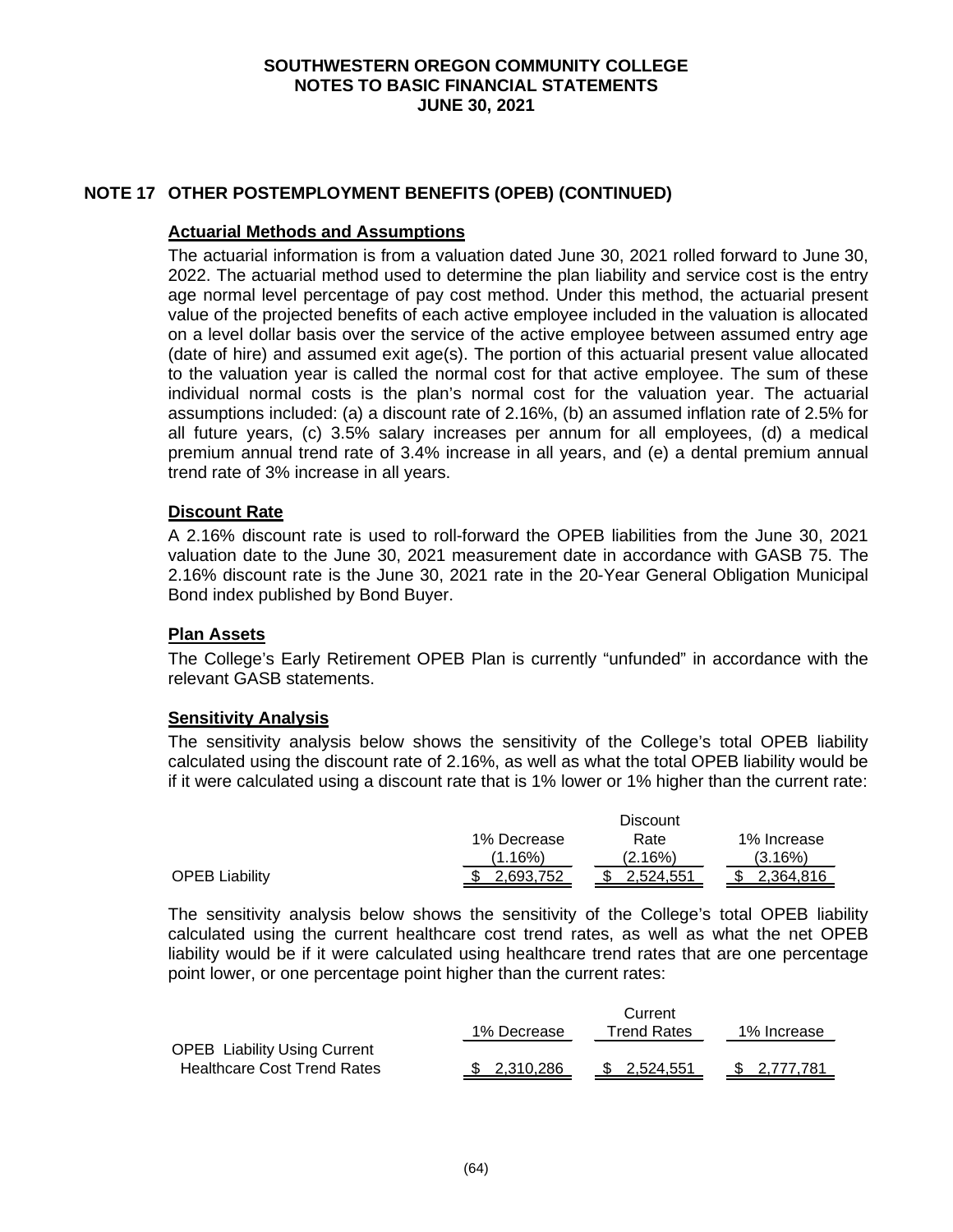#### **NOTE 18 SEGMENT INFORMATION**

A segment is an identifiable activity reported as a standalone entity for which one or more revenue bonds are outstanding. A segment has a specific identifiable stream pledged in support of revenue bonds and has related expenses, gains, losses, assets, and liabilities that are required by an external party to be accounted for separately.

QALICB issues notes to finance the construction of the Health and Science Building.

Summary financial information for QALICB for the fiscal year ended June 30, 2021 follows:

| <b>Condensed Statements of Net Position</b>     | 2021             |
|-------------------------------------------------|------------------|
| Assets                                          |                  |
| <b>Current Assets</b>                           | \$<br>449,411    |
| <b>Capital Assets</b>                           | 25,010,583       |
| <b>Total Assets</b>                             | 25,459,994       |
|                                                 |                  |
| Liabilities                                     |                  |
| <b>Current Liabilities</b>                      | \$               |
| <b>Noncurrent Liabilities</b>                   | 11,300,000       |
| <b>Total Liabilities</b>                        | 11,300,000       |
| <b>Net Position</b>                             |                  |
| Restricted                                      | \$<br>14,159,994 |
|                                                 |                  |
| <b>Condensed Statements of Revenues,</b>        |                  |
| <b>Expenses, and Changes in Net Position</b>    |                  |
| <b>Operating Revenues</b>                       | \$<br>5,200,861  |
| <b>Other Operating Expenses</b>                 | (321, 824)       |
| <b>Net Operating Revenue</b>                    | 4,879,037        |
| <b>Nonoperating Revenues</b>                    |                  |
| Interest Income                                 | 145              |
| <b>Interest Expenses</b>                        | (154, 950)       |
| <b>Total Nonoperating Revenues</b>              | (154, 805)       |
| Change in Net Position                          | 4,724,232        |
| Total Net Position - Beginning of Year          | 9,435,762        |
| <b>Total Net Position - End of Year</b>         | \$<br>14,159,994 |
| <b>Condensed Statements of Cash Flows</b>       |                  |
| Net Cash Provided (Used) by:                    |                  |
| <b>Operating Activities</b>                     | \$<br>46,302     |
| <b>Capital and Related Financing Activities</b> | (154, 950)       |
| <b>Investment Activities</b>                    | 145              |
| Net Increase in Cash and Cash Equivalents       | (108, 503)       |
| Cash and Cash Equivalents - Beginning of Year   | 557,914          |
| Cash and Cash Equivalents - End of Year         | \$<br>449,411    |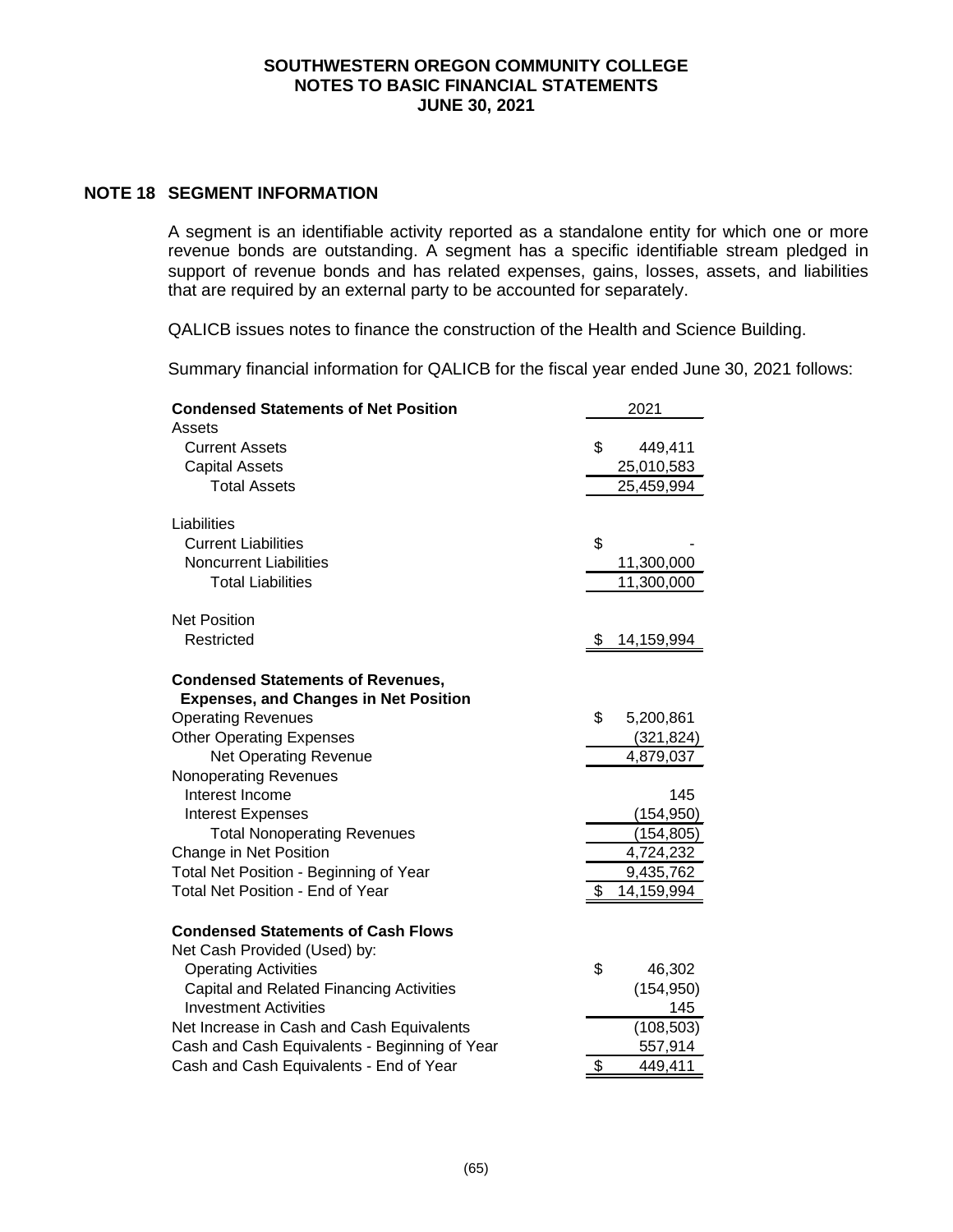## **SOUTHWESTERN OREGON COMMUNITY COLLEGE SCHEDULE OF PROPORTIONATE SHARE OF NET PENSION LIABILITY YEAR ENDED JUNE 30, 2021**

|          |               |                   |     |            | College's       |                       |  |
|----------|---------------|-------------------|-----|------------|-----------------|-----------------------|--|
|          |               |                   |     |            | Proportionate   |                       |  |
|          | College's     |                   |     |            | Share of the    | <b>Plan Fiduciary</b> |  |
|          | Proportion of | College's         |     |            | Net Pension     | <b>Net Position</b>   |  |
|          | the Net       | Proportionate     |     |            | Liability/Asset | as a                  |  |
|          | Pension       | Share of the      |     | College's  | as a Percentage | Percentage            |  |
| Year     | Liability     | Net Pension       |     | Covered    | of its Covered  | of Total              |  |
| Ended    | (Asset)       | Liability (Asset) |     | Payroll    | Payroll         | Pension               |  |
| June 30, | (a)           | (b)               | (c) |            | (b/c)           | Liability             |  |
|          |               |                   |     |            |                 |                       |  |
| 2013     | 0.070422%     | \$<br>3,593,726   | \$  | 10,129,462 | (35.48%)        | 92.00%                |  |
| 2014     | 0.070422%     | (1,596,261)       |     | 10,382,627 | 15.37           | 103.60                |  |
| 2015     | 0.072755%     | 4,177,200         |     | 10,557,954 | (39.56)         | 91.90                 |  |
| 2016     | 0.076792%     | 11,528,202        |     | 10,469,817 | (110.11)        | 80.53                 |  |
| 2017     | 0.079923%     | 10,773,688        |     | 10,825,012 | (99.53)         | 83.12                 |  |
| 2018     | 0.083107%     | 12,589,590        |     | 11,222,063 | (112.19)        | 82.10                 |  |
| 2019     | 0.083637%     | 14,467,207        |     | 11,762,580 | (122.99)        | 80.20                 |  |
| 2020     | 0.084890%     | 18,525,894        |     | 12,188,959 | (151.99)        | 75.80                 |  |

# **SOUTHWESTERN OREGON COMMUNITY COLLEGE SCHEDULE OF CONTRIBUTIONS OF NET PENSION LIABILITY YEAR ENDED JUNE 20, 2021**

| Contractually<br>Year<br>Required<br>Contribution<br>Ended<br>June 30,<br>(a) |    | Contributions in<br>Relation to the<br>Contractually<br>Required<br>Contribution<br>(b) |    | Contribution<br>Deficiency<br>(Excess)<br>(a-b) |    | College's<br>Covered<br>Payroll<br>(c) |    | Contributions<br>as a Percent<br>of Covered<br>Payroll<br>(b/c) |       |
|-------------------------------------------------------------------------------|----|-----------------------------------------------------------------------------------------|----|-------------------------------------------------|----|----------------------------------------|----|-----------------------------------------------------------------|-------|
| 2014                                                                          | \$ | 586.573                                                                                 | \$ | 586,573                                         | \$ | $\blacksquare$                         | \$ | 10,382,627                                                      | 5.65% |
| 2015                                                                          |    | 530,275                                                                                 |    | 530,275                                         |    | ٠                                      |    | 10,557,954                                                      | 5.02  |
| 2016                                                                          |    | 505,068                                                                                 |    | 505,068                                         |    |                                        |    | 10,469,817                                                      | 4.82  |
| 2017                                                                          |    | 492,978                                                                                 |    | 492,978                                         |    | ۰                                      |    | 10,825,012                                                      | 4.55  |
| 2018                                                                          |    | 674,107                                                                                 |    | 674,107                                         |    | ۰                                      |    | 11,222,063                                                      | 6.01  |
| 2019                                                                          |    | 687.923                                                                                 |    | 687,923                                         |    | ۰                                      |    | 11,762,580                                                      | 5.85  |
| 2020                                                                          |    | 1,015,651                                                                               |    | 1,015,651                                       |    | ۰                                      |    | 12,188,959                                                      | 8.33  |
| 2021                                                                          |    | 1,123,286                                                                               |    | 1,123,286                                       |    |                                        |    | 11,864,665                                                      | 9.47  |

The amounts presented for each fiscal year were actuarially determined at December 31, and rolled forward to the measurement date.

\* This schedule is presented to illustrate the requirements to show information for 10 years. However, until a full 10-year trend has been compiled, information is presented only for the years for which the required supplementary information is available.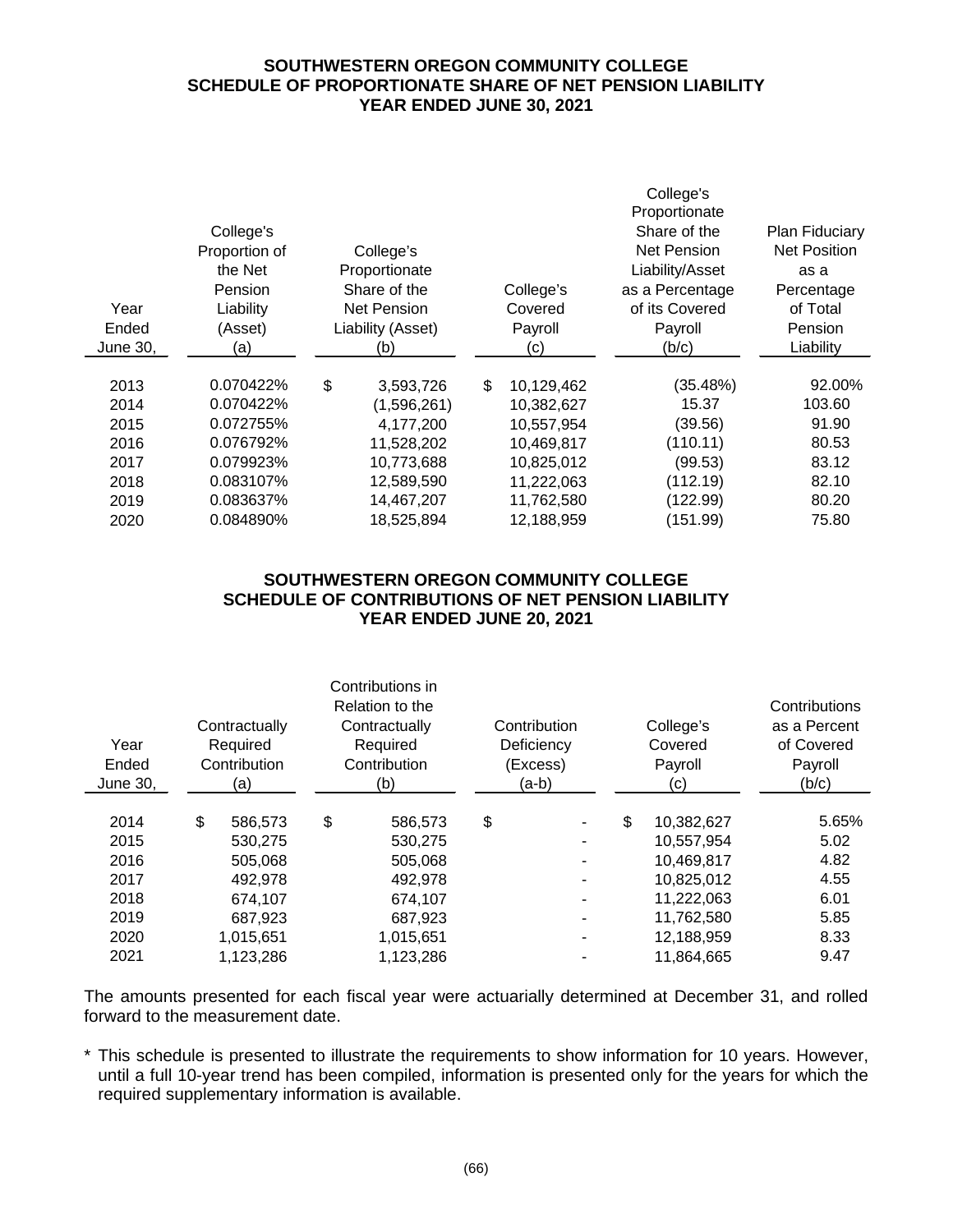## **SOUTHWESTERN OREGON COMMUNITY COLLEGE SCHEDULE OF CHANGES IN TOTAL OPEB LIABILITY AND RELATED RATIOS FOR OTHER POSTEMPLOYMENT BENEFITS JUNE 30, 2021**

## **Schedule of College's Proportionate Share of the Net PERS RHIA OPEB Liability\***

|                   |                                 |                                                     |    |                          | College's                                            |                                              |
|-------------------|---------------------------------|-----------------------------------------------------|----|--------------------------|------------------------------------------------------|----------------------------------------------|
|                   | College's<br>Proportion of      | College's                                           |    |                          | Proportionate<br>Share of the<br><b>Net Pension</b>  | <b>Plan Fiduciary</b><br><b>Net Position</b> |
| Year              | the Net<br>Pension<br>Liability | Proportionate<br>Share of the<br><b>Net Pension</b> |    | College's<br>Covered     | Liability/Asset<br>as a Percentage<br>of its Covered | as a<br>Percentage<br>of Total               |
| Ended<br>June 30, | (Asset)<br>(a)                  | Liability (Asset)<br>Payroll<br>(b)<br>(c)          |    | Payroll<br>(b/c)         | Pension<br>Liability                                 |                                              |
| 2016<br>2017      | 0.106884%<br>0.103582%          | \$<br>(29, 026)<br>43.229                           | \$ | 10,469,817<br>10.825.012 | 0.28%<br>(0.40)                                      | 94.15%<br>108.88                             |
| 2018<br>2019      | 0.095138%<br>0.104918%          | 106,199<br>202,740                                  |    | 11,222,063<br>11,762,580 | (0.95)<br>(1.72)                                     | 124.00<br>144.40                             |
| 2020              | 0.096161%                       | 195,938                                             |    | 12,188,959               | (1.61)                                               | 150.10                                       |

## **Schedule of College's PERS RHIA OPEB Employer Contribution\***

.

| Year<br>Ended<br>June 30,                    | Contractually<br>Required<br>Contribution<br>(a)             | Contributions in<br>Relation to the<br>Contractually<br>Required<br>Contribution<br>(b) | Contribution<br>Deficiency<br>(Excess)<br>(a-b)         | College's<br>Covered<br>Payroll<br>(c)                                                 | Contributions<br>as a Percent<br>of Covered<br>Payroll<br>(b/c) |
|----------------------------------------------|--------------------------------------------------------------|-----------------------------------------------------------------------------------------|---------------------------------------------------------|----------------------------------------------------------------------------------------|-----------------------------------------------------------------|
| 2016<br>2017<br>2018<br>2019<br>2020<br>2021 | \$<br>47.657<br>51.569<br>46.066<br>47,269<br>6.723<br>2,062 | \$<br>47.657<br>51,569<br>46,066<br>47,269<br>6.723<br>2,062                            | \$<br>$\overline{\phantom{a}}$<br>-<br>۰<br>۰<br>-<br>- | \$<br>10,469,817<br>10,825,012<br>11,222,063<br>11,762,580<br>12,188,959<br>11,864,665 | 0.46%<br>0.48<br>0.41<br>0.40<br>0.06<br>0.02                   |

\* This schedule is presented to illustrate the requirements to show information for 10 years. However, until a full 10-year trend has been compiled, information is presented only for the years for which the required supplementary information is available.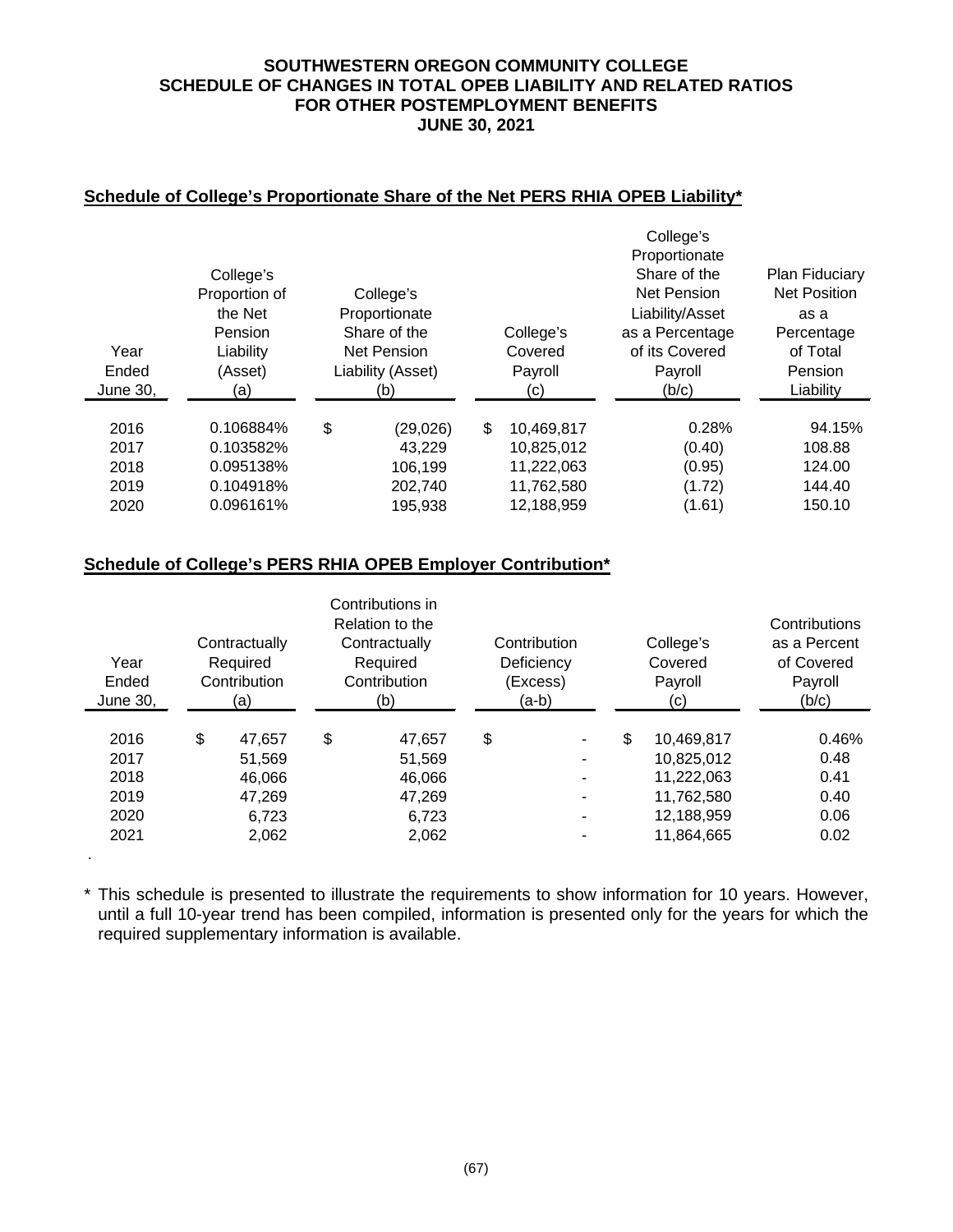## **SOUTHWESTERN OREGON COMMUNITY COLLEGE SCHEDULE OF CHANGES IN TOTAL OPEB LIABILITY AND RELATED RATIOS FOR OTHER POSTEMPLOYMENT BENEFITS JUNE 30, 2021**

# **Schedule of College's Total Early Retirement OPEB Liability\***

|                                                                                | 2021          | 2020             | 2019         |
|--------------------------------------------------------------------------------|---------------|------------------|--------------|
| <b>Total OPEB Liability</b>                                                    |               |                  |              |
| Service Cost                                                                   | \$<br>126,633 | \$<br>98,532     | \$<br>96,129 |
| Interest                                                                       |               | 95,207<br>58,373 | 84,708       |
| Changes in Assumptions - Discount Rate                                         |               |                  |              |
| Changes in Assumptions - Other                                                 | (257, 722)    |                  | 327,931      |
| <b>Contributions - Employer</b>                                                |               |                  |              |
| <b>Benefit Payments</b>                                                        | (210, 348)    | (212,640)        | (204, 962)   |
| Net Change in Total OPEB Liability                                             | (283,064)     | (18,901)         | 303,806      |
| <b>Total OPEB Liability - Beginning</b>                                        | 2,807,615     | 2,826,516        | 2,522,710    |
| <b>Total OPEB Liability - Ending</b>                                           | 2,524,551     | 2,807,615<br>\$. | 2,826,516    |
| <b>Covered Employee Payroll</b>                                                | \$10,222,405  | \$11,179,722     | \$10,907,046 |
| Total OPEB Liability as a Percentage of the<br><b>Covered Employee Payroll</b> | 24.7%         | 25.1%            | 25.9%        |

Note: The College has no assets that are accumulated in a trust fund for the payment of these OPEB Benefits.

\* These tables will eventually contain 10 years of data. Only the data shown above is available at this time.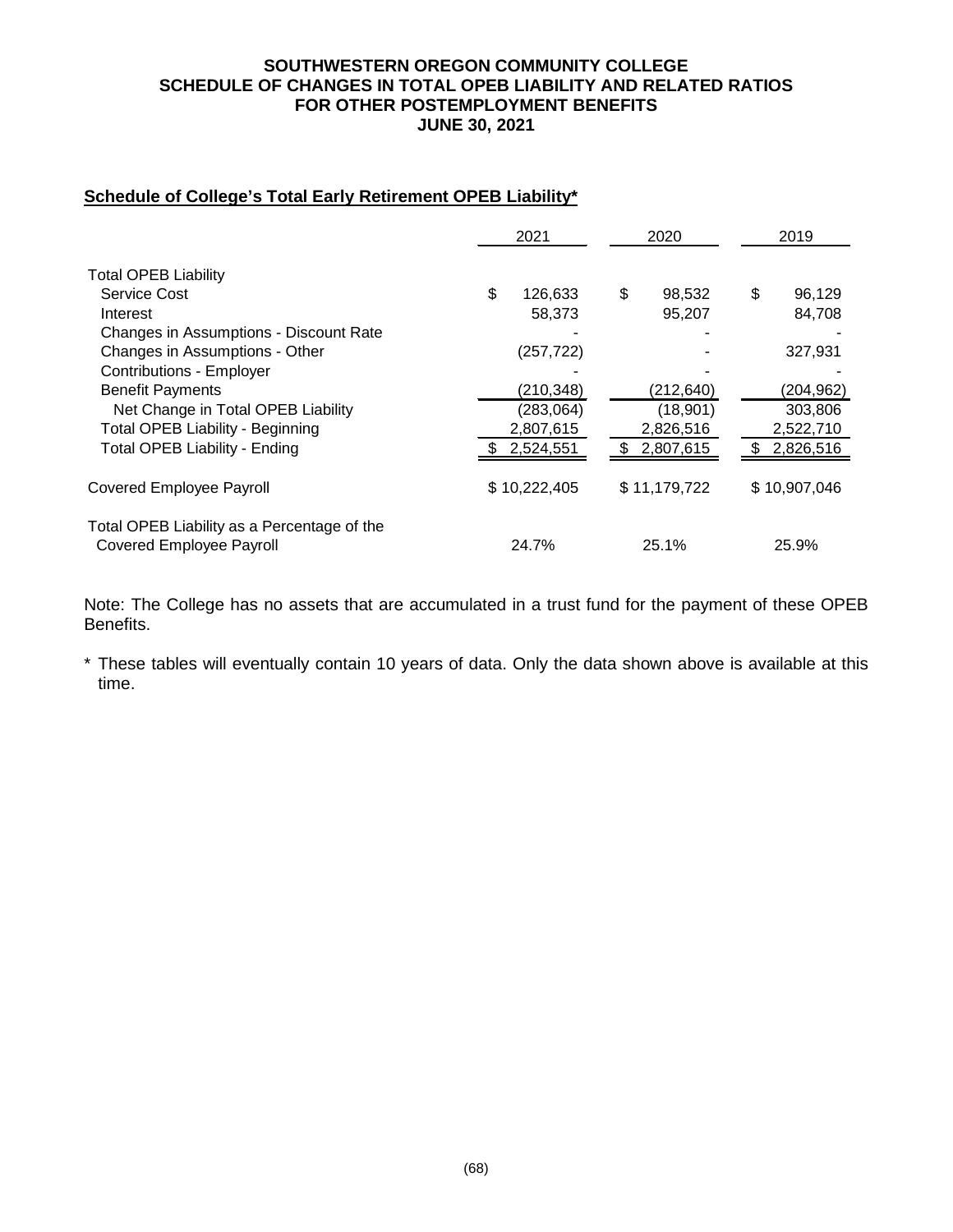## **SOUTHWESTERN OREGON COMMUNITY COLLEGE SCHEDULE OF REVENUES, EXPENDITURES, AND CHANGES IN FUND BALANCE – BUDGET AND ACTUAL (NON-GAAP BUDGETARY BASIS) GENERAL FUND YEAR ENDED JUNE 30, 2021**

## **GENERAL FUND**

The general fund is used to account for and report resources and activities directly associated with carrying out those operations related to the College's basic educational objectives. Included are all resources and activities which are not accounted for in another fund.

Resources are primarily from state operational support, local property taxes, and student tuition and fees. The majority of general fund expenditures are salaries, fringe benefits, and supplies used to provide student instruction, instructional support, and general operations for the College.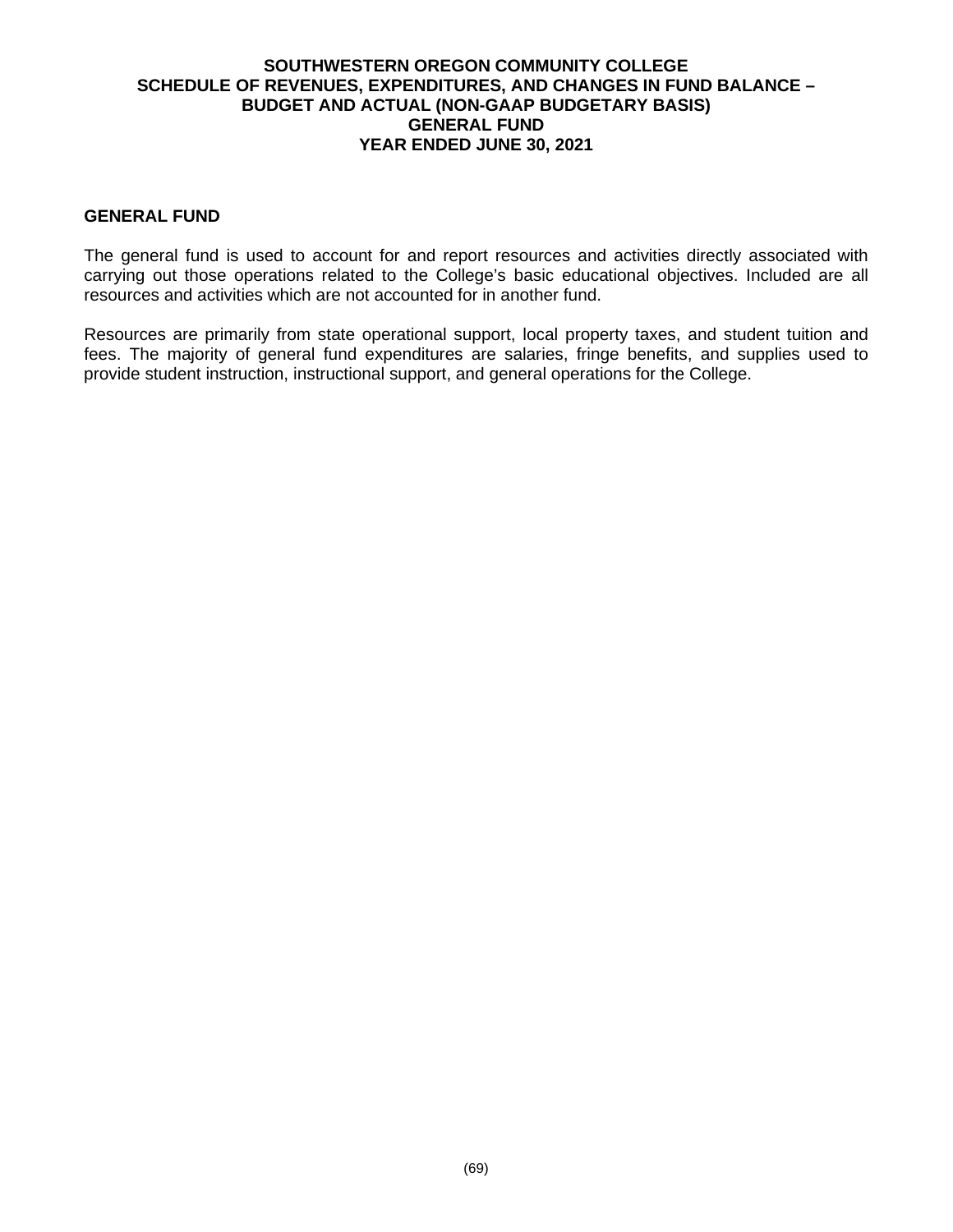# **SOUTHWESTERN OREGON COMMUNITY COLLEGE SCHEDULE OF REVENUES, EXPENDITURES, AND CHANGES IN FUND BALANCE – BUDGET AND ACTUAL (NON-GAAP BUDGETARY BASIS) GENERAL FUND YEAR ENDED JUNE 30, 2021**

|                                                    |                  | <b>Budget</b>   |                 | Variance with<br><b>Final Budget</b><br>Positive<br>(Negative) |  |  |
|----------------------------------------------------|------------------|-----------------|-----------------|----------------------------------------------------------------|--|--|
|                                                    | Original         | Final           | Actual          |                                                                |  |  |
| <b>REVENUES</b>                                    |                  |                 |                 |                                                                |  |  |
| Local Support                                      | 6,260,488<br>\$. | \$<br>6,260,488 | 6,291,947<br>\$ | \$<br>31,459                                                   |  |  |
| <b>State Support</b>                               | 7.842.357        | 7.842.357       | 8,105,753       | 263.396                                                        |  |  |
| <b>Federal Support</b>                             | 3,500            | 3,500           | 3,400           | (100)                                                          |  |  |
| <b>Tuition and Fees</b>                            | 5,577,459        | 5,577,459       | 5,257,209       | (320, 250)                                                     |  |  |
| Other                                              | 669,604          | 669,604         | 580,876         | (88, 728)                                                      |  |  |
| <b>Total Revenues</b>                              | 20,353,408       | 20,353,408      | 20,239,185      | (114, 223)                                                     |  |  |
| <b>EXPENDITURES</b>                                |                  |                 |                 |                                                                |  |  |
| <b>Personnel Services</b>                          | 15,981,305       | 15,981,305      | 14,703,862      | 1,277,443                                                      |  |  |
| <b>Materials and Services</b>                      | 4,279,986        | 4,279,986       | 3,192,379       | 1,087,607                                                      |  |  |
| <b>Debt Service</b>                                | 3,535,000        | 3,535,000       | 38,076          | 3,496,924                                                      |  |  |
| Capital Outlay                                     | 80,000           | 80,000          | 79,702          | 298                                                            |  |  |
| <b>Total Expenditures</b>                          | 23,876,291       | 23,876,291      | 18,014,019      | 5,862,272                                                      |  |  |
| <b>EXCESS OF REVENUE OVER (UNDER) EXPENDITURES</b> | (3,522,883)      | (3,522,883)     | 2,225,166       | 5,748,049                                                      |  |  |
| <b>OTHER FINANCING SOURCES (USES)</b>              |                  |                 |                 |                                                                |  |  |
| Transfers In                                       | 856.527          | 856.527         | 249,130         | (607, 397)                                                     |  |  |
| <b>Transfers Out</b>                               | (2,629,590)      | (2,629,590)     | (2,280,093)     | 349,497                                                        |  |  |
| Issuance of Debt, Short-Term                       | 3,500,000        | 3,500,000       | 1.200.000       | (2,300,000)                                                    |  |  |
| <b>Total Other Financing Sources (Uses)</b>        | 1,726,937        | 1,726,937       | (830, 963)      | (2,557,900)                                                    |  |  |
| <b>NET CHANGE IN FUND BALANCE</b>                  | (1,795,946)      | (1,795,946)     | 1,394,203       | 3,190,149                                                      |  |  |
| Fund Balance - Beginning of Year                   | 3,595,946        | 3,595,946       | 3,014,035       | (581, 911)                                                     |  |  |
| <b>FUND BALANCE - END OF YEAR</b>                  | 1,800,000        | 1,800,000       | 4,408,238       | 2,608,238                                                      |  |  |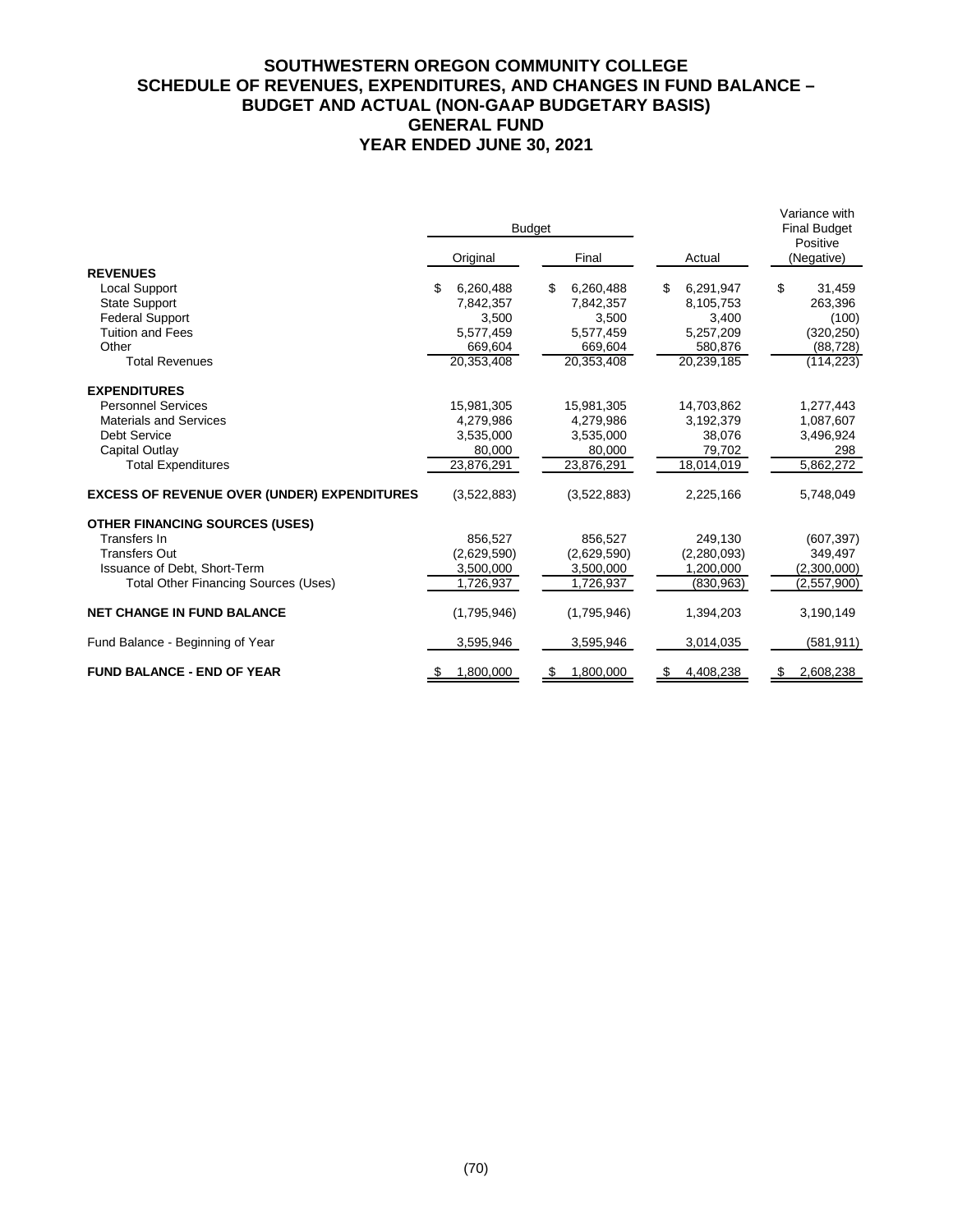### **SOUTHWESTERN OREGON COMMUNITY COLLEGE SCHEDULE OF REVENUES, EXPENDITURES, AND CHANGES IN FUND BALANCE – BUDGET AND ACTUAL (NON-GAAP BUDGETARY BASIS) SPECIAL REVENUE FUNDS YEAR ENDED JUNE 30, 2021**

## **SPECIAL REVENUE FUNDS**

Special revenue funds are used to account for and report resources and activities that are required legally or by sound financial management to be accounted for in separate funds.

## **DESCRIPTION OF FUNDS**

*Financial Aid* – This fund is used to account for and report federal and state loans, grants, stipends, or other aid to enrolled students. Pell grants, Direct Loans, SEOG funds, and FWS funds are the primary revenue sources.

*Special Projects* – This fund is used to account for and report proceeds of specific revenue sources that are legally restricted to specific purposes other than direct student financial aid. Special projects, grants, and other contracts for designated purposes are the primary revenue sources. Expenditures are restricted to those items designated or stipulated for in the agreements by each grant, project, or contract.

*Reserve* – This fund is used to account for and report resources set aside to provide additional protection for the College in case of uninsured losses. Earnings on investments and transfers from other funds are the primary revenue sources.

Student Clubs – This fund is used to account for and report resources generated by students and College staff from special events and sales for travel, materials, and services. Expenditure of funds is determined by the organization for whom the funds are held. Contributions and club receipts are the primary revenue sources.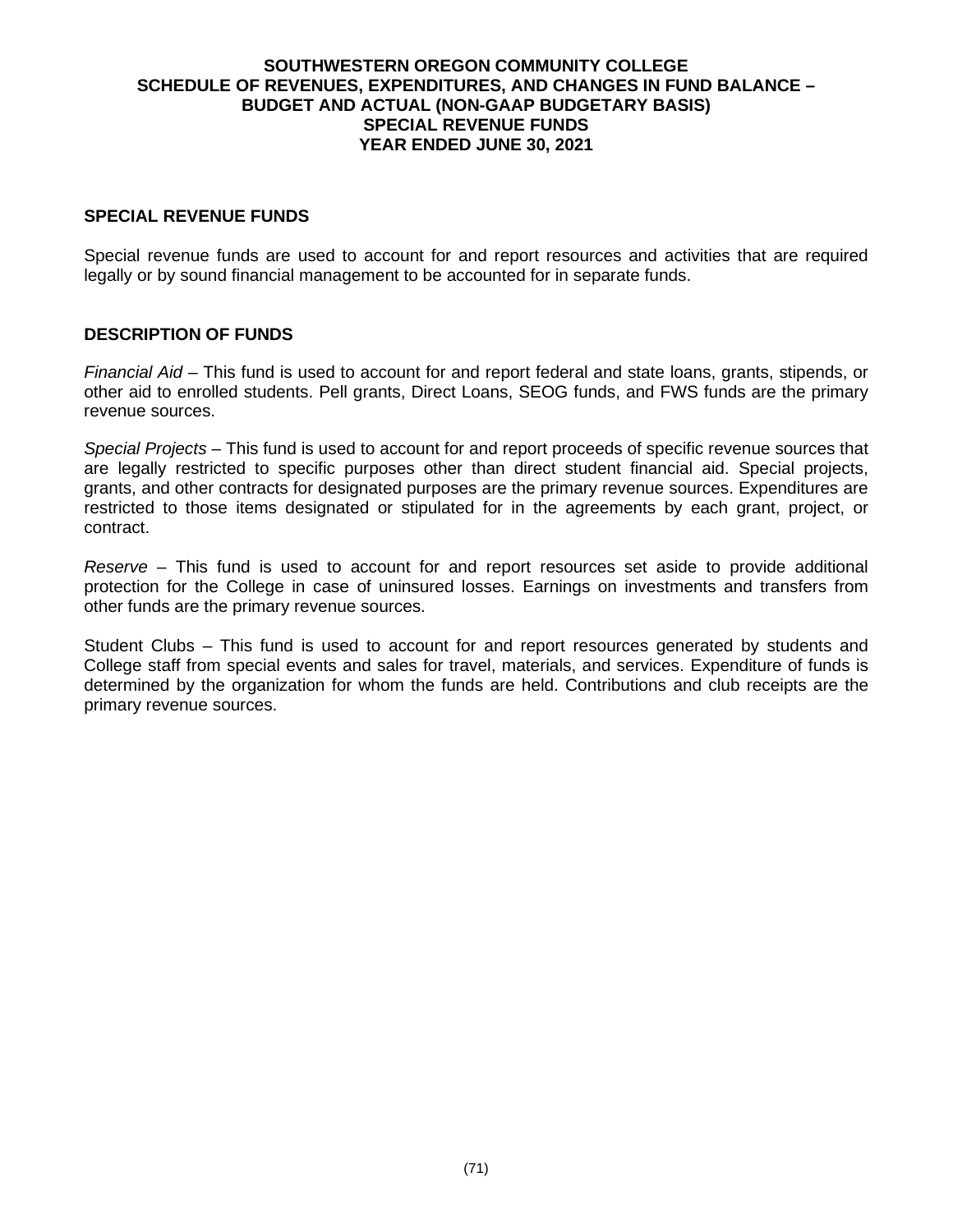# **SOUTHWESTERN OREGON COMMUNITY COLLEGE SCHEDULE OF REVENUES, EXPENDITURES, AND CHANGES IN FUND BALANCE – BUDGET AND ACTUAL (NON-GAAP BUDGETARY BASIS) FINANCIAL AID FUND YEAR ENDED JUNE 30, 2021**

|                                   |                | <b>Budget</b>  |                  | Variance with<br><b>Final Budget</b> |  |  |
|-----------------------------------|----------------|----------------|------------------|--------------------------------------|--|--|
|                                   | Original       | Final          | Actual           | Positive<br>(Negative)               |  |  |
| <b>REVENUES</b>                   |                |                |                  |                                      |  |  |
| <b>State Support</b>              | S<br>1,460,000 | S<br>1,460,000 | 1,026,308<br>\$. | \$<br>(433, 692)                     |  |  |
| <b>Federal Support</b>            | 8,244,000      | 8,244,000      | 4,878,983        | (3,365,017)                          |  |  |
| Other                             | 300,000        | 300,000        | 217,089          | (82, 911)                            |  |  |
| <b>Total Revenues</b>             | 10,004,000     | 10,004,000     | 6,122,380        | (3,881,620)                          |  |  |
| <b>EXPENDITURES</b>               |                |                |                  |                                      |  |  |
| <b>Personnel Services</b>         | 94.000         | 94,000         | 51,485           | 42,515                               |  |  |
| <b>Materials and Services</b>     | 9,910,000      | 9,910,000      | 6,070,895        | 3,839,105                            |  |  |
| <b>Total Expenditures</b>         | 10,004,000     | 10,004,000     | 6,122,380        | 3,881,620                            |  |  |
| <b>NET CHANGE IN FUND BALANCE</b> |                |                |                  |                                      |  |  |
| Fund Balance - Beginning of Year  |                |                |                  |                                      |  |  |
| <b>FUND BALANCE - END OF YEAR</b> |                |                |                  |                                      |  |  |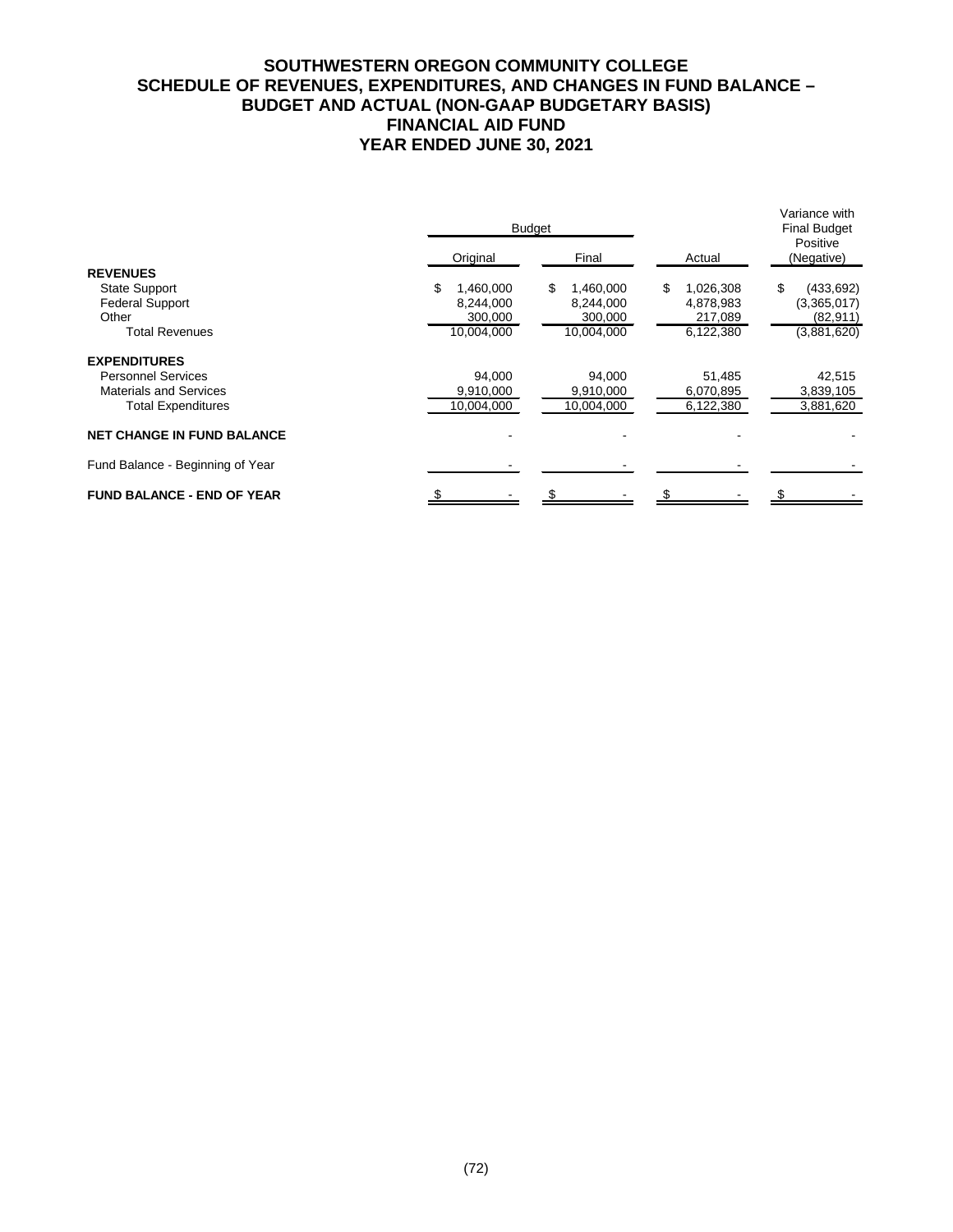# **SOUTHWESTERN OREGON COMMUNITY COLLEGE SCHEDULE OF REVENUES, EXPENDITURES, AND CHANGES IN FUND BALANCE – BUDGET AND ACTUAL (NON-GAAP BUDGETARY BASIS) SPECIAL PROJECTS FUND YEAR ENDED JUNE 30, 2021**

|                                                    |               | <b>Budget</b> |                | Variance with<br><b>Final Budget</b><br>Positive |
|----------------------------------------------------|---------------|---------------|----------------|--------------------------------------------------|
|                                                    | Original      | Final         | Actual         | (Negative)                                       |
| <b>REVENUES</b>                                    |               |               |                |                                                  |
| <b>State Support</b>                               | \$<br>675.803 | \$<br>675.803 | \$<br>552.734  | \$<br>(123,069)                                  |
| <b>Federal Support</b>                             | 4,531,137     | 4,531,137     | 5,418,429      | 887,292                                          |
| <b>Tuition and Fees</b>                            | 505.800       | 505.800       | 73,417         | (432,383)                                        |
| Other                                              | 1,384,236     | 1,384,236     | 1,128,410      | (255,826)                                        |
| <b>Total Revenues</b>                              | 7,096,976     | 7.096.976     | 7,172,990      | 76,014                                           |
| <b>EXPENDITURES</b>                                |               |               |                |                                                  |
| <b>Personnel Services</b>                          | 3.379.983     | 3.379.983     | 2.842.743      | 537,240                                          |
| <b>Materials and Services</b>                      | 4,142,637     | 4,142,637     | 2,276,076      | 1,866,561                                        |
| Capital Outlay                                     | 639,000       | 639,000       | 232,076        | 406,924                                          |
| <b>Total Expenditures</b>                          | 8,161,620     | 8,161,620     | 5,350,895      | 2,810,725                                        |
| <b>EXCESS OF REVENUE OVER (UNDER) EXPENDITURES</b> | (1,064,644)   | (1,064,644)   | 1,822,095      | 2,886,739                                        |
| <b>OTHER FINANCING SOURCES (USES)</b>              |               |               |                |                                                  |
| Transfers In                                       | 334,000       | 334,000       | 113,056        | (220, 944)                                       |
| <b>Transfers Out</b>                               | (402,609)     | (402,609)     | (202,933)      | 199,676                                          |
| <b>Total Other Financing Sources (Uses)</b>        | (68, 609)     | (68, 609)     | (89, 877)      | (21, 268)                                        |
| <b>NET CHANGE IN FUND BALANCE</b>                  | (1, 133, 253) | (1, 133, 253) | 1,732,218      | 2,865,471                                        |
| Fund Balance - Beginning of Year                   | 1,533,253     | 1,533,253     | 1,892,819      | 359,566                                          |
| <b>FUND BALANCE - END OF YEAR</b>                  | 400,000<br>\$ | 400,000<br>\$ | 3,625,037<br>S | 3,225,037<br>S                                   |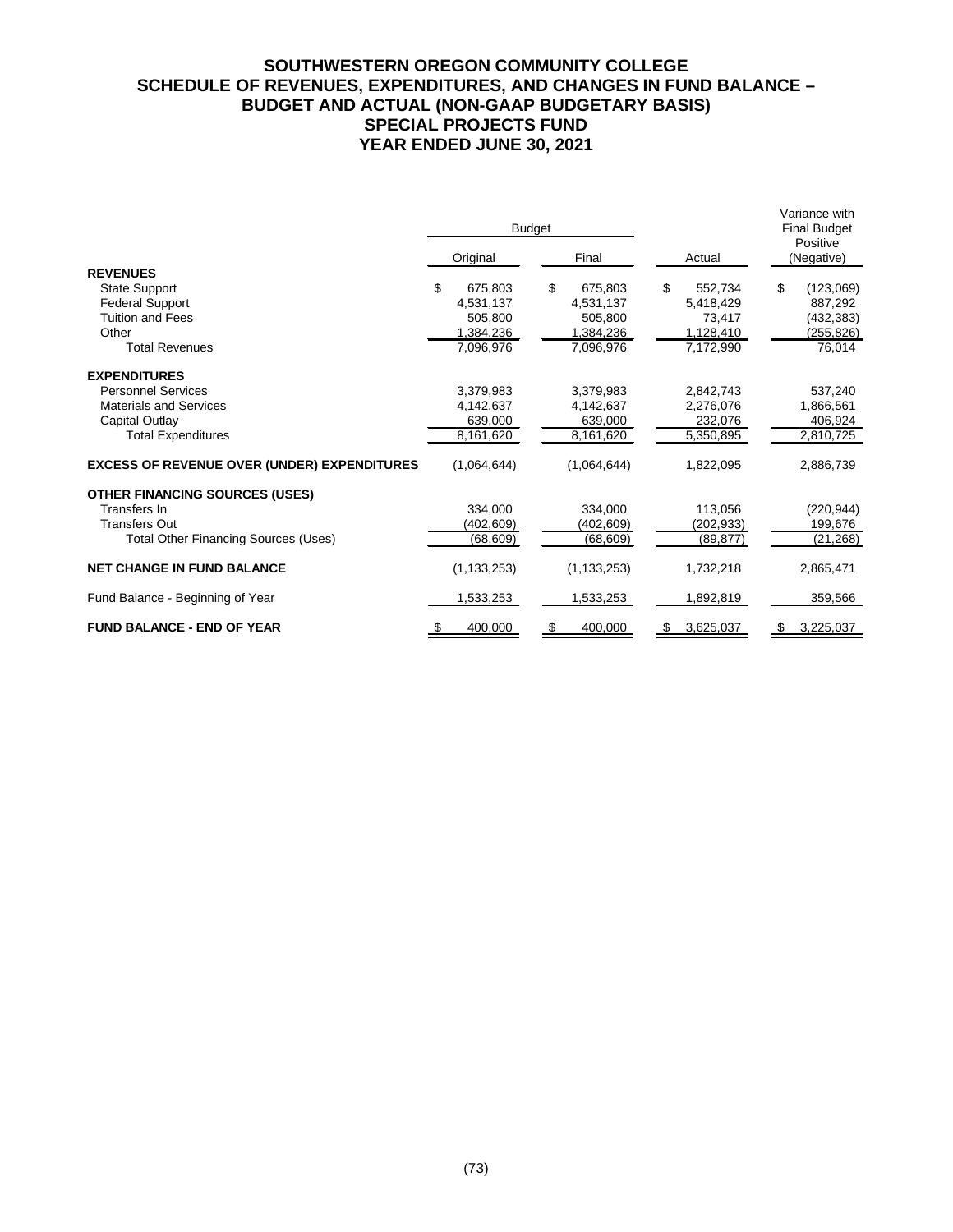# **SOUTHWESTERN OREGON COMMUNITY COLLEGE SCHEDULE OF REVENUES, EXPENDITURES, AND CHANGES IN FUND BALANCE – BUDGET AND ACTUAL (NON-GAAP BUDGETARY BASIS) RESERVE FUND YEAR ENDED JUNE 30, 2021**

|                                                    |            | <b>Budget</b> |         | Variance with<br><b>Final Budget</b><br>Positive |  |
|----------------------------------------------------|------------|---------------|---------|--------------------------------------------------|--|
|                                                    | Original   | Final         | Actual  | (Negative)                                       |  |
| <b>REVENUES</b>                                    |            |               |         |                                                  |  |
| <b>State Support</b>                               | \$         | \$            | \$      | \$                                               |  |
| Other                                              | 26,000     | 26,000        | 38,506  | 12,506                                           |  |
| <b>Total Revenues</b>                              | 26,000     | 26,000        | 38,506  | 12,506                                           |  |
| <b>EXPENDITURES</b>                                |            |               |         |                                                  |  |
| <b>Personnel Services</b>                          | 15,000     | 15,000        |         | 15,000                                           |  |
| <b>Materials and Services</b>                      | 547,736    | 547,736       | 8,350   | 539,386                                          |  |
| Capital Outlay                                     | 445,000    | 445,000       | 34,019  | 410,981                                          |  |
| <b>Total Expenditures</b>                          | 1,007,736  | 1,007,736     | 42,369  | 965,367                                          |  |
| <b>EXCESS OF REVENUE OVER (UNDER) EXPENDITURES</b> | (981, 736) | (981, 736)    | (3,863) | 977,873                                          |  |
| <b>OTHER FINANCING SOURCES (USES)</b>              |            |               |         |                                                  |  |
| Transfers In                                       | 183,776    | 183,776       |         | (183, 776)                                       |  |
| <b>Total Other Financing Sources (Uses)</b>        | 183,776    | 183,776       |         | (183, 776)                                       |  |
| <b>NET CHANGE IN FUND BALANCE</b>                  | (797,960)  | (797,960)     | (3,863) | 794,097                                          |  |
| Fund Balance - Beginning of Year                   | 820,320    | 820,320       | 818,233 | (2,087)                                          |  |
| <b>FUND BALANCE - END OF YEAR</b>                  | 22,360     | 22,360        | 814,370 | 792,010                                          |  |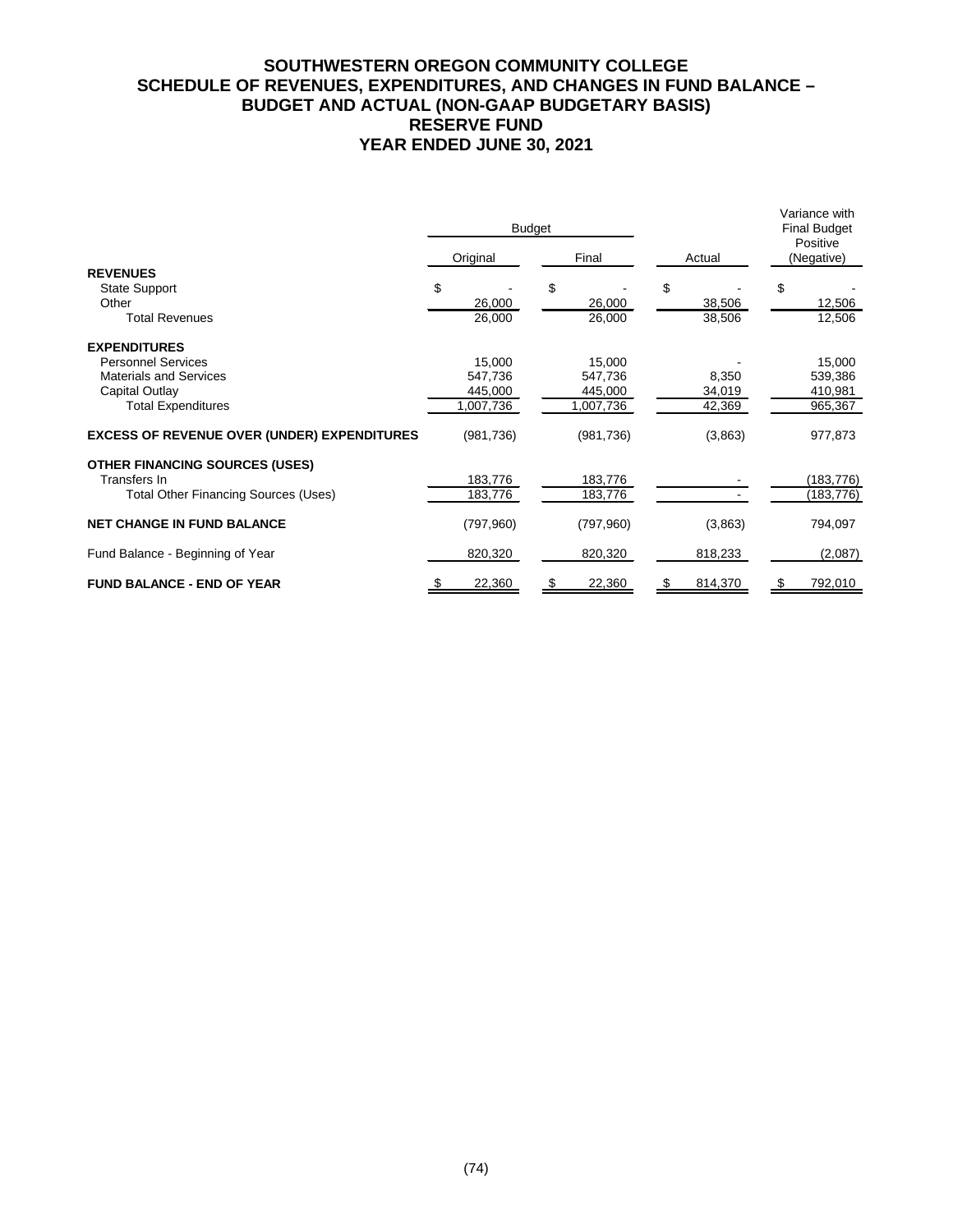# **SOUTHWESTERN OREGON COMMUNITY COLLEGE SCHEDULE OF REVENUES, EXPENDITURES, AND CHANGES IN FUND BALANCE – BUDGET AND ACTUAL (NON-GAAP BUDGETARY BASIS) STUDENT CLUBS FUND YEAR ENDED JUNE 30, 2021**

|                                                    | <b>Budget</b> |           |    |           |           | Variance with<br><b>Final Budget</b><br>Positive |  |  |
|----------------------------------------------------|---------------|-----------|----|-----------|-----------|--------------------------------------------------|--|--|
|                                                    |               | Original  |    | Final     | Actual    | (Negative)                                       |  |  |
| <b>REVENUES</b>                                    |               |           |    |           |           |                                                  |  |  |
| <b>Tuition and Fees</b>                            | \$            | 35.000    | \$ | 35.000    | \$        | \$<br>(35,000)                                   |  |  |
| Other                                              |               | 240,000   |    | 240,000   | 110,121   | (129, 879)                                       |  |  |
| <b>Total Revenues</b>                              |               | 275,000   |    | 275,000   | 110,121   | (164, 879)                                       |  |  |
| <b>OPERATING EXPENSES</b>                          |               |           |    |           |           |                                                  |  |  |
| <b>Materials and Services</b>                      |               | 337,969   |    | 337,969   | 102,396   | 235,573                                          |  |  |
| Capital Outlay                                     |               | 50,000    |    | 50,000    |           | 50,000                                           |  |  |
| <b>Total Operating Expenses</b>                    |               | 387,969   |    | 387,969   | 102,396   | 285,573                                          |  |  |
| <b>EXCESS OF REVENUE OVER (UNDER) EXPENDITURES</b> |               | (112,969) |    | (112,969) | 7,725     | 120,694                                          |  |  |
| <b>OTHER FINANCING SOURCES (USES)</b>              |               |           |    |           |           |                                                  |  |  |
| Transfers In                                       |               | 2,000     |    | 2,000     | 2,000     |                                                  |  |  |
| <b>Transfers Out</b>                               |               | (39,031)  |    | (39,031)  | (35,057)  | 3,974                                            |  |  |
| <b>Total Other Financing Uses</b>                  |               | (37,031)  |    | (37,031)  | (33,057)  | 3,974                                            |  |  |
| <b>NET CHANGE IN FUND BALANCE</b>                  |               | (150,000) |    | (150,000) | (25, 332) | 124,668                                          |  |  |
| Fund Balance - Beginning of Year                   |               | 150,000   |    | 150,000   | 206,031   | 56,031                                           |  |  |
| <b>FUND BALANCE - END OF YEAR</b>                  |               |           |    |           | 180,699   | 180,699                                          |  |  |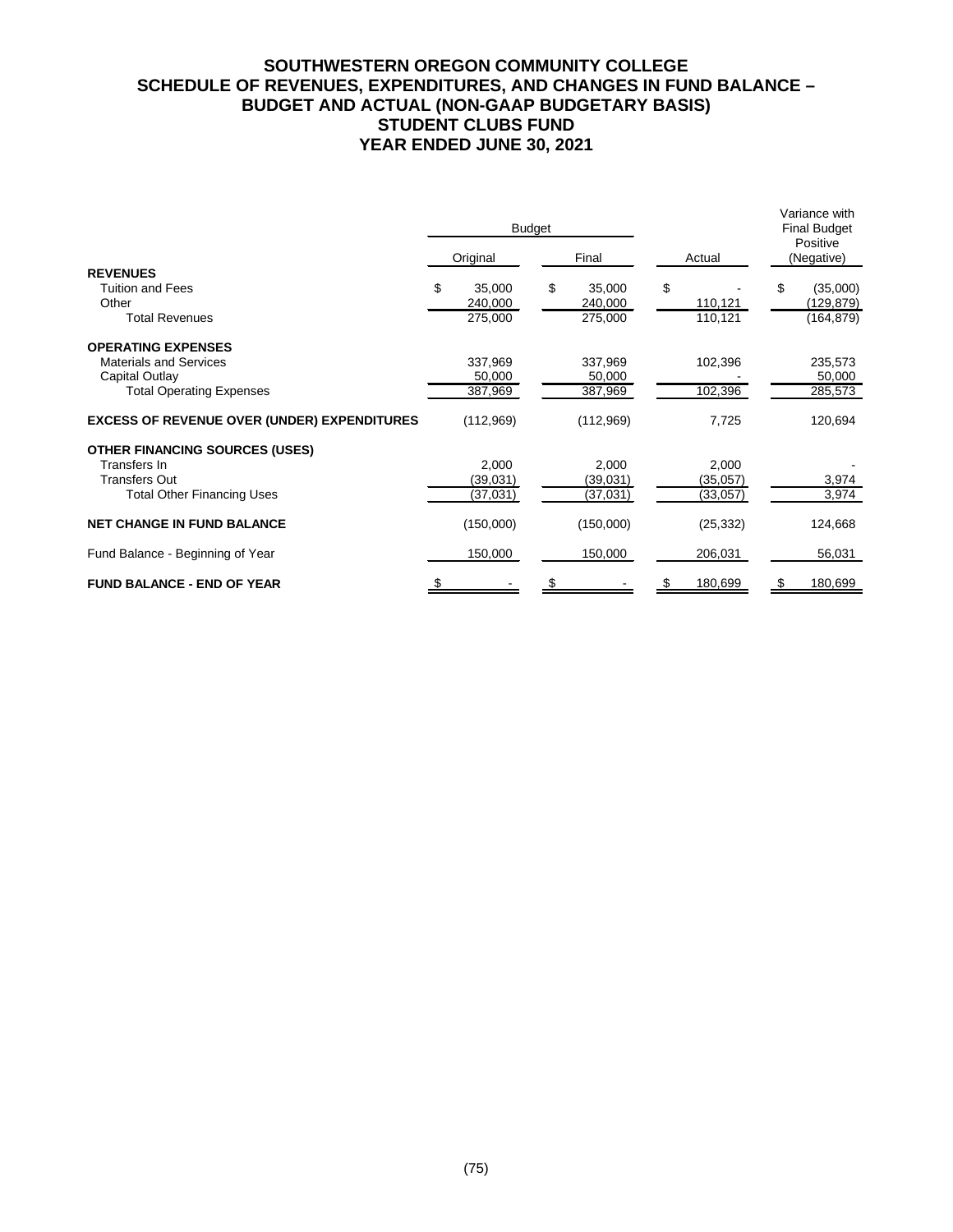### **SOUTHWESTERN OREGON COMMUNITY COLLEGE SCHEDULE OF REVENUES, EXPENDITURES, AND CHANGES IN FUND BALANCE – BUDGET AND ACTUAL (NON-GAAP BUDGETARY BASIS) DEBT SERVICE FUND YEAR ENDED JUNE 30, 2021**

## **DEBT SERVICE FUND**

Debt service funds are used to account for the accumulation of resources and payment of general longterm debt principal and interest.

# **DESCRIPTION OF FUND**

*Bonded Debt* – This fund is used to account for principal and interest on lease and bond indebtedness. The primary sources of revenue are transfers from the General Fund, the PERS intercept portion of state school support, and the federal government interest subsidy on federally taxable recovery zone development obligations.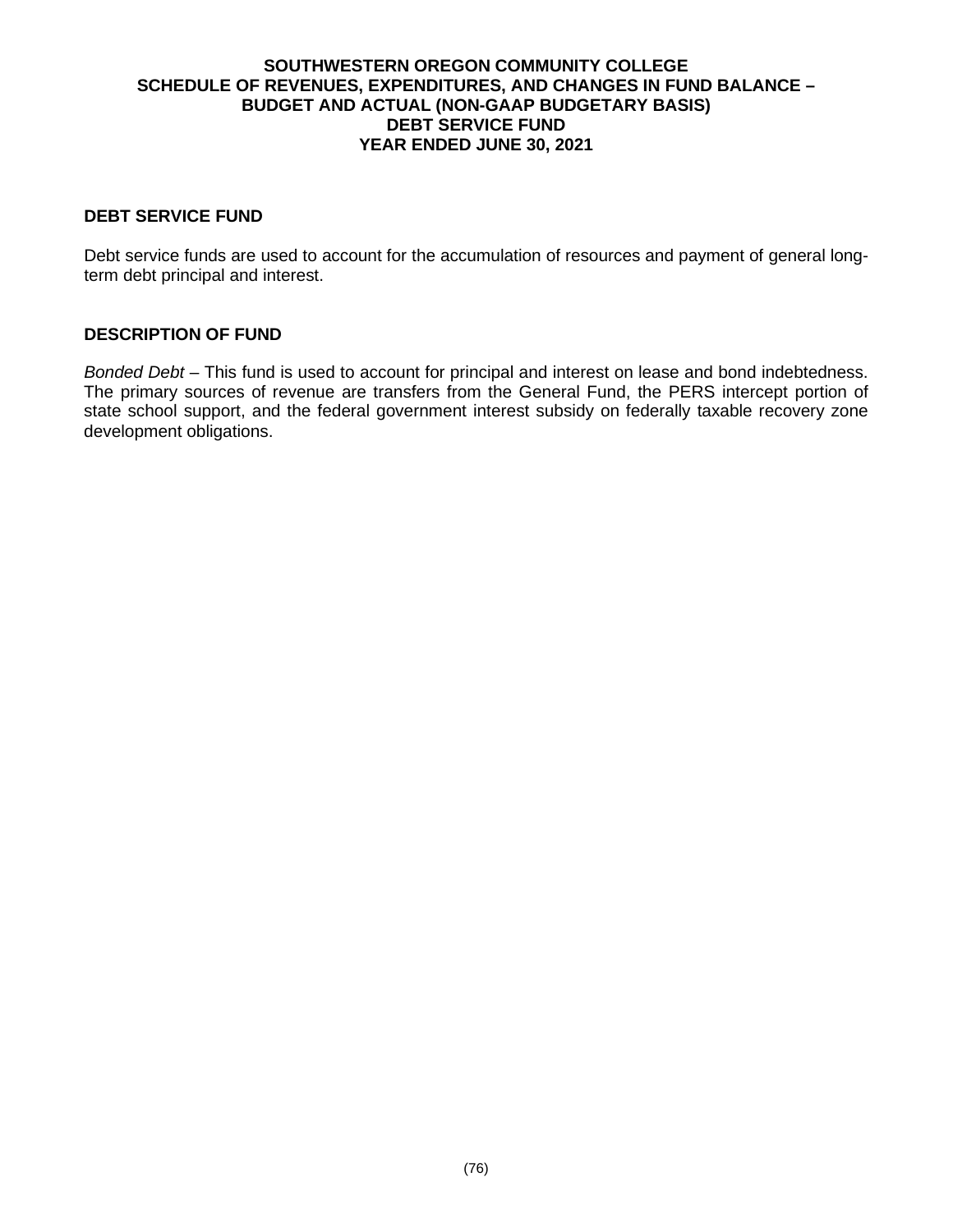# **SOUTHWESTERN OREGON COMMUNITY COLLEGE SCHEDULE OF REVENUES, EXPENDITURES, AND CHANGES IN FUND BALANCE – BUDGET AND ACTUAL (NON-GAAP BUDGETARY BASIS) DEBT SERVICE FUND YEAR ENDED JUNE 30, 2021**

|                                                    |                      | <b>Budget</b>              |                            | Variance with<br><b>Final Budget</b><br>Positive |  |  |
|----------------------------------------------------|----------------------|----------------------------|----------------------------|--------------------------------------------------|--|--|
|                                                    | Original             | Final                      | Actual                     | (Negative)                                       |  |  |
| <b>REVENUES</b>                                    | \$                   |                            |                            |                                                  |  |  |
| <b>State Support</b><br>Other Income               | 1,332,881<br>355,275 | \$<br>1,332,881<br>355,275 | 1,320,062<br>\$<br>101,229 | \$<br>(12, 819)<br>(254, 046)                    |  |  |
| <b>Total Revenues</b>                              | 1,688,156            | 1,688,156                  | 1,421,291                  | (266, 865)                                       |  |  |
| <b>EXPENDITURES</b>                                |                      |                            |                            |                                                  |  |  |
| <b>Debt Service</b>                                | \$3,609,804          | \$3,611,804                | 3,612,088                  | (284)                                            |  |  |
| <b>EXCESS OF REVENUE OVER (UNDER) EXPENDITURES</b> | (1,921,648)          | (1,923,648)                | (2, 190, 797)              | (267, 149)                                       |  |  |
| <b>OTHER FINANCING SOURCES (USES)</b>              |                      |                            |                            |                                                  |  |  |
| Transfers In                                       | 1,921,648            | 1,923,648                  | 2,142,594                  | 218,946                                          |  |  |
| <b>NET CHANGE IN FUND BALANCE</b>                  |                      |                            | (48, 203)                  | (48, 203)                                        |  |  |
| Fund Balance - Beginning of Year                   |                      |                            | 267,235                    | 267,235                                          |  |  |
| <b>FUND BALANCE - END OF YEAR</b>                  |                      |                            | 219,032                    | 219,032                                          |  |  |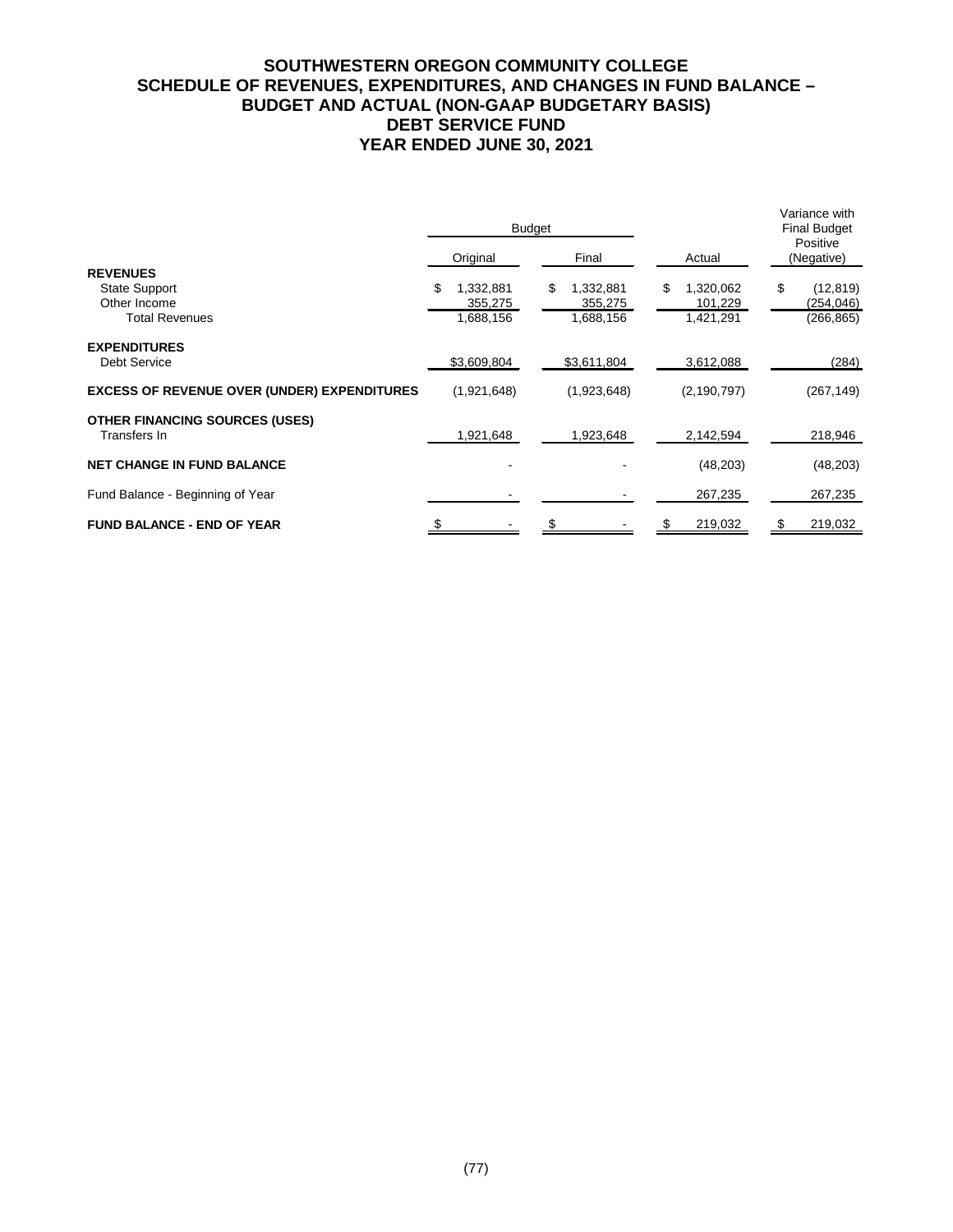### **SOUTHWESTERN OREGON COMMUNITY COLLEGE SCHEDULE OF REVENUES, EXPENDITURES, AND CHANGES IN FUND BALANCE – BUDGET AND ACTUAL (NON-GAAP BUDGETARY BASIS) CAPITAL PROJECTS FUND YEAR ENDED JUNE 30, 2021**

## **CAPITAL PROJECTS FUND**

Capital projects funds are used to account for and report the acquisition and construction of major capital facilities.

### **DESCRIPTION OF FUND**

*Plant* – This fund is used to account for and report financial resources to be used for acquisition or construction of major capital facilities, the purchase of major initial equipment, and major remodeling. Borrowed funds, state support, earnings on investments, and transfers from other funds are the primary revenue sources.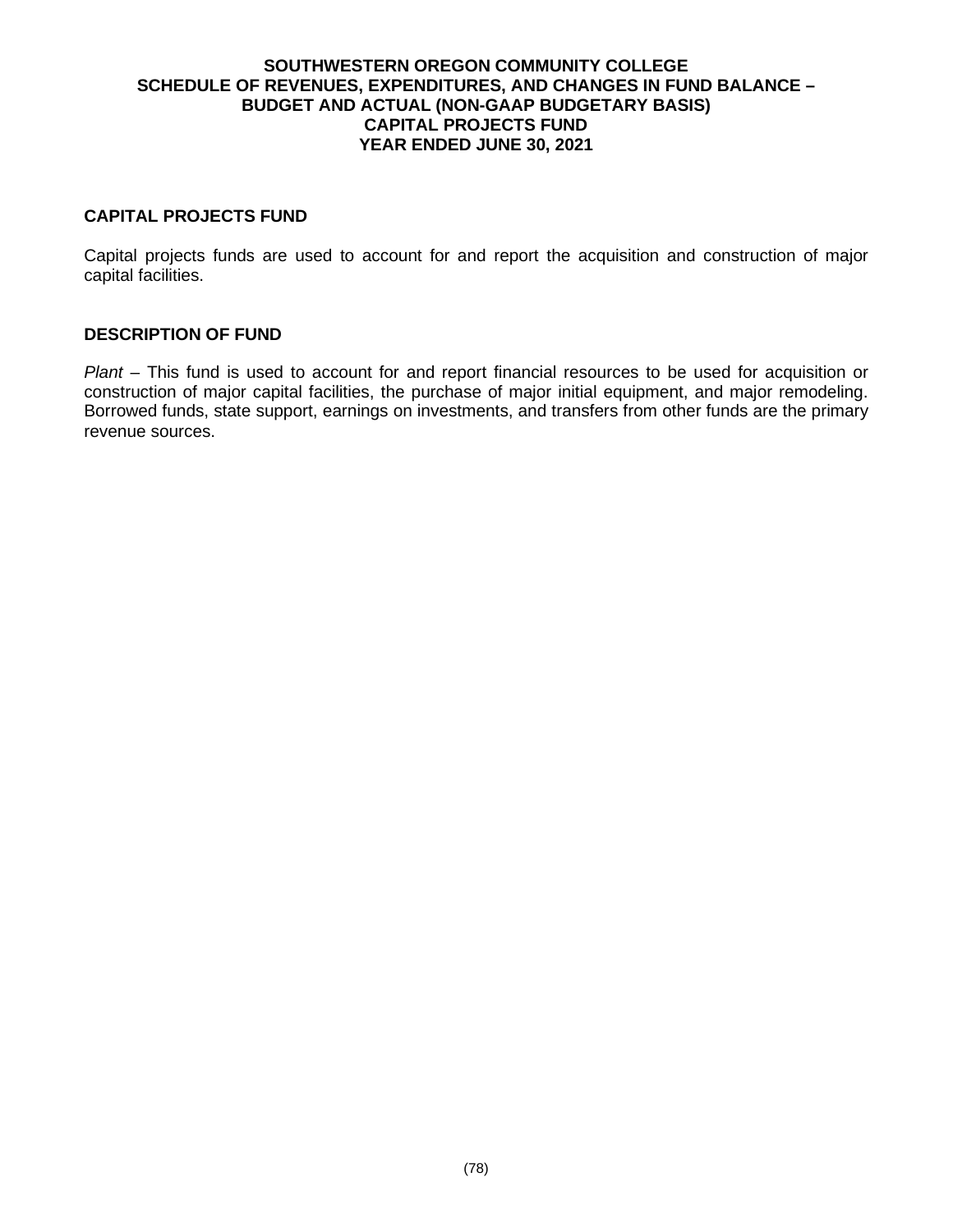# **SOUTHWESTERN OREGON COMMUNITY COLLEGE SCHEDULE OF REVENUES, EXPENDITURES, AND CHANGES IN FUND BALANCE – BUDGET AND ACTUAL (NON-GAAP BUDGETARY BASIS) PLANT FUND YEAR ENDED JUNE 30, 2021**

|                                                    |               | <b>Budget</b> |               | Variance with<br><b>Final Budget</b><br>Positive<br>(Negative) |  |
|----------------------------------------------------|---------------|---------------|---------------|----------------------------------------------------------------|--|
|                                                    | Original      | Final         | Actual        |                                                                |  |
| <b>REVENUES</b>                                    |               |               |               |                                                                |  |
| <b>Federal Support</b>                             | \$            | \$            | 696,085<br>\$ | \$<br>696,085                                                  |  |
| Other Income                                       | 5,725,000     | 5,725,000     | 791,374       | (4,933,626)                                                    |  |
| <b>Total Revenues</b>                              | 5,725,000     | 5,725,000     | 1,487,459     | (4,237,541)                                                    |  |
| <b>EXPENDITURES</b>                                |               |               |               |                                                                |  |
| <b>Materials and Services</b>                      | 49,000        | \$149,000     | 1,223,827     | (1,074,827)                                                    |  |
| Capital Outlay                                     | 6,796,171     | 8,296,171     | 6,487,877     | 1,808,294                                                      |  |
| <b>Total Expenditures</b>                          | 6,845,171     | 8,445,171     | 7,711,704     | 733,467                                                        |  |
| <b>EXCESS OF REVENUE OVER (UNDER) EXPENDITURES</b> | (1, 120, 171) | (2,720,171)   | (6, 224, 245) | (3,504,074)                                                    |  |
| <b>OTHER FINANCING SOURCES (USES)</b>              |               |               |               |                                                                |  |
| Transfers In                                       | 381.000       | 381,000       | 146,485       | (234, 515)                                                     |  |
| <b>Transfers Out</b>                               | (250,000)     | (250,000)     |               | 250,000                                                        |  |
| <b>Total Other Financing Sources (Uses)</b>        | 131,000       | 131,000       | 146,485       | 15,485                                                         |  |
| <b>NET CHANGE IN FUND BALANCE</b>                  | (989, 171)    | (2,589,171)   | (6,077,760)   | (3,488,589)                                                    |  |
| Fund Balance - Beginning of Year                   | 989,171       | 2,589,171     | 6,814,268     | 4,225,097                                                      |  |
| <b>FUND BALANCE - END OF YEAR</b>                  |               |               | 736,508       | 736,508                                                        |  |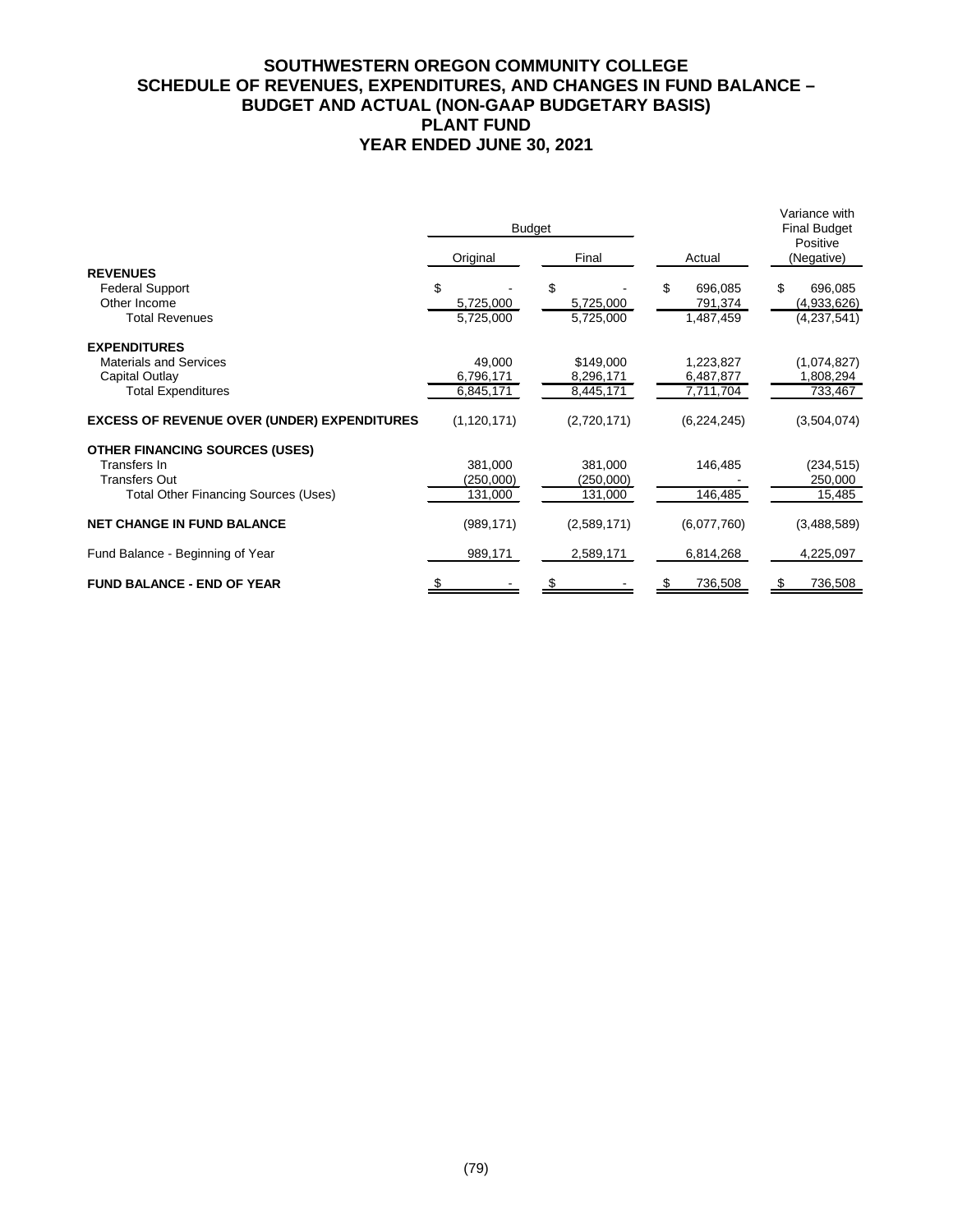## **SOUTHWESTERN OREGON COMMUNITY COLLEGE SCHEDULE OF REVENUES, EXPENDITURES, AND CHANGES IN FUND BALANCE – BUDGET AND ACTUAL (NON-GAAP BUDGETARY BASIS) ENTERPRISE FUNDS YEAR ENDED JUNE 30, 2021**

## **ENTERPRISE FUNDS**

## **DESCRIPTION OF FUNDS**

*Enterprise* – This fund is used to account for and report the operations of the College's bookstore, the Newmark Center, student housing, food service, conferencing, and culinary arts. Sales of books and supplies, lease rental payments, and tuition and fees are the primary revenue sources.

*Internal Service Fund* – Internal service funds are used to account for and report the financing of goods or services provided by one department of the College to the other departments on a cost reimbursement basis.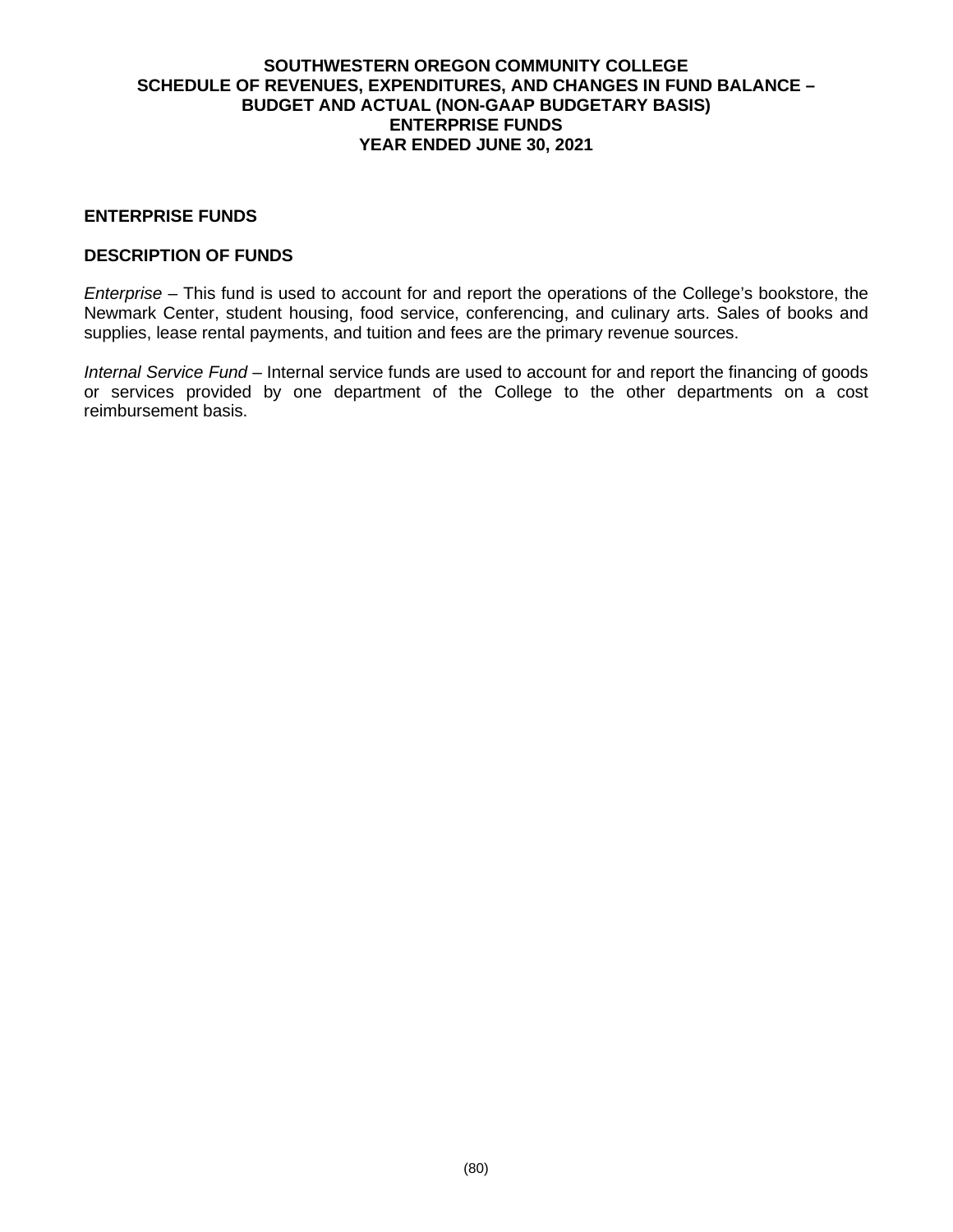# **SOUTHWESTERN OREGON COMMUNITY COLLEGE SCHEDULE OF REVENUES, EXPENDITURES, AND CHANGES IN FUND BALANCE – BUDGET AND ACTUAL (NON-GAAP BUDGETARY BASIS) ENTERPRISE FUND YEAR ENDED JUNE 30, 2021**

|                                                    |          | <b>Budget</b> |   |            |   |             | Variance with<br><b>Final Budget</b><br>Positive |             |  |
|----------------------------------------------------|----------|---------------|---|------------|---|-------------|--------------------------------------------------|-------------|--|
|                                                    | Original |               |   | Final      |   | Actual      |                                                  | (Negative)  |  |
| <b>OPERATING REVENUES</b>                          |          |               |   |            |   |             |                                                  |             |  |
| <b>Tuition and Fees</b>                            | S        | 2,453,000     | S | 2,453,000  | S | 1,026,913   | S.                                               | (1,426,087) |  |
| Other                                              |          | 5,633,856     |   | 5,633,856  |   | 3,608,114   |                                                  | (2,025,742) |  |
| <b>Total Operating Revenues</b>                    |          | 8,086,856     |   | 8,086,856  |   | 4,635,027   |                                                  | (3,451,829) |  |
| <b>OPERATING EXPENSES</b>                          |          |               |   |            |   |             |                                                  |             |  |
| <b>Personnel Services</b>                          |          | 2,284,744     |   | 2,284,744  |   | 1,794,622   |                                                  | 490,122     |  |
| <b>Materials and Services</b>                      |          | 4,353,241     |   | 4,353,241  |   | 2,448,857   |                                                  | 1,904,384   |  |
| Capital Outlay                                     |          | 168,000       |   | 168,000    |   | 10,639      |                                                  | 157,361     |  |
| Debt Service                                       |          | 909,979       |   | 909,979    |   | 909,975     |                                                  |             |  |
| <b>Total Operating Expenses</b>                    |          | 7,715,964     |   | 7,715,964  |   | 5,164,093   |                                                  | 2,551,871   |  |
| <b>EXCESS OF REVENUE OVER (UNDER) EXPENDITURES</b> |          | 370,892       |   | 370,892    |   | (529,066)   |                                                  | (899, 958)  |  |
| <b>OTHER FINANCING SOURCES (USES)</b>              |          |               |   |            |   |             |                                                  |             |  |
| Transfers In                                       |          | 245,600       |   | 245.600    |   |             |                                                  | (245,600)   |  |
| <b>Transfers Out</b>                               |          | (760, 492)    |   | (760, 492) |   | (261, 058)  |                                                  | 499,434     |  |
| <b>Total Other Financing Sources (Uses)</b>        |          | (514, 892)    |   | (514, 892) |   | (261, 058)  |                                                  | 253,834     |  |
| <b>NET CHANGE IN FUND BALANCE</b>                  |          | (144,000)     |   | (144,000)  |   | (790, 124)  |                                                  | (646, 124)  |  |
| Fund Balance - Beginning of Year                   |          | 1,134,000     |   | 1,134,000  |   | (2,222,770) |                                                  | (3,356,770) |  |
| <b>FUND BALANCE - END OF YEAR</b>                  |          | 990,000       |   | 990.000    |   | (3,012,894) | S                                                | (4,002,894) |  |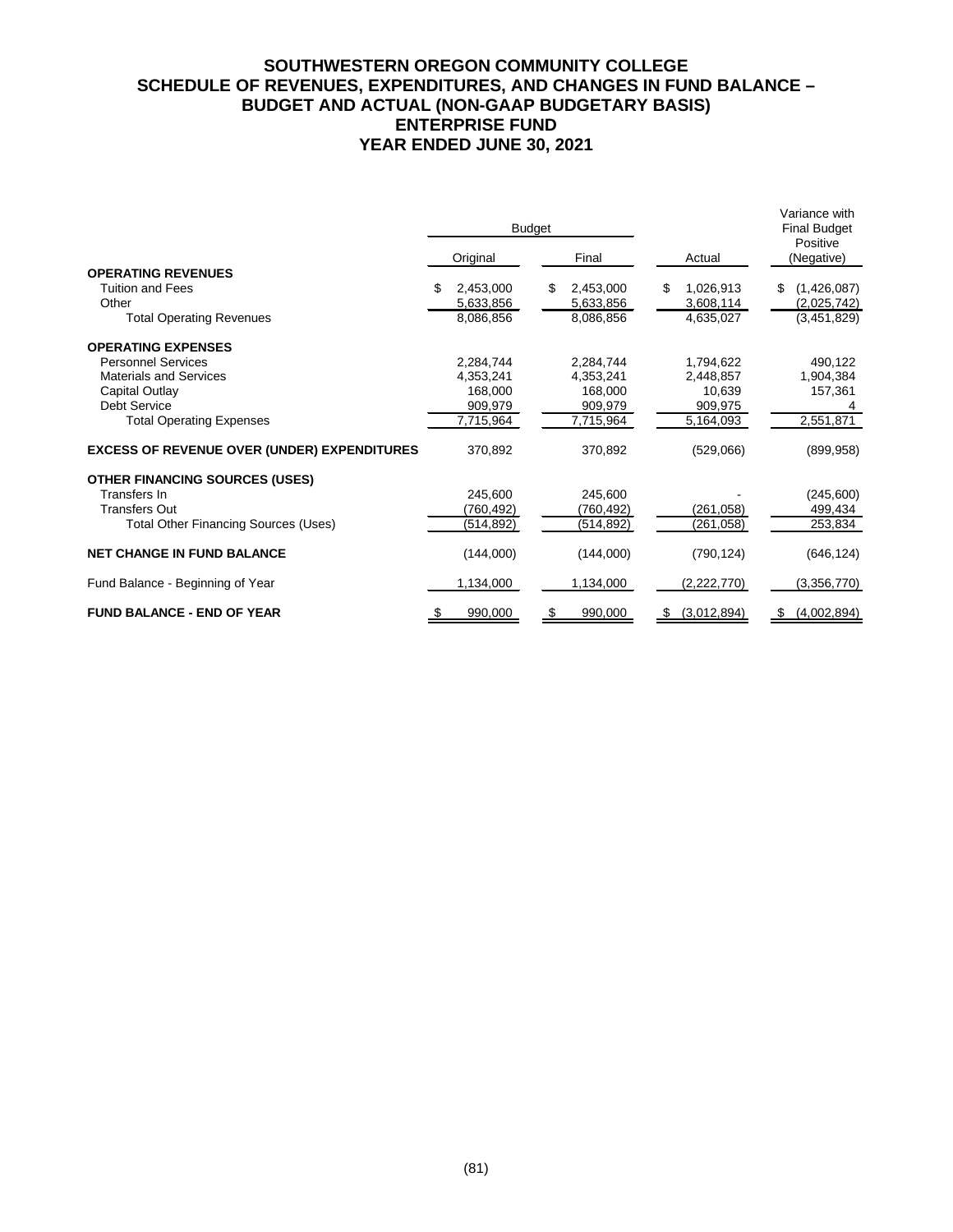# **SOUTHWESTERN OREGON COMMUNITY COLLEGE SCHEDULE OF REVENUES, EXPENDITURES, AND CHANGES IN FUND BALANCE – BUDGET AND ACTUAL (NON-GAAP BUDGETARY BASIS) INTERNAL SERVICE FUND YEAR ENDED JUNE 30, 2021**

|                                                          | <b>Budget</b> |            |       |            |               | Variance with<br><b>Final Budget</b><br>Positive |
|----------------------------------------------------------|---------------|------------|-------|------------|---------------|--------------------------------------------------|
|                                                          |               | Original   | Final |            | Actual        | (Negative)                                       |
| <b>OPERATING REVENUES</b><br><b>Charges for Services</b> | \$            | 327,946    | \$    | 327,946    | \$<br>199,763 | \$<br>(128, 183)                                 |
| <b>OPERATING EXPENSES</b>                                |               |            |       |            |               |                                                  |
| <b>Personnel Services</b>                                |               | 204,137    |       | 204,137    | 154,270       | 49,867                                           |
| <b>Materials and Services</b>                            |               | 303,340    |       | 303,340    | 171,370       | 131,970                                          |
| <b>Total Operating Expenses</b>                          |               | 507,477    |       | 507,477    | 325,640       | 181,837                                          |
| <b>EXCESS OF REVENUE OVER (UNDER) EXPENDITURES</b>       |               | (179, 531) |       | (179, 531) | (125, 877)    | 53,654                                           |
| <b>OTHER FINANCING SOURCES (USES)</b><br>Transfers In    |               | 179,531    |       | 179,531    | 125,877       | (53, 654)                                        |
| <b>NET CHANGE IN FUND BALANCE</b>                        |               |            |       |            |               |                                                  |
| Fund Balance - Beginning of Year                         |               |            |       |            |               |                                                  |
| <b>FUND BALANCE - END OF YEAR</b>                        |               |            |       |            |               |                                                  |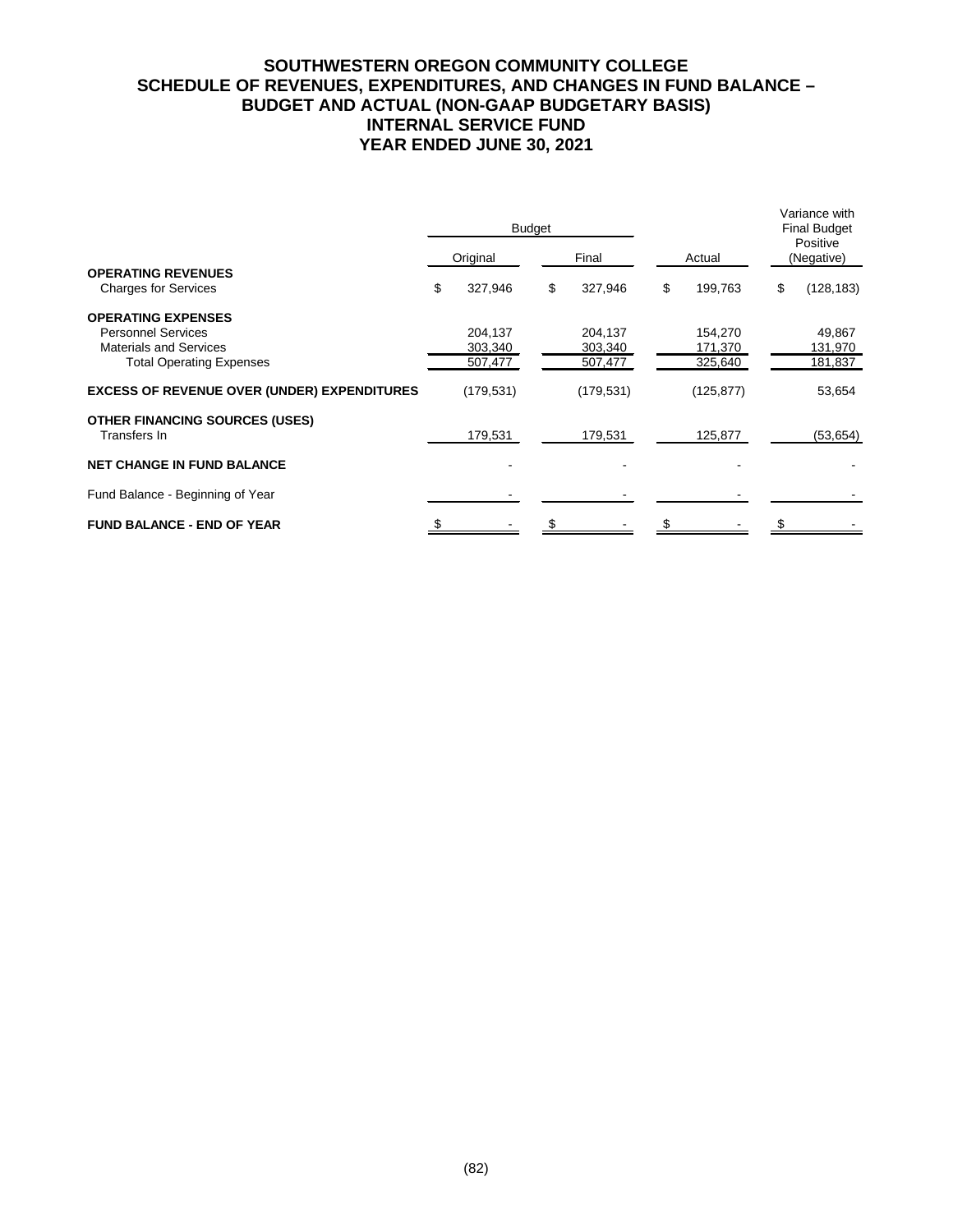

# **INDEPENDENT AUDITORS' REPORT REQUIRED BY OREGON STATE REGULATIONS**

Board of Education Southwestern Oregon Community College Coos Bay, Oregon

We have audited, in accordance with auditing standards generally accepted in the United States of America and the standards applicable to financial audits contained in *Government Audit Standards*, issued by the Comptroller General of the United States, the basic financial statements of Southwestern Oregon Community College (the College) as of and for the year ended June 30, 2021, and have issued our report thereon dated December 6, 2021.

# **Compliance and Other Matters**

As part of obtaining reasonable assurance about whether Southwestern Oregon Community College's financial statements are free of material misstatement, we performed tests of its compliance with certain provisions of laws, regulations, contracts, and grants, including provisions of Oregon Revised Statutes as specified in Oregon Administrative Rules 162-10-000 through 162-10-320 of the *Minimum Standards for Audits of Oregon Municipal Corporations*, noncompliance with which could have a direct and material effect on the determination of financial statement amounts. However, providing an opinion on compliance with those provisions was not an objective of our audit and, accordingly, we do not express such an opinion. The discretely presented component unit was not tested for compliance with certain provisions of laws, regulations, contracts, and grants, including provisions of Oregon Revised Statutes as specified in Oregon Administrative Rules 162-10-000 through 162-10-320 of the *Minimum Standards for Audits of Oregon Municipal Corporations.*

We performed procedures to the extent we considered necessary to address the required comments and disclosures which included, but were not limited to, the following:

- Deposit of public funds with financial institutions (ORS Chapter 295)
- Indebtedness limitations, restrictions, and repayment
- Budgets legally required (ORS Chapter 294)
- Insurance and fidelity bonds in force or required by law
- Programs funded from outside sources
- Authorized investment of surplus funds (ORS Chapter 294)
- Public contracts and purchasing (ORS Chapters 279A, 279B, 279C)

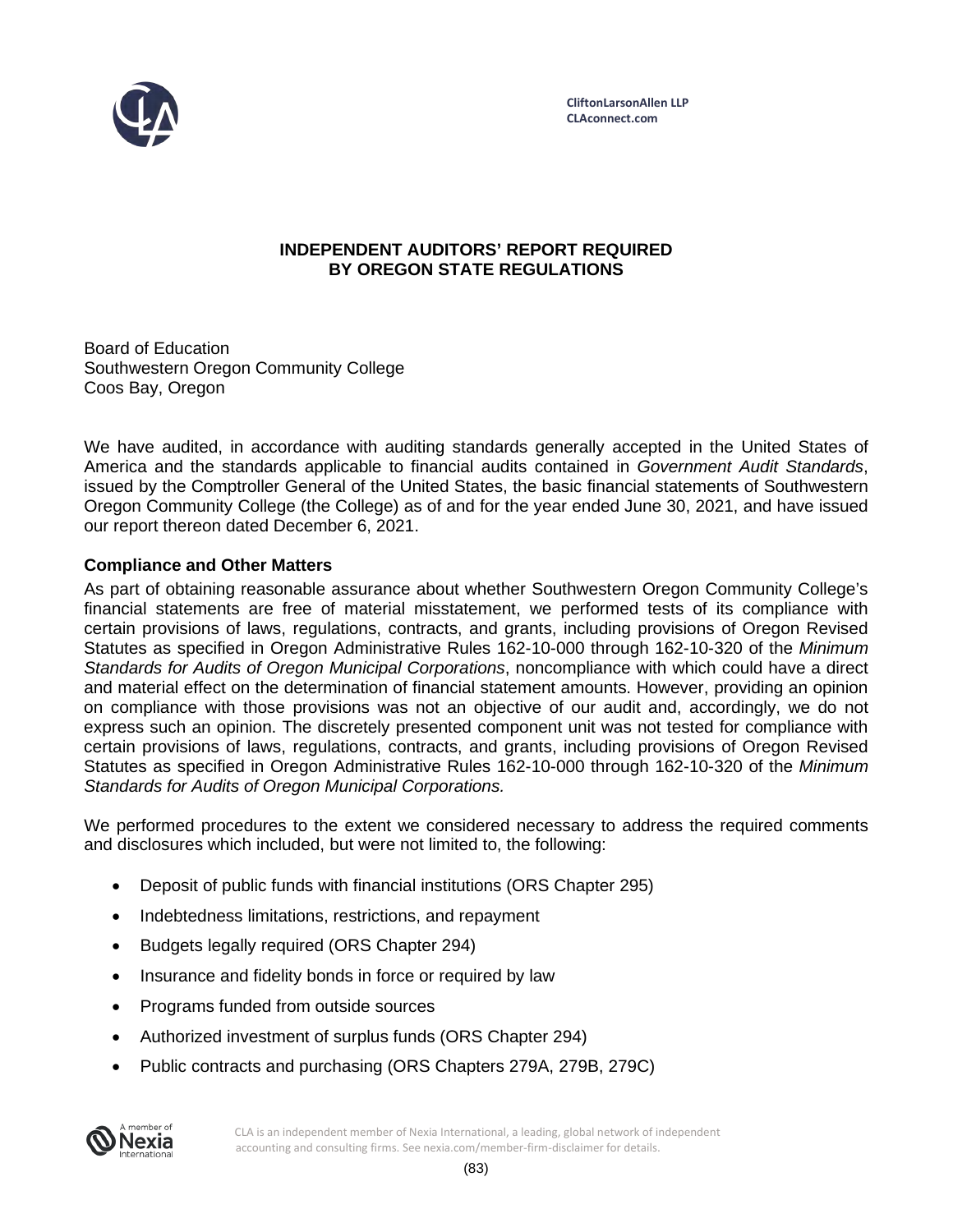In connection with our testing, nothing came to our attention that caused us to believe Southwestern Oregon Community College was not in substantial compliance with certain provisions of laws, regulations, contracts, and grants, including the provisions of Oregon Revised Statutes as specified in Oregon Administrative Rules 162-10-000 through 162-10-320 of the *Minimum Standards for Audits of Oregon Municipal Corporations.* 

## **OAR 162-10-0230 Internal Control**

In planning and performing our audit, we considered the College's internal control over financial reporting as a basis for designing our auditing procedures for the purpose of expressing our opinion on the financial statements, but not for the purpose of expressing an opinion on the effectiveness of the College's internal control over financial reporting. Accordingly, we do not express an opinion on the effectiveness of the College's internal control over financial reporting.

This report is intended solely for the information and use of the board of directors, management of Southwestern Oregon Community College, and the Oregon Secretary of State and is not intended to be, and should not be, used by anyone other than these parties.

Viifton Larson Allen LLP

**CliftonLarsonAllen LLP**

Bellevue, Washington December 6, 2021

Jean Bushon

Jean Bushong, CPA Principal CPA License #98624 Oregon Municipal License #1662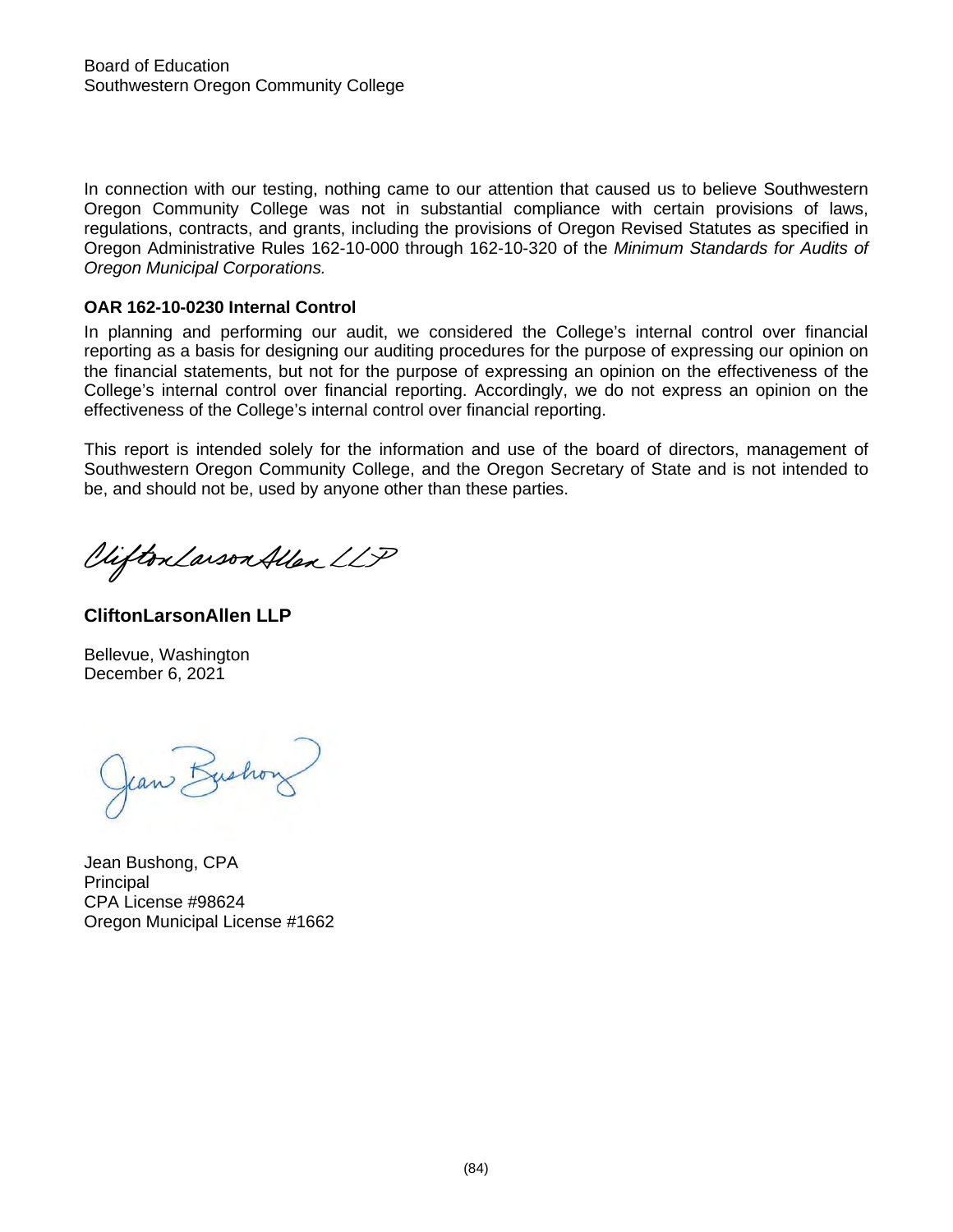

## **REPORT ON INTERNAL CONTROL OVER FINANCIAL REPORTING AND ON COMPLIANCE AND OTHER MATTERS BASED ON AN AUDIT OF FINANCIAL STATEMENTS PERFORMED IN ACCORDANCE WITH GOVERNMENT AUDITING STANDARDS**

Board of Education Southwestern Oregon Community College Coos Bay, Oregon

We have audited, in accordance with the auditing standards generally accepted in the United States of America and the standards applicable to financial audits contained in *Government Auditing Standards* issued by the Comptroller General of the United States, the financial statements of the business-type activities and the discretely presented component unit of Southwestern Oregon Community College, as of and for the year ended June 30, 2021, and the related notes to the financial statements, which collectively comprise Southwestern Oregon Community College's basic financial statements, and have issued our report thereon dated December 6, 2021. Our report includes a reference to other auditors who audited the financial statements of Southwestern Oregon Community College Foundation, as described in our report on Southwestern Oregon Community College's financial statements. This report does not include the results of the other auditors' testing of internal control over financial reporting or compliance and other matters that are reported on separately by those auditors. The financial statements of the discretely presented component unit were not audited in accordance with *Government Auditing Standards*.

# **Internal Control Over Financial Reporting**

In planning and performing our audit of the financial statements, we considered Southwestern Oregon Community College's internal control over financial reporting (internal control) as a basis for designing audit procedures that are appropriate in the circumstances for the purpose of expressing our opinions on the financial statements, but not for the purpose of expressing an opinion on the effectiveness of Southwestern Oregon Community College's internal control. Accordingly, we do not express an opinion on the effectiveness of Southwestern Oregon Community College's internal control.

A *deficiency in internal control* exists when the design or operation of a control does not allow management or employees, in the normal course of performing their assigned functions, to prevent, or detect and correct, misstatements on a timely basis. A *material weakness* is a deficiency, or a combination of deficiencies, in internal control, such that there is a reasonable possibility that a material misstatement of the entity's financial statements will not be prevented, or detected and corrected on a timely basis. A *significant deficiency* is a deficiency, or a combination of deficiencies, in internal control that is less severe than a material weakness, yet important enough to merit attention by those charged with governance.



CLA is an independent member of Nexia International, a leading, global network of independent accounting and consulting firms. See nexia.com/member-firm-disclaimer for details.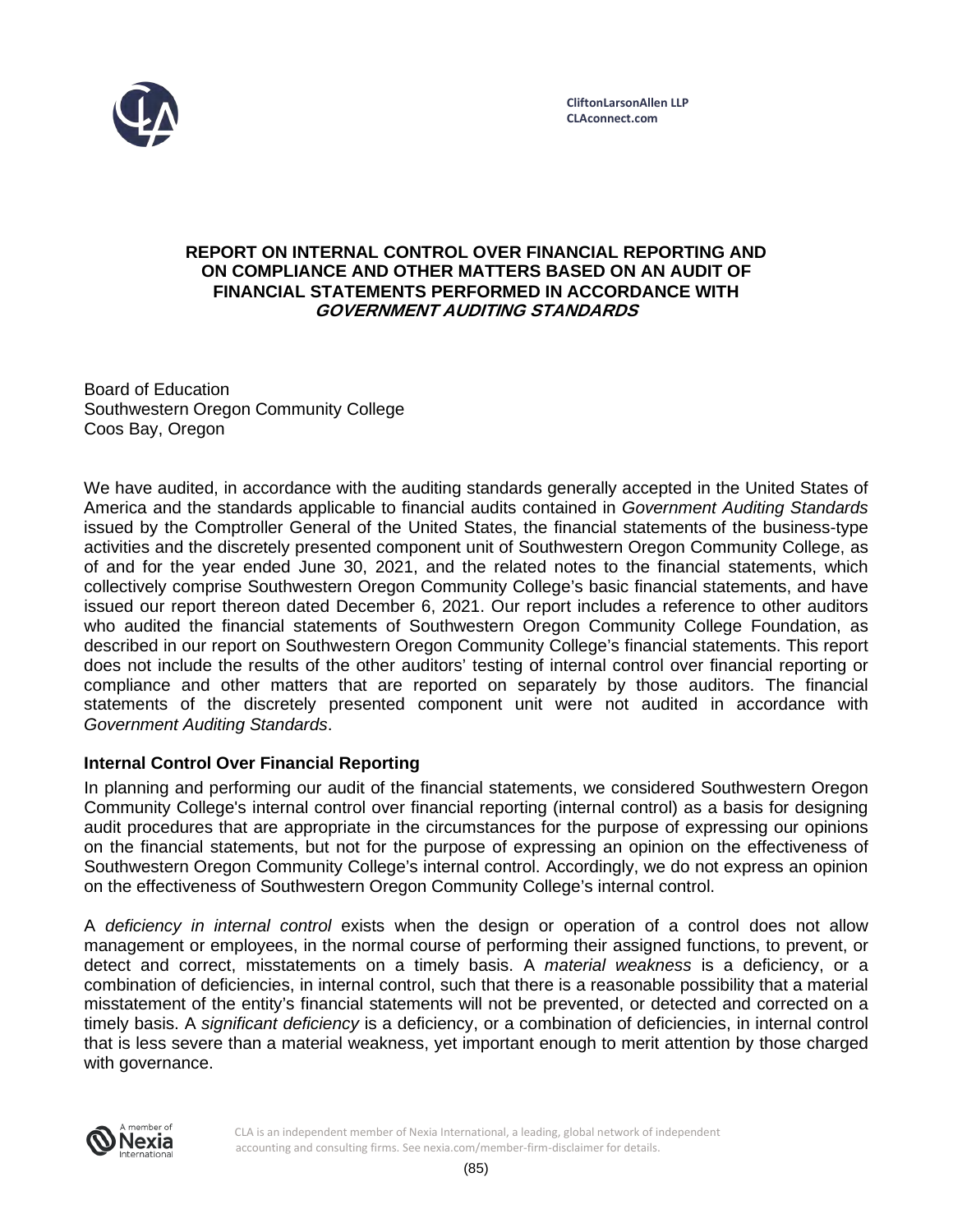Our consideration of internal control was for the limited purpose described in the first paragraph of this section and was not designed to identify all deficiencies in internal control that might be material weaknesses or significant deficiencies. Given these limitations, during our audit we did not identify any deficiencies in internal control that we consider to be material weaknesses. However, material weaknesses may exist that have not been identified.

## **Compliance and Other Matters**

As part of obtaining reasonable assurance about whether Southwestern Oregon Community College's financial statements are free from material misstatement, we performed tests of its compliance with certain provisions of laws, regulations, contracts, and grant agreements, noncompliance with which could have a direct and material effect on the financial statements. However, providing an opinion on compliance with those provisions was not an objective of our audit, and accordingly, we do not express such an opinion. The results of our tests disclosed no instances of noncompliance or other matters that are required to be reported under *Government Auditing Standards*.

## **Purpose of this Report**

The purpose of this report is solely to describe the scope of our testing of internal control and compliance and the result of that testing, and not to provide an opinion on the effectiveness of the entity's internal control or on compliance. This report is an integral part of an audit performed in accordance with *Government Auditing Standards* in considering the entity's internal control and compl iance. Accordingly, this communication is not suitable for any other purpose.

Clifton Larson Allen LLP

**CliftonLarsonAllen LLP**

Bellevue, Washington December 6, 2021

Jean Bushon

Jean Bushong, CPA **Principal** CPA License #98624 Oregon Municipal License #1662